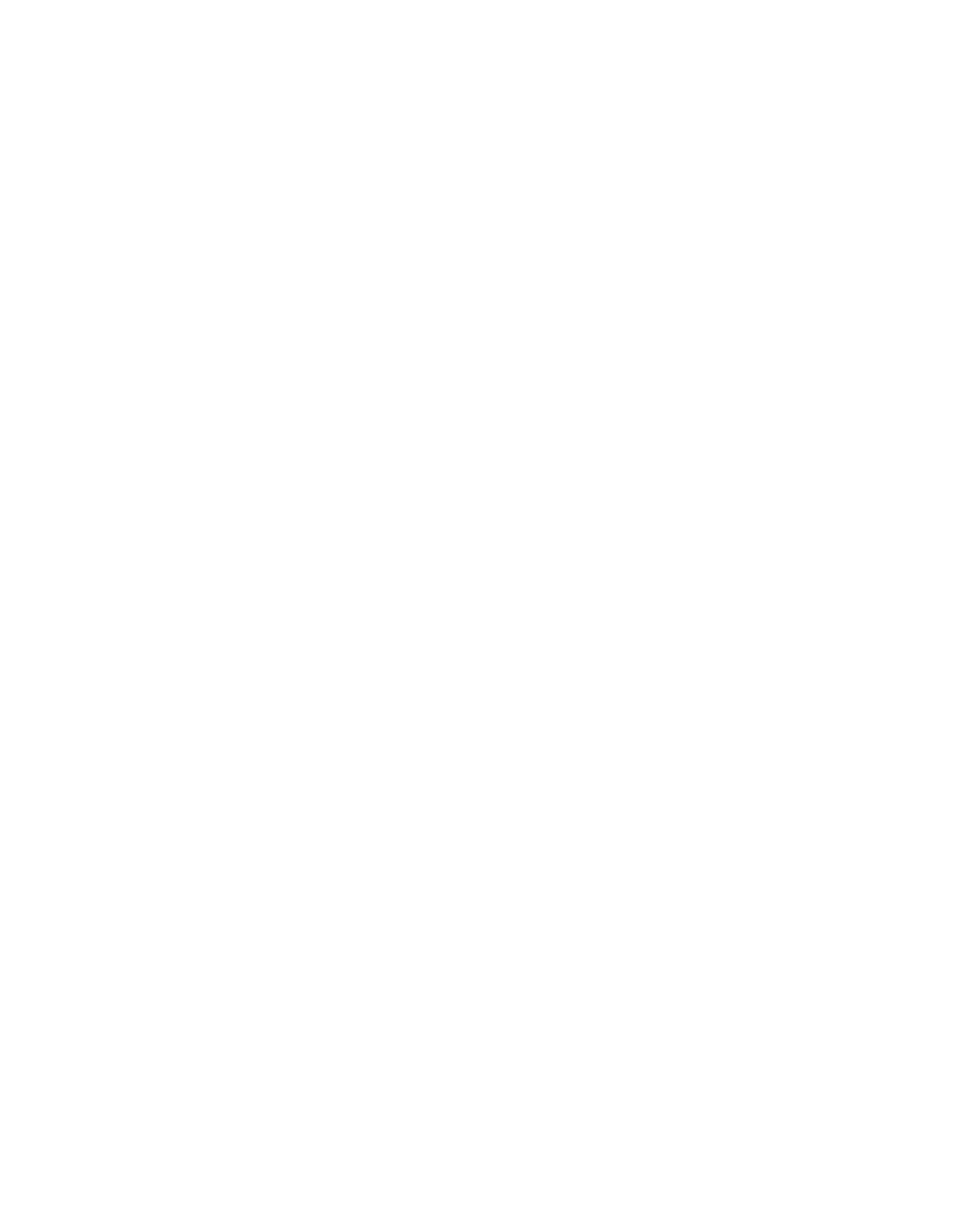

ADB Working Paper Series on Regional Economic Integration

Sequencing Regionalism: Theory, European Practice, and Lessons for Asia

Richard Baldwin<sup>+</sup> No. 80 June 2011 This is a background paper prepared for the ADB flagship study "Institutions for Regionalism: Enhancing Cooperation and Integration in Asia and the Pacific," under Technical Assistance Project No. 7284.

+ Professor, International Economics, The Graduate Institute of International and Development Studies, Room 501, 5th Floor, Richard Wagner 1, 1202 Geneva. Tel: +41 22 908 59 33, richard.baldwin@graduateinstitute.ch

**Asian Development Bank**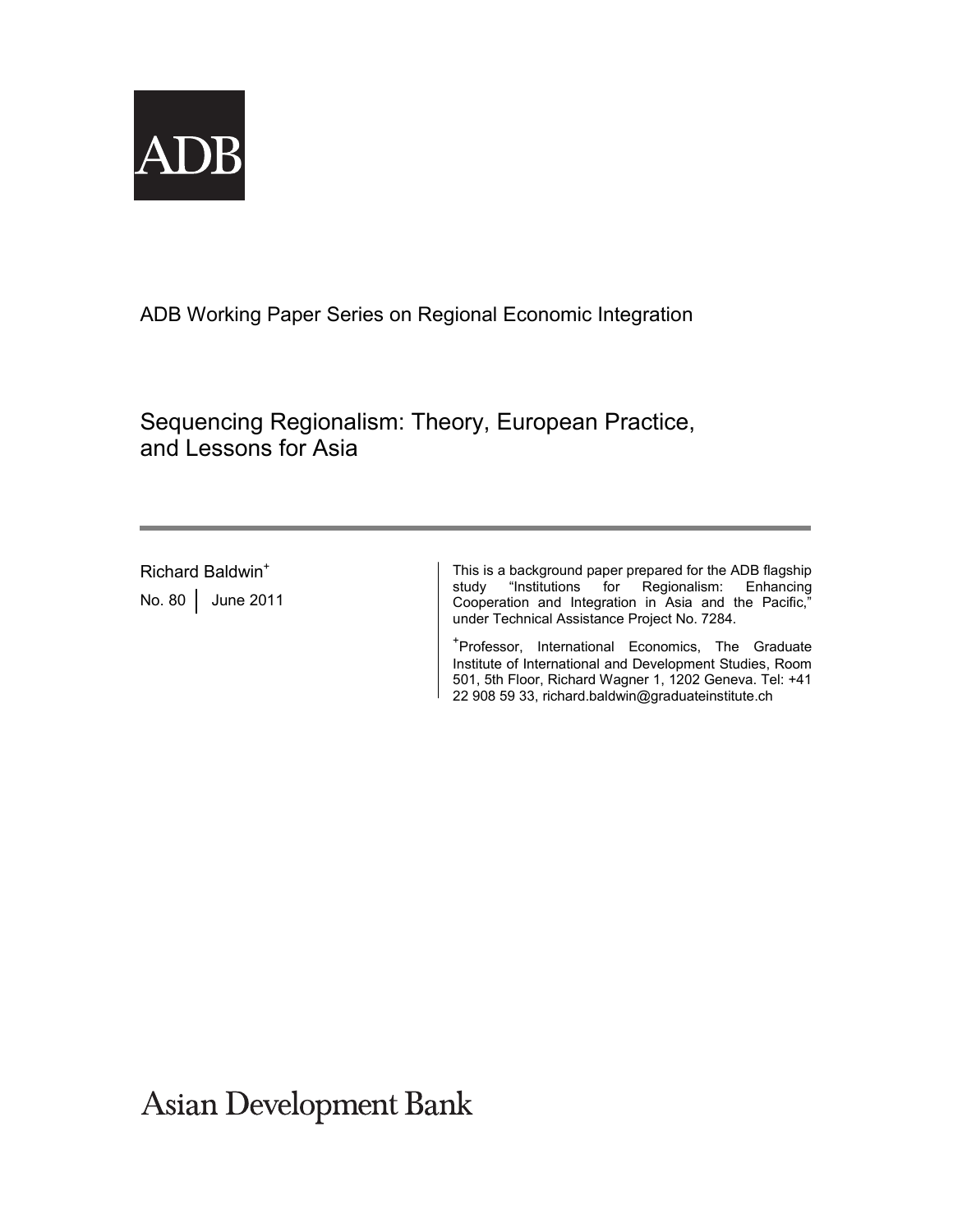The ADB Working Paper Series on Regional Economic Integration focuses on topics relating to regional cooperation and integration in the areas of infrastructure and software, trade and investment, money and finance, and regional public goods. The Series is a quick-disseminating, informal publication that seeks to provide information, generate discussion, and elicit comments. Working papers published under this Series may subsequently be published elsewhere.

Disclaimer:

The views expressed in this publication are those of the author and do not necessarily reflect the views and policies of the Asian Development Bank (ADB) or its Board of Governors or the governments they represent.

ADB does not guarantee the accuracy of the data included in this publication and accepts no responsibility for any consequence of their use.

By making any designation of or reference to a particular territory or geographic area, or by using the term "country" in this document, ADB does not intend to make any judgments as to the legal or other status of any territory or area.

Unless otherwise noted, \$ refers to US dollars.

© 2011 by Asian Development Bank June 2011 Publication Stock No. WPS113542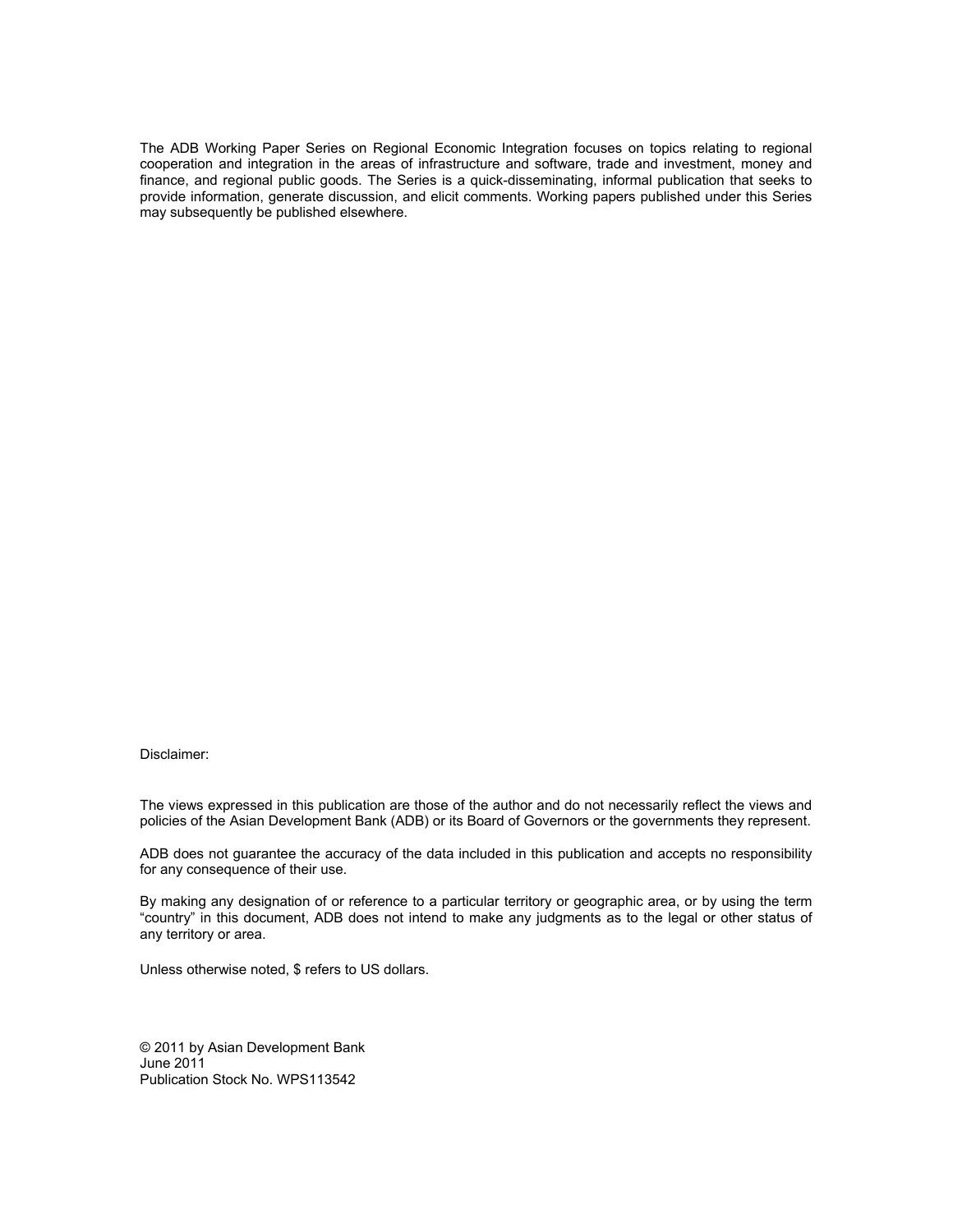| <b>Contents</b> | Abstract |                                            |                                         |                                                                           |    |
|-----------------|----------|--------------------------------------------|-----------------------------------------|---------------------------------------------------------------------------|----|
|                 | 1.       | Introduction                               |                                         |                                                                           | 1  |
|                 |          |                                            |                                         | 1.1 Existing Literature                                                   | 1  |
|                 | 2.       | Theory: Sequencing and Feedback Mechanisms |                                         |                                                                           | 3  |
|                 |          |                                            | 2.1 Feedback Mechanism Analytics        |                                                                           | 4  |
|                 |          |                                            | 2.1.1                                   | The Juggernaut Feedback Mechanism                                         | 5  |
|                 |          |                                            | 2.1.2                                   | Juggernaut Theory as a Sequencing Problem                                 | 6  |
|                 |          |                                            | 2.2 Several Notable Feedback Mechanisms |                                                                           | 8  |
|                 |          |                                            | 2.2.1                                   | Juggernaut Mechanism                                                      | 9  |
|                 |          |                                            |                                         | 2.2.2 Domino Feedback                                                     | 11 |
|                 |          |                                            |                                         | 2.2.3 Trade/Exchange Rate-Stabilization Feedback                          | 13 |
|                 |          |                                            |                                         | 2.2.4 Institution/Institution Feedback                                    | 15 |
|                 |          |                                            |                                         | 2.2.5 Trilemma/Exchange Rate-Stabilization<br><b>Feedback Mechanism</b>   | 16 |
|                 |          |                                            | 2.2.6                                   | The Race-to-the-Bottom Unilateralism<br><b>Feedback Mechanism</b>         | 16 |
|                 |          |                                            |                                         | 2.3 Spontaneous Cooperation                                               | 18 |
|                 | 3.       |                                            |                                         | Historical Sequences: Europe and East Asia                                | 19 |
|                 |          |                                            |                                         | 3.1 Europe's Twin Integration Sequences                                   | 19 |
|                 |          |                                            | 3.1.1                                   | The Two Sequences                                                         | 20 |
|                 |          |                                            |                                         | 3.1.2 Initial Conditions                                                  | 20 |
|                 |          |                                            |                                         | 3.1.3 The First Phase: European Payments Union and<br>Experimentation     | 22 |
|                 |          |                                            |                                         | 3.1.4 European Integration Takes Off                                      | 24 |
|                 |          |                                            | 3.1.5                                   | Domino Feedback: The Intergovernmentalist<br>React                        | 26 |
|                 |          |                                            | 3.1.6                                   | Deeper Economic and Monetary Integration                                  | 28 |
|                 |          |                                            | 3.1.7                                   | Institutions Begin to Matter: Reigniting<br>European Economic Integration | 32 |
|                 |          |                                            | 3.1.8                                   | Domino Feedback Effects: EFTAns 'Forced'<br>into Supranationality         | 34 |
|                 |          |                                            | 3.1.9                                   | Single Currency and Bretton Woods II                                      | 38 |
|                 |          |                                            |                                         | 3.2 Feedback Mechanisms and Sequencing in Asia                            | 40 |
|                 |          |                                            | 3.2.1                                   | The Development of "Factory Asia"                                         | 40 |
|                 |          |                                            | 3.2.2                                   | The Muted Role of Institutionalized Cooperation                           | 44 |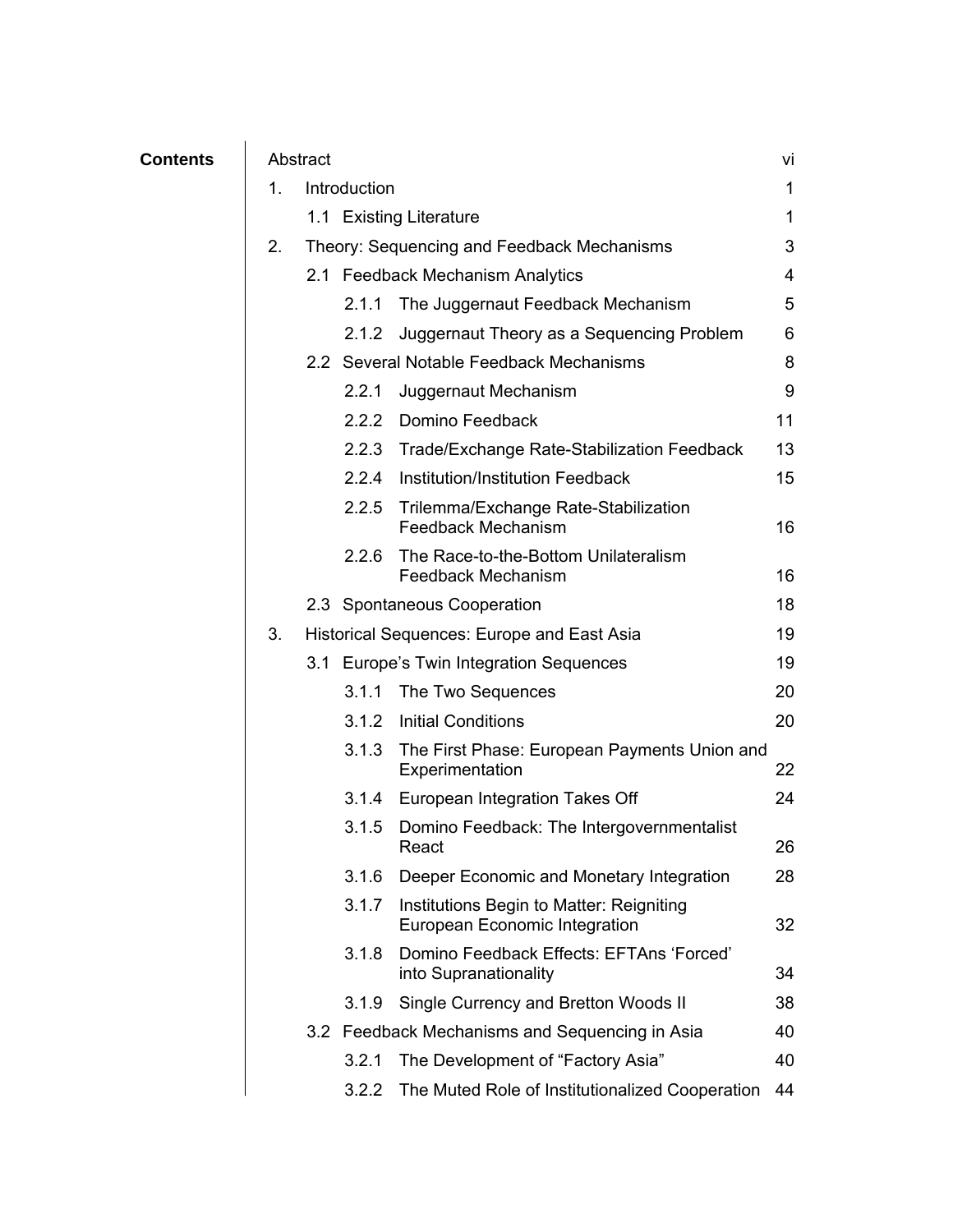| 4.                                                                      | Lessons: Europe and East Asia                        |    |  |  |  |  |  |
|-------------------------------------------------------------------------|------------------------------------------------------|----|--|--|--|--|--|
|                                                                         | 4.1 Lessons from Europe's Twin Sequences             | 47 |  |  |  |  |  |
|                                                                         | Europe's Sequences in a Nutshell<br>4.1.1            | 48 |  |  |  |  |  |
|                                                                         | 4.1.2 The Lessons                                    | 49 |  |  |  |  |  |
|                                                                         | 4.2 Lessons from East Asia's Muddle through Approach |    |  |  |  |  |  |
|                                                                         | 4.2.1 East Asia's Sequences in a Nutshell            | 54 |  |  |  |  |  |
|                                                                         | 4.2.2 The Lessons                                    | 54 |  |  |  |  |  |
|                                                                         | 4.2.3 Caveats                                        | 55 |  |  |  |  |  |
|                                                                         | 4.2.4 Lessons                                        | 57 |  |  |  |  |  |
| 5.                                                                      | What to Do? The Feedback Sequencing Perspective      | 58 |  |  |  |  |  |
|                                                                         | 5.1 The Way Forward                                  |    |  |  |  |  |  |
|                                                                         | 5.2 Ideas on Where to Start: Institutionalize Asia's |    |  |  |  |  |  |
|                                                                         | "Spontaneous Cooperation"                            | 60 |  |  |  |  |  |
| 6.                                                                      | <b>Concluding Remarks</b>                            | 61 |  |  |  |  |  |
| References<br>ADB Working Paper Series on Regional Economic Integration |                                                      |    |  |  |  |  |  |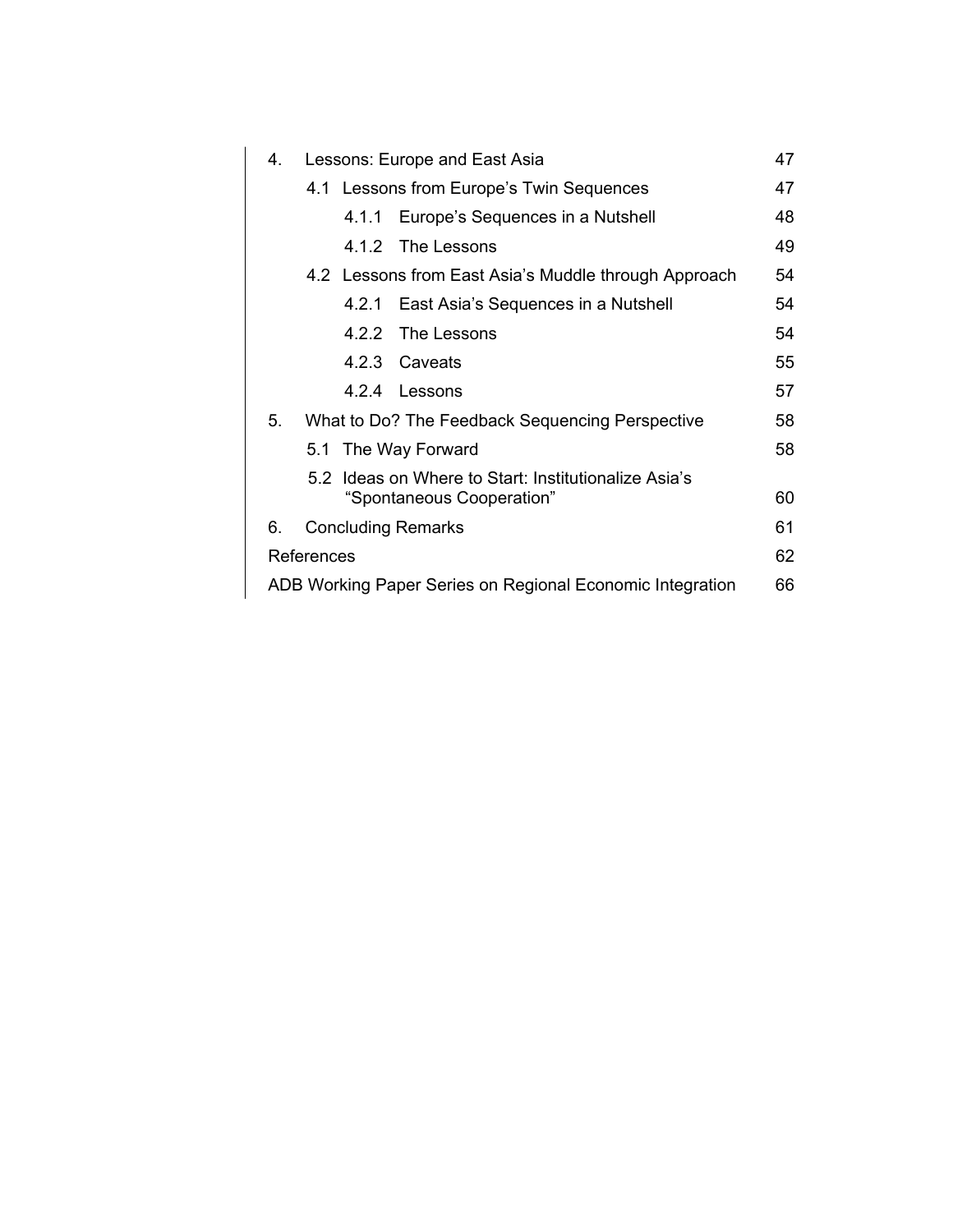## Figures

|               | Figures        |                                                                                                               |    |  |  |  |
|---------------|----------------|---------------------------------------------------------------------------------------------------------------|----|--|--|--|
|               | 1.             | <b>Tariff Cooperation</b>                                                                                     | 3  |  |  |  |
|               | 2.             | The Juggernaut Theory's Feedback Mechanism                                                                    | 5  |  |  |  |
|               | 3.             | Supply and Demand for Protection, Unilateral Case                                                             | 7  |  |  |  |
|               | 4.             | The Generalized Juggernaut Feedback Mechanism                                                                 | 9  |  |  |  |
|               | 5.             | Trade Diversion in the European Union and the European<br>Free Trade Association, 1962-2004                   | 27 |  |  |  |
|               | 6.             | Investment Diversion and the Single Market                                                                    | 34 |  |  |  |
|               | 7 <sub>1</sub> | Placement of Japanese Plants in East Asia, 1985-2007                                                          | 41 |  |  |  |
|               | 8.             | Highly Stylised European Integration and Institutions<br>Sequences, 1944-1969                                 | 48 |  |  |  |
|               | 9.             | The Gain-Sovereignty 'Budget Line'                                                                            | 50 |  |  |  |
|               |                | 10. Incomes in European Economic Community versus European<br>Free Trade Association, 1960-1972 and 1973-2005 | 53 |  |  |  |
|               |                | 11. Feedback Sequencing: Trade versus Money                                                                   | 59 |  |  |  |
|               |                |                                                                                                               |    |  |  |  |
| <b>Tables</b> |                |                                                                                                               |    |  |  |  |
|               | 1.             | <b>Non-Oil Export Composition</b>                                                                             | 42 |  |  |  |
|               | 2.             | Association of South East Asian Nations Parts and<br>Components Imports and Exports by Sector, 2003–04        | 43 |  |  |  |
|               | 3.             | Development of Factory Asia: Role of Parts and<br>Components                                                  | 44 |  |  |  |
|               | 4.             | Actual and Projected "Exclusion Indexes," 2003                                                                | 46 |  |  |  |
|               |                |                                                                                                               |    |  |  |  |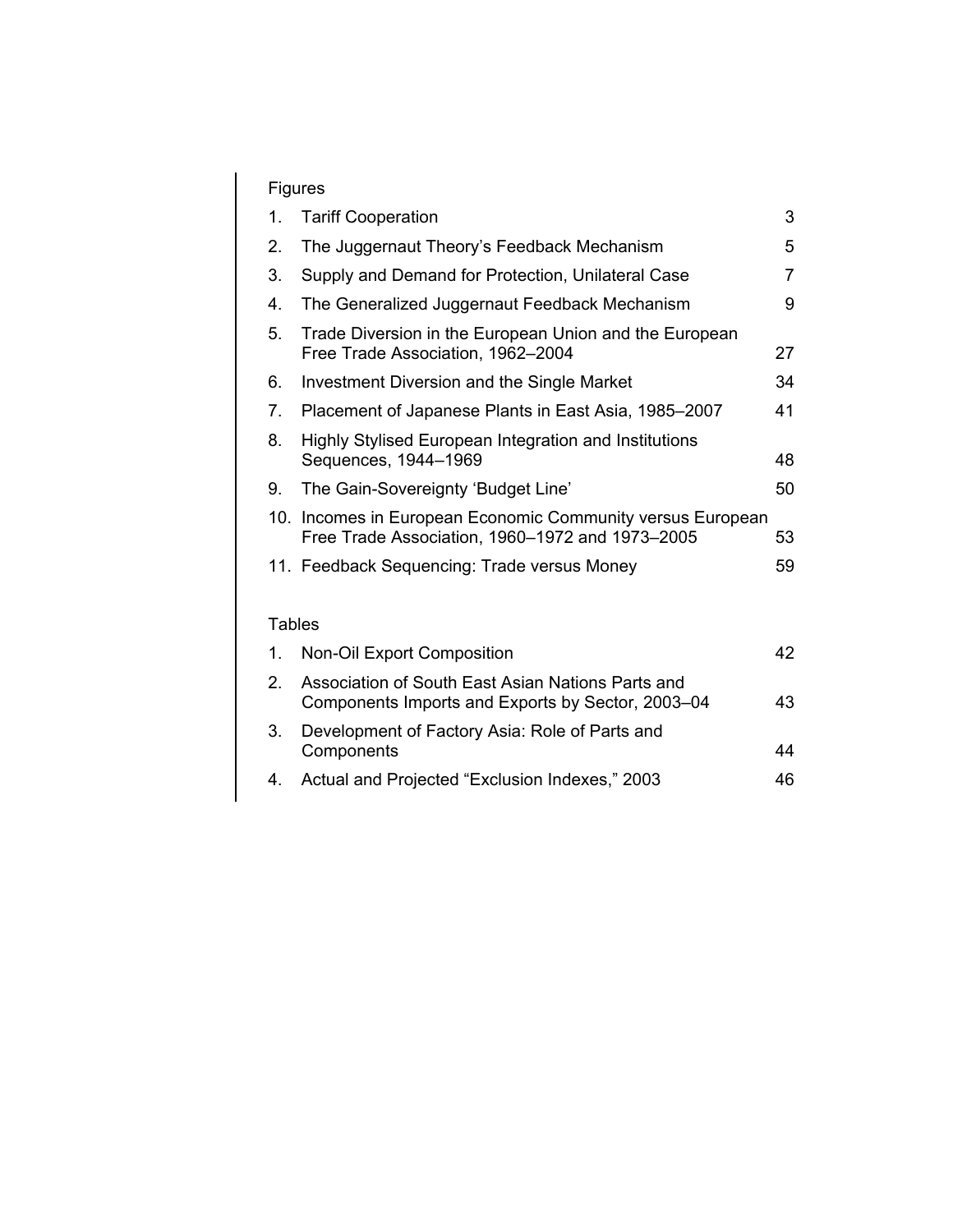## **Abstract**

Feedback mechanisms are the key to sequencing when it comes to regional integration; can mean that today's policy or institution alters the political-economy landscape in a way that makes it politically optimal for future governments to take further steps toward integration—even when these steps are not politically optimal from today's perspective. After outlining the theory, the paper uses feedback mechanisms to organize Europe's postwar integration narrative, and then draws lessons for today's integration of East Asia. The paper suggests that the spontaneous cooperation that created "Factory Asia" has not been codified. One starting point for Asian regional institutions would be to institutionalize the spontaneous cooperation that already exists on trade, services, and investment. New, creative thinking is needed on the sort of soft-law commitments and new modes of cooperation that would make this work with limited sovereignty pooling.

*Keywords:* sequencing regionalism, lessons of European integration, East Asian integration, regionalism

*JEL Classification:* F02 , F13 , F15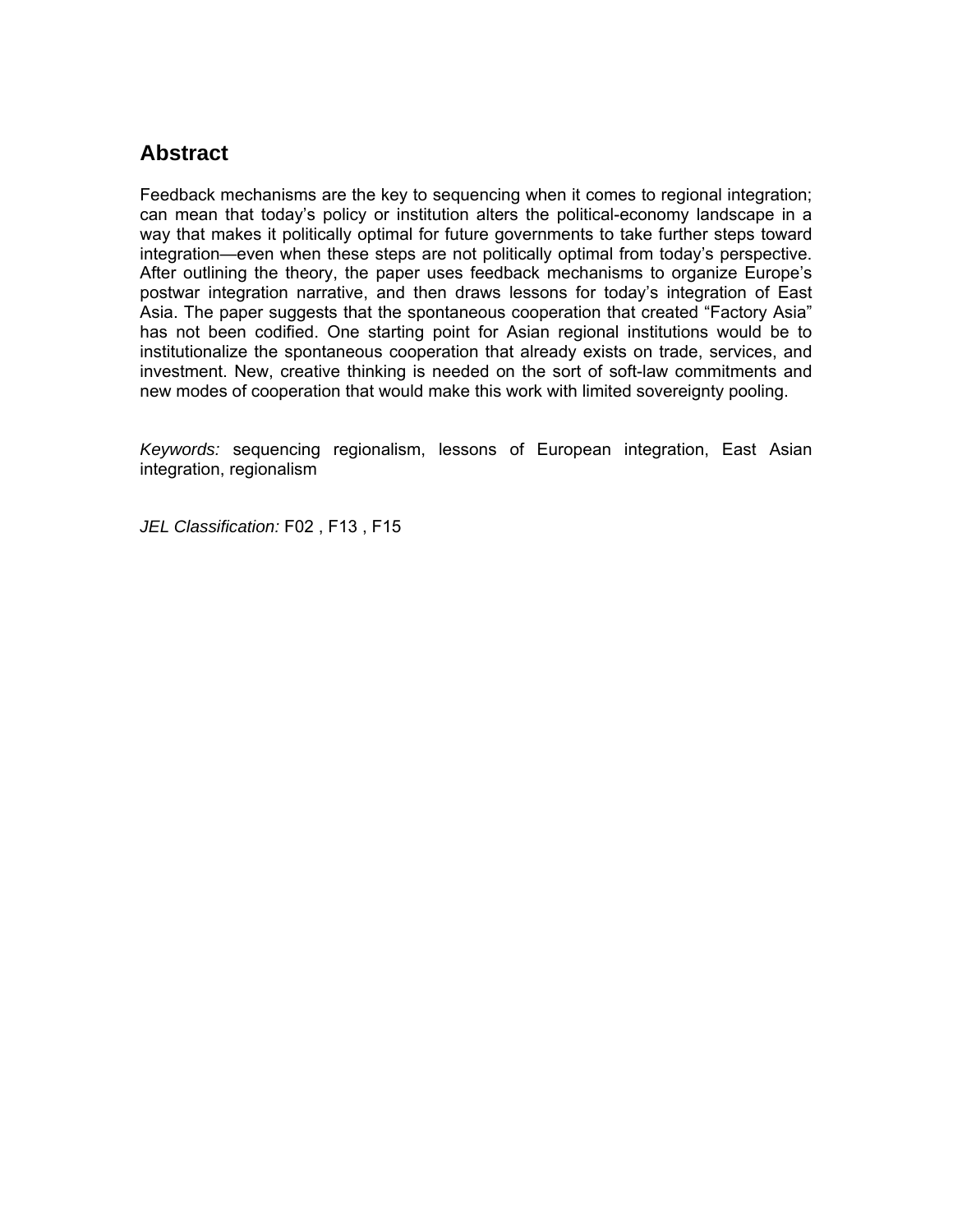## **1. Introduction**

Asia is a wonderful anomaly. Economic integration—defined as the removal of barriers to international commerce—has progressed in the region at a ferocious rate since the mid-1980s. No other region in history has so quickly opened its borders to trade. Intraregional trade has boomed, transforming the region from a rather poor part of the world into "Factory Asia"—a manufacturing powerhouse that turns out millions of products at world-beating prices. That's the wonder.

The anomaly is that formal economic cooperation in the region, especially cooperation embedded in regional institutions, is almost nonexistent (with the important exception of ASEAN and more the Chiang Mai Initiative). This contrast invites one to wonder whether the time has come to redress the anomaly—to set up some regional institutions.

This paper addresses the question by drawing lessons from Europe's twin sequencing exercises—the European Union's (EU) supranational sequence and European Free Trade Association's (EFTA) more traditional intergovernmental sequence. After the introduction, the paper starts with sequencing theory (Section 2) before turning to the historical narrative of Europe's and Asia's sequencing in Section 3. Section 4 draws lessons from the integration sequences. Section 5 considers the implications of the analysis for future efforts to bring regional institutions to Asia. And Section 6 offers concluding remarks.

### **1.1 Existing Literature**

 $\overline{a}$ 

Many discussions of regional sequencing start from what has come to be known as Balassa's "stages of economic integration," with the classic reference being Balassa (1961 a, b) or his book published the same year. This, however, is like the classic line "Play it again, Sam" from the film Casablanca. As all cinephiles know, the line was never spoken in the movie.<sup>1</sup> Likewise, Balassa's 1961 article never uses the word "stages." He lists five "forms" of economic integration and goes on to discuss their economic effects without ever implying that they were in any sense stages of integration, that is, a clear ordering of steps.<sup>2</sup>

Observers seem to assume that because Balassa listed them in order of increasing depth, they were in some ill-defined sense steps on a stairs to higher levels of regional integration. There has been remarkably little thought about exactly how and why one form of integration would lead to another. Empirically, I can think of no regional integration arrangement that followed his "stages." Indeed, Balassa's five forms were drawn from European discussions in the 1950s of alternative forms of regional integration that might have been adopted—a discussion that is quite sui generis as the paper by Kevin O'Rourke argues and Section 3 echoes briefly.

<sup>1</sup> The closest line is Bogart's: "You can play it for her, you can play it for me, so play it Sam, play it."

 $2^2$  Pelkmans (1980) goes further and argues that Balassa's forms were incomplete and inconsistent even for early postwar Europe.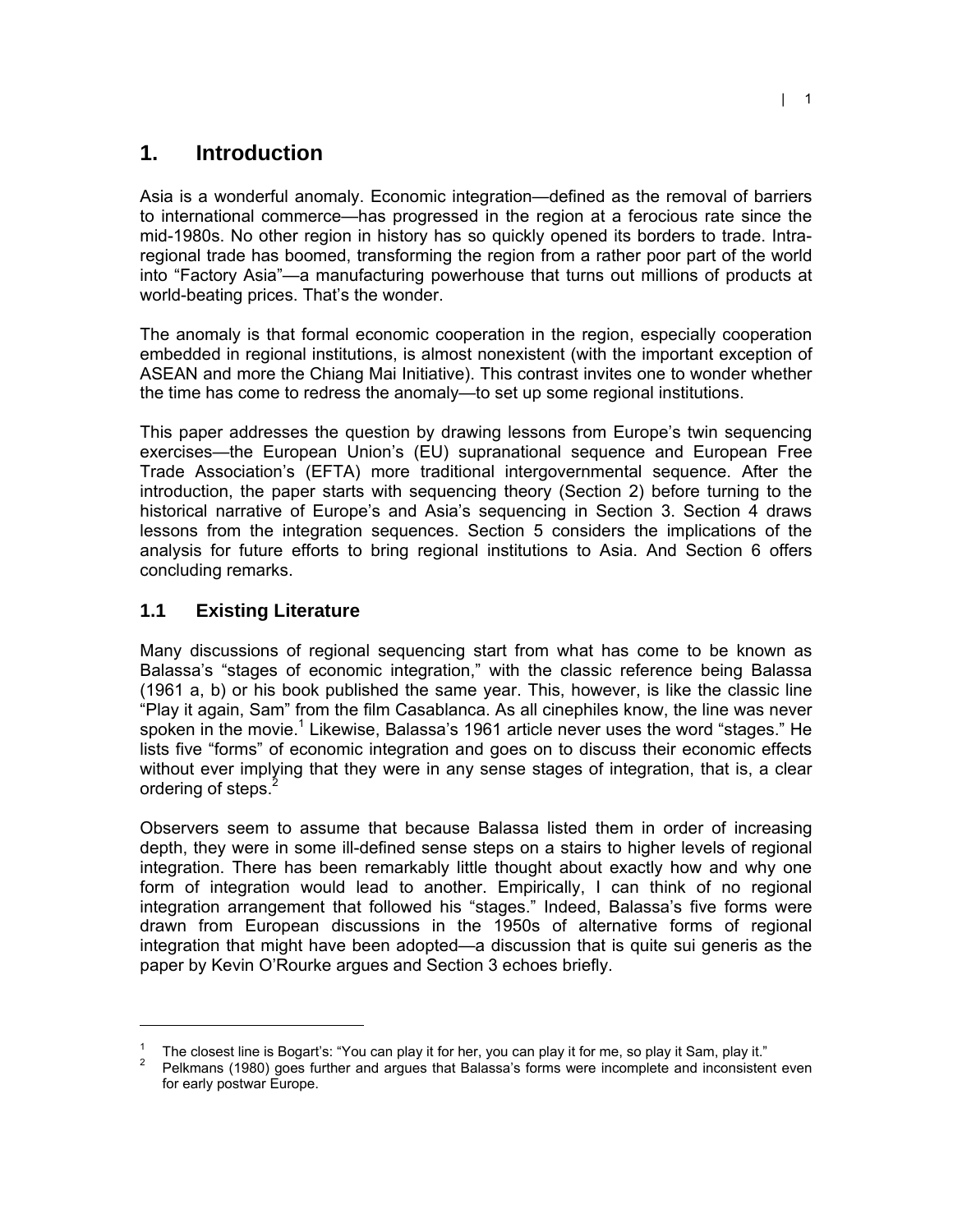The earliest and one of the most influential thinkers on sequencing is Ernest Haas (especially Haas 1958). His thinking, which launched the Neofunctionalist School of international relations, was influenced by his work in the US military intelligence from 1943–46 and his observation of Europe's elite in the post-war chaos as they worked their way intellectually from trying to re-establish "business as usual" to embracing a truly miraculous level of supranationality.

Haas' formative observations took place at a time when institutions seemed to be shaping political actors in ways that induced the actors to embrace deeper integration. Haas was not an economist and did not focus on political-economy channels of influence; he focused on politics, ideas, and meetings of political elite. As a result, the Neofunctionalist School focused mainly on political spillovers to create chains of events whereby regional integration, once started, became a self-powered mechanism. Neofunctionalists posited that national interest groups would transfer allegiance from national to supranational institutions (without explaining very clearly the political economy of this reorientation) and that technocratic processes would become ever more powerful and independent of nation states. It is entirely possible that Haas was confusing correlation with causality. The late 1940s and 1950s saw all European leaders working their way through a checklist of alternative postwar architectures—ranging from business-as-usual to communism. European integration and supranationality is the only item to survive the elimination of these parallel, but national reflections. As the thinking was reflected in committee discussions, Haas may have formed the opinion that it was the contact among the elite that was shaping their opinions rather than third factors that they all faced in common—for example, Soviet aggression in Central and Eastern Europe, Euro-communism at home, and US pressure.

The shortcomings of Haas' theory are twofold. First, he was not clear about the mechanisms through which spillovers would operate. Given this lack of clear reasoning on the channels of transmission, the second shortcoming—the fact that his empirical predictions failed miserably in the case of the EU—led to widespread abandonment of this line of thinking.

More recent work has started to flesh out the political-economy mechanisms through which integration can beget integration. Notable examples of such explicit reasoning include Maxfield (1990), Kahler (1995), Frieden (1996), and Pastor (2001). For regionalism spreading, as opposed to deepening, there are many contributions including Kemp and Wan (1976), Baldwin (1993), Deardorff and Stern (1994), Bergsten (1996), Frankel and Wei (1995), Frankel et al. (1997), and Oye (1992). More recent work by Plummer and Wignaraja (2007) and Estevadeordal and Suominen (2008) also provide important contributions.

The literature on why nations cooperate in forging trade agreements is much broader, but it does not get to the heart of the sequencing issue. The key to sequencing is the notion that one type of cooperation will change economic policy in a way that makes other forms of future cooperation possible that were not before. In short, some sort of feedback mechanism is needed if we want to think about "stages of economic integration." The next section presents several explicit political-economy mechanisms that could explain how and why the sequencing of regional integration matters.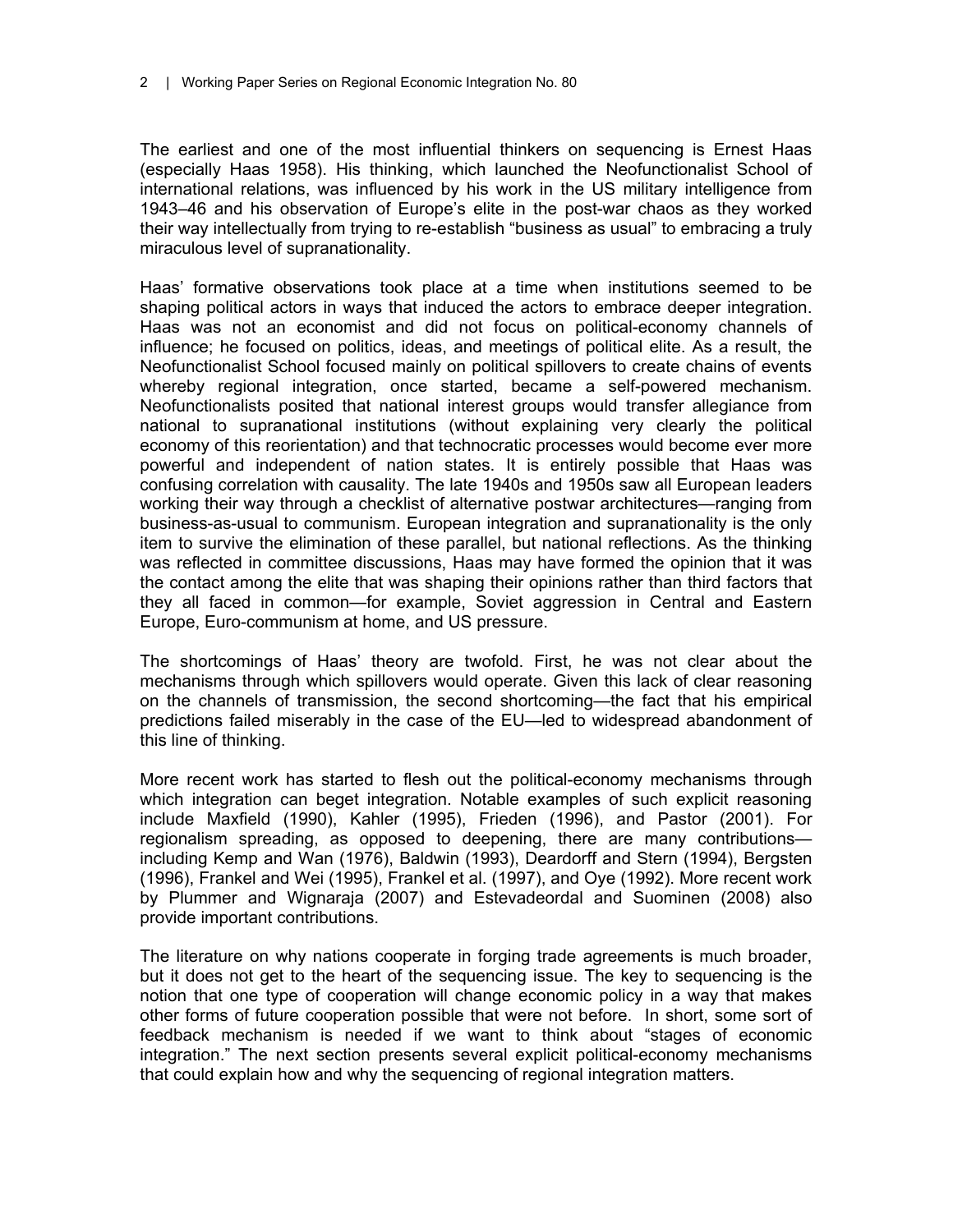## **2. Theory: Sequencing and Feedback Mechanisms**

The notion of optimal sequencing of regional integration presupposes two elements: (i) a set of time-linked constraints on the feasibility of various integration sequences, and (ii) a well-ordered ranking indicating which of the feasible sequences is preferred. We shall model the ranking with an objective function, the constraints with a concrete specification of nations' decision making rules, and the time linkages with laws of motion (feedback mechanisms) for the relevant state variables (measures of integration).

While we want to be far more expansive in terms of policy areas and range of nations considered, it is useful to illustrate basic issues in a setting marked by a tightly circumscribed set of policies and interactions. To start with, we consider a setting where inter-temporal issues do not affect the feasible sequence—there is no feedback mechanism so we can fix ideas as to our basic approach and highlight the importance of initial conditions. Specifically, consider a world with just two nations (Home and Foreign) where goods are traded but productive factors are not, and tariffs are the only barrier to goods trade. To simplify the political choice issues, we suppose that nations either set their tariffs to zero, or keep them at the initial level,  $T_0$ .

Consider three sequences for getting to global free trade in this setting. The first, which we label S1 for notational convenience, involves Home setting its tariff to zero in stage one, while Foreign maintains its initial tariff, then in stage two, Foreign also cuts its tariff to zero while Home maintains its tariff as zero; tariffs remain at zero from then on. The second sequence, S2, is where the Home and Foreign roles are reversed, and S3 is where they both set their tariffs to zero in stage one and maintain them at zero subsequently.



#### **Figure 1: Tariff Cooperation**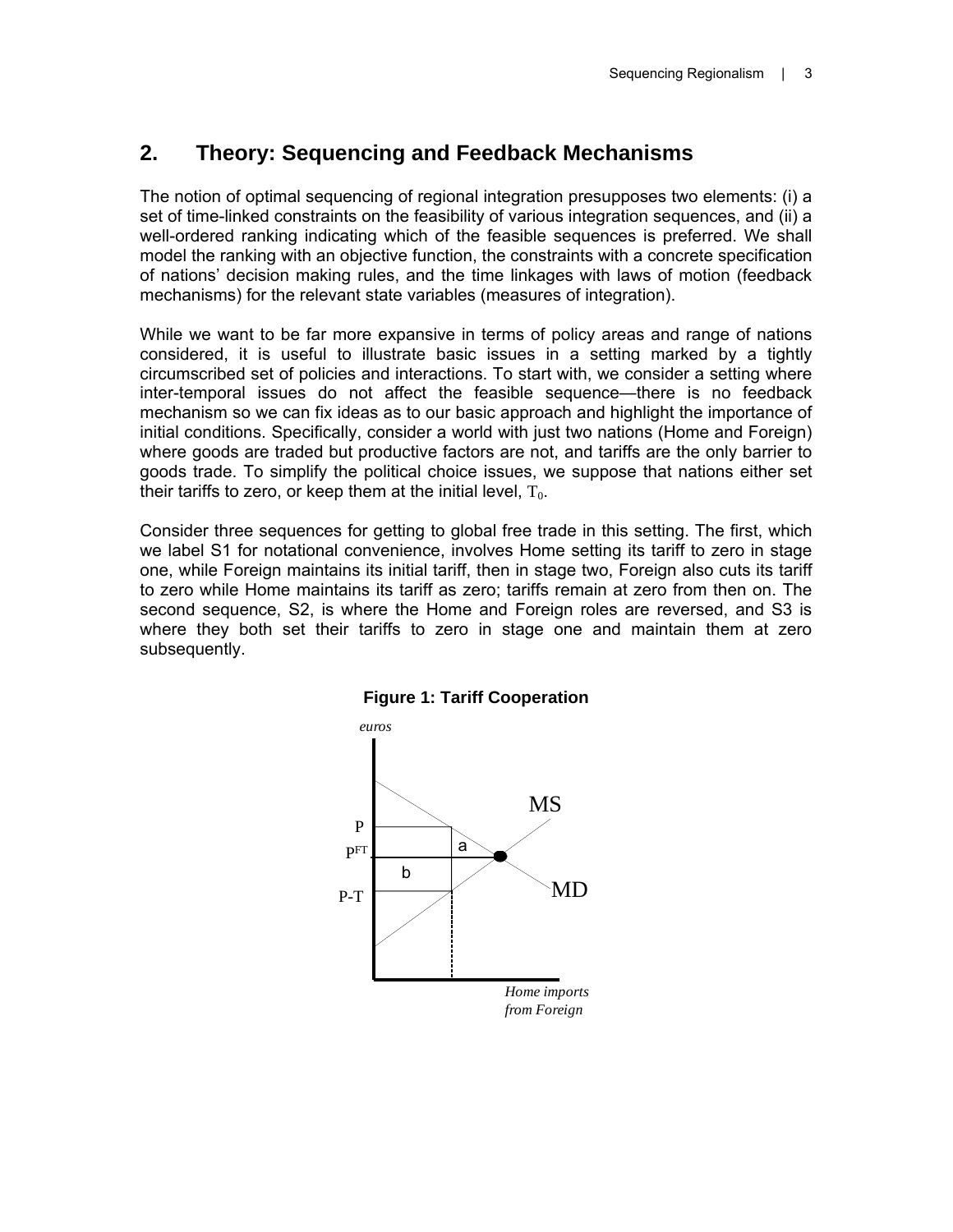With the sequences laid out we now turn to feasibility issues. The feasibility of the three sequences depends upon the governments' motives. In the simple case where both governments only care about the sum of their citizen's welfare, then S1 is feasible only if T is large enough to make area "a" in Figure 1 larger than area "b" (in this case, the shift to unilateral free trade is politically optimal). In this case, S2 is obviously also feasible, as the two nations are symmetric. Of course if S1 and S2 are feasible, so is S3. However, if the tariff is lower to begin with, area "a" will be smaller than area "b," so unilateral liberalization is not feasible; only S3 is feasible as the simultaneous tariff cut allows nations to redress the terms-of-trade externality.

When only S3 is feasible, the issue of ranking is not difficult. However, if initial conditions are such that we have three feasible sequences, the issue of optimality arises. As there is no unitary actor whose preferences naturally generate the objective function, we consider a number of different objective functions. The first, which we call W1, values speed of liberalization per se. The second, W2, is the preferences of the Home government (say, Home is the hegemon or agenda setter for some reason outside the model). The third and fourth are the Foreign government's preferences, and the sum of welfare, W3 and W4 respectively.

What is the optimal sequence? The answer depends upon the objective function. Under objective functions W1 and W4, the simultaneous tariff cut sequence is optimal, but under W2 and W3, the answer will be S2 and S1 respectively. Note that we could think of many other objective functions, for example, maybe we would like to get to free trade with as little inter-sectoral reallocation of labor as possible, that is, to minimize adjustment costs. Or maybe the objective function would favor sequences that attain free trade with as little change as possible in the distribution of world income. Even in our highly stylized world, the different objective functions would indicate a different solution to the "optimal" sequence question.

#### **Lessons**

The point of this simple thought experiment is that optimality cannot be a general proposition, and this is for three distinct reasons. First, the ranking that we use to judge among feasible sequences will affect the solution. Second, the range of sequences that are feasible will depend upon the initial conditions. Third, the range of feasible sequences will depend on the political-economy processes inside each nation. Plainly, allowing for more nations, more policies, or more interactions will only strengthen the conclusion that there is no such thing as an optimal sequence in the abstract sense.

Having established this rather discouraging result, we proceed to investigate the key issues that arise when examining sequencing theory. Henceforth we shall abandon notions of optimality and concern ourselves only with feasibility.

#### **2.1 Feedback Mechanism Analytics**

Feedback mechanisms are the heart and soul of sequencing issues. The adoption of one set of policies feedbacks into the economic situation in which governments' future policy choices are made. If the feedback works in the "right" direction, the adoption of a particular policy in Period 1 can alter the political economy landscape in a way that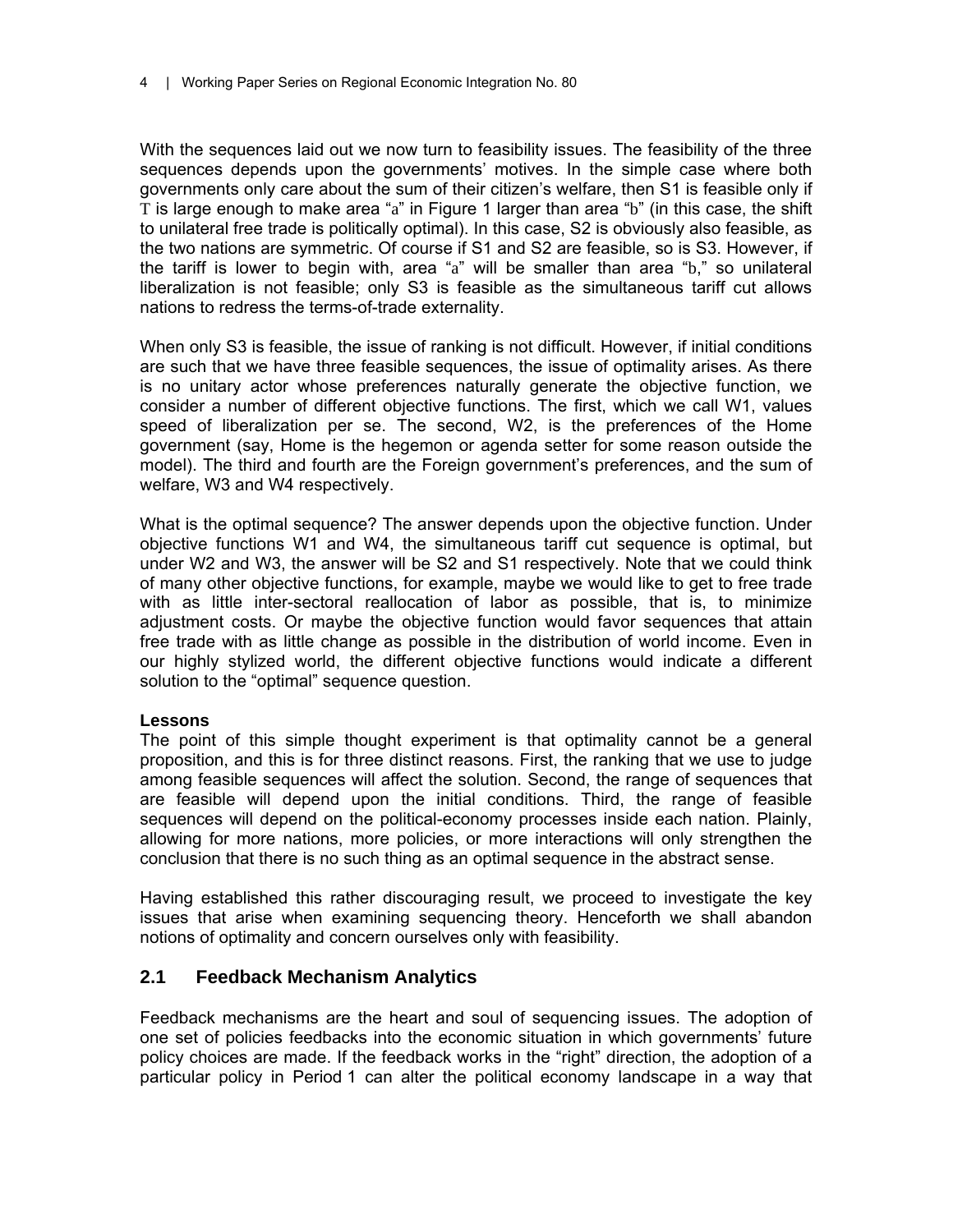makes it politically optimal for governments to adopt, in Period 2, a policy they found politically optimal to reject in Period 1.

The simple example above was without feedback mechanisms in the sense that the first stage in each sequence had no impact on political constraints affecting the attractiveness of subsequent stages. Our first thought experiment was, as they say, like Hamlet without the Prince. We turn now to putting the Prince back into the play. As before, we do this in an uncluttered setting in order to draw key lessons.

#### **2.1.1 The Juggernaut Feedback Mechanism**

To illustrate the basic issues that arise when considering feedback mechanisms, we frame the juggernaut theory of trade liberalization as a sequencing problem in our two nation example. We start with a simple statement of the juggernaut theory and then cast it as a sequencing problem. $3$ 

The juggernaut theory asserts that trade liberalization begets trade liberalization—once the liberalization ball starts rolling it is difficult or impossible to stop. The basic logic is simple to illustrate with historical examples. In 1947, when the GATT entered into force, tariffs were very high, almost as high as they were in the "terrible '30s". When tariffs were set in the 1930s they balanced the supply and demand for protection in the political market inside each nation with little or no concern for spillovers. The demanders of protection we focus on are import-competing firms and the workers they employ; the government is also concerned with general welfare, so it is reluctant to grant too high tariff protection.

Starting from this situation, the announcement of multilateral trade negotiation (MTN) based on the principle of reciprocity alters the array of political forces inside each participating nation. Reciprocity is the key. Rather than being bystanders in the tariff debate (as they were prior to the MTN), exporters realize that lobbying against domestic tariffs is now a way of lowering foreign tariffs. To put it differently, the MTN has changed the government's objective function and this holds for all nations in the MTN.



#### 3 The word "juggernaut"—defined as "any massive inexorable force that advances crushing whatever is in the path"—stems from a British mispronunciation of the Hindu deity of the Puri shrine, Jagannath. A festival is held in Puri involving the "chariot of Jagannath," an enormous and unwieldy construction that requires thousands of people to get it rolling. Once started, however, it rolls over anything in its path. The juggernaut theory was first presented in Baldwin (1994); see Baldwin and Robert-Nicoud (2008) for a formalization.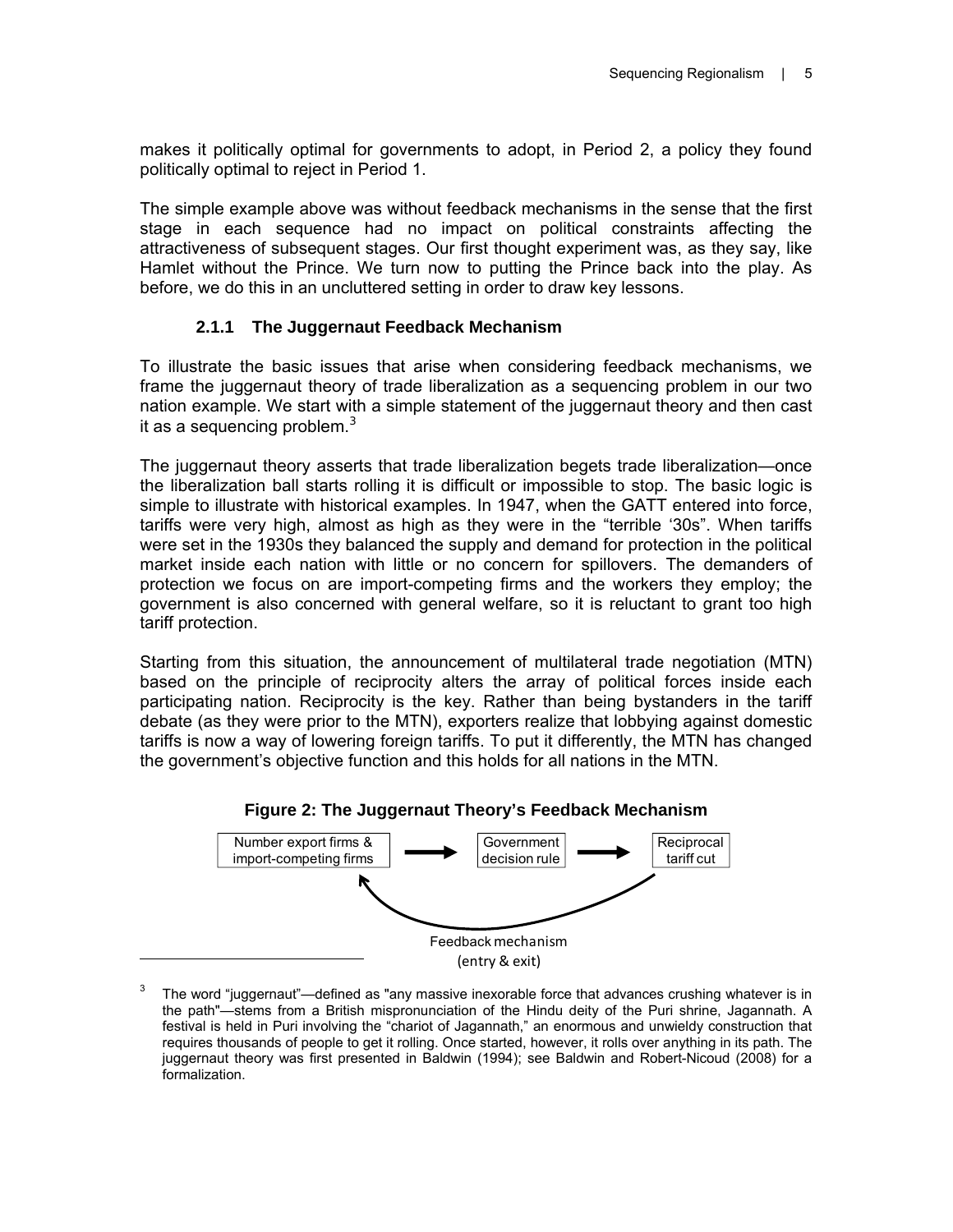This re-shaping of the political-economy landscape inside each nation makes each government want to cut tariffs below the initial level, but not necessarily to zero. The point is that if the tariff initially balanced supply and demand for protection when the exporters were politically inactive, then adding the pro-liberalization exporter to the political equation will surely mean that all governments find it politically optimal to lower tariffs from pre-MTN levels.

This is not the end of the story. The tariff cuts will feed back into the policy decision via changes in the economy (see Figure 2) but this will take time. As the tariff cuts are phased in over 5 to 10 years, the economic landscape is changed in all nations. Entry into export sectors expands output and employment as foreign tariffs come down, and exit in the import-competing sectors reduces production and employment as home tariffs are lowered (the long-run supply responses exceed the short-run responses).

In any endogenous-tariff model where a sector's political influence is positively linked to its size, the liberalization-induced entry and exit will feed back into policymaking. A few years down the road, when another MTN is launched, reciprocity again realigns the tariff-setting balance by turning exporters into anti-protectionists. But this time, the protariff camp is systematically weaker in every nation and the pro-liberalization camp is systematically stronger. All participating governments will find it politically optimal to cut tariffs, but again not necessarily to zero. As these fresh tariff cuts are phased in, the juggernaut rolls forward.

#### **2.1.2 Juggernaut Theory as a Sequencing Problem**

Casting this as a sequencing problem, consider just two stages. In the first stage, an MTN is announced with a take-it-or-leave-it reciprocal tariff-cutting proposition, say tariffs should be cut on average by a third. Nations either accept or reject this offer. Only if both accept is the reciprocal tariff cut implemented. As to the feedback, note that the tariff level affects the number of firms in both nations. Specifically, the law of motion is:

$$
n_{i,t} = f[T_{t-1} - T_t] n_{i,t-1}
$$
\n(1)

where the n vectors describe the number of firms in the import-competing and exporting sectors in nation-i in period *t*, and *f*[.] is an implicit function that describes the impact of tariff cutting on entry and exit (the reciprocal tariff cut will typically lower the number of import-competing firms and raise the number exporting firms). In the second stage, another MTN is held and another take-it-or-leave-it tariff-cutting offer is made to the two nations. (Because deviation is instantly observable with tariffs, we ignore enforceability issues).

In this set up, the sequence is a pair of tariff cuts,  $\chi_1$  and  $\chi_2$ . To keep things simple, we assume a simple objective function to rank feasible sequences: the goal is to cut tariffs as quickly as possible. The initial tariffs, which are assumed to be unilaterally politically optimal in the Nash sense, are  $T_0$ . To avoid ancillary complications, we take the nations as perfectly symmetric.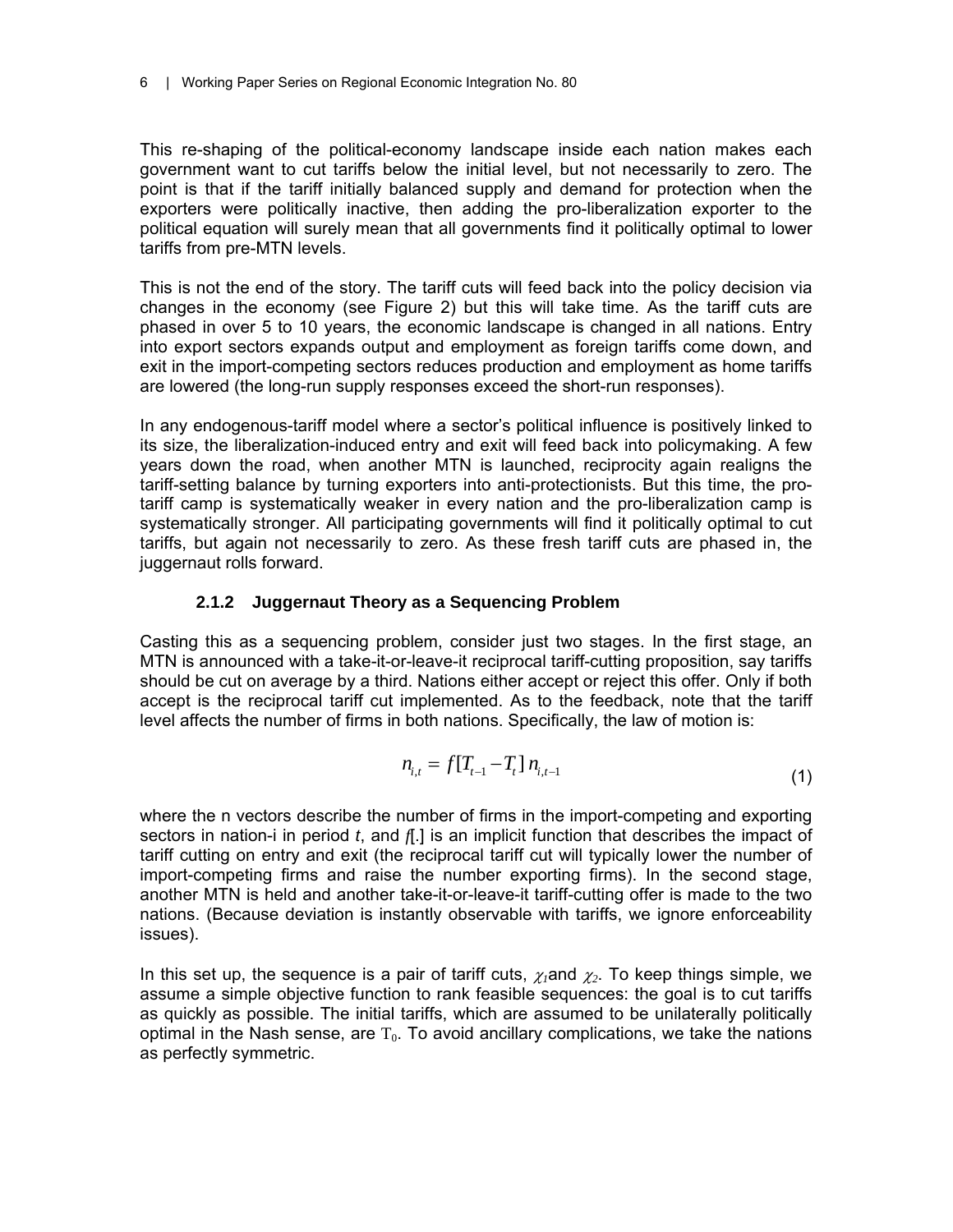To crystallize the logic, we need to fill in some details. Government choices are determined by the maximization of a "politically realistic objective function." As Baldwin and Robert-Nicoud (2006) show, this means that tariffs are chosen to balance the supply and demand for protection in the political market much as a price balances supply and demand in a competitive market (left panel in Figure 3).



**Figure 3: Supply and Demand for Protection, Unilateral Case** 

The supply of protection is the marginal cost to the government of imposing a tariff, where the cost is in terms of damage to the economy as measured by simple utilitarian indicators. The demand for protection comes from producer surplus generated by the tariff (or the lobbying expenditures associated with it). The supply of protection intersects the horizontal axis in the positive tariff range as the "optimal tariff" in this sort of model is not zero. It rises since the welfare damage done by a marginal increase in the tariff rises with the level of T. The demand for protection intersects the vertical axis because a marginal tariff increase will generate higher producer surplus even at a zero tariff; it is rising since the marginal benefit to import-competing firms of a marginal increase in the tariff rises with the level of protection (the margin benefit of protection to producers rises when there is more to protect). The politically optimal tariff is defined at the intersection of the supply and demand curves.

The number of firms is endogenous and related to the tariff as shown for importcompeting firms in the right panel of Figure 3; a similar curve determines the number of firms in the export sector, but the relevant tariff would be the partner's tariff and the relationship would be negatively sloped as a lower foreign tariff would encourage domestic entry into the export sector.

We now turn to defining more precisely the meaning of a feasible sequence. The sequencing that we have in mind takes place over decades. In recognition of this, and the inherent myopia of governments, we assume the government makes its policy choices considering only "current" effects where "current" could mean a 5 or 10 year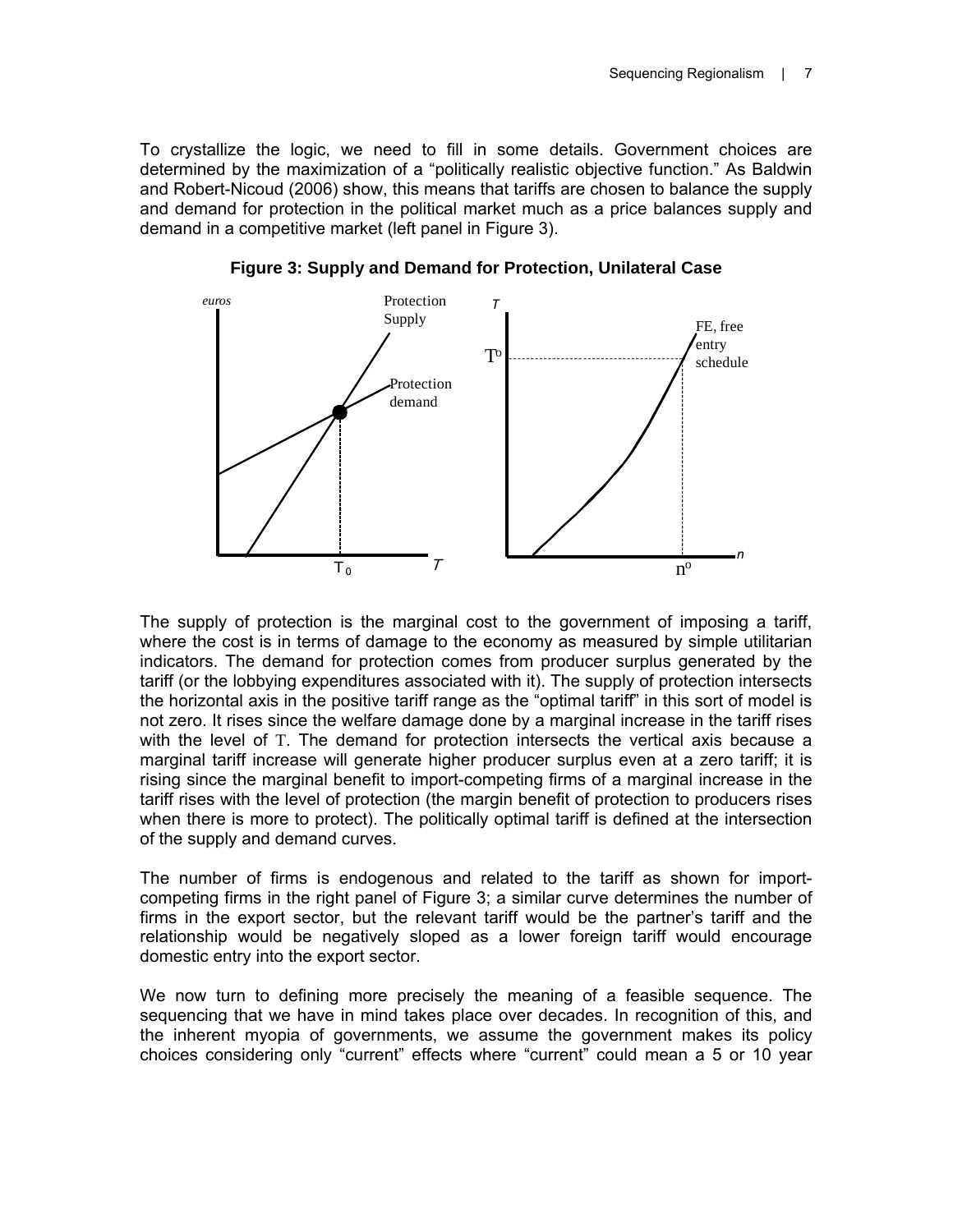period. Formally, the initial tariff in both nations is  $T_0$ , and the question is whether the nations will accept a tariff cut to  $T_1$ , that is, whether

$$
G[T_1, n_0; T_1] \ge G[T_0, n_0; T_0]
$$
\n(2)

where  $n_0$  is the vector of the initial number of firms; we show the partner's tariff behind the semicolon in the government's function, *G*, to denote the fact that the partner's tariff is beyond the direct control of each government, but can affect the government's view of the proposed tariff cut. A necessary condition for a sequence to be feasible is that  $T_1$  is such that this inequality holds.

The second condition for a sequence to be feasible is that the second take-it-or-leave-it offer will also be acceptable. The condition formally is

$$
G[T_2, n_1; T_2] \ge G[T_1, n_1; T_1]; \qquad n_1 = f[T_0 - T_1] n_0
$$
\n(3)

In words this says that both governments have to be willing to cut to  $T_2$  given that the number of firms has been altered by the stage 1 tariff cut. The feedback of the Period 1 tariff cut on the Period 2 decision of the governments is formally captured by the law of motion.

In this setting, a very large number sequences will be feasible. The optimal sequence would be the largest politically acceptable tariff cut in stage one, followed by the largest politically acceptable tariff cut in stage 2 (conditional on the altered economic landscape brought about by the stage 1 tariff cut).

#### **Lessons**

This simple example shows a way of thinking about the sequencing of regional integration. The central element is that government decisions depend upon a state variable that moves slowly in response to previous policy decisions; as always with laws of motion, initial conditions matter. The feedback mechanism is thus the combination of the state variable's law of motion (especially how prior policy choices enter) and the state variable's role in the government's objective function.

Before moving on, we should note that in many cases, the liberalization of barriers needs no international coordination (as in the first example). Mutual liberalization would look like "spontaneous cooperation" even though there was no cooperation per se.

#### **2.2 Several Notable Feedback Mechanisms**

We now turn to a discussion of several feedback mechanisms that played important role in the European sequences and in Asia.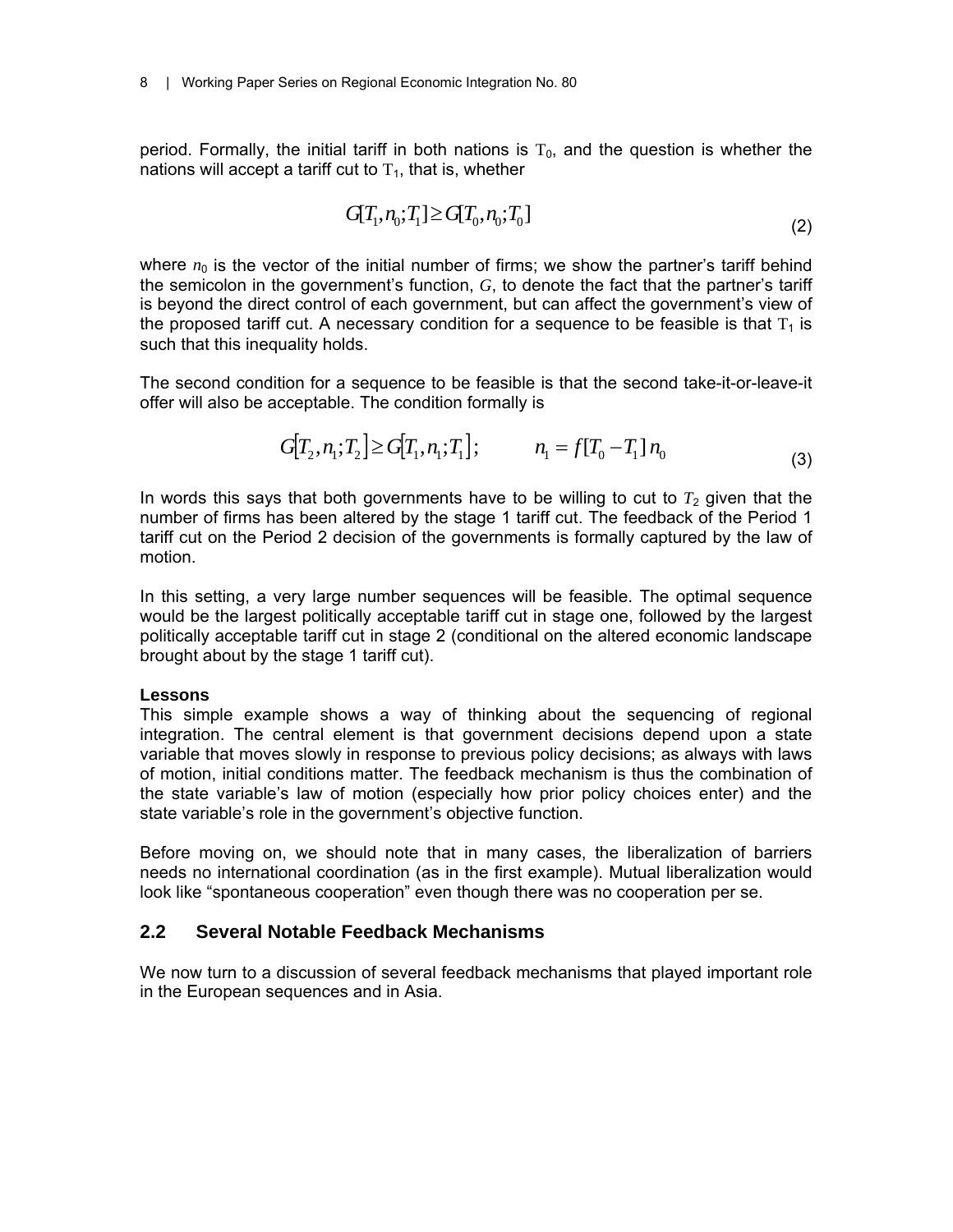#### **2.2.1 Juggernaut Mechanism**

The basics of the juggernaut mechanism, as introduced by Baldwin (1994), are described above. Here we note it has implications that reach beyond tariff liberalization, highlighting the more general nature of international commerce. As Figure 4 shows, the logic can affect all manner of barriers to international commerce. It is worth highlighting such mechanism in three "corollary" feedback mechanisms, all of which were important in the European case.

As noted, in some cases, the liberalization of barriers needs no international coordination. For example, as trade flows rise and their directions diversify, domestic exporters may push their government to open the market to foreign providers of trade credit financing as a means of maintain competitiveness against other nations which have access to superior trade-credit services. Thus the juggernaut will have liberalized trade in such "infrastructure" services—services that facilitate exporting and importing without any international cooperation; as the same juggernaut will be operating in many nations, we may see "spontaneous cooperation" without any formal or informal agreement among governments.



BBB = behind-the-border barriers, IPR = intellectual property rights.

#### **Trade/Behind-the-Border Feedback**

Reciprocal tariff and quota liberalizations are almost always the first forms of regional cooperation because they are easy—easy in the sense of being easy to negotiate and easy to sell domestically. More precisely, nations find it easy to formulate a "balanced" package, that is, one that can attract a winning coalition of special interest groups in both nations. Exporters and import-competitors have a good idea of what is on the table. After all tariffs and quotas are specifically designed to hinder foreigners' market access, so the implication of their removal is easy for all parties to calculate.

Once tariffs are gone, however, exporters will still face other trade barriers, so called behind-the-border barriers (BBBs), such as idiosyncratic product standards, government-controlled or cartelized distribution networks, among others. Removing these is harder as it can be much more difficult to negotiate a balanced, politically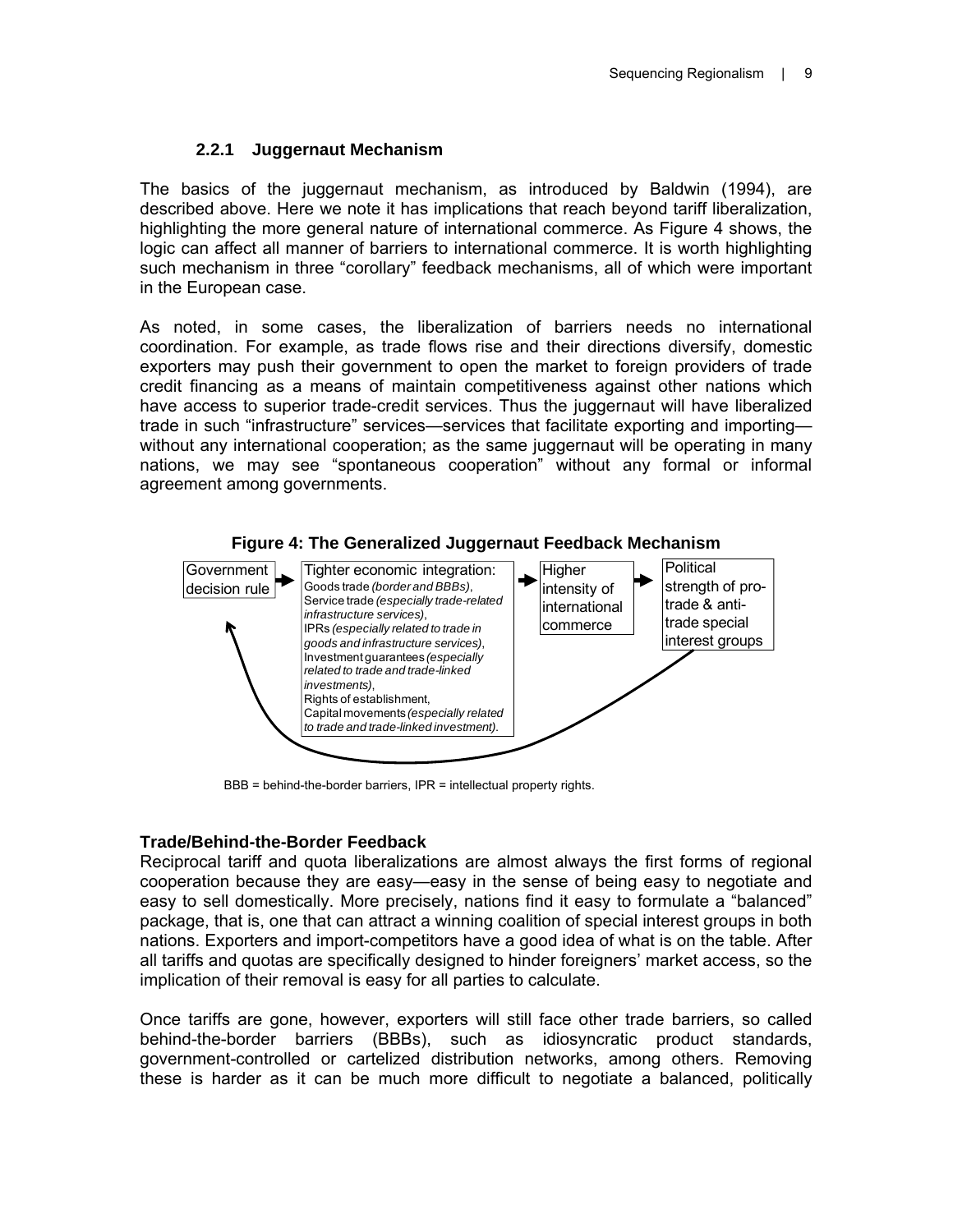feasible package. The key problem is that these BBBs are not, for the most part, explicitly designed to protect domestic firms against foreign competition.

Governments typically introduce micro-regulations—health, safety, and environmental product standards—with good-governance motives. They want to protect citizens and the environment, etc. However, these good intentions are typically subverted by ubiquitous political-economic pressures to favor domestic over foreign actors. Indeed, these rules are often so technical that only domestic firms have the know-how to write them. The regulated write their own regulations, or at least have an important input into their final shape. Such firms will naturally push for regulation that tilt the competitive edge their way against foreign rivals. In short, the protectionist content of BBBs is typically incidental to their announced purpose, but far from accidental.

Exactly because the BBBs are not explicitly designed to protect, and because they can be so technical, it can be extremely difficult for all parties to agree on the economic impact of removing specific BBBs. This in turn makes it difficult to craft a politically feasible package of reciprocal BBB liberalization.

All this goes to explain why governments worldwide turned first to tariff liberalization and only later to BBB liberalization. The GATT, for example, spend its first 20 years on tariffs, turning to BBB issues (or a specific variety called "technical barriers to trade" [TBTs]) only in the Tokyo Round.

As far as sequencing is concerned, the point is that tariff liberalization does not make BBB liberalization any easier from a practical perspective. The juggernaut effect, however, increases the size/power of the special interest groups that want their governments to find a way to liberalize BBBs while simultaneously reducing the size/power of the groups resisting BBB liberalization.

#### **Trade/Finance Feedback Mechanism**

This is a minor feedback mechanism, but one that was critical in Europe during the 1950s. Intra-European trade was in a logjam created by hundreds of bilateral deals that essentially reduced bilateral trade to barter (due to the inconvertibility of European currencies). No one could expand their exports without the foreign exchange necessary to buy the raw materials and capital goods necessary to ramp up production. But the foreign exchange could not be earned with exports hindered by bilateral barriers. The scarce inflow of convertible currencies (US dollars and Swiss francs) and gold were marshaled to pay for essentials, like food and fuel (Eichengreen 2007, p. 60).

The stage 1 policy was a clearing mechanism that multilateralized the bilateral deals. This allowed all sorts of Pareto improving trades, which in turned allowed production to rise along with export earnings. The new hard currency export earnings in turn relaxed the balance of payments constraints that lead to the foreign exchange restrictions and quantitative restrictions on imports. In essence the Period 1 policy (a clearinghouse) changed economic realities in a way that allowed governments to remove quantitative restrictions in stage 2.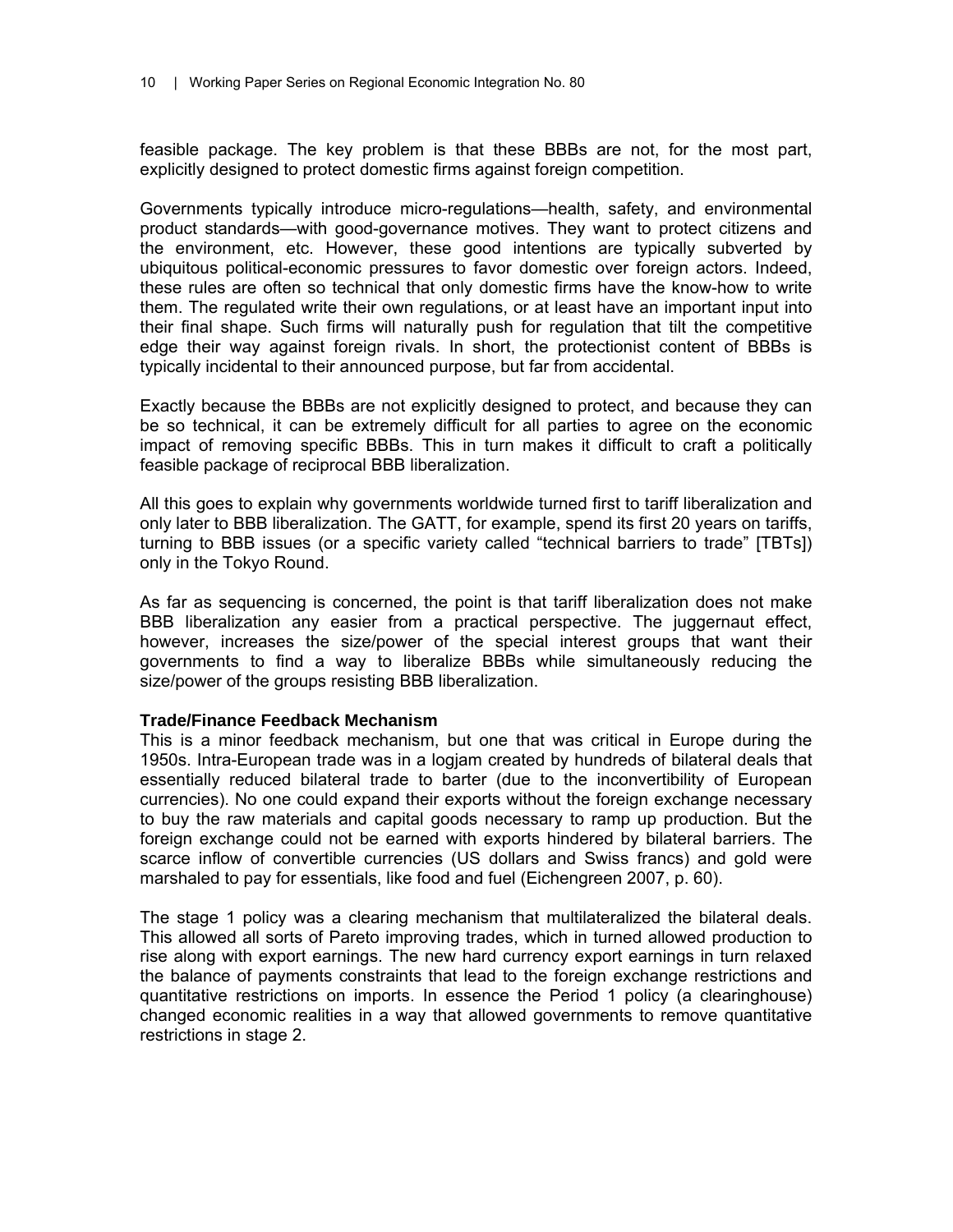#### **Trade/Capital-Control Feedback**

Barriers to trade and barriers to capital flows are separate. They are not, however, unrelated. As cross-border trade and investment flows draw economies closer, the distinction between payments for trade and payments for investment became blurred. Just to simplify business practices, corporations set up bank accounts in their foreign markets. As depositing money in a foreign bank account is a capital account transaction, it is easy to see how the two forms of convertibility can blend together against the background of international business.<sup>4</sup> Moreover tight trade integration often takes the form of intra-firm trade. That is, the home-based firm sells its products to a foreign-based affiliate, which in turn makes the foreign sale. These foreign affiliates naturally have access to foreign banking, financial services, and markets. This access can be manipulated by the parent company, so the firewall between capital and trade transaction can melt away. $5$ 

What this tells us is that deeper trade and investment ties reduce the effectiveness of capital controls. But there is also a pull factor. As the pace of trade and investment integration picks up, and the range and sophistication of financial products expands, the administrative burden imposed by capital controls becomes more tiresome and costly. At the same time, cost-competition becomes more intense. In this situation, exporters and importers begin to press their governments to liberalize some capital controls—basically as pro-business deregulation.

The feedback mechanism here is absolutely clear. Heighten trade and investment flows—themselves triggered by trade liberalization—change the political realities governments face when choosing capital market restrictions. The direction of change is systematically pro-liberalization. One could suppose that the causality was two-way (that is, loosening capital restrictions fosters cross-border trade and investment flows), but a one-way causality is all that the feedback mechanism requires; and it is the one clearly shaping the world. Even authoritarian regimes like the People's Republic of China (PRC) have trouble enforcing capital controls.

#### **2.2.2 Domino Feedback**

 $\overline{a}$ 

The feedback mechanisms discussed thus far concern the impact of policies chosen by the cooperating partners. There can, however, be policy spillovers. The domino mechanism describes the political-economy logic of one such spillover, namely trade

<sup>4</sup> To take a current example of how trade and financial transactions are blurred, consider what happens when one buys a book from Amazon.co.uk with a Swiss credit card. The book purchase and shipping are clearly trade, but the credit card usage means a short-term loan is extended in Swiss francs and then converted into pounds sterling. So in effect the buyer is borrowing pounds sterling short term to buy the book. Indeed, if the order is cancelled and the money refunded, the buyer will have ended up speculating on the franc-pound sterling exchange rate. All this goes to say that it can be quite difficult to clearly distinguish between capital account and current account motives for buying foreign exchange; and the problem gets more severe as the flow and sophistication of transactions increase.

problem gets more severe as the flow and sophistication of transactions increase.<br><sup>5</sup> A classic example is when trading companies speculate on a devaluation by leading and lagging payments for imports and exports; or it can get money out of the country by having the foreign subsidiary bill the parent company for intangible headquarter services.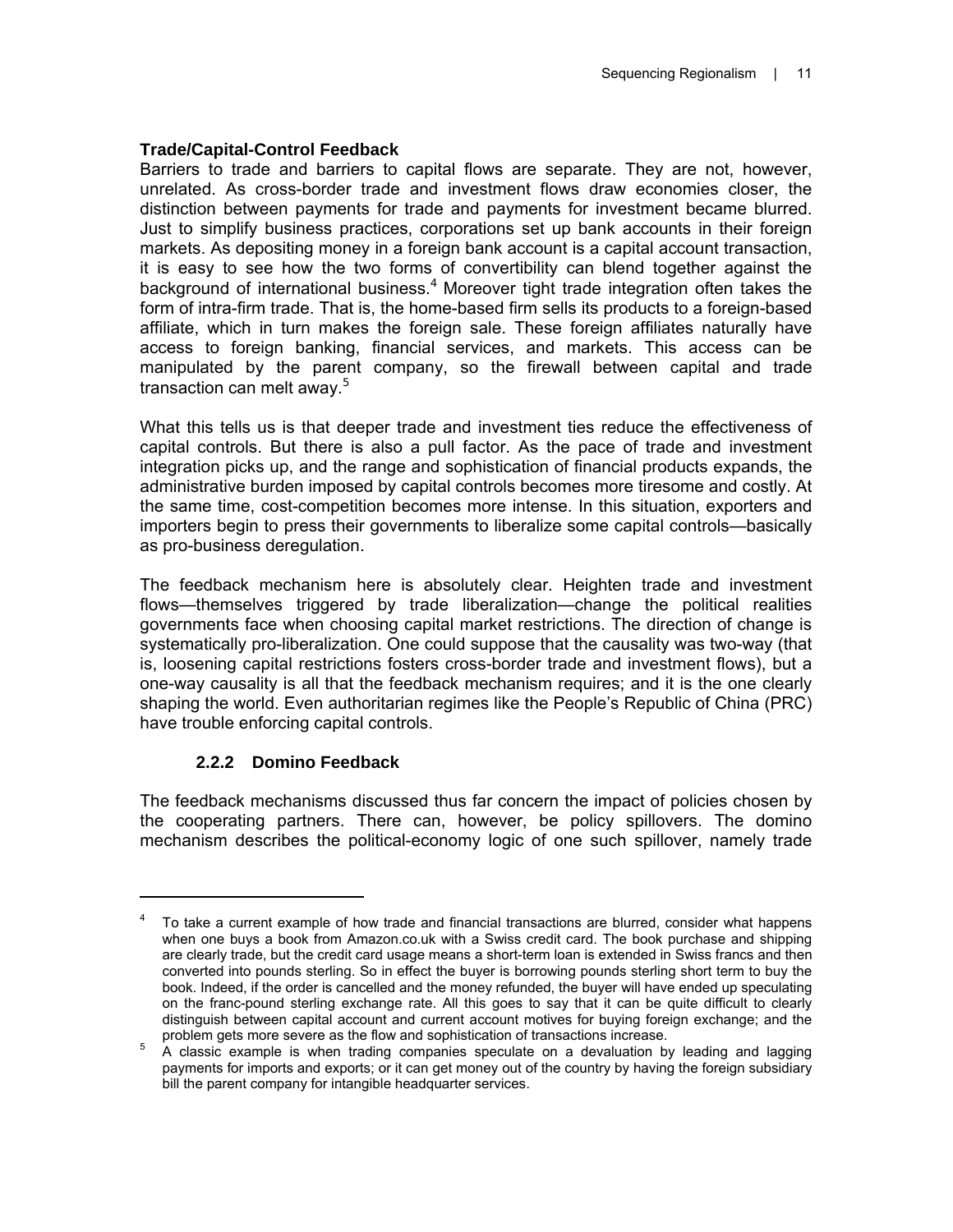diversion.<sup>6</sup> In this feedback mechanism, it is the choices of other countries in Period 1 that alter third-nation situations in Period 2 so that the third nations find it politically optimal to adopt integration policies that they had eschewed previously (in Period 1).

The domino theory starts with a positive model of participation in regional integration, with the easiest example being membership in a customs union. It proceeds in two stages—the immediate impact of an idiosyncratic deepening of integration among two or more nations, and the knock-on impact implied by this deepening. To start with the positive model, a nation's decision to join the customs union is determined by its domestic political equilibrium that balances pro-membership and anti-membership forces. The theory associates the pro-joiners with the nation's exporters, who gain from preferential access if the nation joins and suffer from discrimination if the nation stays out. The anti-membership political economy forces are associated with the importcompeting industries that would lose from liberalization as well as non-economic objections to membership that are invisible to the econometrician. Consumers and taxpayers are taken as interest groups of second-order importance for the usual "Olsen's asymmetry" reasons.<sup>7</sup>

Given an initial political equilibrium, an idiosyncratic shock that deepens or enlarges the customs union generates new political-economy forces in nonmembers. Nonmember exporters now have a greater stake in membership—they face more discrimination if their nation stays out and greater market access if it joins. Anti-membership forces are also strengthened in nonmember nations as the liberalization implied by membership is heightened. If the industrial output of exporters is systematically larger than the output of import-competing sectors (which is normal as exporters usually produce for both domestic and foreign consumers) and both sides' political power is linked to size, the shock raises the pro-membership forces more than the anti-membership side. For outsiders previously indifferent to membership (politically), these changes shift the domestic political-economy equilibrium to the pro-membership camp.

The second stage starts if one nonmember actually does join the customs union. The enlargement implies that discrimination facing the remaining nonmembers expands again heightening the pro-membership political-economy forces in outsiders—potentially producing a membership application from an outsider that previously found it politically optimal to stay out. The cycle repeats itself until a new political equilibrium in the customs union membership develops.

If the world had perfect information and synchronized periodicity in political decisionmaking, membership bids would be perfectly coordinated and bloc enlargement would occur in a step-like fashion. Uncertainty, imperfect information and mismatches of decision timing suggest that the new political-economy equilibrium is reached only

 $\overline{a}$ 

<sup>6</sup> See Baldwin (1993, 1995) on the original formulation of the domino theory, Baldwin (2006) for an early application to Asian regionalism, and Egger and Larch (2008) for empirical evidence.

Olsen's asymmetry notes that the winners from protection (import competing firms) are asymmetrically easy to organized politically compared to the losers of protection (consumers); this is way governments typically listen more to the winners of protection.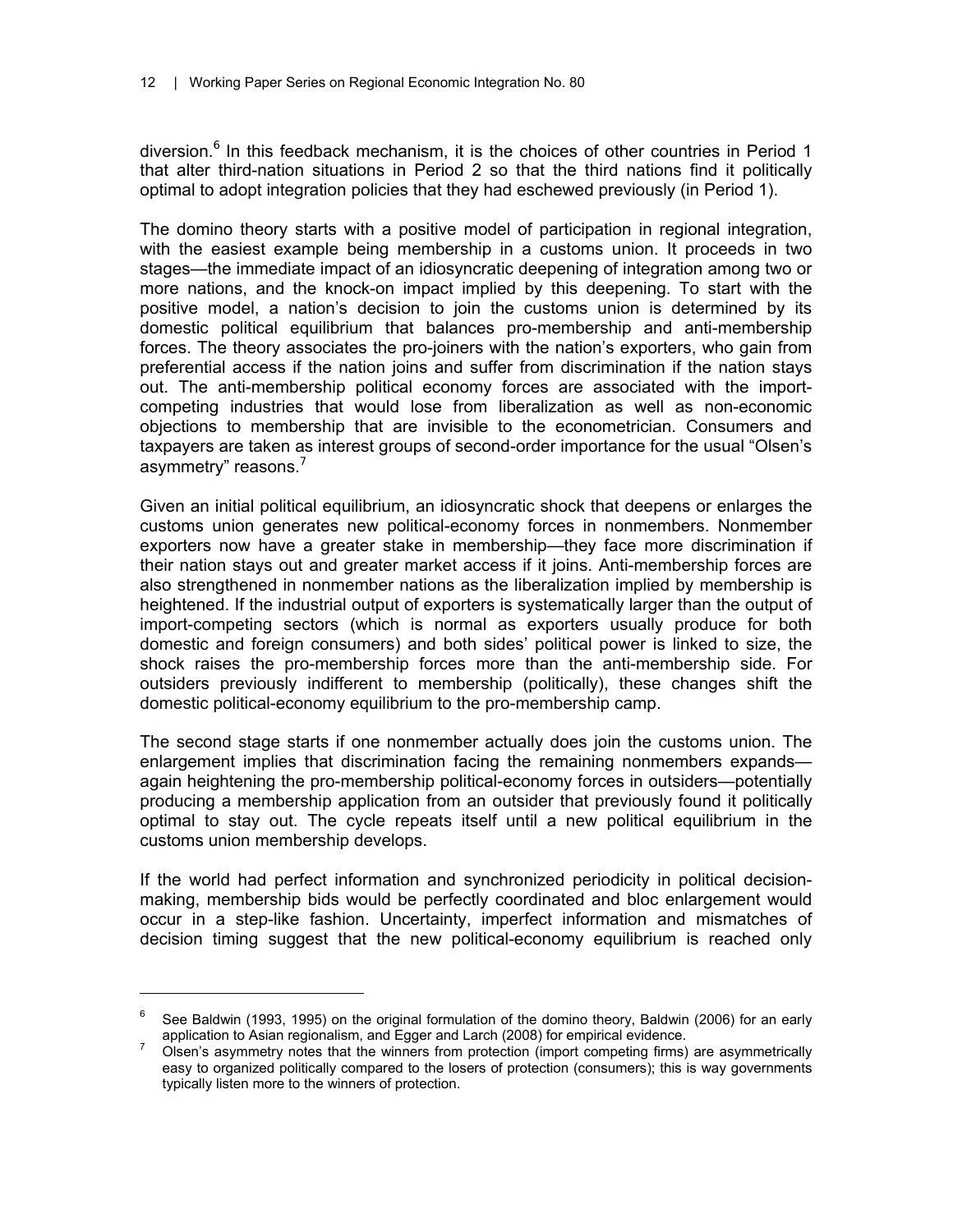gradually, that is, during the transition it may look like regionalism is spreading like wildfire.

#### **Asymmetric Lobbying**

 $\overline{a}$ 

The political-economy forces driving the domino effect are strengthened by the peculiar tendency of special interest groups to fight harder to avoid losses than to secure gains. Joining allows excluded firms to avoid damages as well as win new commercial opportunities, so trade diversion may play a particularly important role in generating new, pro-membership political-economy activity. Many explanations for this "loser's paradox" are possible, but one simple economic interpretation that is relevant to the domino theory is based on unrecoverable investments (sunk costs). Entry into most industries and markets involves large unrecoverable investments in product development, training, brand name advertisement, and production capacity. When this occurs, established firms can profit without attracting new firms, but only in so far as these profits constitute a fair return on the entry investments, that is, sunk costs create quasi-rents. Given that firms in an industry will have already incurred sunk costs, the deepening of an existing bloc, or formation of a new one, will generate de novo forces pushing the government to redress the new discrimination. The most direct path would be to join the bloc, but other modalities are possible. Governments of excluded nations may seek to restore profits by calling for a multilateral trade round, or forming their new trade bloc.<sup>8</sup> See Baldwin and Jaimovich (2010) for a formal model that relies on this effect to extend the domino logic to free trade agreements (FTAs); Baldwin (1994) focused on the customs union case.

#### **2.2.3 Trade/Exchange Rate-Stabilization Feedback**

The trade/exchange rate mechanism shows how deeper trade relations alter a government's stance on exchange rate stability. This logic has been discussed by Freiden et al. (2005) and in earlier work dating back to the early 1990s. It has also been documented empirically by Devereux and Lane (2003), and Broda and Romalis (2009). While Freiden (1996) is quite explicit about posing the mechanism as influencing the sequencing of regional integration, he is not very specific about the exact channels through which the mechanism works, so it is worth spending a few words fleshing this out.

Which economic actors both care about the exchange rate and are politically organized to make their views heard by the monetary authorities? Exporters are the most obvious special interest group. They are in the business of transforming domestic labor, capital and technology—all of which are priced in domestic currency—into goods that they sell abroad for foreign currency. Depreciation lowers the price of their inputs relative to the price of their outputs and thus raises profitability of foreign sales. In short, exporters like depreciations, and this preference intensifies as the exported share of production rises. $9$ 

<sup>8</sup> See Baldwin and Robert-Nicoud (2002, 2005) for a formal treatment of the ideas and Baldwin (1993) for an early formal model.

This assumes that, as is typical, nominal depreciation is not immediately offset by a rise in the domestic currency price of inputs. Offsetting price changes have happened when workers figure out that depreciation is a roundabout way of lowering wages relative to those of foreigners, and thus demanded higher wages. Wage indexing does this automatically, but often with a lag.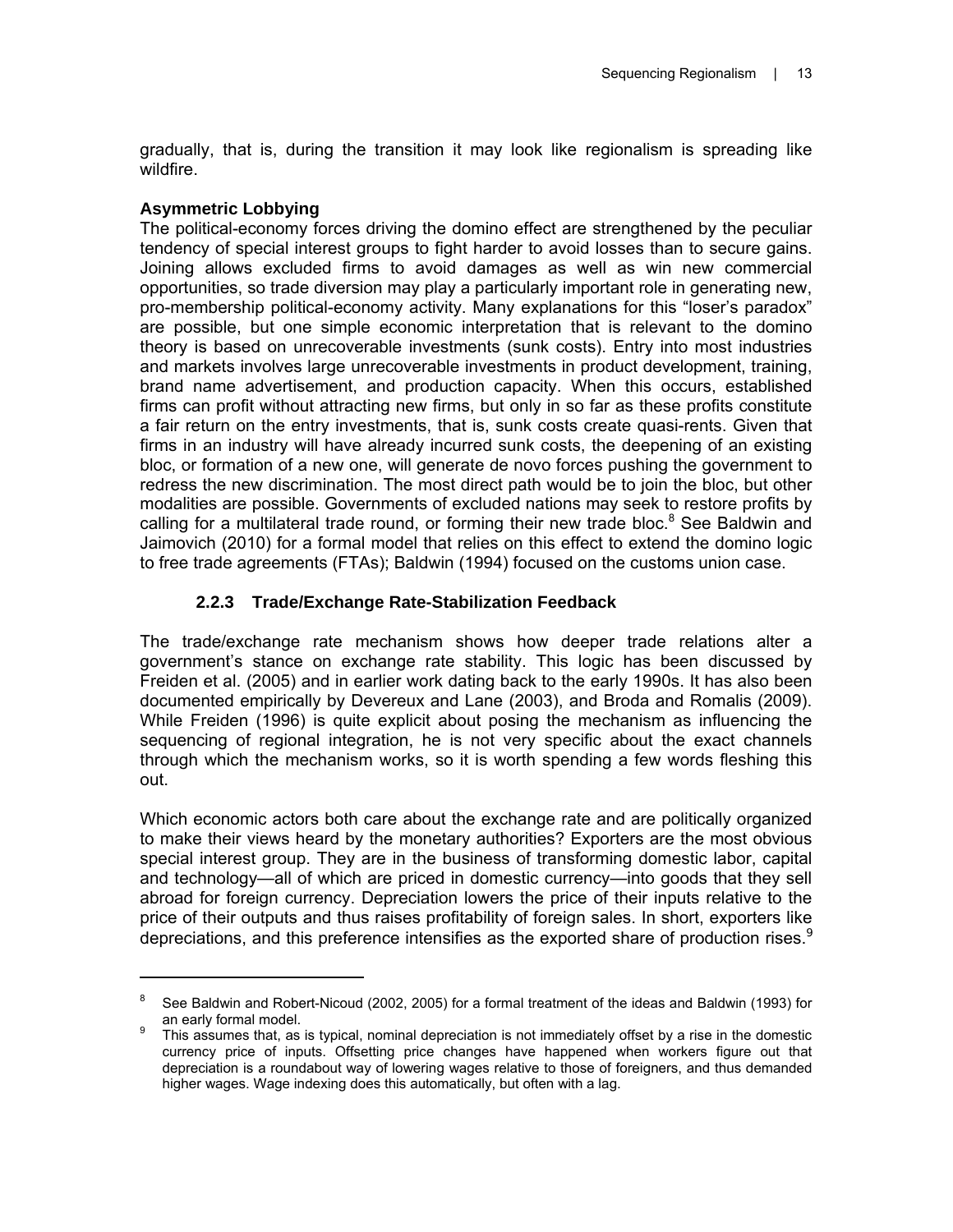The second group consists of firms that sell domestically and produce with the help of imported inputs (ranging from fuel and other raw materials to parts and components). Appreciation lowers the cost of their inputs relative to the price of output, so a stronger currency boosts their bottom line. In short, domestic firms like currency appreciation increasing as their imported-input shares rise. A third group are the import competitors, where depreciation "subsidizes" foreign competitors.

Consider the dilemma facing monetary authorities. If they let the currency drop in value, exporters will cheer them, but the domestic firms will scream. A rise in the currency's value elicits the opposition reactions. Stable exchange rates avoid this dilemma.

The key to the feedback mechanism is that the magnitude of both anti-depreciation and anti-appreciation political voices gets stronger as a nation opens its doors to trade. In short, trade liberalization alters the environment in which a government chooses exchange rate policy, systematically increasing its interest in maintaining stability. The more open the economy, the greater the political-economic pressure to stabilize exchange rates.

Two corollaries of this logic are both important and obvious. First, nations tend to stabilize bilateral exchange rates with major trade partners because they tend to elicit the largest special-interest group reactions. Plainly then, preferential liberalization that shifts a nation's trade toward its regional partners tends to make governments more interested in the stability of bilateral exchange rates between regional partners. Second, as smaller nations tend to be more open, their monetary authorities are more likely to face pressures to keep their exchange rates stable. As small countries, at least in Europe, often have very lopsided trade dependence on a few (often one) nearby, large partners, these nations frequently fix their exchange rates to those of their large neighbors. In extreme cases, like Ireland, Lichtenstein, Luxembourg, Morocco, Andorra, among others, exchange rate stability was in the polar form of a currency union even before the World War II.

In a nutshell, the trade/exchange rate-stabilization feedback mechanism describes the way an increase in bilateral trade changes the political-economy parameters affecting policymakers' choices on further integration—in this case, exchange rate stabilization policies ranging for unilateral pegging to a currency union.

Importantly, this feedback mechanism works both ways—trade makes policymakers want stable exchange rates; and stable exchange rates stimulate trade—but the two ways are very asymmetric in terms of magnitude. The trade-to-exchange rate stability direction is strong (Devereux and Lane 2003). The exchange rate stability-to-trade link is weak, as recent research has shown, revising the early, flawed research by Rose (2000) that showed large effects; see Baldwin et al. (2008) for a review of the evidence. Thus, liberalising bilateral trade can foster the adoption of policies that stabilize bilateral exchange rates (up to and including a currency union), but stabilizing bilateral exchange rates does not, per se, foster bilateral trade liberalization.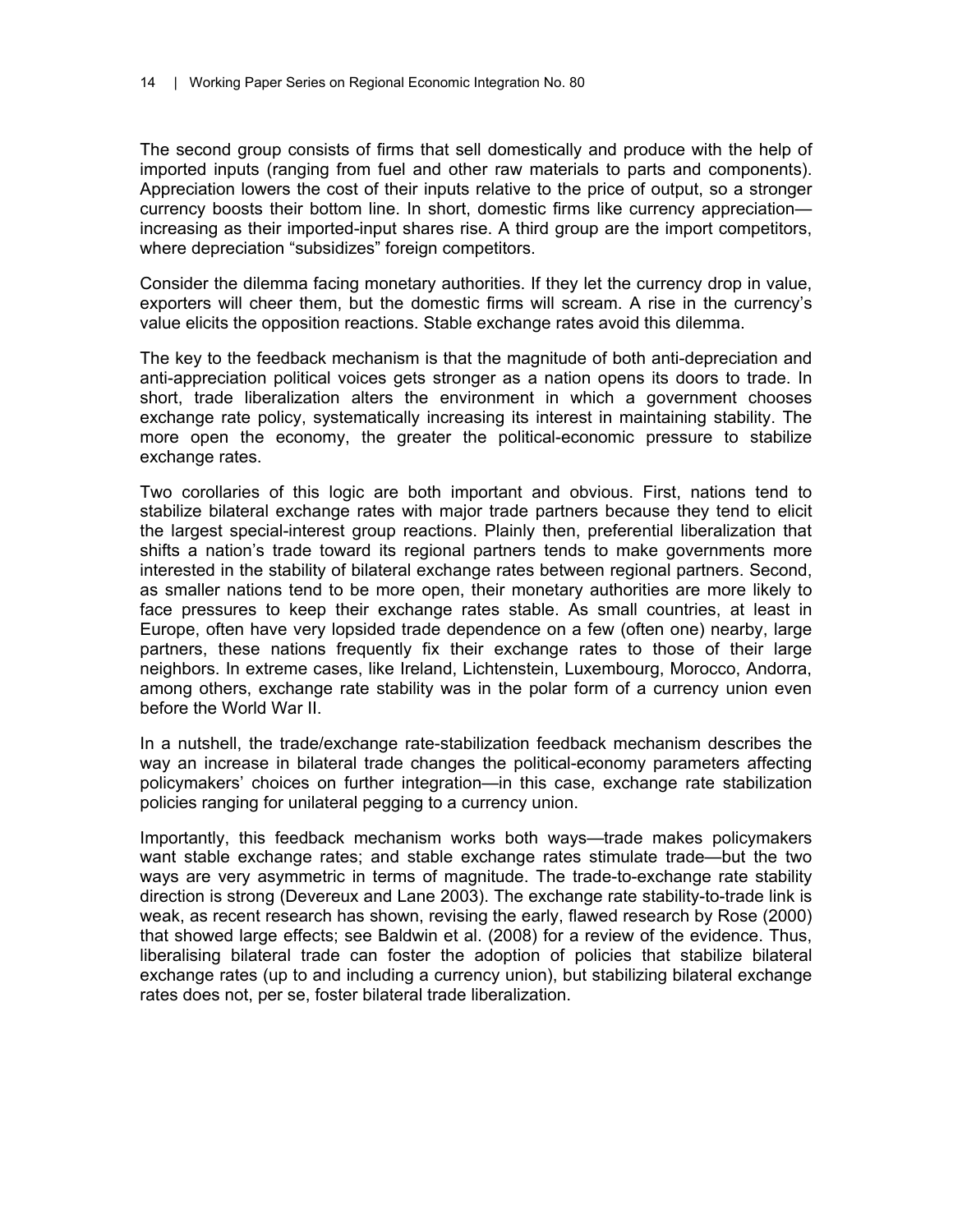#### **2.2.4 Institution/Institution Feedback**

Institutions, once set up, rarely die; they adapt. In particular, if the institutions prove useful to participating nations, operational problems that arise can result in solutions involving more institutionalization. Section 3 provides several examples.

National governments often agree on things subsequent governments come to regret. When it comes to intergovernmental cooperation, these situations almost always end in one party reneging on its commitments. Knowing this might happen, the European Economic Community (EEC)—but not the EFTA—established supranational institutions that could induce them to stick to the original deal. This is a feedback mechanism as the Period 1 establishment of supranational institution can alter the political realities facing governments in Period 2 in a way that the governments find it politically optimal to adopt integration policies that they otherwise would have rejected.

The classic example concerns BBBs. Even as tariff barriers were being phased out, Europeans began to erect new trade barriers, detailed technical regulations and standards that fragmented European markets. While the extensiveness of such barriers was new, the idea was not. Their trade-inhibiting effects were recognized in the 1957 Treaty of Rome; Article 100 requires "approximation" (Euro-speak for harmonization) of national regulations for the "proper functioning of the common market."

In the late 1960s, the European Commission tried to cajole the  $EEC6<sup>10</sup>$  into liberalizing BBBs, but to no avail. Its members did not find BBB liberalization to be politically optimal. The deep problem was that the common-standard approach required unanimity in the Council of Ministers under the Treaty of Rome rules; in essence BBB liberalization was subject to an intergovernmental process of cooperation, not a federalist process, and the EEC proponents simply did not want to cooperate. (Neither did the EFTA, supporters by the way).

The supranational institutions set up in 1957 could not accept this failure as the Court and the Commission were duty-bound to enforce the Treaty. EU law and EU Court decisions are supreme and its decisions have direct effect. Because the Treaty of Rome was made part of each member's legal system, each member's respect of its own national legal system implied acceptance of the Court's power. In the key cases (Dassonville 1974 and Cassis de Dijon 1979), the Court ruled that BBBs were equivalent to quantitative restrictions and thus prohibited by the Treaty. More specifically, the EU Court created the presumption that Member States' national standards were equivalent in terms of their ability to satisfy the legitimate goals of regulation. Thus, a member state could not prohibit the sale of a good that was lawfully made and marketed in another member state—even if the good was produced according to technical or quality requirements that differ from those imposed on domestic products.

This supranational decision radically altered the political-economy reality of standardsrelated behind-the-border protection. If any member's standards were automatically acceptable in all member markets, domestic firms had no reason to lobby for costly,

 $\overline{a}$ 

 $10$  Belgium, France, Italy, Luxembourg, the Netherlands, and (the then) West Germany.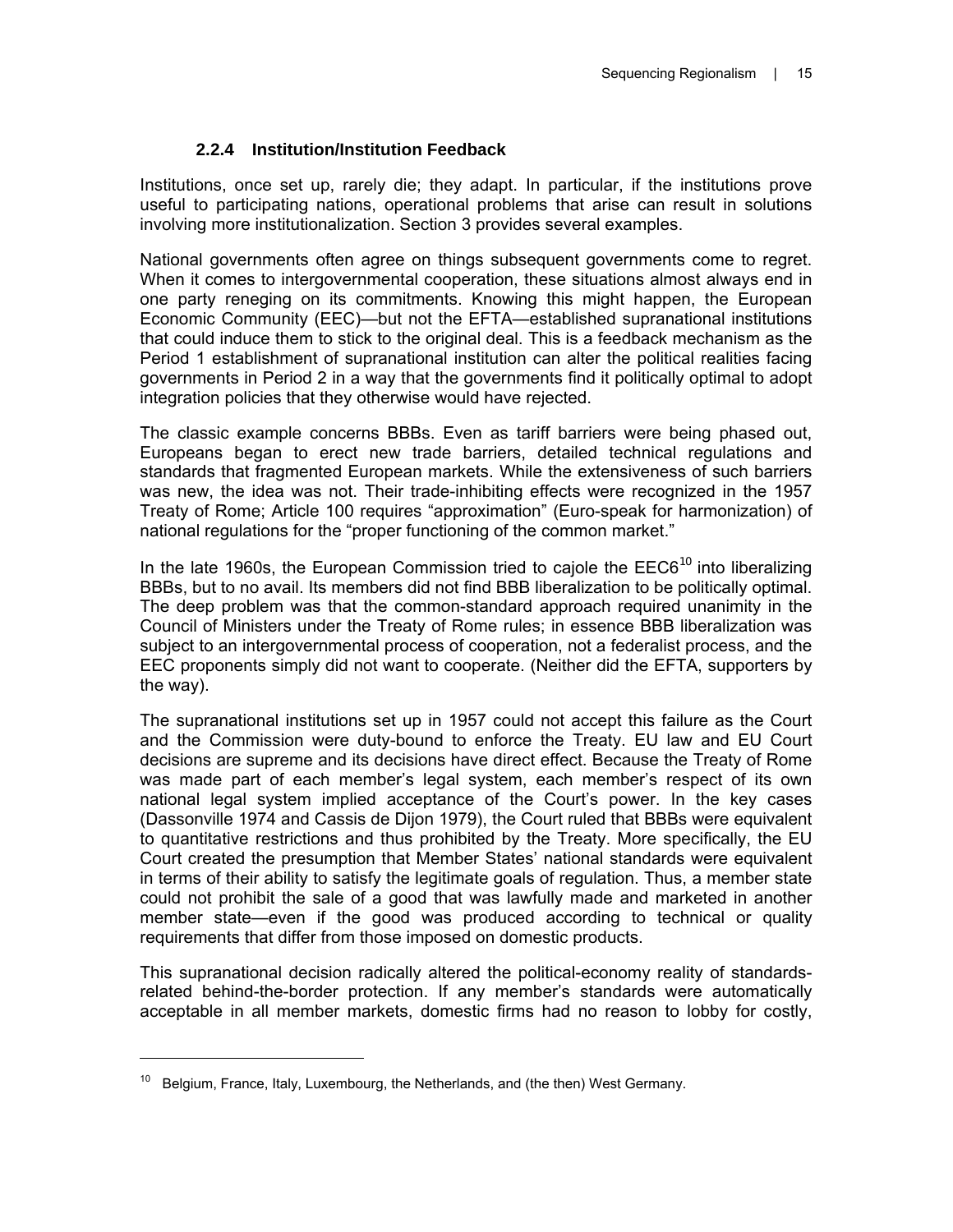idiosyncratic standards. Indeed, as lax standards implied a cost advantage, domestic firms had an incentive to lobby for the cheapest standards. Or to put it more directly, the Court's imposition of the mutual recognition principle created the specter of a race-to-the bottom that undermined members' de facto sovereignty over product standards. Thus switching to majority voting on such standards (in the Single European Act) allowed EC members to regain control over the production regulation process.

This is a feedback mechanism. The supranational Court, which was created in Period 1, made a ruling that changed the political-economy forces affecting nations' choices in Period 2, and in this case it made members accept policies in Period 2 that they had rejected in Period 1.

#### **2.2.5 Trilemma/Exchange Rate-Stabilization Feedback Mechanism**

The final feedback mechanism is more involved, explaining how the removal of capital controls can affect nations' choice of exchange rate regimes. The mechanism is founded on the famous trilemma. This states that a nation cannot attain the following trinity of policy freedoms: freedom to set exchange rates, freedom to set monetary policy, and freedom to set capital controls.

Now suppose the trade/capital-controls feedback has induced governments to liberalize capital flows, thus making the "holy trinity" holier (more unattainable for mortals). The trilemma then forces governments to choose between, on one hand, fixing exchange rates by slaving monetary policy to defense of parity, and, on the other, choosing monetary policy for domestic stabilization, but then allowing the exchange rate to fluctuate with market whims. Now suppose also that the trade/exchange ratestabilization mechanism has induced governments to stabilize bilateral exchange rates with their major trade partners. This combination of effects thus induces governments to choose the most unexpected to the three angles in the impossible triangle; they sacrifice de facto sovereignty over monetary policy.

This is a feedback mechanism as the Period 1 choice of capital market liberalization alters the economic realities that affect government choices on exchange rate regimes in Period 2. Backing this up one step, it is easy to see an aesthetically pleasing sequence whereby trade liberalization triggers capital market liberalization, which in turn triggers exchange rate cooperation of some form—possible all the way to currency union. An extreme example of this mechanism can be seen in Ecuador's unilateral dollarization and Argentina's strict currency board, although of course both of these were unilateral moves, not cooperative ones.

#### **2.2.6 The Race-to-the-Bottom Unilateralism Feedback Mechanism**

The main vehicle for tariff liberalization among the world's rich nations was reciprocal trade agreements—both multilateral and regional—in the 1950s, '60s, '70s, and '80s. Developing nations did not participate in the GATT tariff-cutting exercise as the GATT's principle of "special and differential" treatment allowed their exporters to free-ride, gaining better access to rich nations' markets without having to face down their own import-competing industries. This is why the juggernaut never worked in Asia, outside of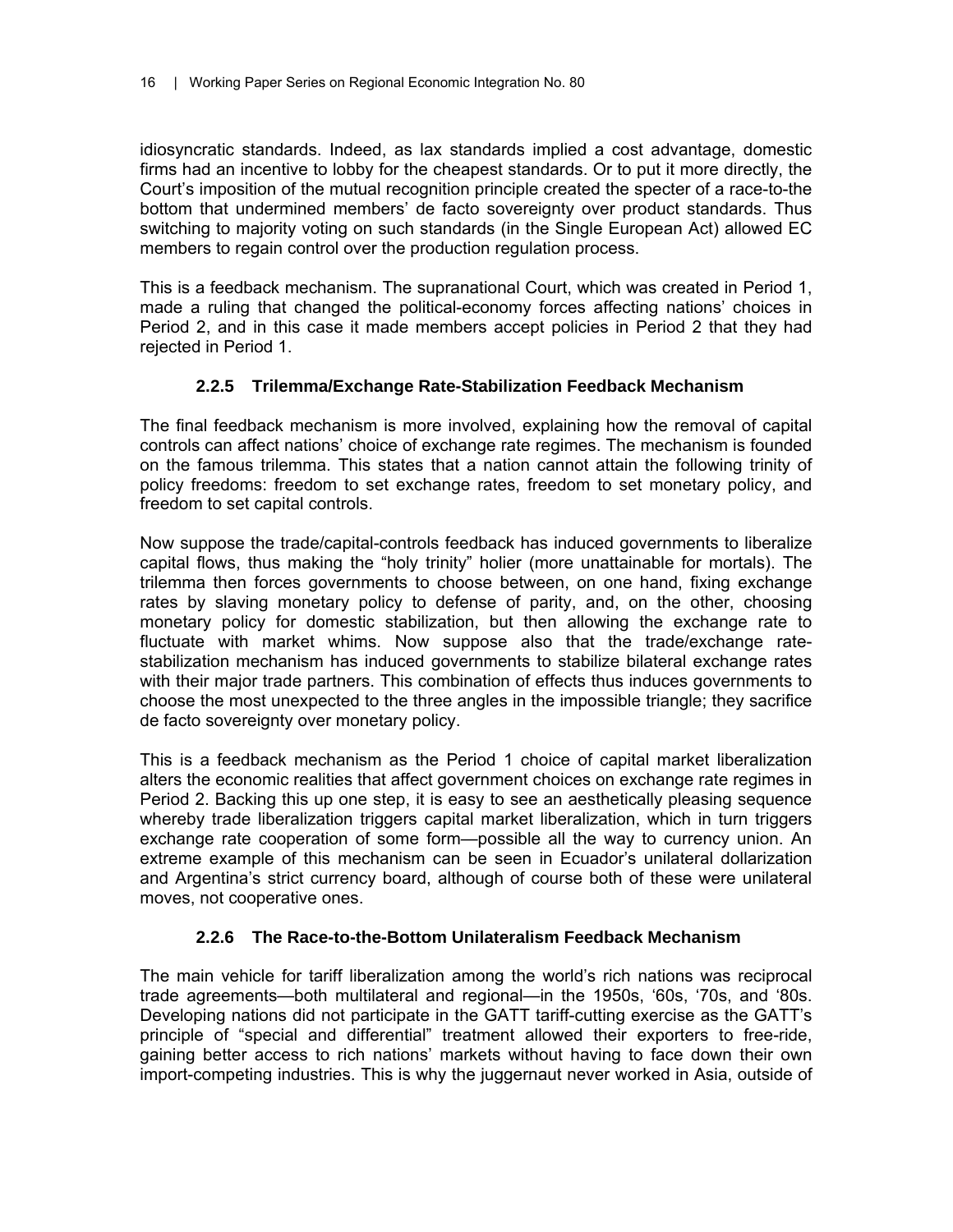Japan. Tariff cutting came much later and in a very different way to most emerging markets and developing nations—including most of those in Asia. The vehicle was unilateralism, not regionalism or multilateralism.

Any feedback mechanism driving unilateralism must be quite different, as the juggernaut mechanism relies on reciprocity. The key is to explain why governments find it politically optimal to remove tariffs they previously found politically optimal to impose. One mechanism is race-to-the-bottom (RTB) unilateralism (Baldwin 2006). The trigger for this mechanism is the spatial unbundling of manufacturing production. But understanding this requires a bit of background on why nations put high tariffs on in the first place.

Developing nations traditionally maintained high industrial tariffs hoping that these would stimulate domestic industrial production via the "infant industry" logic (as it had in North America, Europe, and Japan in the  $19<sup>th</sup>$  century). With few exceptions, the high tariffs failed to create substantial industry and where it did few progressed beyond the protected-infant stage. However, following the success of the "four-tigers" (the Republic of Korea; Taipei,China; Singapore, and Hong Kong, China) many developing nations especially in Asia—pursued "dual track" development strategies. On one hand they blocked the imports of manufactured goods to promote domestic production of manufactures, especially electrical and mechanical machinery. On the other hand, they promoted manufactured exports by setting up export processing zones and duty-free zones to attract foreign direct investment (Greenaway, Morgan, and Wright 2002, Ando and Kimura 2009).

The exogenous shock that disturbed this high-tariff political-economy equilibrium was the "information and communication technologies" (ICT) revolution. Beginning in the mid-1980s, advances in ICT dramatically reduced the cost of organizing complex activities over distances. Deregulation and technology teamed to decimate the price of telecommunications and computing power. New forms of communication appeared and rapidly transformed the workplace. Faxes became standard equipment. Cellular phones caught on and telecommunications networks became denser and more reliable even as they became cheaper. Above all, the internet—first email and then web-based technology—revolutionized information sharing, no matter how far the distance. It was not just cheaper communications costs, but it coincided with the spectacular fall in the price of computing power. Things that required a Cray super computer in 1984 could be performed on a high-powered PC by the mid-1980s. This encouraged the development and widespread use of information-management software (ranging from excel spreadsheets to sophisticated database programs).

The upshot of the ICT revolution was the rapid development of international supply chains. Cheap and reliable telecommunications, combined with information management software and hardware, transformed the difficulty of organizing group-work across large distances, making it feasible to separate various production stages geographically. Manufacturing stages that had previously been performed inside a single factory could now be dispersed internationally without an enormous drop in efficiency or timeliness. Firms in advanced nations began to unbundle the manufacturing process spatially and place segments of the value-added chain in nations with more appropriate production costs. Firms found it profitable to unbundle and move off-shore some stages (especially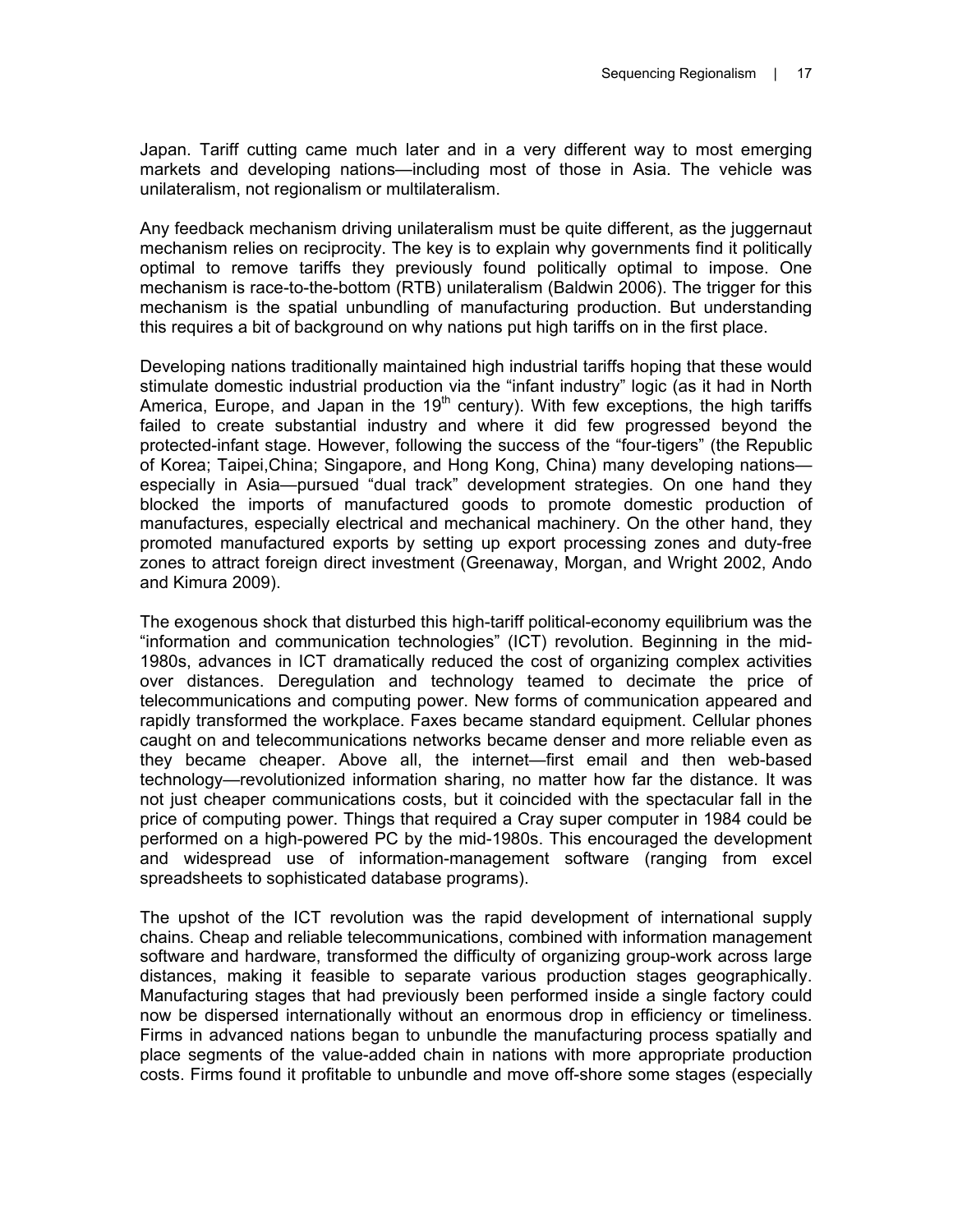labor-intensive stages) to nations where low productivity was more than offset by low wages.

There were many low-wage nations that wanted these off-shored jobs and investment, so competition was intense. One element of the competition took place on parts and component tariffs—in particular on the imported intermediate goods that these offshore factories imported.

Note that the political-economy forces engaged in this sort of liberalization are quite different to those described in the juggernaut feedback mechanism. There are three key differences:

- First, much of the unilateral tariff cutting involved goods that had little domestic production. Importing an advanced Japanese gearbox to be assembled at a Toyota factory and then exported generates little domestic opposition.
- Second, many these imports were re-exported after having been assembled with other parts, so the importing and exporting is organized by the same firm. That way, the traditional indifference of exporters to domestic import barriers vanishes and with it the need for reciprocal trade agreements to assemble a pro-liberalization coalition.
- Third, competition among developing nations for off-shored jobs accelerated the process. Off-shored manufacture jobs from technologically advanced nations provide large gains for developing nations. Since removing tariffs makes export-processing activities (trade and investment) easier and more profitable for the off-shoring company, companies asked for such tariff cuts. As there were many nations competing for these investments, so it was difficult for any individual nation to resist calls for unilateral tariff liberalization.

#### **Feedback Effect**

The feedback part of this mechanism comes from the manner in which the production unbundling and off-shoring shifts the nature of competition in manufactures. If some firms, say Japanese firms, are getting their parts and components from an efficient international supply chain, nations that that try to source everything domestically will be at a disadvantage. Thus competition among final goods producers pushes all to unbundle their value-added chains and source parts from the lowest nation suppliers. In short, once nations start the unbundling process, other nations must follow or lose jobs. The effect in East Asia was to destroy the viability of one the dual-track development strategy—production unbundling turned import substitution into a one-way street with only one destination—uncompetitive industry.

#### **2.3 Spontaneous Cooperation**

The feedback-mechanism approach to regional integration sequencing covers most of the formal aspects of regional economic integration. In Europe and elsewhere, however, some pro-integration economic cooperation occurs spontaneously. That is to say, the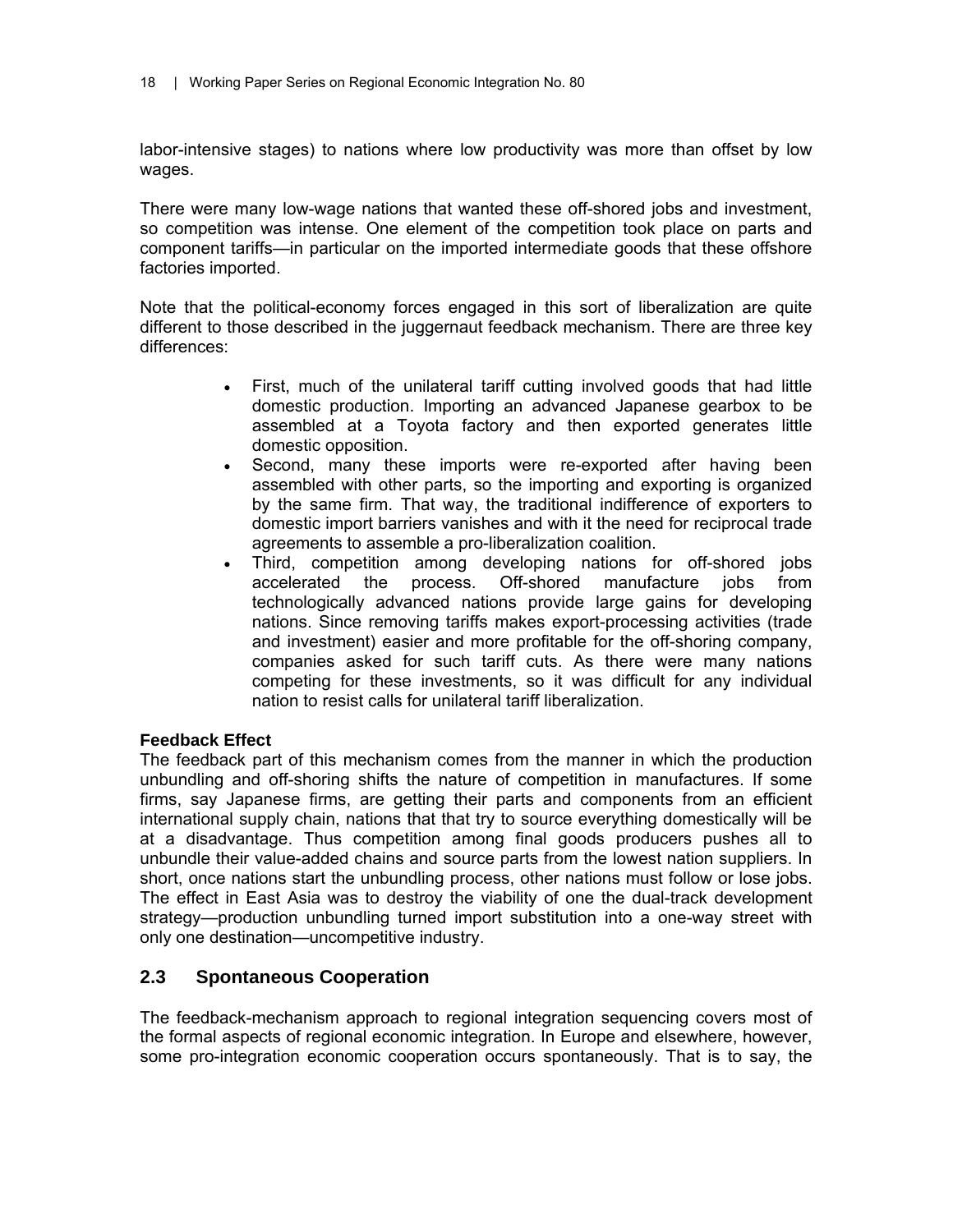nations each find it politically optimal to unilaterally adopt policies that foster regional integration.

In the European context, the primary example is exchange rate stabilization. The effect departs from the same basic political-economy mechanism that drives the "Trade/ERstabilization feedback" mechanism. Namely, central banks typically face pressure to stabilize bilateral exchange rates with their main trade partners. In the case of a subset of EU members, this mechanism fostered participation in formal, exchange-rate cooperation such as the Exchange Rate Mechanism (ERM) and Eurozone. For many other EU members, and some non-EU Western European nations, the pressure resulted in spontaneous cooperation.

Switzerland and Austria (before EU membership) are good examples. Their economies are engaged in the EU almost as thoroughly as Germany's. As a result, their central banks face approximately the same pressures to stabilize rates to EU currencies especially the deutschemark. This is spontaneous cooperation. They adopt policies that are pro-integration (reducing bilateral exchange rate volatility promotes bilateral trade), but there is no formal agreement, no quid pro quo.

In Asia, the primary examples of spontaneous cooperation are unilateral tariff reduction on parts and components, and stabilization of bilateral exchange rates independently against the US dollar.

## **3. Historical Sequences: Europe and East Asia**

It has often been said that the difference between theory and practice is greater in practice than it is in theory. It has also been said that the difference between fiction and reality is that fiction has to make sense. Both adages apply well to the actual sequence of regional integration sequences in Europe and East Asia. History doesn't really make sense, but this section uses the feedback mechanism approach to organize the historical narrative in the two regions in a way that allows lessons to be drawn.

#### **3.1 Europe's Twin Integration Sequences**

There was nothing planned about the early years of European integration. European integration was driven by a sequence of opportunistic advances, when governments seized particular moments to lock in key institutional commitments. Not all initiatives bore fruit; the path to today's EU is littered with a long series of failed initiatives; the story of these failures tells us a great deal about the sequencing of regional integration.

This section presents a highly abbreviated historical narrative of European sequences of integration. It is necessary to stress the plural "sequences" as most scholars focus exclusively on the supranational integration path pursued by "The Six". While this path is surely the most fascinating to historians—exactly because it is so unusual—this same reason makes it less useful as a precedent for Asia today. For the sake of this working paper, this section has been greatly abbreviated. Interested readers can find the full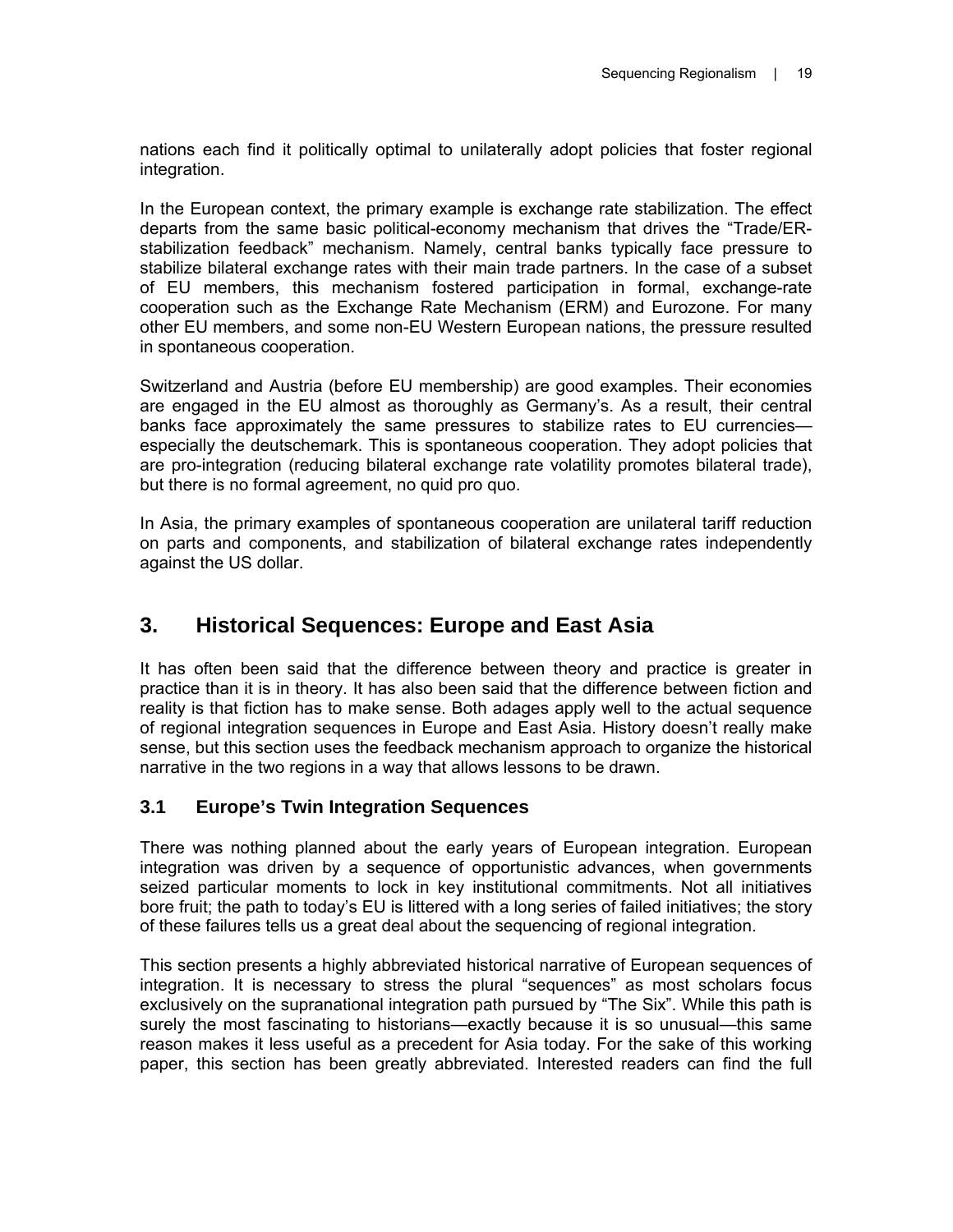discussion in Baldwin (2009), Baldwin and Wyplosz (2009), or, on some aspects related to EFTA, O'Rourke (2009).

#### **3.1.1 The Two Sequences**

Europe provides a controlled experiment when it comes to studying the role of institutions in regional integration sequences. The late 1950s saw the launch of two integration exercises that had extremely different institutions, but memberships that were not wildly dissimilar.

• One sequence started with institutions that were (and are) supranational to an extent that is almost unthinkable today.

EU members are routinely required to adopt laws that they oppose, that is, those where they are outvoted explicitly or implicitly in the Council of Ministers.<sup>11</sup> Member State courts do not have the final word on cases pertaining to their own laws dealing with Single Market or currency union issues; here the European Court of Justice's opinion is supreme and its decision has direct effect on Member States legal systems.

• The other sequence started with purely intergovernmental institutions that resembled institutions adopted in subsequent decades in regional initiatives around the world.

Until the EU forced EFTA to set up the EFTA Court as part of the European Economic Area (EEA) in the mid-1990s, EFTA was basically an occasion for members' ministers to talk about common issues. EFTA was strictly about trade, in that it did not require members to be democracies (Portugal was ruled by the dictator Antonio Salazar from 1932 to 1968).

#### **3.1.2 Initial Conditions**

 $\overline{a}$ 

Initial conditions matter, as the previous theoretical section argued (and any scholar of human events will confirm). The key initial conditions in Europe were all related to WWII and its causes. The fear that the "solution" to WWII might merely set the stage for WWIII—as the solution to WWI set up the conflicts that lead to WWII—was the prime force in shaping Europe's integration at least up to the late 1960s.

#### **The First Plan, its Abandonment, and Replacement**

Plan A for Europe's post-war architecture was to neuter Germany—a thought based on the premise that Germany caused WWII. This was agreed or accepted by all major postwar powers. Plan A was not to be. Two early post-war facts derailed Plan A.

<sup>&</sup>lt;sup>11</sup> Many Council decisions are decided by "consensus"—no formal vote taken, but "shadow voting" still occurs. Nations decide whether the measure will pass despite their "no" vote; and they decide to be "good losers" by agreeing to let the measure be adopted without a vote. In such cases they avoid a direct loss of face, or unnecessarily causing ill will.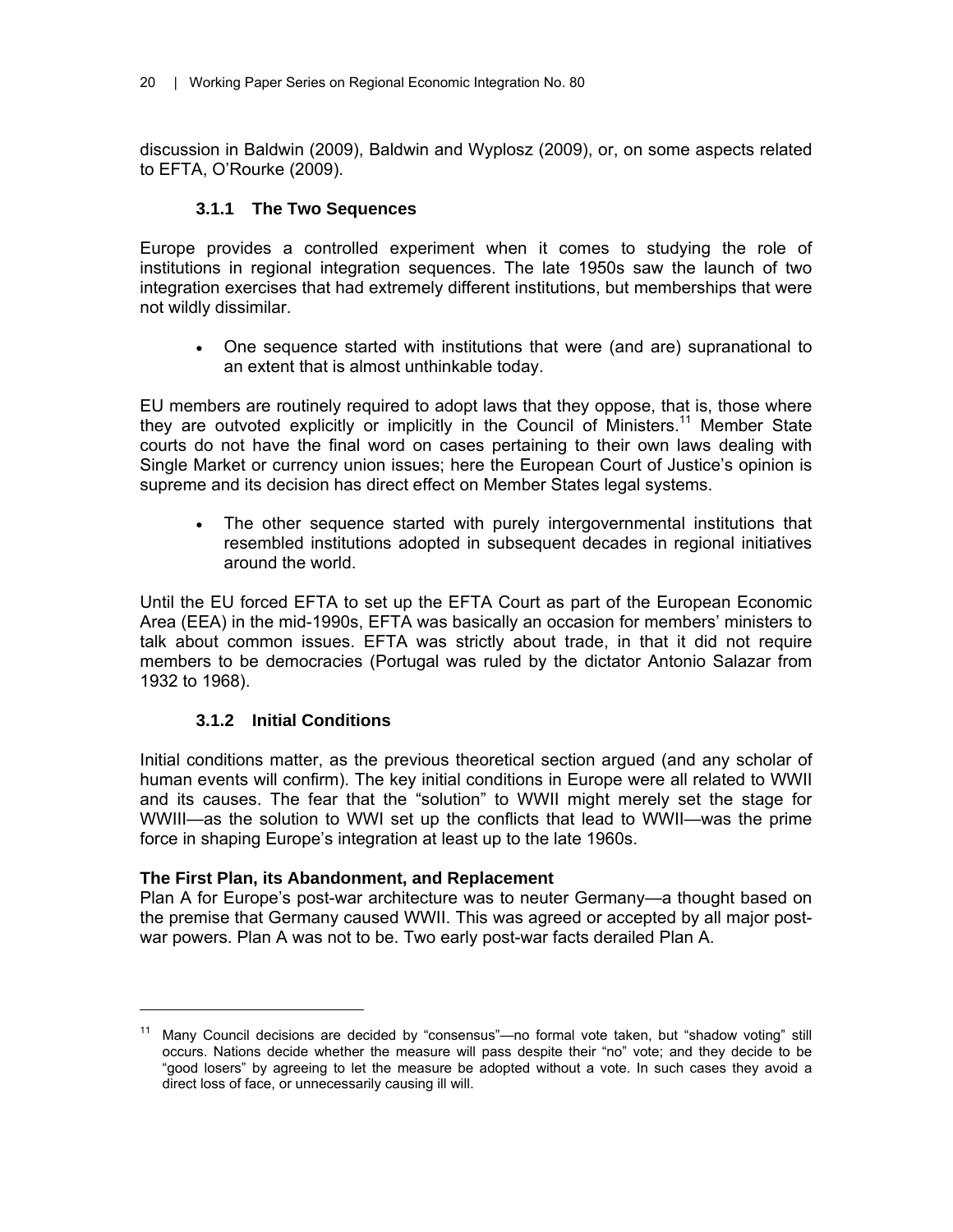- 1. The uncoordinated pursuit of recovery produced a tangle of new trade barriers, which in turn stymied the recovery, especially bilateral balance-ofpayments-linked quotas that limited much of European trade to barter arrangements.
- 2. The Union of Soviet Socialist Republic's (USSR) action in Central and Eastern Europe showed that it was bent on pushing Communist regimes to power in all nations it occupied in 1945 and perhaps into West Europe as well.

Plan A was out of the question. By the late 1940s, it was clear to all that a strong Germany would be part of Europe's postwar architecture.

Plan B was to embed Germany economically and perhaps politically into a community of European nations. The belief was that this would ensure Germany became a strong ally and economic partner, rather than a potential foe and economic rival. But Plan B had two versions:

• Plan B1 involved supranational integration, or the "pooling of sovereignty" as it is euphemistically called in Europe—when nations may be bound by a policy it opposed (much like proveniences within nations have to obey federal law, even those they oppose).

This was accepted by those that could be called "federalists". The citizens of nations most affected by WWII in human and economic costs felt their governance systems were deeply flawed—prone to warfare and frequent economic disruption. They were open to radically new forms of governance; the two choices at the time were communism and supranational European integration—where substantial sovereignty was pooled in newly constructed supranational institutions. This group included Germany, France, the Benelux nations as well as Spain, Portugal, Austria, Finland, and much of Central Europe.

• Plan B2 involved economic cooperation of the traditional intergovernmental variety—when nations were only bound by policies they accepted.

This was embraced by a distinct set of nations, the "intergovernmentalists". Citizens of these nations—those whose governments were viewed as having performed well in WWII—were only willing to contemplate economic cooperation on a traditional, strictly intergovernmental basis. People who lived where governments had somehow managed to avoid foreign occupation, fascism, and catastrophic loss of life tended to maintain traditional faith in national government. For them, pooling sovereignty with nations who caused or were deeply involved in these gruesome events would be the greatest of follies. This included the United Kingdom (UK), Denmark, Norway, and Iceland as well as the neutral countries: Ireland, Sweden, and Switzerland.

As we shall see, the two groups repeatedly reacted in very different ways to common shocks and feedback mechanisms. The first step in the half-century story of European integration came with intergovernmental cooperation subsidized by US taxpayers.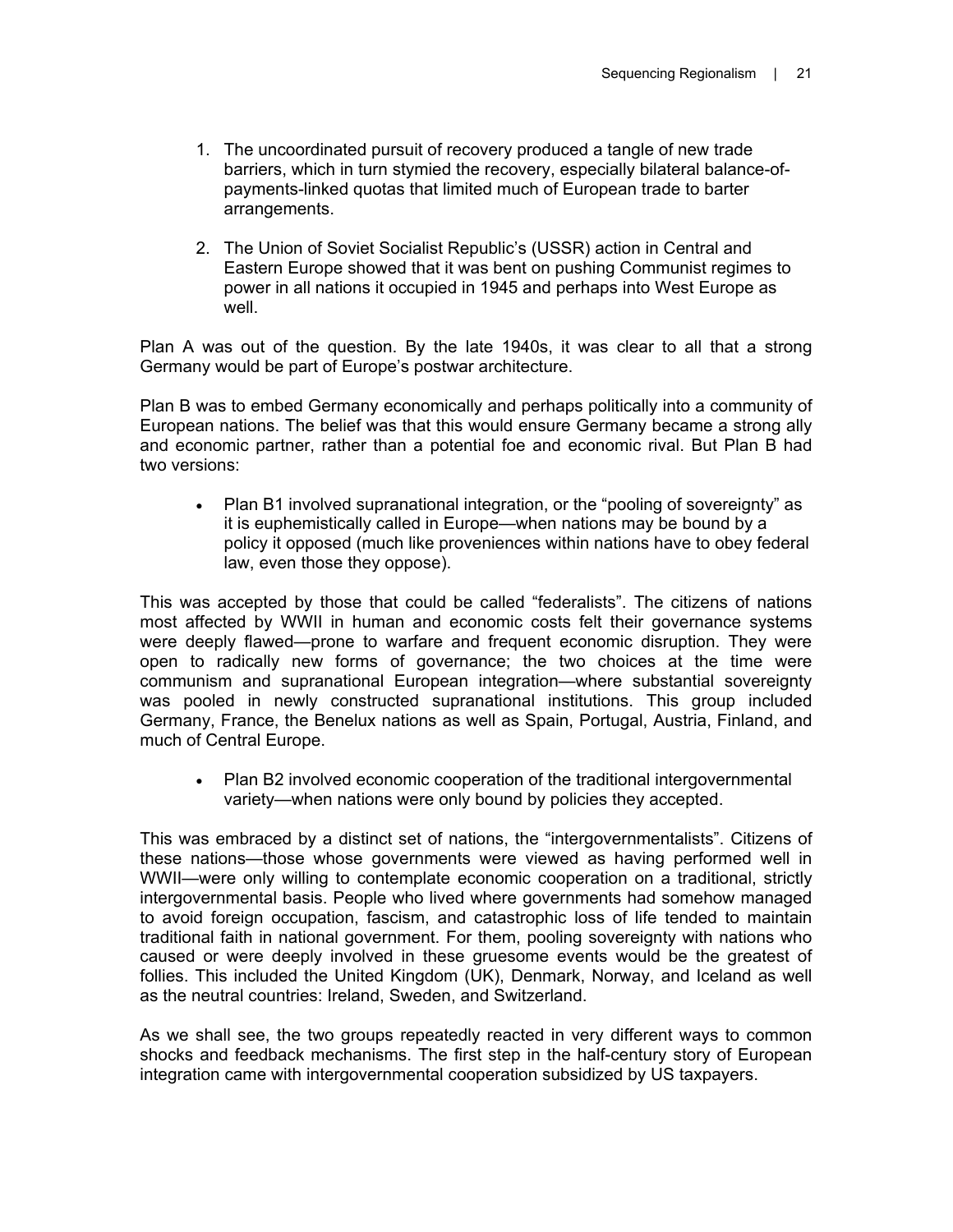#### **3.1.3 The First Phase: European Payments Union and Experimentation**

European economic integration was launched by the US, specifically by the US-funded Marshall Plan. The starting point was the European Payments Union (EPU), which removed most balance-of-payments-related trade barriers (bilateral quantitative restrictions). This sparked rapid trade and industrial growth in the 1950s. The Marshall Plan, which provided much needed hard currency, came with strings attached. In order to get dollars, Europe was required to seek self-sustaining integration schemes among themselves—the US believed that recovery in a peaceful Europe required economic integration).

The result was a number of experiments and many proposals that were never adopted. The list is long, but two initiatives are worth noting: the federalist French-Italian customs union treaty signed in March 1949, and the Intergovernmental European Customs Union Study Group that began work in 1947.

#### **Franco-Italian Customs Union Treaty, the European Customs Union Study Group and the European Coal and Steel Community**

Italy and France signed a treaty in March 1949 that envisaged a tariff union within one year and an economic union within six years. It was never ratified. As it turned out, the loss of sovereignty was too great compared with the economic gains from integration. The discussions, however, showed that real economic integration in Europe would be difficult because governments at the time intervened in their economies so thoroughly that simply removing tariffs might do little more than unbalance a stable situation, with the liberalizing impact of each tariff cut being offset by a string of murky behind-theborder measures. To prevent such offsets, parties put very deep disciplines into the treaty that would have required them to pool a great deal of sovereignty over economic policy.

The second initiative was a West Europe-wide customs union. This was discussed by all Organization for European Economic Co-operation (OEEC) members via a committee that was almost immediately formed upon implementation of the Marshall Plan (the European Customs Union Study Group, or ECUSG). The ECUSG produced two reports in 1948 but did little beyond highlighting the deep schism between federalist and intergovernmentalists. The customs union was too deep for intergovernmentalists (a customs union requires supranational decision-making on the common external tariff). For the federalists, it was too shallow.

One experiment that came into force was the European Coal and Steel Community (ECSC). While it was a time-limited arrangements (it molted from irrelevance to inexistence in 2002), it became a useful experiment in European-led integration. Unlike the EPU, the ECSC was a deeply federalist institution, and an important one at that. Coal and steel were, at the time, considered the "commanding heights" of modern industry and crucial to national military strength. French foreign minister Robert Schuman explicitly justified his Plan as a means of making future Franco-German wars materially impossible. The specific proposal concerned Germany's and France's coal and steel sectors, but Schuman welcomed all Europeans who could live with supranationality.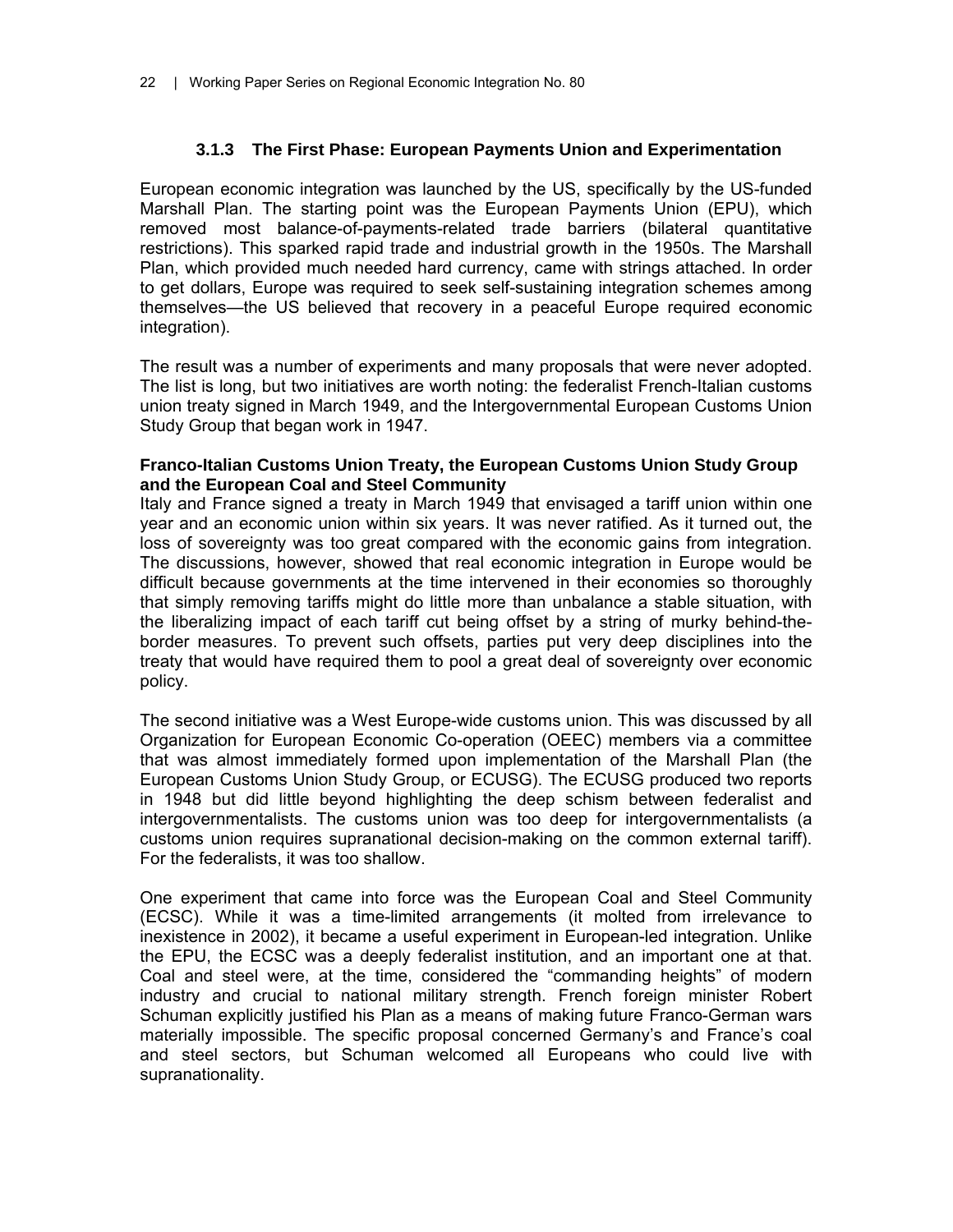In the first of a long series of repetitions, European reactions diverged. All federalist nations who were both democracies and free from Soviet influence joined this sectoral integration effort (France, Germany, Italy, and the Benelux nations—"The Six"). Intergovernmentalists shared the Beneluxers support for Franco-Germany rapprochement, but the idea that they themselves would pool sovereignty with the Six was beyond serious consideration.

#### **Failed Moves to Military and Political Integration: European Defense Community and European Political Community**

While not very successful in economic terms, the ECSC was a turning point. For diverse nationalistic motives, the Six came to view European integration as best solution to the "German problem. $12$  By the time the ECSC was up and running in 1952, Europe was a very different place than it was in 1945. The highly favorable experience with European integration (mostly with the EPU which had been operating since 1950, but also the Six's experience of negotiating and establishing the ECSC), combined with the Cold-War linked necessity of German rearmament, led the Six to embrace the European Defense Community (EDC).

Although ultimately rejected by the French Parliament in 1954, the EDC was the highwater mark of proposed European supranationalism. Supported by the US (which was hoping to shift more of the defense burden to Europeans), the Six signed the Treaty establishing the EDC in May 1952. It called for 40 divisions sharing the same uniform and operating under a supranational command. Political guidance was to come from a Commissariat of nine members, a Council of Ministers, and a parliament-like EDC Assembly.

Establishing a European Army without clear political control was a non-starter, so parallel talks on a European Political Community (EPC) were launched. The Constitution for the EPC (drafted by the unelected and highly idealist ECSC Assembly) strikes today's reader as idealistic to the extreme (and indeed it was never signed by governments, much less ratified). Many of its more moderate elements, however, were carried over into the EEC's 1957 Treaty of Rome.

Due to Dutch efforts, the EPC also delved deep into economic integration. The so-called Beyen Plan (December 1952) called for a Common Market involving the free movement of goods, services, capital, and labor across all sectors of the economy. The ECSC Assembly adopted the EPC by a near-unanimous vote in March 1953.<sup>13</sup> The French Parliament rejected the EDC Treaty in 1954. This left the "German question"—how to embed a rearmed Germany—unanswered. An alternative solution was rapidly adopted when France lifted its veto on German membership in the Western European Union

 $\overline{a}$ 

 $12$  The French viewed it as a counterbalance to US-UK influence, and a way of assuring Germany's recovery did not threaten modernization of France's archaic manufacturing sector. The US supported it as an anti-communist bulwark. Germany saw it as the surest way to regaining sovereignty. Italy embraced it as a counterbalance to Communism at home, and a way to seal off its fascist past.<br>Beneluxers were overjoyed with anything that lessened the prospects of a new Franco-German war.

Beneluxers were every yearned that any thing that leads on ratify the Assembly's draft of the EPC Treaty, found much to complain about in the draft. This was the first but not last time that a European parliamentary body proved to be radically more federalist than its Member State governments. The EPC sank along with EDC.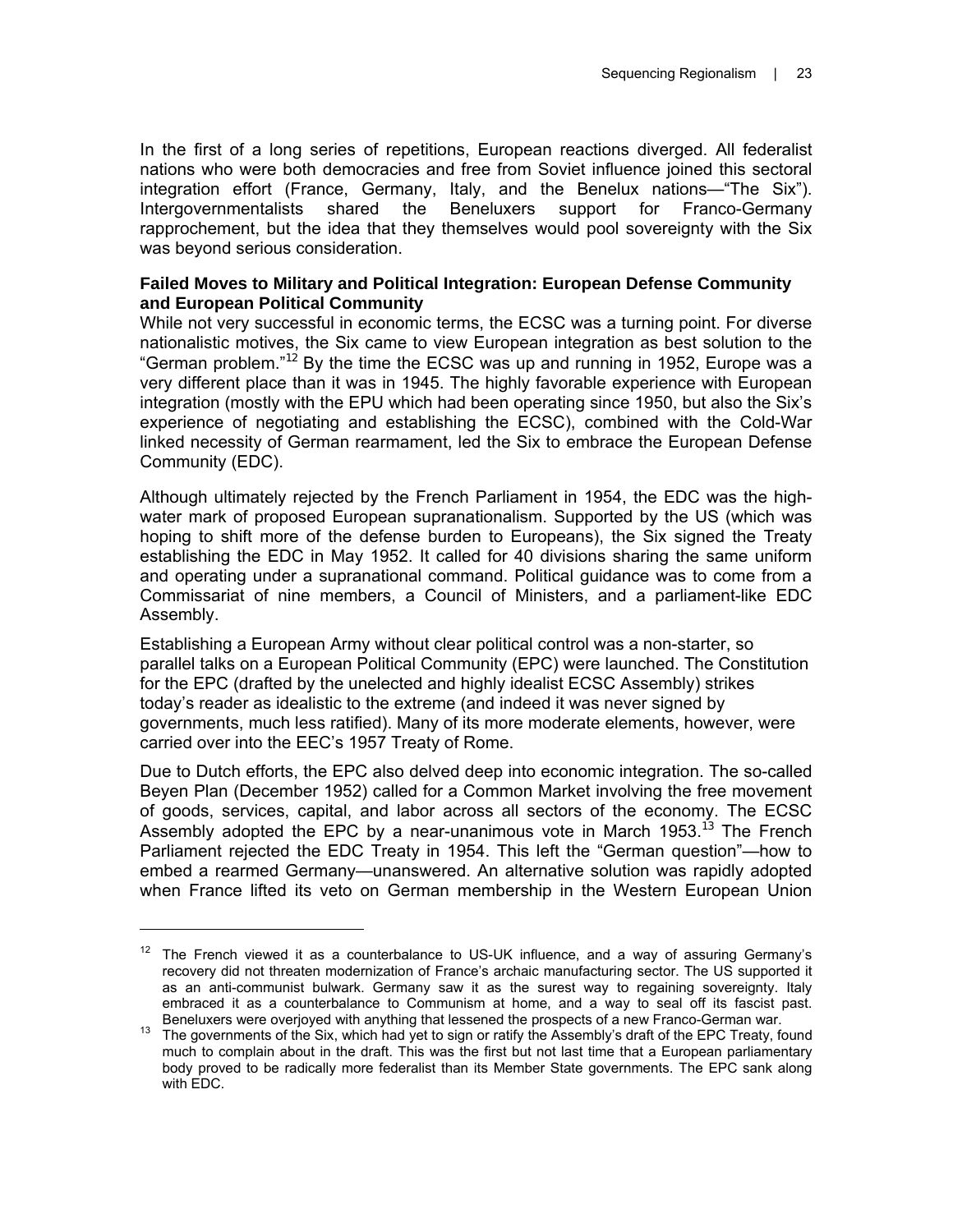(WEU) (October 1954), and finally agreed to West German sovereignty in 1955; in the same year, Germany joined the North Atlantic Treaty Organization (NATO), established a new army, and rearmed in earnest with US assistance.

#### **3.1.4 European Integration Takes Off**

Compare Europe 1955 to Europe 1945. In 1945 the plan was to return Europe to its prewar structure of independent nation-states. The hobbling of Germany was the keystone of this new architecture—essential to avoiding WWIII.

In 1955, the first part of the new architecture was in place, but without a keystone. Germany was on track to dominate European industry (this time eclipsing even Great Britain) and it was assembling the most powerful West European army ever. With the cataclysm of WWII still fresh, many Europeans, including many Germans, wondered whether Germany's NATO membership, the ECSC, and the presence of the common Soviet enemy would be sufficient to prevent history from repeating itself. By 1955, coal and steel were no longer the "commanding heights" in economic or military terms.

Having failed in their "frontal assault" of directly setting up a European Army, European Defence Community, and European Political Community, attention turned to backdoor economic integration—the Bayen Plan elements in the EPC. The push factor (solving the German question) was operating at the same time as a pull factor.

Europe's trade, industry, and incomes were booming in the mid-1950s, growing at rates that would be the envy of many East Asian economies today. As explained in the theory section, trade begets trade liberalization and vice versa, so this economic miracle fostered a political environment that favored further trade liberalization. Specifically, this juggernaut feedback mechanism was triggered by intergovernmental integration primarily the EPU and to a lesser extent the GATT tariff cutting Round in 1947, 1949, and 1951.

#### **Messina and the Treaties of Rome**

 $\overline{a}$ 

The month Germany joined NATO, Benelux countries sent a memo to France and Germany suggesting that the economic elements of the rejected EPC be reconsidered as the core of a European Economic Community. The memo also mentioned two projects favored by France, ECSC-like sectoral integration in the transport and atomic energy sectors. With the push and pull factors in mind, foreign ministers of the Six met in Messina in June 1955 to start a process that soon led to two treaties, signed 25 March 1957. The first created the European Atomic Energy Community (Euratom)—something like a modern version of the ECSC but one that never function as expected.<sup>14</sup> The second created the European Economic Community (EEC). The Treaties of Rome were

 $14$  France, which pushed hardest for Euratom (making it a condition for its acceptance of the EEC), expected atomic energy to play as important a role in postwar industry as coal did in the prewar period. As France was developing atomic power, and Germany was banned from doing so, Euratom was to be a means of channeling and maintaining French influence in this new "commanding heights" sector. This never happened; its institutions, along with those of the ECSC, were absorbed into those of the EEC in 1965. Today Euratom's major project is to coordinate the EU's participation in the international fusion reactor.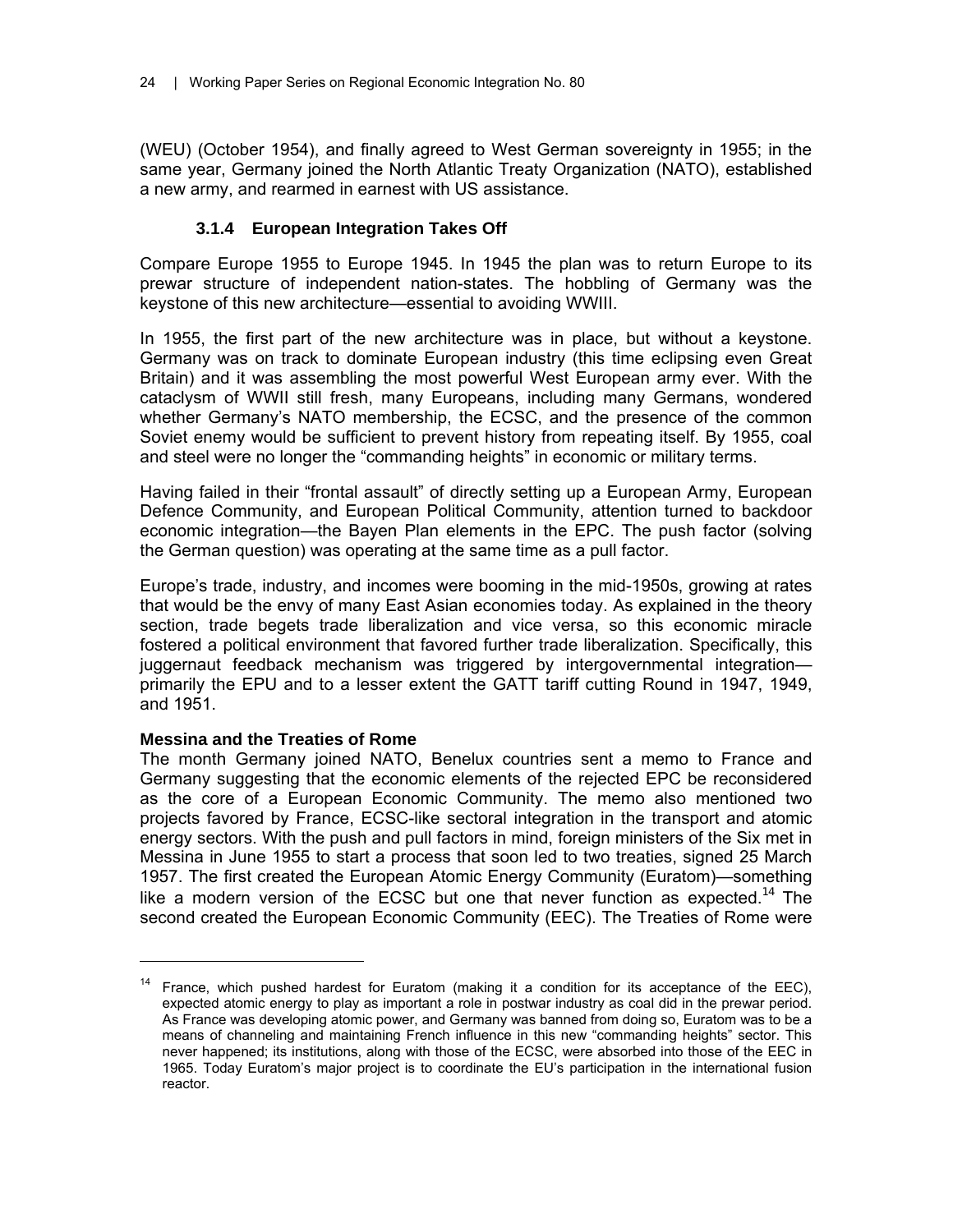quickly ratified by the six national parliaments and the EEC came into existence in January 1958.

#### **European Economic Community Institutions**

The Treaty of Rome committed the Six to extraordinarily deep economic integration. It set up supranational institutions such as the European Commission, the European Parliamentary Assembly (which became the European Parliament), and the European Court of Justice.<sup>15</sup> In addition to forming a customs union (removing all tariffs and quotas on intra-EEC trade, adopting a common external tariff, and delegating to the European Commission responsibility for external tariff policy for the EEC), it committed the members to free trade in services, free mobility of workers, capital market integration, and a range of common policies (for example, a common competition policy and a common production subsidies policy) some of which were to be implemented by executive decisions of the supranational European Commission.

There were, however, deeper elements sprinkled across the Treaty whose import only became apparent with time. To start with, the preamble announced that the first goal of the EEC was "to establish the foundations of an ever closer union among the European peoples …". This mattered when the Court of Justice interpreted the Treaty. It also mattered when the European Commission—the guardians of the Treaty—decided what sort of legislation to introduce. Another example is the Treaty Article that requires members to approximate their laws to the extent necessary for the smooth functioning of the Common Market. After a series of landmark Court decisions in the 1970s, this eventually triggered the radical deepening of EEC integration As embodied in the 1986 Single European Act (more on this below).

The depth of the Treaty of Rome was not really a surprise at the time. Given the logic that emerged from the failed Fanco-Italian Customs Union Treaty, and the logic that led to the inclusion of the Beyen plan in the failed EPC, and the logic that produced supranational institutions in the ECSC, the EEC was clearly expected to go deep. This was driven by a combination of practical mercantilism and European idealism—the relative importance of which is impossible to decide definitively. As far as mercantilist motives are concerned, the basic point was that the governments of the Six believed that removing tariffs alone could lead to cheating. They required assurances that each others' tricky behind-the-border-barriers (taxes, subsidies, exclusive producer or distribution cartels, dual pricing of rail transport, etc.) could not be used to nullify the market access created by the removal of tariffs and quotas. The fact that this embedded a rearmed Germany into a supranational European framework rendered even more attractive the depth explicitly agreed to and the open-ended nature of the commitment to an ever closer union.

The actions of the Six forced the hand of the other OEEC nations; once again, the same political-economy factors were to produce very different choices among the federalist and the intergovernmentalists.

 $\overline{a}$ 

<sup>&</sup>lt;sup>15</sup> See Baldwin and Wyplosz (2009) Chapter 2 and 3 for details on EU institutions.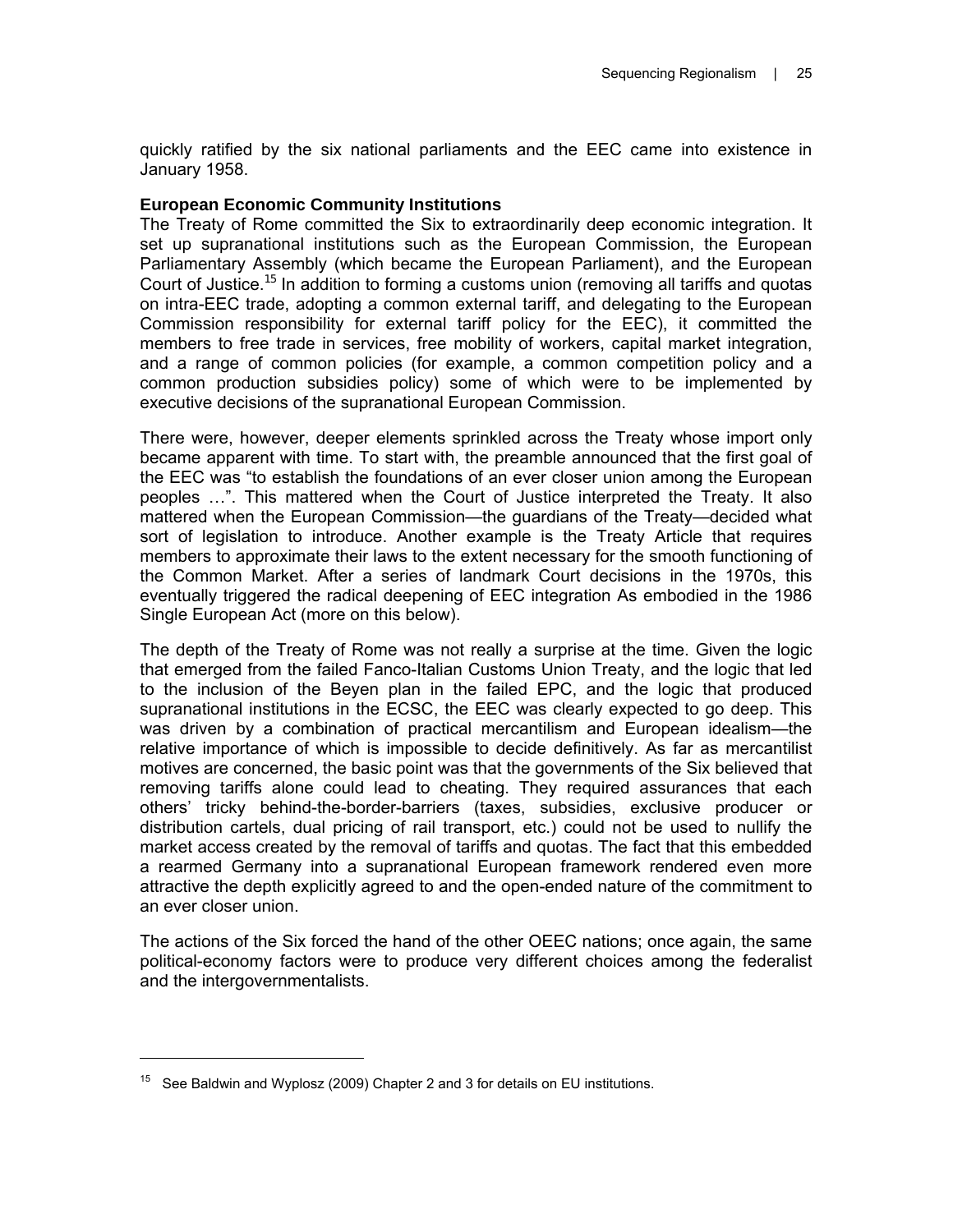#### **3.1.5 Domino Feedback: The Intergovernmentalist React**

Britain was invited to participate in Messina and the European economic integration process, but sent no representative to Messina and formally withdrew from the process leading to a Common Market in November 1955. Yet the reality of the EEC destroyed the OEEC status quo and triggered a domino effect. Britain first renewed efforts to get a shallow but OEEC-wide trade agreement, but this was steadfastly refused by the Six.

The EEC introduced a powerful new political-economy force into the European integration dynamic—discrimination. Before the EEC, trade liberalization (orchestrated by the OEEC) did not discriminate against OEEC members.<sup>16</sup> The EEC promised to remove all trade barriers on a discriminatory basis and impose a common tariff against nonmembers. This pending discrimination from a huge and fast growing market left the other OEEC members—most of them small—on the sidelines. Fearing the discrimination and marginalization that might occur if they faced the EEC bilaterally, seven of these "outsiders" reacted by forming their own bloc in 1960, the European Free Trade Association (EFTA). This coordinated response was greatly facilitated by UK leadership.

#### **Domino Effects: 1961–1973**

 $\overline{a}$ 

The 1960s saw the trade liberalization promised by the Treaty of Rome and the Stockholm Convention (EFTA's founding document) come to fruition. This had an immediate and dramatic impact on trade patterns. During the customs union (CU) formation, the EEC's share in its own trade rose from about 30% to almost 50%. At the same time, the share of EEC imports coming from six other major European nations remained almost unchanged, falling from 8% to 7%.

The domino-mechanism's "gravitational force" can be estimated statistically by looking at the negative impact that non-membership had on sales between EFTA and the EEC. In Figure 5, the relevant numbers (EU01) show that discrimination peaked in the early 1960s, and again in the mid-1970s, in synch with EFTA moves to draw closer to the EEC market. The discrimination factor facing EU firms into the EFTA market is also shown, but is generally not statistically significant. The early surge comes from the rapid implementation of the EEC customs union; it comes down as the multilateral tariff-cutting of the GATT's Kennedy Round begins to dampen the margins of preference by lowering the EEC's common external tariff.

This trade diversion generated de novo political-economy forces for lowering betweengroup barriers via the domino feedback mechanism. Of course, the same happened to EEC firms in EFTA, but given that the EEC's market was about twice the size of the EFTA market, pressures on EFTA members to adjust were much greater than those on EEC nations. Britain was the first to react. In 1961, Great Britain overcame its long standard opposition to federalist integration and applied for EC membership. (See O'Rouke [2009] for more detail on the British thinking between 1957 and 1961.)

 $16$  The ECSC was a members-only club, but it was essentially joint management of declining sectors that other Europeans offset with national policies.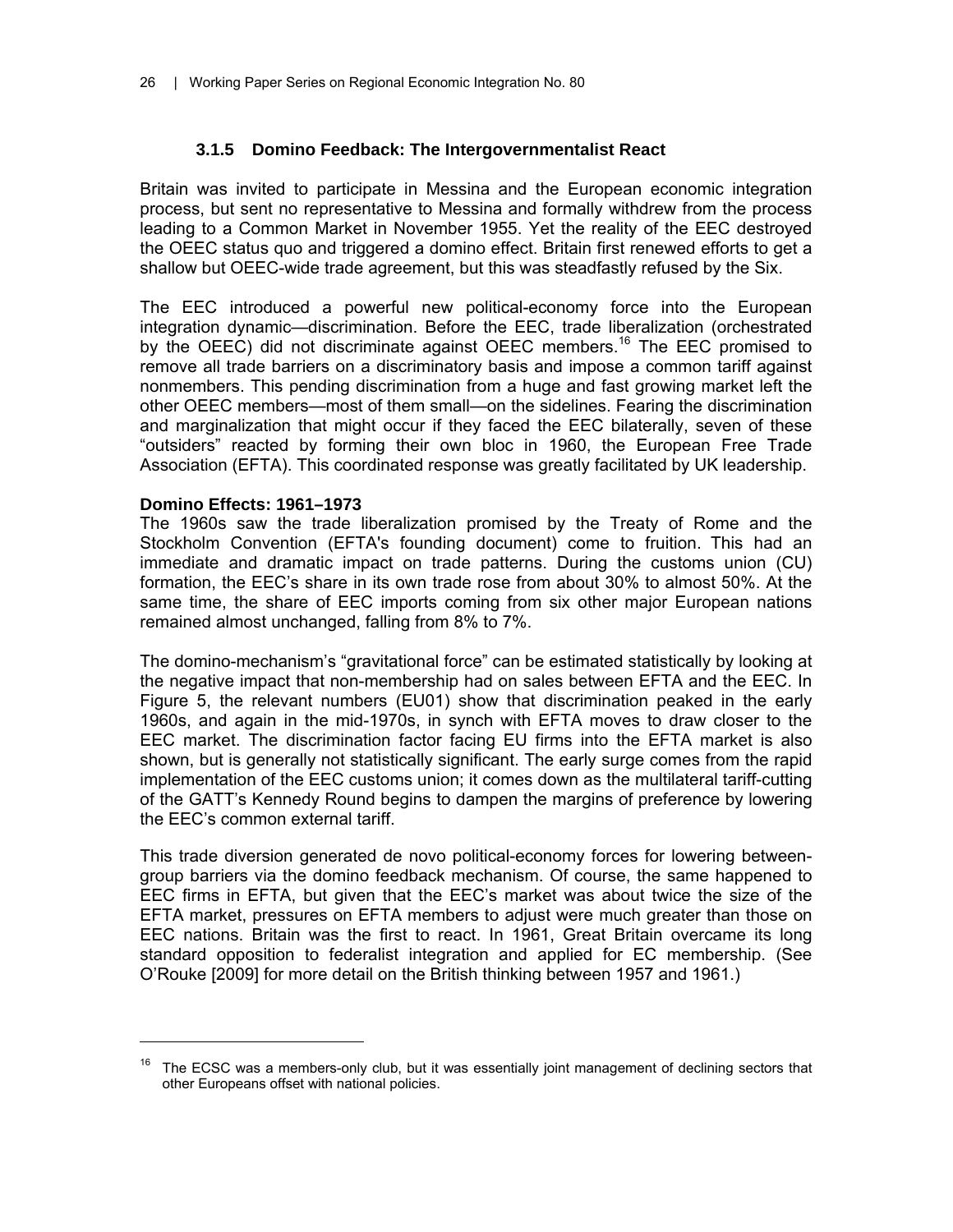

#### **Figure 5: Trade Diversion in the European Union and the European Free Trade Association, 1962–2004**

EFTA = European Free Trade Association, EU = European Union.

Notes: Heavy lines show the point estimates for the year-by-year estimates; the lighter lines for the standard errors. EU01 is the trade diversion effect facing EFTA members. EU EFTA is the effect facing EU nations.

Source: Baldwin and Rieder (2007).

This move requires some explaining, as Britain had decided to withdraw from Common Market discussions just five years earlier. Note that while Britain's move was unilateral, it triggered a second domino effect that induced Ireland, Denmark, and Norway to follow Britain's lead, likewise overcoming opposition to supranationalism. (The other EFTA members still found the EEC's depth of integration too high a price to pay for redressing the economic discrimination.)

French President Charles De Gaulle unilaterally vetoed the UK's application in 1963 and again in 1967 after the same four EFTA members reapplied. After De Gaulle resigned as French President, EEC membership for the four was agreed in 1973. Norway's population (which is even more intergovernmental than its government) refused EEC membership in a referendum.

This triggered a third domino effect. The impending departure of four EFTA members to the EEC was anticipated well in advance and would have resulted in new barriers being constructed between the new EEC members and the remaining EFTAs as the EEC is a customs union. Moreover, it would have heighted the discrimination by widening the range of EFTA competitors that enjoyed EEC preference. EFTA industries pushed their governments to redress this situation. The result was a set of bilateral free trade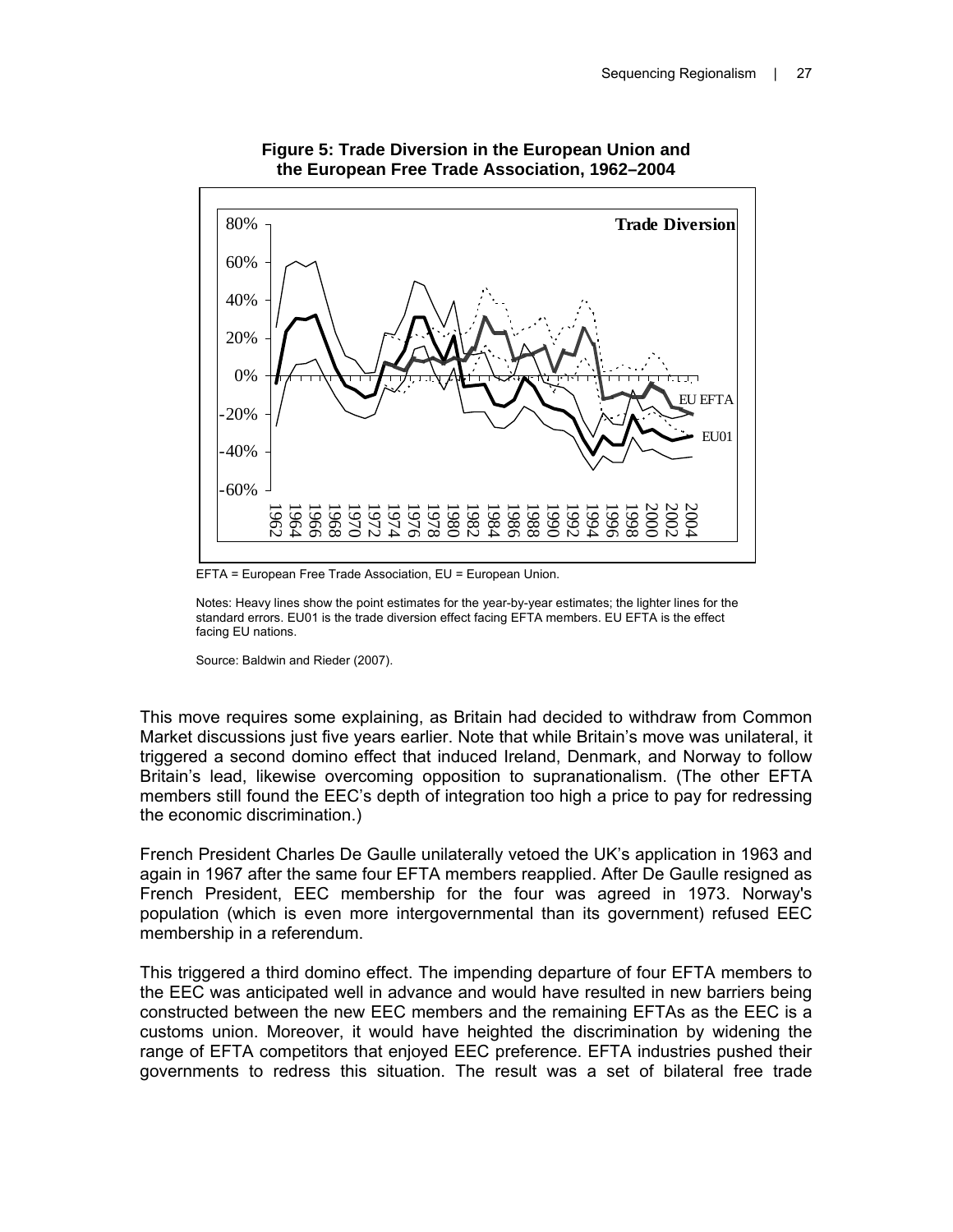agreements (FTAs) between each remaining EFTA member and the EEC, designed to take effect when the UK and company acceded to the EEC.

By the mid-1970s trade arrangements in West Europe had evolved from two nonoverlapping circles to two concentric circles. The outer circle, which encompassed both EFTA and EEC nations, was a virtual free trade area for industrial products—the concatenation of three types of agreements. The inner circle was the EEC's Common Market.

#### **3.1.6 Deeper Economic and Monetary Integration**

The first decade after European integration took-off was a characterized by remarkable growth in income and trade, especially intra-Europe trade. In addition to triggering the domino effect just discussed, booming trade and investment triggered two sequencing feedback mechanisms: the juggernaut effect and a trade/exchange rate mechanism.

#### **Behind-the-Border Barriers**

 $\overline{a}$ 

EEC leaders had committed themselves to liberalizing behind-the-border-barriers (BBBs) in the 1957 Treaty of Rome and, critically, charged the independent European Commission and European Court of Justice with making sure that actions followed words.

Just after completing the customs union, the European Commission—which is institutionally obliged to ensure that Treaty commitments are honored—embarked on BBB liberalization. It adopted a plan in May 1969, called the General Programme.<sup>17</sup>

The focus on BBBs reflected more than legalistic impulses. When the Treaty of Rome was signed, tariffs and quotas were very important barriers to trade and product regulation was primitive by today's standards. As European incomes rose in the take-off stage, the range of BBBs—especially product standards and regulation—widened. European governments started to introduce more micro regulations—health, safety, and environmental product standards designed to protect citizens. Given the ubiquitous political economic pressure to favor domestic actors, many of these new rules and standards favored domestic firms. The protectionist content of the new BBBs was incidental to their purpose, but far from accidental.<sup>18</sup> The impact of these on trade flows can be seen in Figure 5 as EFTA-to-EU trade diversion rises again in the 1970s.

<sup>&</sup>lt;sup>17</sup> The General Programme comprised four Council resolutions and a framework decision adopted on 28 May 1969. The resolutions concerned a detailed timetable for a large number of directives on industrial products, the same for foodstuffs, the expression of the Council's intention to institute mutual recognition of conformity assessments, and a procedure for adapting directives to technological advances. The framework decision prescribed a standstill of Member State measures concerning products covered by the General Programme, and a requirement that Member States inform the Commission of new provisions for products not covered. This launched what came to be called the "traditional" or "old" approach to TBT liberalization. The adopted approach relied on detailed technical regulations for single products or groups of products implemented by unanimously agreed directives. See Lauwaars (1992) or

Pelkmans (1980) for details. 18 For more on this logic see Baldwin (2000) and Baldwin, Evenett, and Low (2009).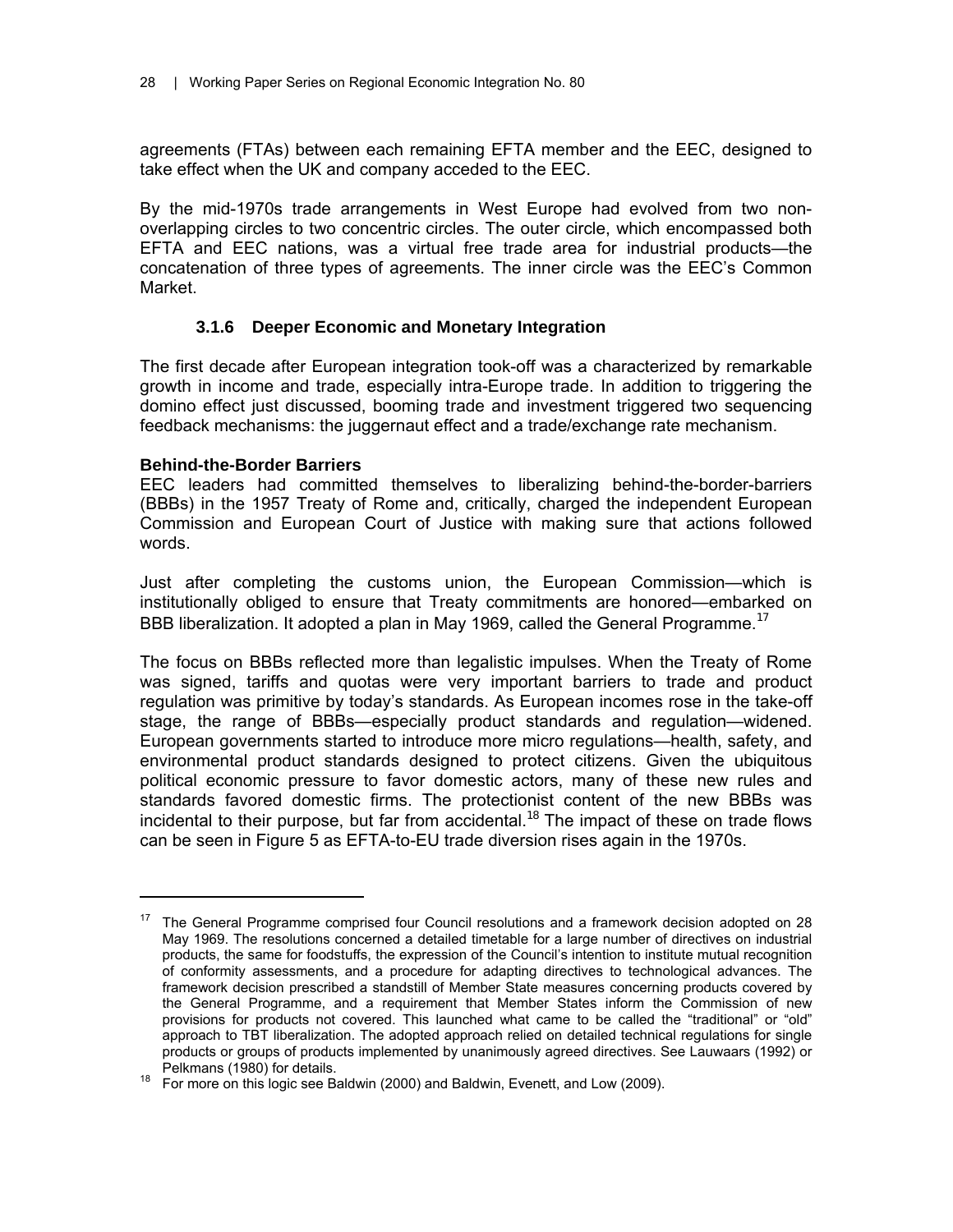The same changes affected EFTA governments quite differently. Addressing technical barriers to trade—such as health standards for food—requires discussion of policies traditionally considered the exclusive purview of nation-states. Although EFTA governments were facing the same juggernaut pressures as the EEC governments, they were unwilling to engage in the sort of federalist process that would be required to effectively address BBBs. They did, however, react in a multilateral setting, trying to promote the internationalization of product standards, thereby reducing their protectionist content.

The International Standards Organisation, which had been set up in 1947, had languished up to the late 1960s, but one of EFTA's big industrialized exporters, Sweden, pushed for its reinvigoration with the appointment of Olle Sturen with support from the Swedish Standards Institute in September 1968. As the ISO's first Annual Review in 1972 wrote, "it was in the sixties that international standardization really began to break through. Whereas about 100 Recommendations were published in the fifties, about 1400 documents were approved in the sixties." The ISO was not by any means a good solution to the BBB problem, but it was about the best that could be done by staunch intergovernmentalists in the 1960s.

## **Exchange Rate Stabilization: Economic and Monetary Union I**

The trade/ER feedback mechanism steadily ratcheted up pressure for exchange rate stability since the start of European trade liberalization in 1950 with the EPU. For much of this period, however, exchange rate stabilization was overseen by the IMF's Bretton Woods system.

From a European perspective, Bretton Woods was lacking. It stabilized rates against the US dollar within a fluctuation band. Even when EEC nations maintained their central rate against the dollar, the band meant that the bilateral rate could deviate against each other by twice the band width. Changes in the Bretton Woods central rates were also decided by a body dominated by the US, not by the EEC Six. Both of these features made Bretton Woods an imperfect policy response to the rising pressures for exchange rate stabilization within the EEC. EEC leaders responded in 1969 by proposing a sweeping deepening of European integration on this score.

Leaders of the Six, meeting in December 1969—for the first time without the antifederalist Charles De Gaulle (he was replaced by the new, pro-European French President Georges Pompidou)—called for a plan on the staged introduction of a monetary union by 1980. The result was the 1970 Warner Plan. This was a huge leap in ambition as monetary cooperation was only meekly mentioned in the Treaty of Rome. In the late 1950s, Bretton Woods was working well and most considered as unrealistic the notion that the Six could establish a monetary system independent of dominant currencies—the dollar and the pound sterling. However, the Hague declaration did not come out of thin air.

As part of a review of progress in the second stage of the custom union's implementation, a Committee of the Six central bank governors was establish along with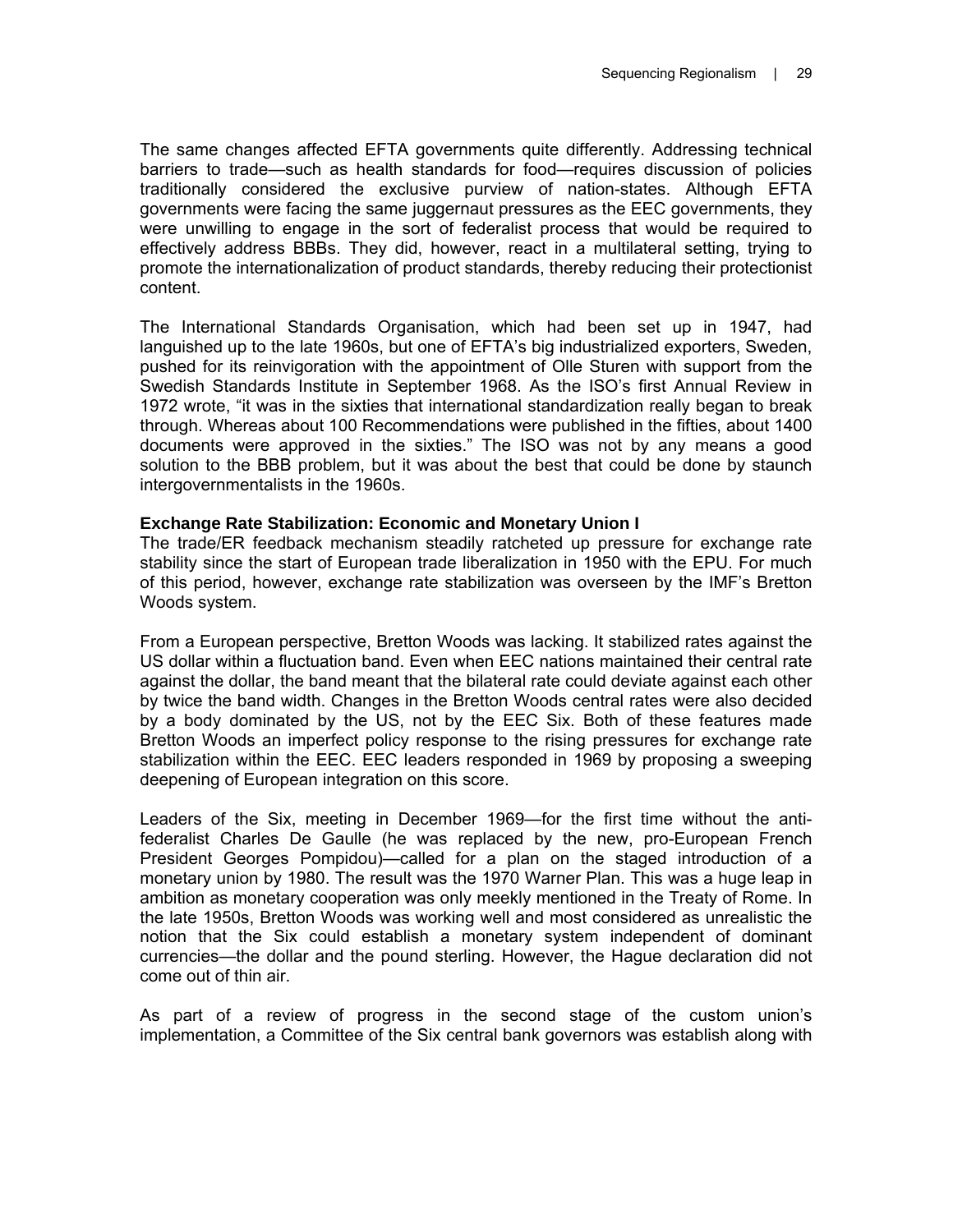a call for prior consultation on exchange rate changes.<sup>19</sup> The spark for the EEC's big step, however, was the exchange rate turmoil of 1969—when the French franc was devalued 12.5% against the dollar (August) and German mark was revalued by 9.3% (October). All this took place in an atmosphere where chronic US trade deficits undermined the dollar's credibility as "paper gold." This chipped away at the solidity of Bretton Woods fixed exchange rate system because the dollar—and the US' ability and willingness to transform dollars into gold—was the heart of the system.

## **Shock and Reaction**

 $\overline{a}$ 

Extremely poor macroeconomic performance in the early 1970s forced the EEC to shelve the Warner Plan, but discussion surrounding the plan revealed the difficulties of a monetary union in Europe. Most notably, the EEC leaders assumed that monetary union would be part of an important deepening of the Common Market—what they called "economic union." The Hague Council introduced the phrase "Economic and Monetary Union" or EMU (often misstated as European Monetary Union), which was brought back in the 1992 Maastricht Treaty (Issing 1973).

This was not a matter of beautiful words inspired by an idealistic desire to deepen European integration. It reflected hard economic and political-economic realities. Discussions quickly revealed that forming a monetary union would only be politically acceptable to EEC members if it was accompanied by important flanking policies, most notably liberalizing capital flows and tight coordination of national debt and deficit policies. As discussion of a customs union between France and Italy in the 1940s revealed the ineffectiveness of removing tariffs and quotes without disciplining BBBs, the 1969 discussion revealed an intrinsic lumpiness in the integration process—slipping gradually into monetary union would not be possible.

While EMU was off the agenda, the trade/ER feedback mechanism was still functioning, forcing EEC leaders to react to the shock of global monetary instability triggered by irresponsible US policy and greatly amplified by the breakdown of Bretton Woods and the first oil shock. In March 1972, the EEC set up a plurilateral exchange rate stabilization system called the "snake," its purpose being to reduce fluctuation of EEC currencies against each other. However the Six's macroeconomic responses to the 1973–75 recession were uncoordinated and quite different; inflation reached double digits in most European nations—apart from Germany and the group of nations that unilaterally pegged to the deutschmark (the so-called DM bloc). As the crises settled down and the recession passed, EEC leaders decided to strengthen exchange rate stabilization by setting up a European Monetary System (EMS) in 1979. This was akin to the Bretton Woods system with a European Currency Unit (a weighted basket of all EEC

 $19$  The institutional aspect of this reveals much about how EEC leaders' views of supranationalism had changed since the 1950s. The Committee of Governors of the Central Banks of the Member States of the European Economic Community was not an official EEC body subject to supranational control by the Commission and the Court. It was intergovernmental cooperation; indeed, its meetings were held at the Bank of International Settlements (BIS) in Basel right up till the creation of the European Monetary Institute in 1994. Indeed the BIS handled operations for the European Monetary Cooperation Fund until 1994, just as it had handled transactions for the Marshall Fund's EPU.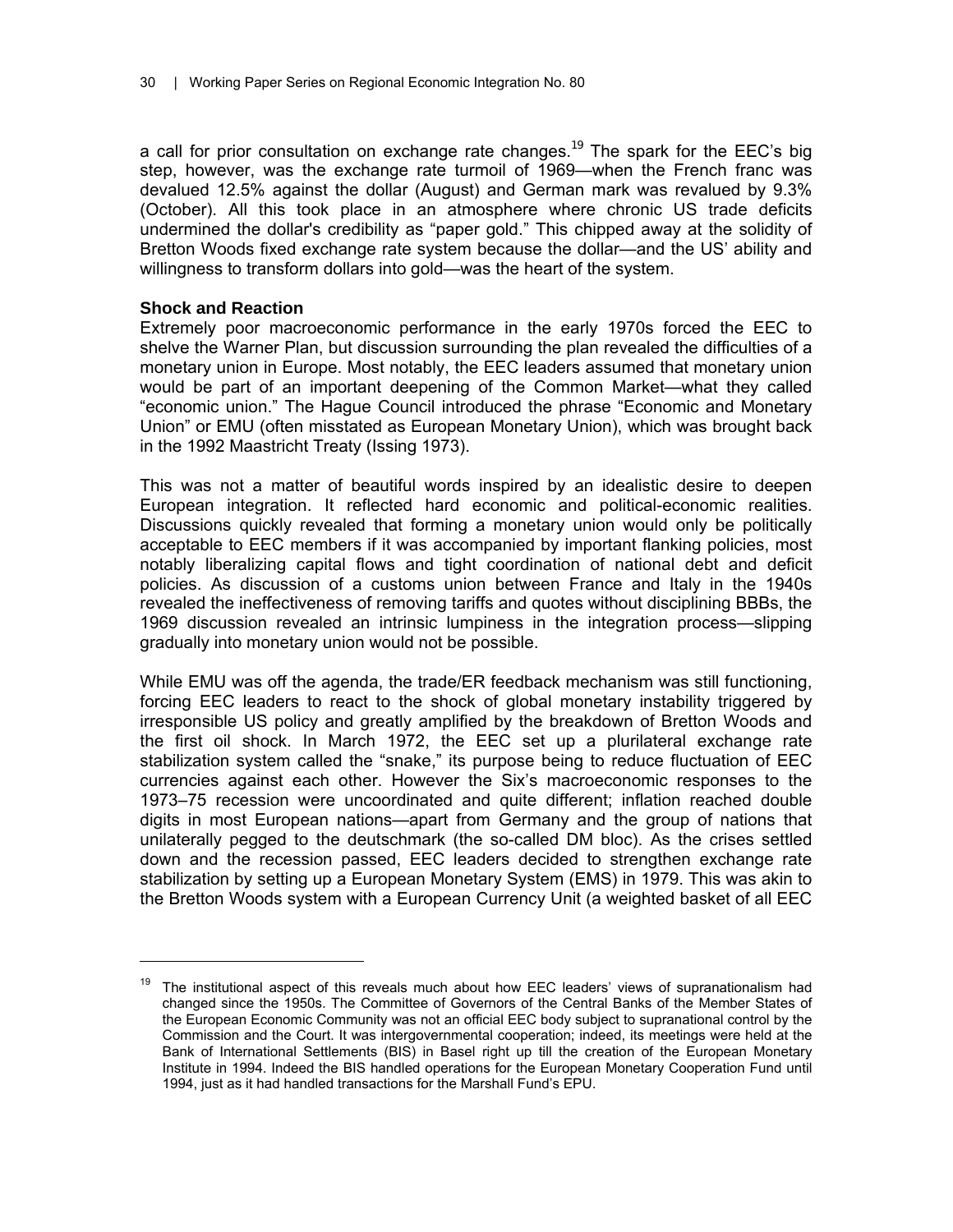currencies) as the anchor instead of the dollar. By stabilizing against the ECU, the whole grid of EEC bilateral exchange rates was stabilized.

In addition to sowing the seeds of the euro, the 1970s disparate monetary reactions to a common external shock illustrated how difficult full monetary cooperation would be when national central banks were beholden to national politicians. The emergence of stagflation also illustrated the limits of discretionary macro policy. European nations that tried to stimulate demand via expansionary monetary policies ended up with recessions and double-digit inflation, while those that were more restrained experienced recession with much more modest inflation. These two facts acted in a scissor-like manner to cut support for keeping central banks under the direct political control of national governments—an outcome that reappears in the story in the 1990s.

## **Intergovernmentalist Reactions to the Bretton Woods Shock**

The break of Bretton Woods was a global shock that destroyed the status quo; all European nations had to react. As monetary policy is one of the most sensitive national policies, the thought of formally pooling sovereignty on monetary and exchange rate affairs was abhorrent to the staunch intergovernmentalists left in EFTA.

The trade/ER feedback mechanism, however, forced these governments to do something about the instability. The reaction was "spontaneous cooperation," or what might be labeled "fortuitously coordinated unilateralism." Because the EFTAs had roughly similar trade patterns—they all traded a great deal with the EEC9—their individual stabilization efforts mimicked the effects of the more institutionalized and federalist EEC schemes. Indeed some of the EFTAs (Austria and Switzerland) were core members of the deutschmark bloc and thus were unilaterally shadowing Germany monetary policy and thus stabilizing their bilateral exchange rates—at least as effectively as some formal EEC monetary arrangements (such as France and Italy).

The schism took a new turn when it came to monetary cooperation in the 1970s. EEC membership for the UK, Ireland, and Denmark meant that some intergovernmentalists were among their EEC ranks. Britain decided not to join the new monetary integration schemes, so the federalist-intergovernmentalist schism started operating within the EEC as well as between the EEC and EFTA.

## **Institution/Institution Feedback**

The first years of the EEC revealed problems with the functioning of European institutions. The most obvious was duplication and overlap among the separate but parallel institutions of the EEC, the ECSC, and Euratom. In 1965, the Six adopted the Merger Treaty, merging the ECSC and Euratom institutions into EEC institutions. To reflect this, the name European Communities (EC) was adopted.

This is a clear example of institution/institution feedback. The integration accomplished by supranational institutions created a situation where the smooth functioning of these institutions became an important matter to the member nations. Problems that were swept under the rug in the interest of political expediency in 1957 could no longer be ignored.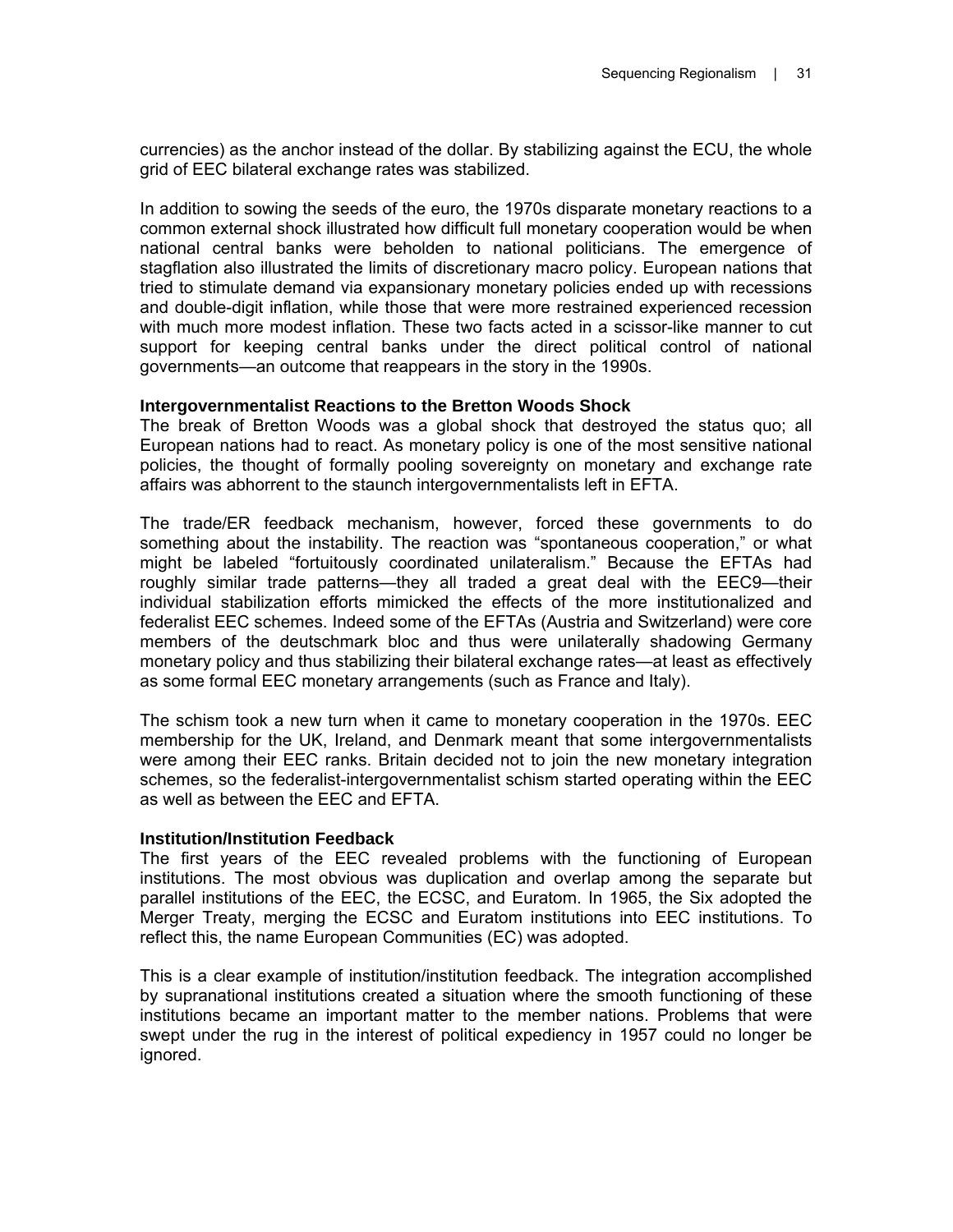A second example came with the creation of the "European Council." Member States in the Treaty of Rome were to be represented on a Council of Ministers. However, the power of initiative—the agenda was formally assigned to the European Commission. National leaders of the member states felt they needed to get back in charge of the European agenda. The Council of Ministers was not an appropriate institution as it met at the Ministerial level, not the Head of State level, and its agenda was largely shaped by the Commission, not its members.

In reaction, national leaders of the Six would sporadically meet to hash out high-level political compromises and set political directions to guide the work of the Commission and Council of Ministers. In 1974, French President Giscard d'Estaing called for the formalization of these meetings into a "European Council." This body—entirely outside the EU's formal structure until the 1990s—worked on a purely intergovernmental basis, although of course the fact that the fallback may involve initiatives from the Commission and majority voting in the Council of Ministers put a limit on veto power.

A third example came with the 1970s Budget Treaties. Before, budget obligations were being met by annual, ad hoc contributions from members—an exercise that always created tension, especially as the EEC's agricultural policy—the Common Agricultural Policy—became increasing expense.

A fourth example was the creation of the Committee of Governors of the Central Banks of the Member States of the European Economic Community—where institutional cooperation generated pressures to deepen further institutional cooperation.

## **3.1.7 Institutions Begin to Matter: Reigniting European Economic Integration**

While the terrible economic environment of the 1970s fostered exchange rate cooperation (both explicit and spontaneous) among EU and EFTA nations alike, it ruined EU efforts to advance trade integration beyond tariffs; the General Programme was a complete failure. The deep problem was that harmonizing standards required unanimity in the Council of Ministers under Treaty of Rome rules—in essence BBB was subject to an intergovernmental process of cooperation, not a federalist process—and the EEC members just did not want to cooperate.

While EU members were happy to ignore their Treaty of Rome commitments, the supranational institutions set up in 1957 could not accept the General Programme's failure. The Court and the Commission were duty-bound to enforce the Treaty. Here judicial activism by the supranational European Court of Justice was the critical factor.

As a result of a series of landmark decisions—directly effecting all member's legal systems and which could not be appealed in nation courts—the EU Court created the presumption of "mutual recognition;" that Member States' national standards were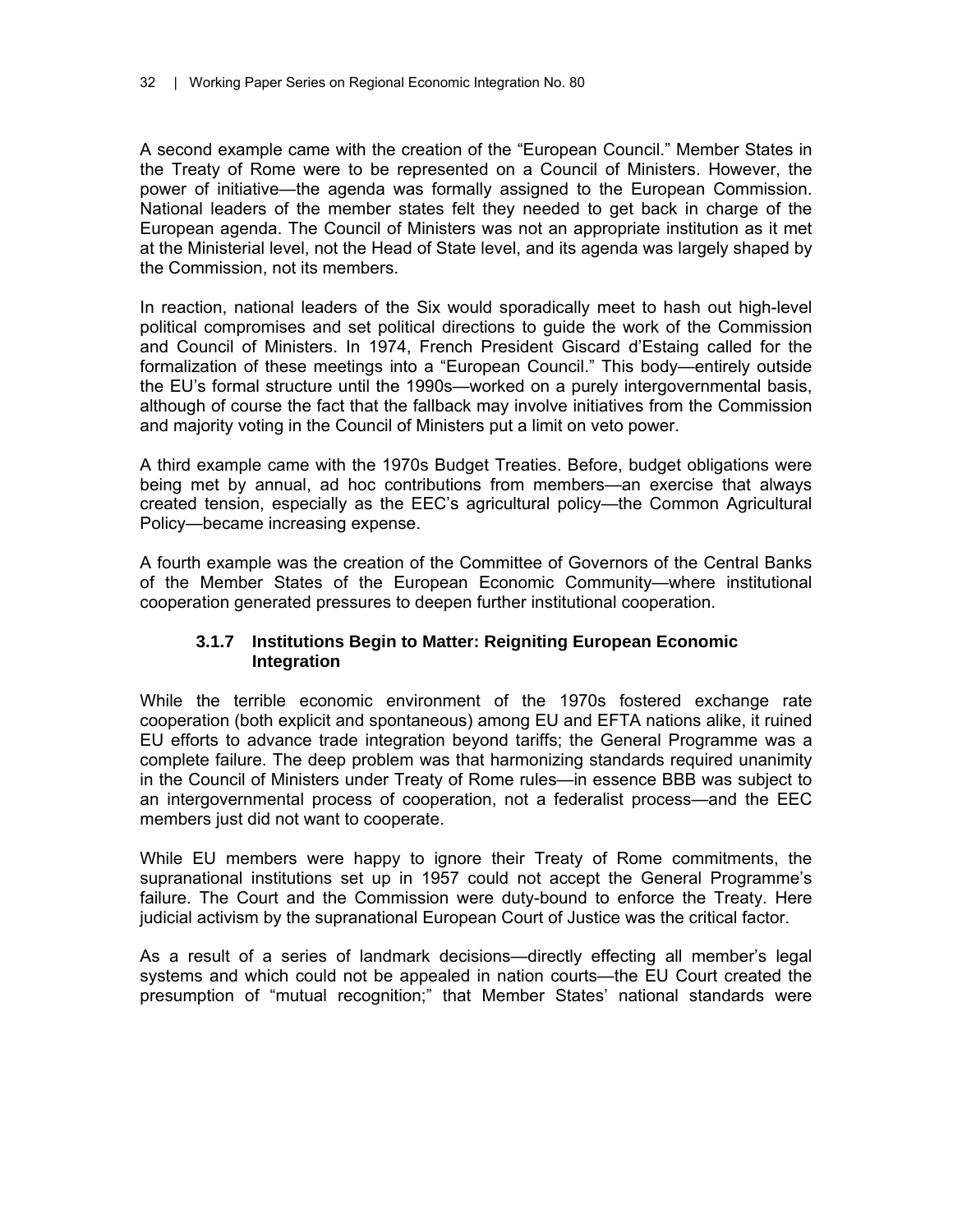equivalent in terms of their ability to satisfy the legitimate goals of regulation.<sup>20</sup> Thus, a Member State could not prohibit the sale of a good that was lawfully made and marketed in another Member State—even if the good was produced according to technical or quality requirements that differ from those imposed on domestic products. In practice, the only import-discriminating measures that escaped this injunction were those justified on health grounds, and the Court critically scrutinizes these.

As an unintentional consequence of the judicial override—an override that was only possible due to the existence of the supranational institution—was to open the door to potentially massive competition among member state standards. If any member's standards were automatically acceptable in all member markets, domestic producers would press for a relaxation of standards in order to gain competitiveness, or at least match the advantage held by firms producing in members with lax standards.

The Court's decisions created the specter of a race-to-the-bottom that undermined members' de facto sovereignty over product standards. Needless to say, nothing even remotely like this occurred to EFTA members as they had no supranational institutions and in any case had not pledged themselves to BBB liberalization.

## **The Institution/Integration Feedback**

 $\overline{a}$ 

The Court decisions and the Commission's interpretation of them triggered a reaction by EEC leaders. The result was the so-called "new approach" BBB liberalization. This was adopted with lightening speed by Euro-integration standards. The path-breaking Cockfield White Paper appeared in mid-1985 and by mid-1987 the Treaty implementing it (the Single European Act) was ratified by all Member State parliaments. The result was a flurry of Single Market directives and a massive deepening of Europe's product market integration. Indeed, the scope of the new approach was widened to sectors that were initially thought to be too sensitive, such as automobiles, air transport, and energy.

It is important to realize how the Court's decisions flipped the sovereignty/cooperation trade-off. Before the mutual recognition principle, maintaining an idiosyncratic standard was a way to protect domestic production for more competitive foreigners. Noncooperation was the Nash outcome. After the mutual recognition principle, maintaining an expensive, idiosyncratic standard meant cripplingly exporters' competitiveness. In short, the EU Court pulled the rug out on the ability of national regulatory authorities to use standards and regulations as protection. This made cooperation a best strategy for all EU members—this explains why the Single European Act was adopted so quickly despite being a radical loss in de jure sovereignty—even Britain's federalist Prime Minister Margret Thatcher embraced the loss of sovereignty implied by the switch to majority voting on Single Market issues. The mutual recognition principle also rearranged firms' incentives to lobby for strange standards. EU industry had little to gain from opposing the Single European Act.

<sup>&</sup>lt;sup>20</sup> The general legal basis for removing BBBs is Article 100 (original numbering) of the Treaty of Rome. The Court, however, felt Article 100 was too general to be of use in challenging specific barriers. Instead, the EU Court referred to the EEC Treaty's Article 30 (this is similar to the US Constitution's Commerce Clause), which states that "quantitative restrictions on imports and all measures having equivalent effect shall, without prejudice, be prohibited between the Member States."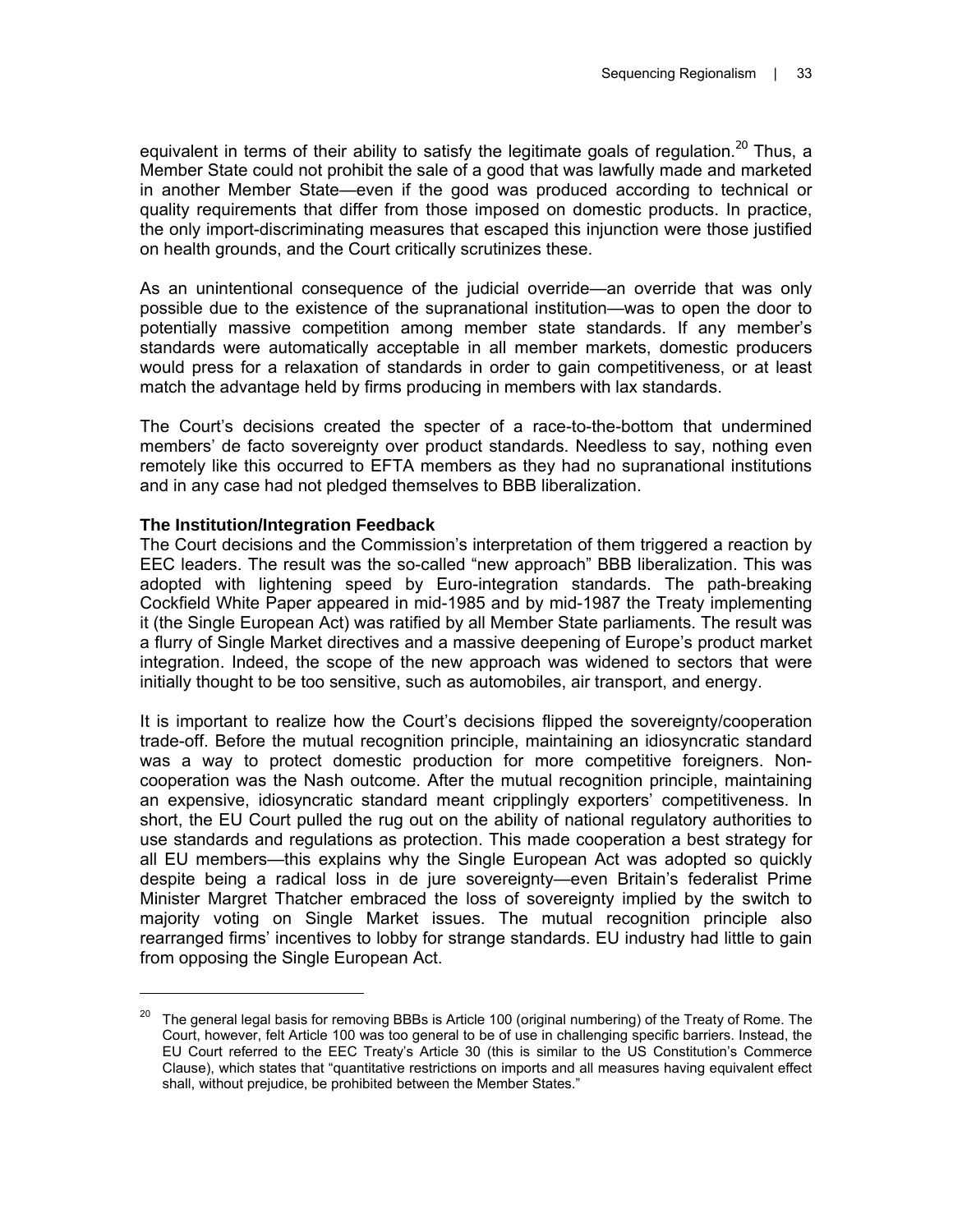The point bears repeating. Before mutual recognition, cooperation on standards meant decreasing national control over its standards. Mutual recognition destroyed this status quo, making cooperation the best way of increasing national control over product standards. Once again the distinction between de facto and de jure control was forced to the fore by shocks that were external to the policy process.

## **3.1.8 Domino Feedback Effects: EFTAns 'Forced' into Supranationality**

The Single European Act would greatly deepen EU economic integration. Non-EU Europeans again found themselves threatened by discrimination. EFTA firms reacted by "voting with their feet,"—moving production to the EU. As Figure 6 shows, foreign direct investment boomed in the nations joining the Single Market (Spain and Portugal banned from the EU until they restored democracy in the mid-1970s—joined in 1986 after prolonged accession talks) and faltered in nations that seem to be left out especially the industrial EFTAns, Switzerland, Sweden, and Finland.



## **Figure 6: Investment Diversion and the Single Market**

As in the 1960s and early 1970s, EFTA firms again prompted their governments to offset the discrimination by seeking closer ties with the EC. As we shall see, however, a new element emerged during this exercise.

Given the domino-theory political-economy forces, it is easy to understand why the EFTAns would want to participate in the Single Market. The vehicle was to be the European Economic Area (EEA) agreement. There are, however, two aspects of the EEA that are truly extraordinary.

The EEA is unbalanced in terms of the rights and obligations of EFTAns in future EU legislation.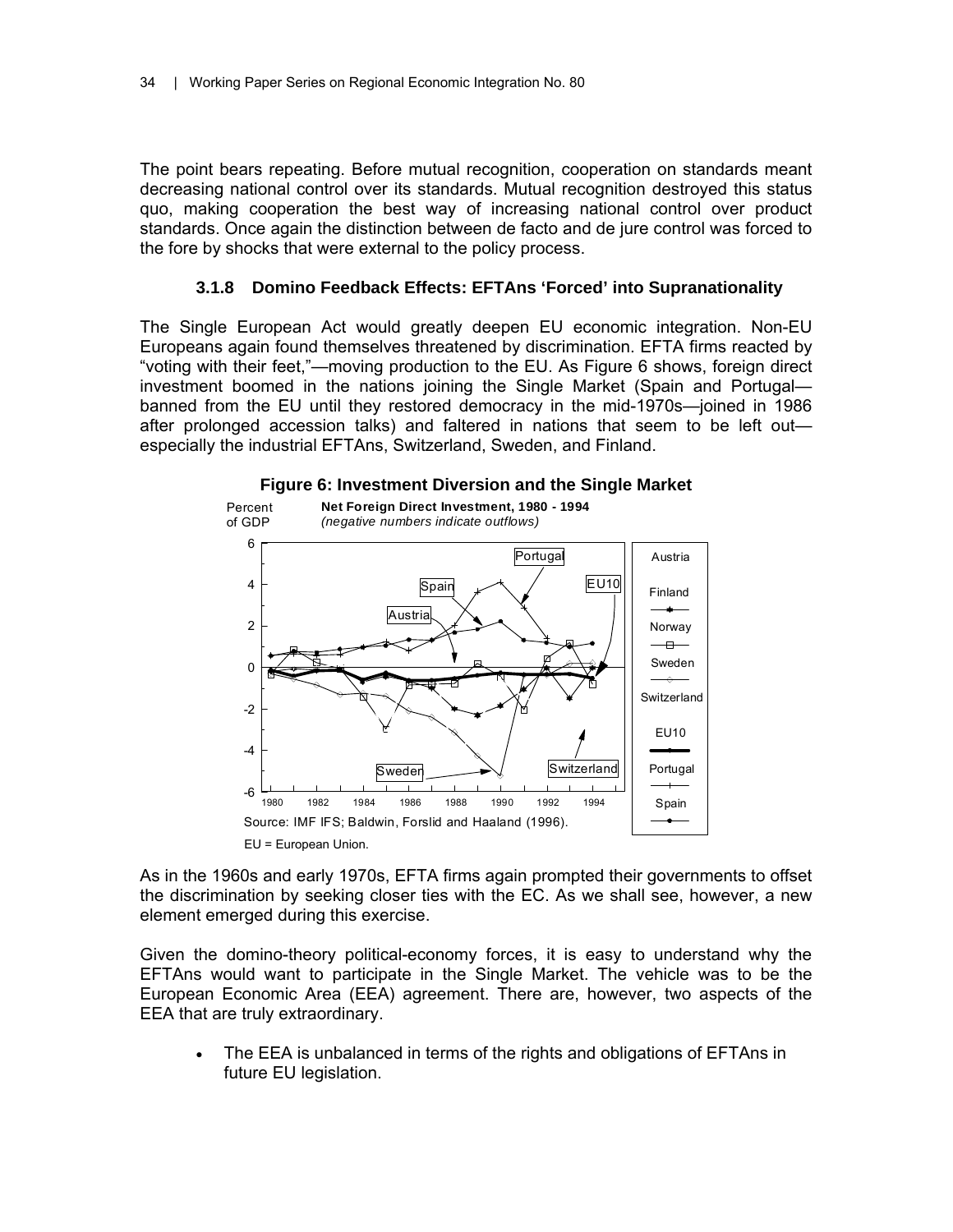In essence, it forces the EFTAns to accept all future EU Single Market legislation without granting them any formal input when forming these new laws. This took the falsity of de jure regulatory sovereignty to new heights.

• The EEA created a good deal of supranationality among the EFTAns, and forced the EFTAns to speak with one voice on many issues during the negotiations.

This supranationality was extraordinary for two reasons. First, the EU imposed this supranationality on the EFTAns to simplify the task of keeping the Single Market homogeneous. Second, the EFTAns had resisted supranational authority since the end of WWII, so it is astounding that they said they would accept it.

As it turned out, virtually none of the EFTAns were willing to live with the EEA as it was negotiated. By the end of negotiations, Austria, Finland, Sweden, Norway, and Switzerland had put in EU membership applications. For these countries, the EEA was viewed as a transitional arrangement. Swiss voters rejected that EEA in December 1992, effectively freezing their EU application. Accession talks with the four EFTAns were successful, so the EEA consisted of the EU-15 on one hand (Norway's voters rejected membership in a referendum) with Norway, Liechtenstein, and Iceland on the other. Switzerland negotiated the Bilateral Accords with the EU-15; these mimic the EEA without requiring Swiss participation in EFTA's new supranational institutions (e.g. the EFTA Surveillance Authority).

Of course, the membership bids of Sweden, Switzerland, Finland, and Austria would have been unthinkable in the old Cold War environment. From 1989, the East-West political division of Europe crumbled and then vanished; without these profound political changes, it is not clear that Sweden, Finland, and Austria could have joined the EU.

## **Monetary Integration: The Role of Feedback Effects**

When it comes to European integration, the headline shock in the monetary sphere was the breakdown of the Bretton Woods system that led federalists to join the EMS and intergovernmentalists to adopt unilateral pegs of various kinds. There was, however, a powerful force for change operating in the background—the trade/capital-market feedback mechanism.

## **The Trade/Capital-Controls Feedback**

 $\overline{a}$ 

As the pace of trade and investment integration picked up, and the range and sophistication of financial products expanded, the administrative burden imposed by capital controls became more tiresome. At the same time cost-competition became more intense. Exporters and importers began to press for liberalizing some capital controls as a pro-business deregulation.<sup>21</sup> As a result, nations around the world, including in Europe, began to relax capital controls (Wyplosz 2001).

 $21$  To take an example for today's world of how trade transaction and financial transaction are blurred, consider what happens when you buy a book from Amazon.co.uk with a Swiss credit card. The book purchase and shipping are clearly trade, but the credit card usage means a short-term loan is extended in Swiss francs and then converted to pounds sterling, so in effect the buyer is borrowing pounds short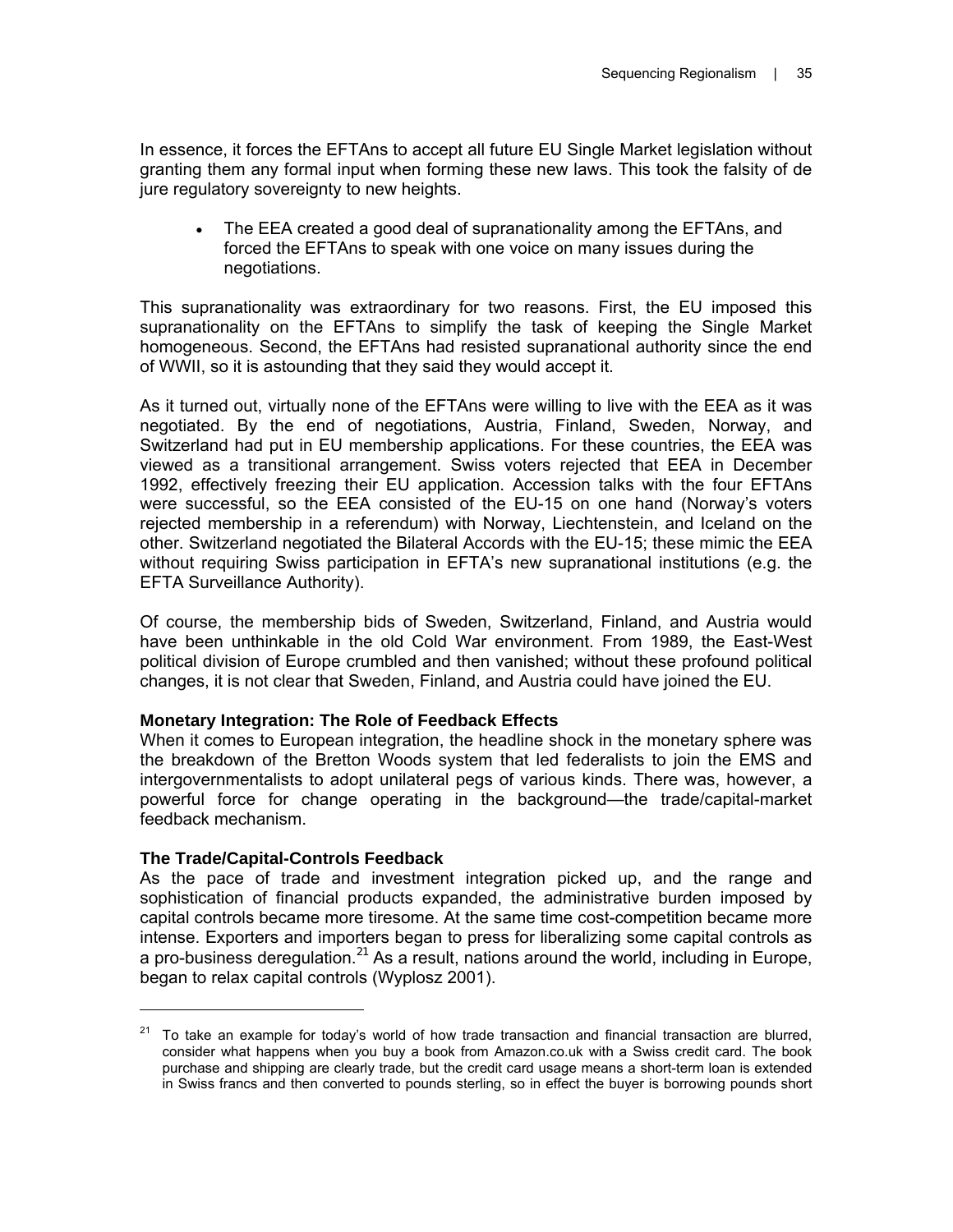While this feedback effect progressively changed the realities across Europe, and many EC members were well on their way to phasing out capital controls unilaterally (for example, the UK eliminated them in 1979), the federalists reacted with new rules and supranational procedures, the 1986 Single European Act. This Treaty committed EC members to removing all controls by 1993—a Council decision in 1989 moved the deadline up to July 1990, labeling this as the first stage towards Economic and Monetary Union (EMU).

The intergovernmentalists mimicked this unilaterally, often prompted by their banks and trading firms to match the EU's liberalization pace. See Wyplosz (2001) for the timing of this liberalization for EC and EFTA nations.

#### **Trilemma/Exchange Rate-Stabilization Feedback Mechanism**

The removal of capital controls in particular, and the growth international financial markets in general, changed exchange rate and monetary policy options facing nations. The trade/capital-market feedback mechanism induced European governments to choose a policy of free capital movement. This forced governments to choose between, on the one hand, fixing exchange rates by slaving monetary policy to defense of the parity; and, on the other hand, choosing monetary policy for domestic stabilization purposes, but then allowing the exchange rate to fluctuate with market whims.

Of course the trade/ER-stabilization mechanism was still in force, so governments found it political optimal to stabilize bilateral exchange rates with major trade partners. Thus governments sacrificed de facto sovereignty over their monetary policy by shadowing Bundesbank monetary policy. In essence, the EMS—which had been set up to function symmetrically—ended up operating as a DM zone, much like Bretton Woods was a dollar zone. Germany set its monetary policy to stabilize its domestic economy and the rest of Europe followed suit to defend their DM exchange rate.

The story of behind this turn of events is quite short. By the time 1980 came around, and the world economy was starting to recover from the second oil shock, central bankers around the world decided to defeat inflation with a recession-inducing money crunch. This sort of exercise always involves a confidence game. If workers believe the central bank is serious about defeating inflation, then they will stop asking for higher wages, and the wage-price spiral is broken. While the world rarely works this way, if everyone believes everyone, inflation can be defeated without a recession. If confidence is lacking, workers continue to press for higher wages and a recession is necessary to force firms to restrain price rises. Yet with prices rising less quickly than wages, real wages rise and firms must fire workers to bring labor productivity and real wages back in line.

All this meant that central bankers in Europe were looking for sources of credibility. In the early 1980s, the central bank with the most credibility was the Bundesbank—as it had stuck to its anti-inflation policy through the stagflation period. The federalist

 $\overline{a}$ 

term in the process of buying the book. Indeed, if the order is cancelled and the pounds refunded, the buyer will have wound up speculating on the franc-pound exchange rate. All this goes to say that it can be quite difficult to clearly distinguish between capital and current account motives for buying foreign exchange. And the problem gets more severe as the flow and sophistication of transactions increase.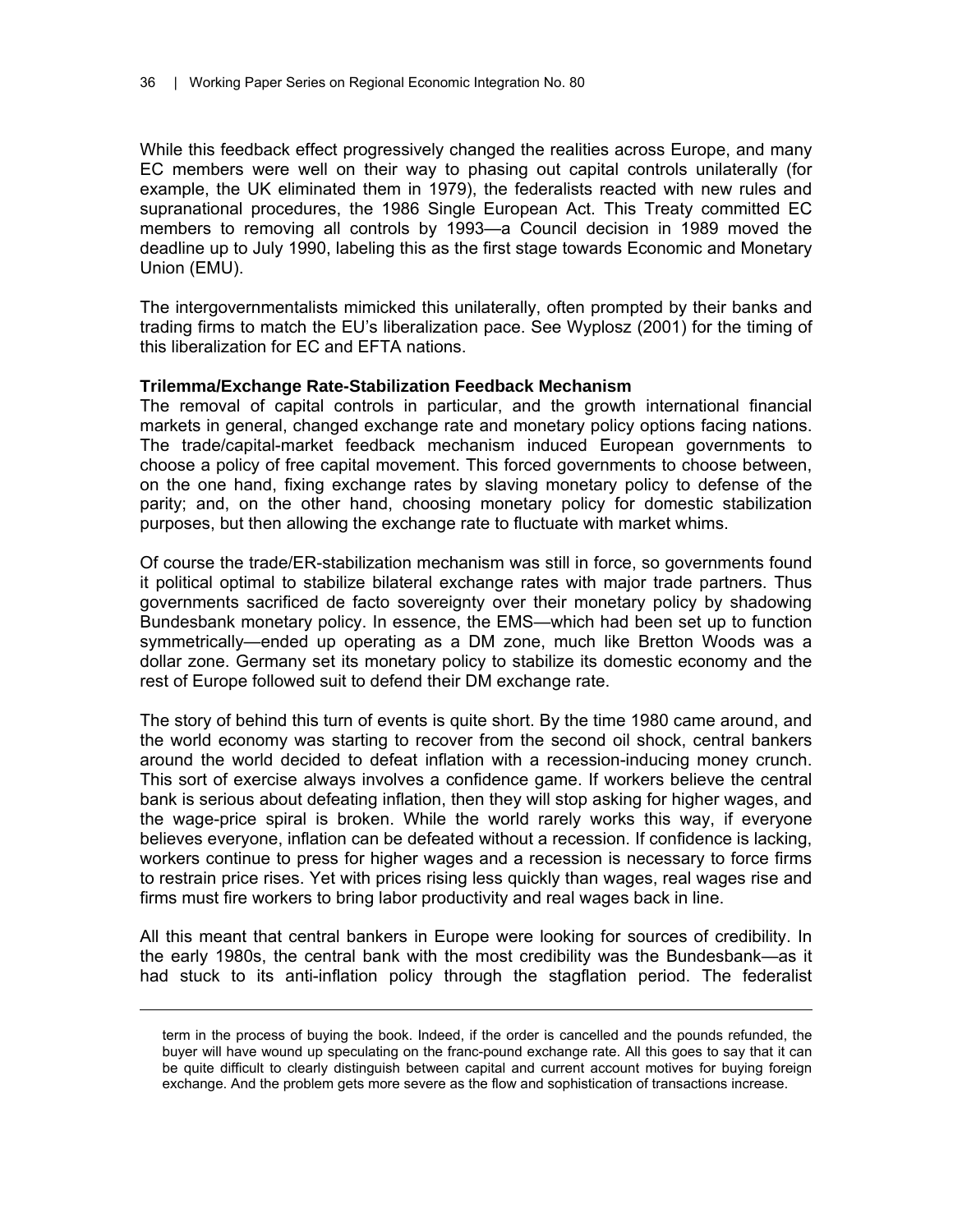participants in the EMS and the intergovernmental shadowers came to view the defense of their bilateral exchange rate with the DM as an extremely effective way of showing workers, firms, and markets that they had indeed changed their spots; that they too would be just as tough on future inflation as the Bundesbank had been since 1949.

In the EU, this was called the "hardening" of the EMS. The practice of frequent central rate adjustments was abandoned. In France it was called the "franc fort" policy (orchestrated by the current ECB President, Jean-Claude Trichet). In the EFTA it was called common sense.

## **German Unification Shock: De Facto versus de Jure Sovereignty Once Again**

By the late 1980s, most European nations had de facto delegated their monetary policy to the Bundesbank. This caused few problems; the external anchor had results in quite favorable macroeconomic performance in the 1980s. Inflation was falling and growth was rising—stagflation in reverse.

All this changed when the Berlin Wall came down and West Germany essentially annexed newly independent East Germany. To smooth the unification, the German government cranked up spending. To keep unification politically popular, it did not raise taxes as much. The result was an unintended fiscal stimulus to the West German economy that was already at full employment. The Bundesbank raised interest rates to counter the government's pro-cyclic fiscal policy (it was politically independent of the government since inception and was not at all happy about the deficit spending). One can argue over how appropriate this policy mix was for Germany. But for the rest of the Europe, it was an unmitigated disaster. The EMS members and the EFTA shadowers got the restrictive German monetary policy without the offsetting fiscal expansion. Recession soon followed.

This shock ended Europeans' complacency with their position in the impossible triangle. The easiest and most natural policy would have been to force a revaluation of the DM in the EMS, but this ran into the trade/ER-stabilization forces combined with France's newfound love of le franc fort. As the recessions deepened, markets came to believe that various nations would sooner or later find it politically optimal to devalue against the DM. With all capital controls freshly removed, speculators were free to borrow billions to place one-way bets against increasingly unrealistic bilateral exchange rate pegs.

The result was a series of exchange rate crises that produced two very divergent reactions. The federalists decided that the solution to the trilemma was to eliminate fixed exchange rates by eliminating national currencies. Note that for all the EMS members apart from Germany, a move to monetary union would involve an increase in their de facto control over monetary policy. They had already slaved monetary policy to Bundesbank decisions. So for them, a single, joint central bank would be like putting a Frenchman, an Italian, or whoever, on the Bundesbank decision-making committee. Once again de jure and de facto sovereignty flipped around. From the perspective of the late 1980s and early 1990s, monetary union involved a gain in sovereignty for everyone except Germany.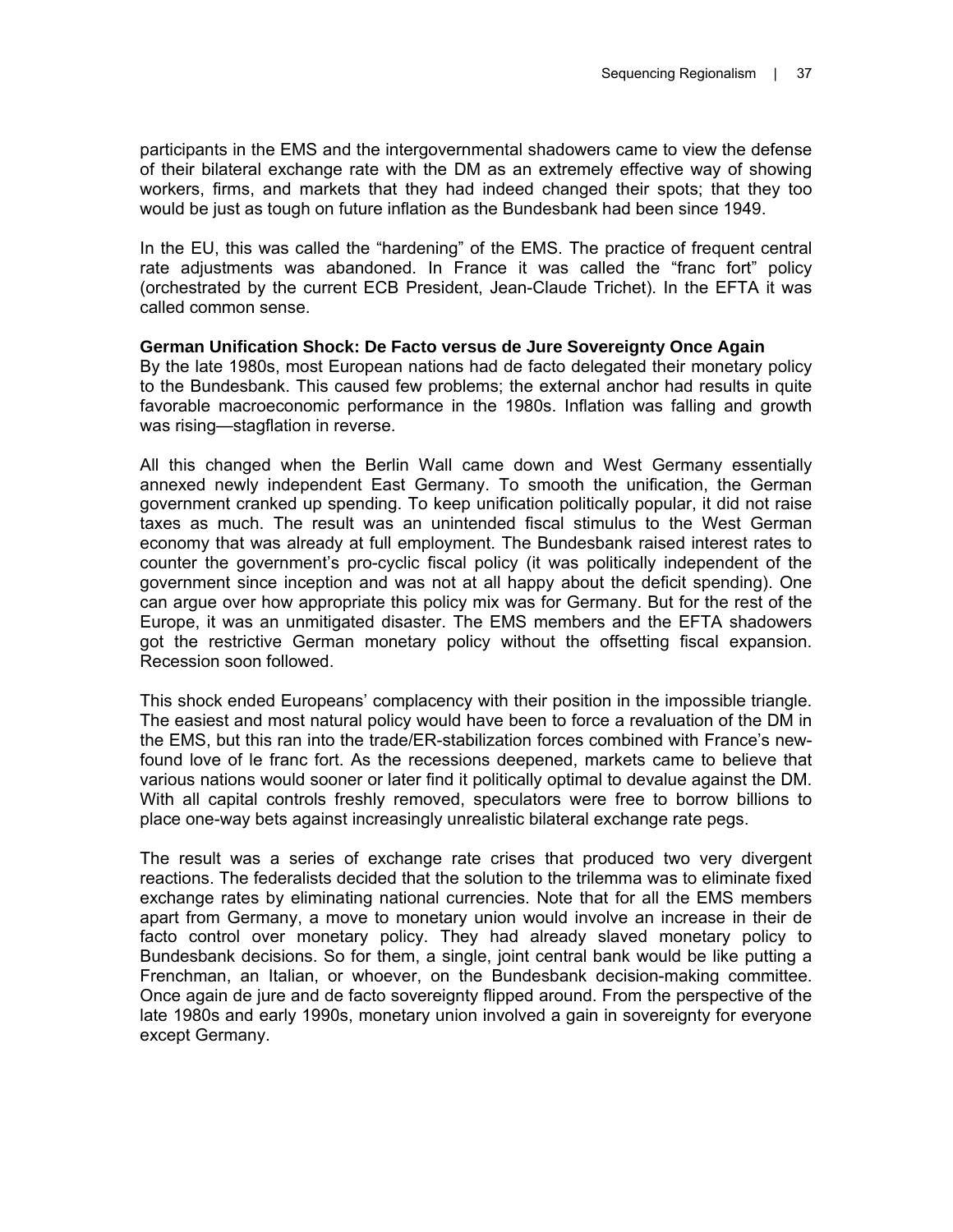The intergovernmentalist, who saw the logic but could not face the prospect of losing de jure monetary sovereignty, chose to switch their choice of angles in the impossible triangle. They abandoned their formal exchange rate peg and went back to using monetary policy for domestic stabilization (although with a firm eye on the exchange rate).

It was thus that Europe entered its most recent stage of integration.

## **3.1.9 Single Currency and Bretton Woods II**

The largest shock ever experienced by postwar Europe was the collapse of the division of Europe that came in the last few months of 1989. From the perspective of European integration, the most significant was the 9 November 1989 fall of the Berlin Wall. This "political earthquake" destroyed the status quo in the EU.

It was plain that West Germany wanted unification of the East and West Lander and this created the possibility of a grand bargain. On one hand, Germany wanted to get East Germany into the EC via the back door—without the usual accession negotiations. This was not a small thing to ask as a unified Germany would be a behemoth. With 80 million citizens and 30% of Europe's output, a united Germany would be a third larger than France, the UK, or Italy. This raised many fears ranging from a disturbed political balance in the EU, to the unlikely but still scary specter of German militarism. On the other hand, France and the rest of the EC members who had de facto delegated their monetary policy to Germany wanted this policymaking transferred to a joint central bank—the deutschmark for unification was the grand bargain.

On 3 October 1990, Germany is unified and the Eastern Lander enter the EC by fiat; three weeks later the European Council completes preparations for two sets of Treatywriting talks known in the EC as intergovernmental Conferences (IGCs). One IGC was to develop plans for the Economic and Monetary Union (EMU); the other to develop plans for Political Union.

Both IGCs were misleadingly labeled. The IGC on Economic and Monetary Union was basically about monetary union, the necessary institutions required, the entry criteria, and the necessary flanking policies such as restraints on "members" fiscal debts and deficits. The IGC on political union was, with one major exception and some quickly dismissed proposals for real political integration, basically a tidying up exercise.

The big change discussed concerned

 $\overline{a}$ 

• Decision-making procedures (extending the range of topics where new laws could be made by supranational decision in the Council of Ministers); $^{22}$  and

<sup>&</sup>lt;sup>22</sup> These issues were not settled and were addressed by a long series of IGCs and Treaties up to and including the Lisbon Treaty which came into force in 2010.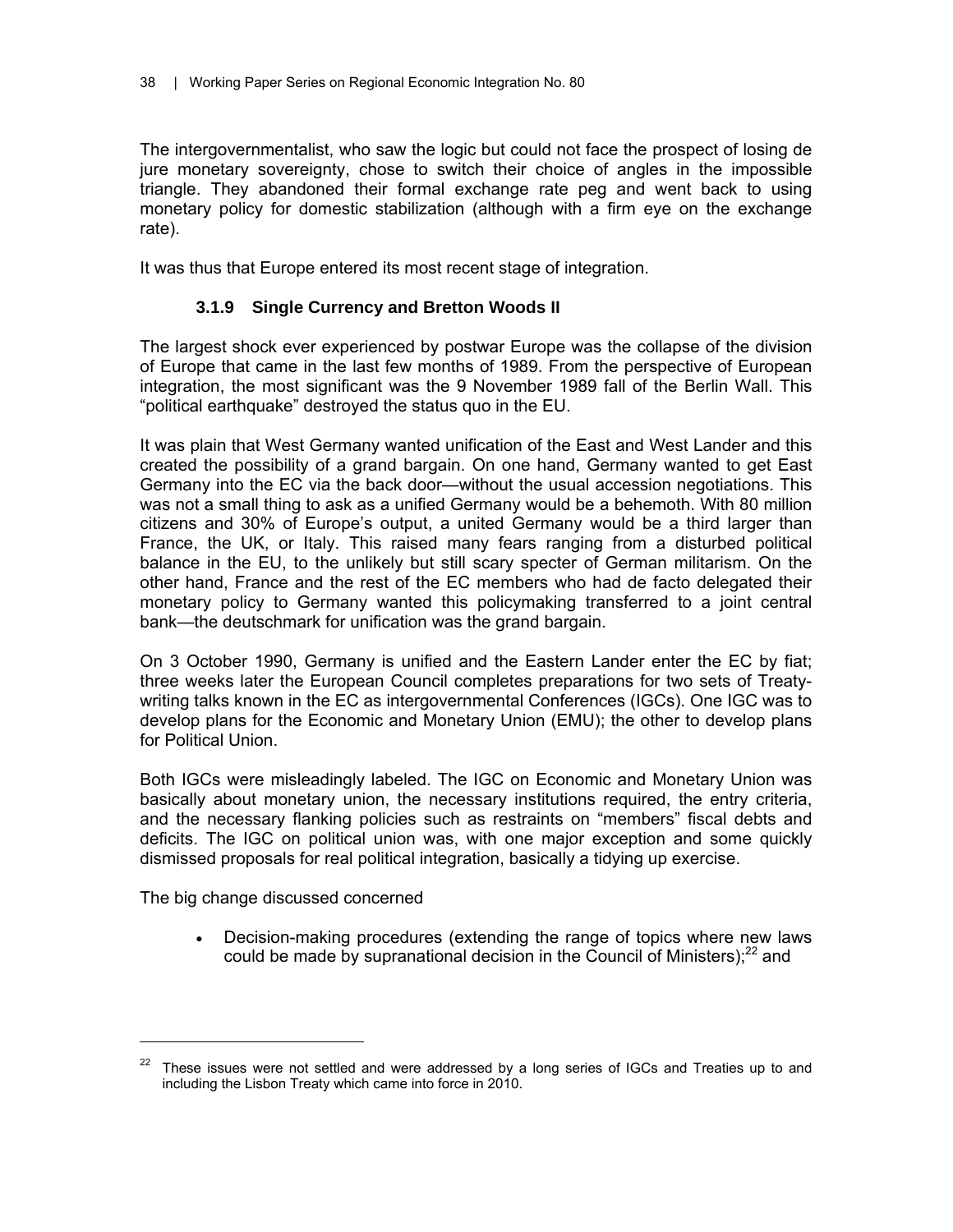• Creation of the two new intergovernmental pillars for cooperation on home and justice matters and foreign and defense matters was less significant than most believe.

In essence, the pillars gathered under the EC's wings a series of co-operations that had been going on outside the Community's formal remit—such as the environment, health, energy, research and technology, and consumer protection.

The big European nations had cooperated on defense and security matters since the creation of the WEU. The Maastricht Treaty's pillars, however, allow this intergovernmental cooperation to be more easily coordinated with other EU policies and some hoped that it would trigger an institution/institution feedback effect that would induce member states to transfer real sovereignty to the EU. So far, though, it is hard to see outcomes on the CFSP side that would not have come about as the result of ad hoc cooperation among the big EU members. On the home and justice side, the juggernaut mechanism continues to blur the distinction between domestic and international policy, leading members' special interest groups to push for ever greater integration, much of which is now taking place inside the EU. One should note, however, that the most successful of these, the Schengen Accord, was set up outside the EU initially. Several non-EU members have joined while some EU members have not, so this is not clearly an example of EU integration spawning forces that produced more EU integration.

In January 1999, a subset of EU members adopted the electronic euro, taking the step to cash euros in January 2001. While Eurozone membership has grown, some EU members seem firmly resistant to join. Apart from small nations, there does not seem to be a domino-like feedback mechanism whereby a currency union draws in an every widening circle of members. There is, however, a feedback mechanism linking the common currency to deeper financial market integration, especially on technical issues like payment clearing mechanisms.

## **Intergovernmentalist Reaction: Bretton Woods II**

Intergovernmentalists have found that a managed float against the euro is almost as good a solution economically as euro membership—without the formal loss of monetary sovereignty. Indeed the available econometric evidence shows that being outside the Eurozone does not harm exports to the Eurozone—there was not trade diversion of the type observed with discriminatory tariffs or BBB liberalization (Baldwin 2006c).

All West European nations have found it optimal to establish central bank independence as a buffer against opportunistic monetary policy by politicians only interested in shortterm political goals. The removal of capital controls all but made necessary in Europe, but the globalization and sophistication of capital markets is also an important driving force. Indeed a very large number of governments around the world have decided they cannot trust themselves and have handed monetary policy sovereignty to independent, unelected officials. In many of these nations, especially in Europe, these central banks have adopted inflation-targeting strategies. Outside of Europe, especially in East Asia, many have chosen a peg to the US dollars (or a basket with a large dollar weight) as their external anchor. Regardless of which it is, the effect has been something like Bretton Woods II because the US Fed has pursued something like an inflation-targeting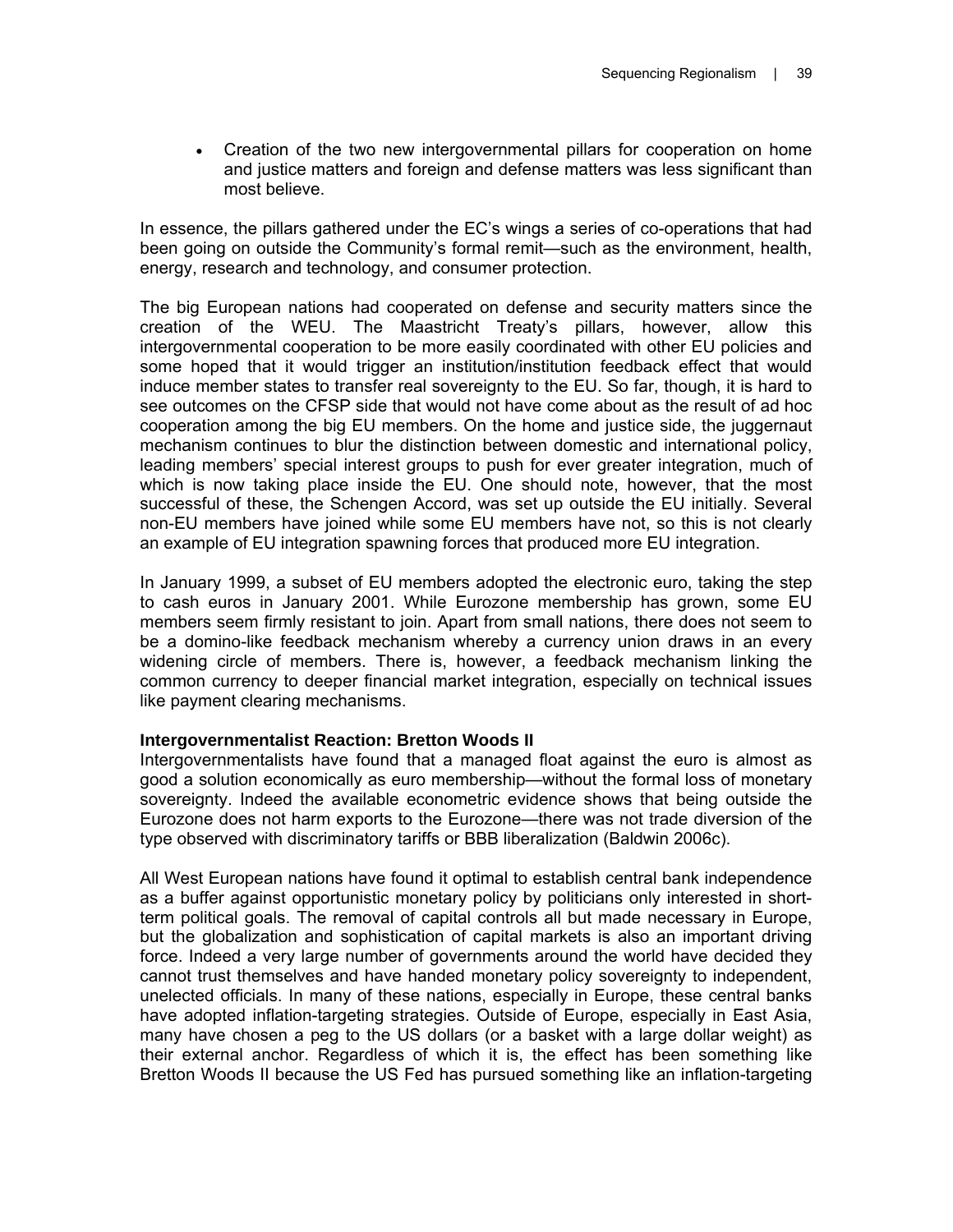strategy (as least until it scrambled to pump-prime—and quantitative easing—to avoid a more serious recession in 2009 and 2010).

This uncoordinated set of policies—spontaneous cooperation—has gone a long way to allowing individual nations to replicate the currency and exchange rate stability effects of more formal monetary cooperation (for example, the EMS or Eurozone).

## **3.2 Feedback Mechanisms and Sequencing in Asia**

As noted in the introduction, Asia experienced remarkably little formal integration among the major economies until the beginning of this century. Nevertheless, economic integration has proceeded in the region at a rapid pace since the mid-1980s. As Dee (2007) puts it: "From the 1980s, East Asia developed high levels of intraregional trade in response to market forces, not preferential trade agreements (PTAs). … The ASEAN Free Trade Agreement (AFTA) came into force in 1992, but this did not create much preferential trade. …. With successive rounds of unilateral liberalization, the margins of preference on the remaining lines were small. … less than 5% of intra-regional trade takes place at the preferential rate."

This section considers the sequencing of regional integration initiatives in Asia and considers the feedback mechanisms driving its. The focus is on East Asia as that is where the largest and most successful initiatives are found.

As we shall see, the feedback mechanism that produced 20 years of East Asian tariff cutting is quite different to those that induced tariff cutting in Europe. In Europe reciprocity was the key (generalized juggernaut effect); in Asian reciprocity played almost no role. Before turning to the political-economy feedback mechanism, it is therefore necessary to describe the key difference between East Asian regionalism and European regionalism.

## **3.2.1 The Development of "Factory Asia"**

Regional trade in East Asian before 1985 was held down by three factors:

- The very unequal size distribution (Japan was the only large economy);
- The great development-level disparities (Japan was the only advanced economy); and
- The "dual track" development strategies that actively discouraged imports of most manufactured goods, but especially those produced by East Asian economies—all East Asians wanted to produce and export the same thing, namely mechanical and electrical machinery (especially electronics).

These three elements resulted in a pattern of protection against "neighbors" exports and correspondingly exaggerated reliance on extra-regional export markets, especially the US and EU.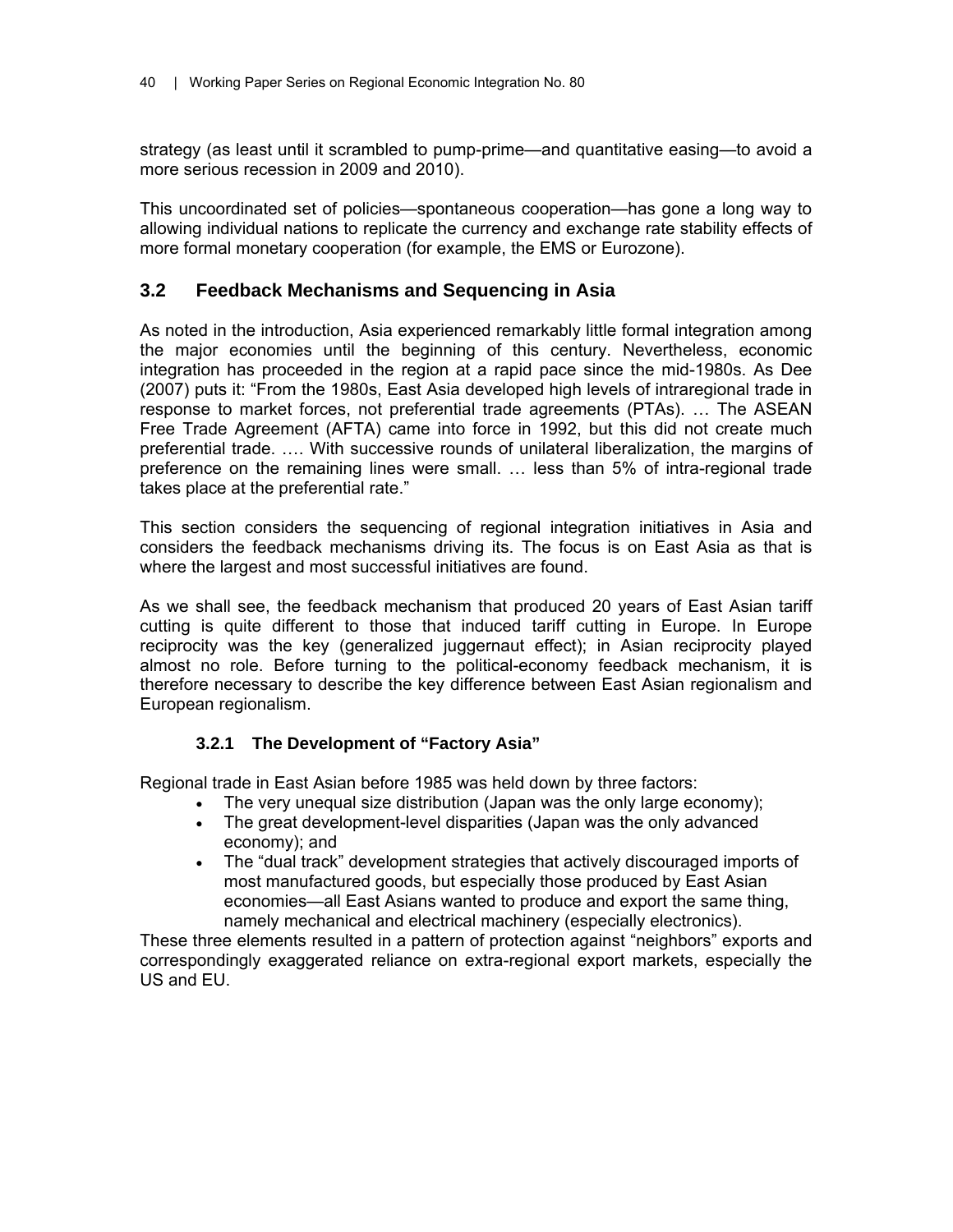## **Information and Communication Technologies Revolution and the Second Unbundling**

East Asia was set on a new course by the ICT revolutions that began in the mid-1980s (Baldwin 2008).<sup>23</sup> Then, the US and Japan began to geographically unbundle their manufacturing processes, moving offshore some stages to developing nations. For the US, Mexico was the main destination for these new factories. For Japan, developing East Asia was the natural destination. Technology opened the door for offshore development and competition pushed firms over the threshold—especially large Japanese firms. In essence, the production bays that used to be contained in a single factory in, say, Nagoya, became their own factories and were dispersed to locations that had factor prices and other characteristics better suited to the particular needs of the production stage. Factory Asia was born.

Japanese firms' off-shoring strategies fit in nicely with the export-track of the dual-track development strategies and the RTB unilateralism feedback mechanism began to operate. To attract such investment, ASEAN members unilaterally reduced their tariffs on triangle trade in what may be viewed as a "race-to-the-bottom." Often this came in the form of "duty drawbacks" and duty-free treatment for plants located in export processing zones. An illustration of this can be found in the placement of auto and electronics plants by Japanese firms in East Asia from 1975 to 2004 (Figure 7). Toward the end of the 1990s, when the PRC decided to join the world economy, unbundling accelerated attracted by the very low, productivity-adjusted cost of labor in the PRC.



**Figure 7: Placement of Japanese Plants in East Asia, 1985–2007** 

ASEAN = Association of Southeast Asian Nations. Source: Organisation for Economic Co-operation and Development online data.

 $\overline{a}$ 

Some authors ascribe the change to the 1985 Plaza Accord that fostered yen appreciation; others focus on the 1997 crisis. Neither of these accounts explain why production unbundling and unilateral liberalization started in North American and Latin America at the same time it started in East Asia.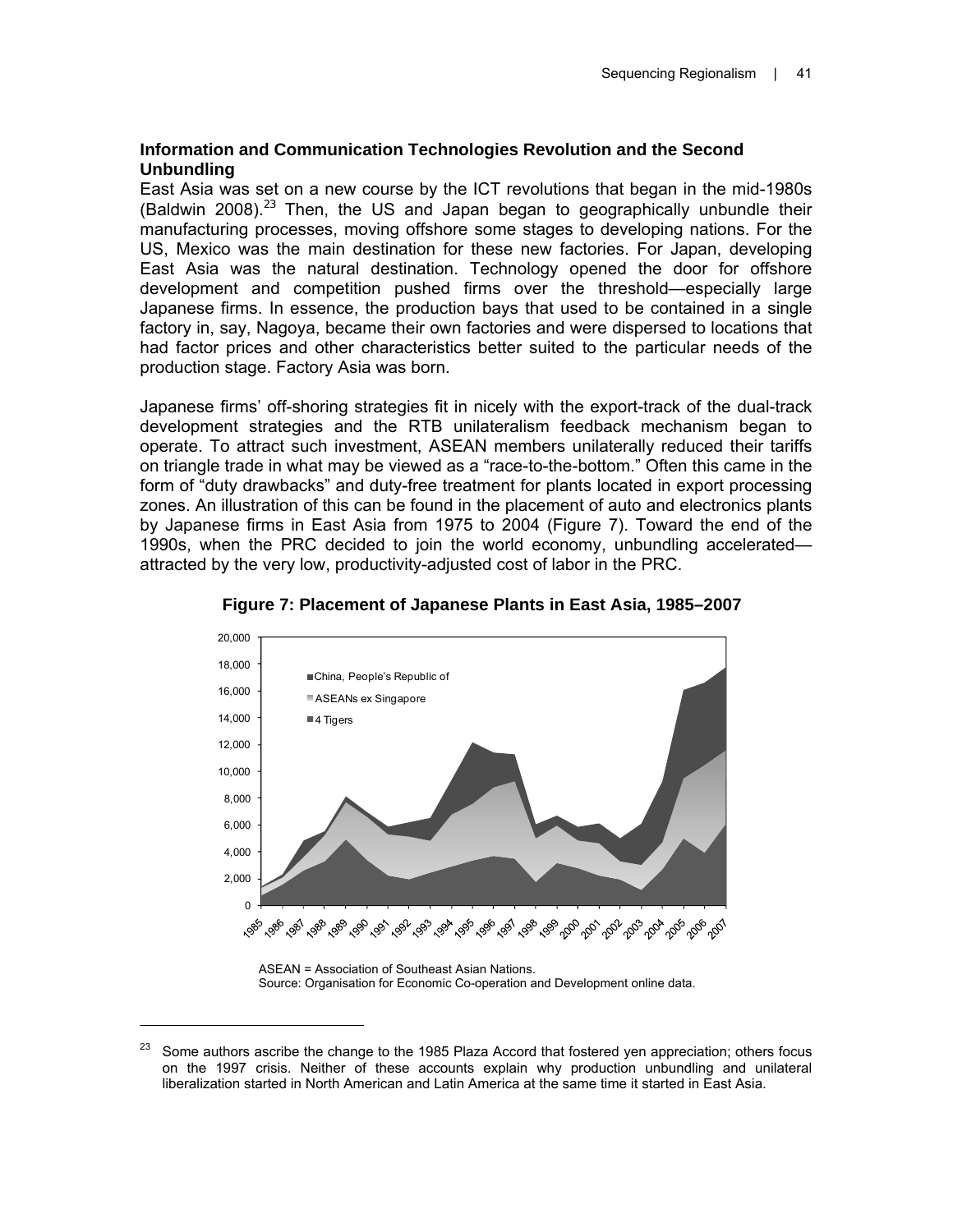## **Rapid industrialization**

The development of Factory Asia was accompanied by a spectacular re-orientation of developing Asians' export composition. The region where only Japan and the "four tigers" were able to export manufactured goods became a region where manufactured exports became pervasive. As Table 1 shows, the larger ASEAN members relied primarily on commodity exports in the mid-1970s. There was a marked change toward manufactures in the subsequent decade, but by the mid-1980s, more than half these nations' exports consisted of primary products. The radical reorientation came between the mid-1980s and today. As the last column shows, manufactured goods account for the lion's share of all five nations' exports.

The image of Factory Asia is intended to invoke the way in which trade in this remarkable region differs from that in Europe or North America. To a large extent, the manufactures trade within East Asia is trade in parts and components. More specifically, one can think of East Asia as falling into two groups: headquarter economies (Japan; the Republic of Korea; Taipei,China; Hong Kong, China; and Singapore) and factory economies (the PRC and the rest of ASEAN). Although the pattern is evolving, firms in the headquarter economies tend to develop and market final goods in advanced nations, especially Japan, the EU, and the US. Factory economies tend to specialize in producing various segments of value-added chains.

|                         | 1976-77        | 1983-84 | 2003-04 |
|-------------------------|----------------|---------|---------|
| Indonesia               |                |         |         |
| <b>Primary Products</b> | 98             | 75      | 33      |
| Manufactures            | $\overline{2}$ | 25      | 67      |
| Malaysia                |                |         |         |
| <b>Primary Products</b> | 91             | 63      | 12      |
| Manufactures            | 9              | 37      | 88      |
| Philippines             |                |         |         |
| <b>Primary Products</b> | 90             | 51      | 10      |
| <b>Manufactures</b>     | 10             | 49      | 90      |
| Thailand                |                |         |         |
| <b>Primary Products</b> | 85             | 66      | 20      |
| <b>Manufactures</b>     | 15             | 34      | 80      |
| Viet Nam                |                |         |         |
| <b>Primary Products</b> | 75             | 87      | 25      |
| <b>Manufactures</b>     | 25             | 13      | 75      |

#### **Table 1: Non-Oil Export Composition**  (% of Total Non-Oil Exports)

Source: Athukorala, Prema-chandra (2006).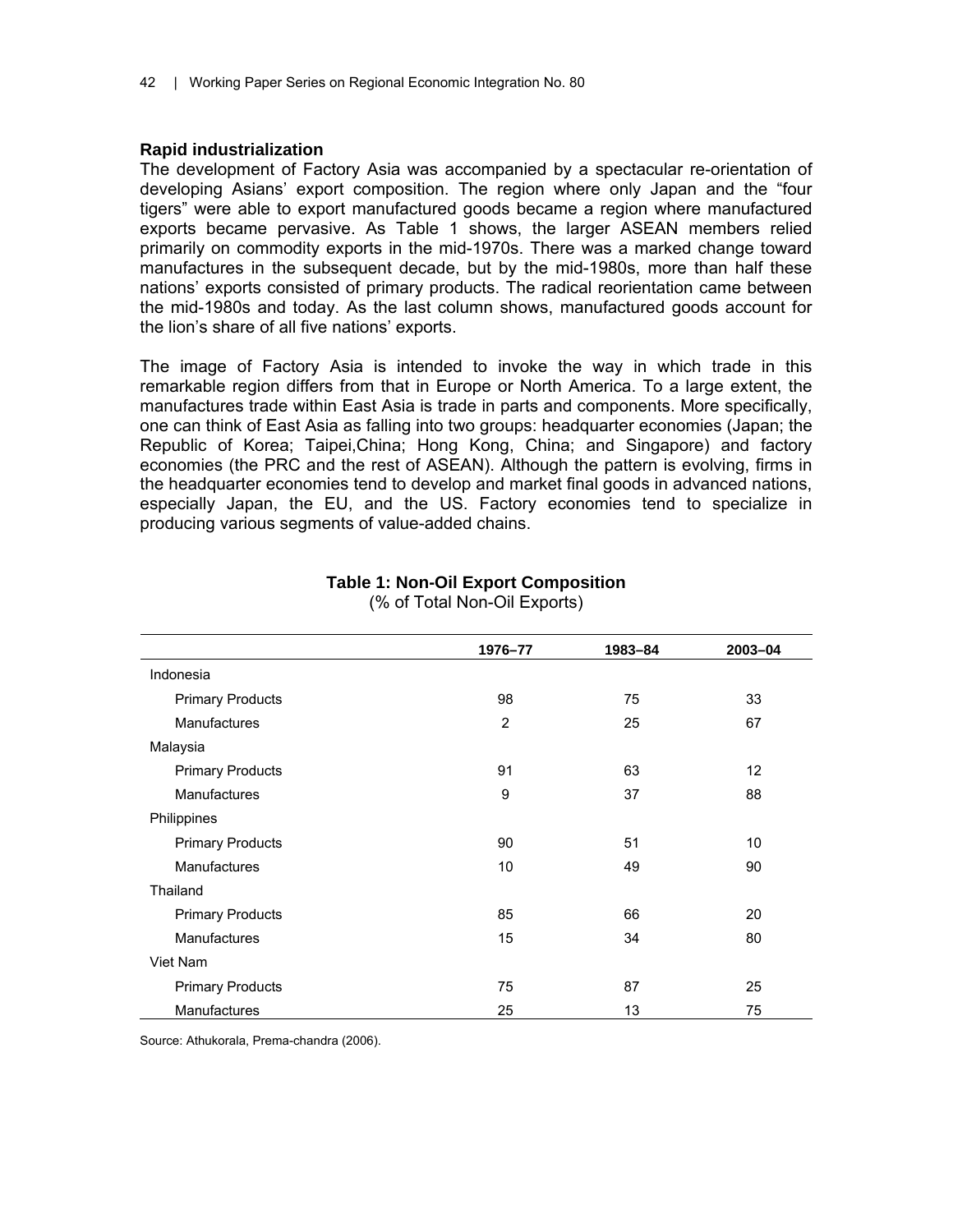One way to see this is to look at the sector composition of the parts and components that major ASEAN members import and export. In the image of Asia Factory, these nations import parts in, say, electrical equipment add some value and then re-export the parts (Table 2).

This is especially true for the Philippines, where 73% of its imports of parts and components are in electrical machines (includes electronics) and 83% of its export of parts and components is in the same product categories.

## **The People's Republic of China Contrasts with Major Association of South East Asian Nation Economies**

Once the PRC joined the world economy—with, for example, WTO application and eventual accession—the nature of Factory Asia became more differentiated. The "headquarter" economies—Hong Kong, China; Japan; the Republic of Korea; Taipei,China; and Singapore—engaged in parts and components processing in the larger ASEAN economies (Indonesia, Malaysia, the Philippines, Thailand, and more recently Viet Nam) for assembly in the PRC (Table 3).

|                                  |             | <b>Malaysia</b> |             | <b>Philippines</b> |             | <b>Thailand</b> |             | <b>Viet Nam</b> |             | <b>Indonesia</b><br>Exports Imports Exports Imports Exports Imports Exports Imports Exports Imports |
|----------------------------------|-------------|-----------------|-------------|--------------------|-------------|-----------------|-------------|-----------------|-------------|-----------------------------------------------------------------------------------------------------|
| Power generating<br>machines     | 0           | 3               | $\mathbf 0$ | 1                  | 3           | 6               | 3           | 16              | 5           | 17                                                                                                  |
| Special industrial<br>machinery  | 1           | 2               | 0           | 2                  | 1           | 2               | 4           | 10              | 3           | 11                                                                                                  |
| Metalworking<br>machinery        | $\mathbf 0$ | $\mathbf 0$     | 0           | 0                  | $\mathbf 0$ | $\mathbf{1}$    | 1           | 3               | $\mathbf 0$ | 1                                                                                                   |
| General industrial<br>machines   | 1           | 3               | 1           | 1                  | 6           | $\overline{7}$  | 9           | 12              | 5           | 21                                                                                                  |
| Office machines                  | 21          | 13              | 11          | 17                 | 21          | 14              | 3           | 8               | 10          | 1                                                                                                   |
| Telecomm and<br>sound equipments | 8           | 5               | 4           | 4                  | 15          | 4               | 6           | 9               | 21          | 3                                                                                                   |
| Electrical machines              | 68          | 73              | 83          | 73                 | 49          | 54              | 69          | 28              | 47          | 16                                                                                                  |
| Road vehicles                    | 1           | $\overline{2}$  | 2           | 2                  | 6           | 12              | 5           | 13              | 10          | 28                                                                                                  |
| Other transport<br>Equipment     | $\mathbf 0$ | 1               | 0           | 1                  | 0           | $\overline{2}$  | $\mathbf 0$ | $\overline{2}$  | 0           | $\overline{2}$                                                                                      |
| Part and components<br>trade     | 100         | 100             | 100         | 100                | 100         | 100             | 100         | 100             | 100         | 100                                                                                                 |

**Imports and Exports by Sector, 2003–04**  (% of Total Parts and Component Trade)

**Table 2: Association of South East Asian Nations Parts and Components** 

Source: Athukorala, Prema-chandra (2006)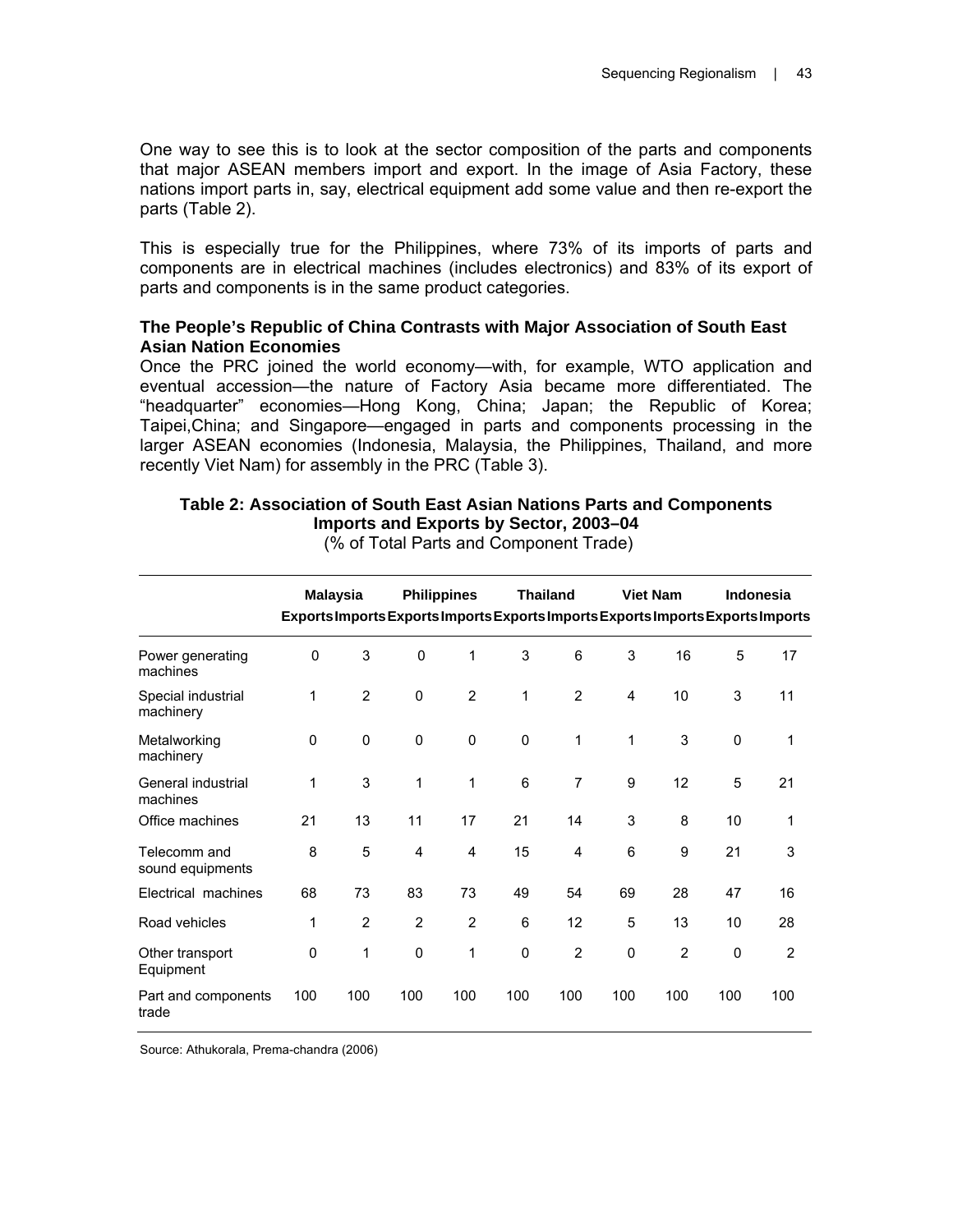|                                  | Japan |      | NIE <sub>3</sub> |      | <b>ASEAN4</b> |      | <b>PRC</b>     |      |
|----------------------------------|-------|------|------------------|------|---------------|------|----------------|------|
|                                  | 1990  | 2005 | 1990             | 2005 | 1990          | 2005 | 1990           | 2005 |
| P&C machinery to East Asia       |       | 16   | 9                | 25   | 7             | 17   | 5              | 5    |
| P&C machinery to rest of world   | 19    | 18   | 8                | 12   | 7             | 11   | $\overline{2}$ | 16   |
| Final machinery to East Asia     | 8     | 8    | 7                | 8    | 3             | 7    | 9              | 16   |
| Final machinery to rest of world | 41    | 29   | 17               | 17   | 5             | 12   | 3              | 14   |
| Sum machinery in total exports   | 76    | 70   | 42               | 62   | 22            | 47   | 19             | 50   |

## **Table 3: Development of Factory Asia: Role of Parts and Components**   $(%)$

ASEAN = Association of South East Asian Nations; ASEAN4 = Indonesia, Malaysia, the Philippines, and Thailand; EA = East Asia; NIES = Newly Industrialized Economies; NIES3 = the Republic of Korea; Singapore; and Hong Kong, China; P&C = parts and components, PRC = the People's Republic of China; ROW = rest of the world.

Notes: "Intra-East Asia" here includes the PRC, ASEAN4, and NIES3. Due to lack of data available from UN COMTRADE, Taipei,China is not included in East Asia. Machinery includes both mechanical machinery such as transport equipment and electrical machinery, which includes electronics.

Source: Calculations based on Ando and Kimura (2009) appendix tables.

The first salient point is that East Asian markets for final machinery have not become more important for East Asian exporters. For Japan, the Newly Industrialized Economies of Hong Kong, China; the Republic of Korea; and Singapore), and ASEAN4 (Indonesia, Malaysia, the Philippines, and Thailand), the share has remained steady at under 10% of total exports. The exception is the PRC, which has almost doubled the share of its total exports from the sale of final machinery to East Asia.

The second salient point is the rapid increase in the importance of parts and components trade within East Asia. In all cases—again with the exception of the PRC the role of P&C exports to East Asia almost tripled from 1990 to 2005. The PRC has seen its share of P&C exports to the region stagnate at 5%. The region's preponderant and growing reliance on machinery exports is clear from the last line in the table. While the figure fell from 76% to 70% for Japan over the 15 years, it increased sharply for the other regional players.

In a nutshell, Factory Asia involves mostly trade in parts and components among East Asian nations with the exception of the PRC, which has become an important exporter of final machinery to the region.

## **3.2.2 The Muted Role of Institutionalized Cooperation**

Formal regional trade agreements have only recently begun to matter in East Asia. Here we present a highly stylized historical sequence based on Baldwin (2008). It is useful to distinguish three phases of East Asian regionalism: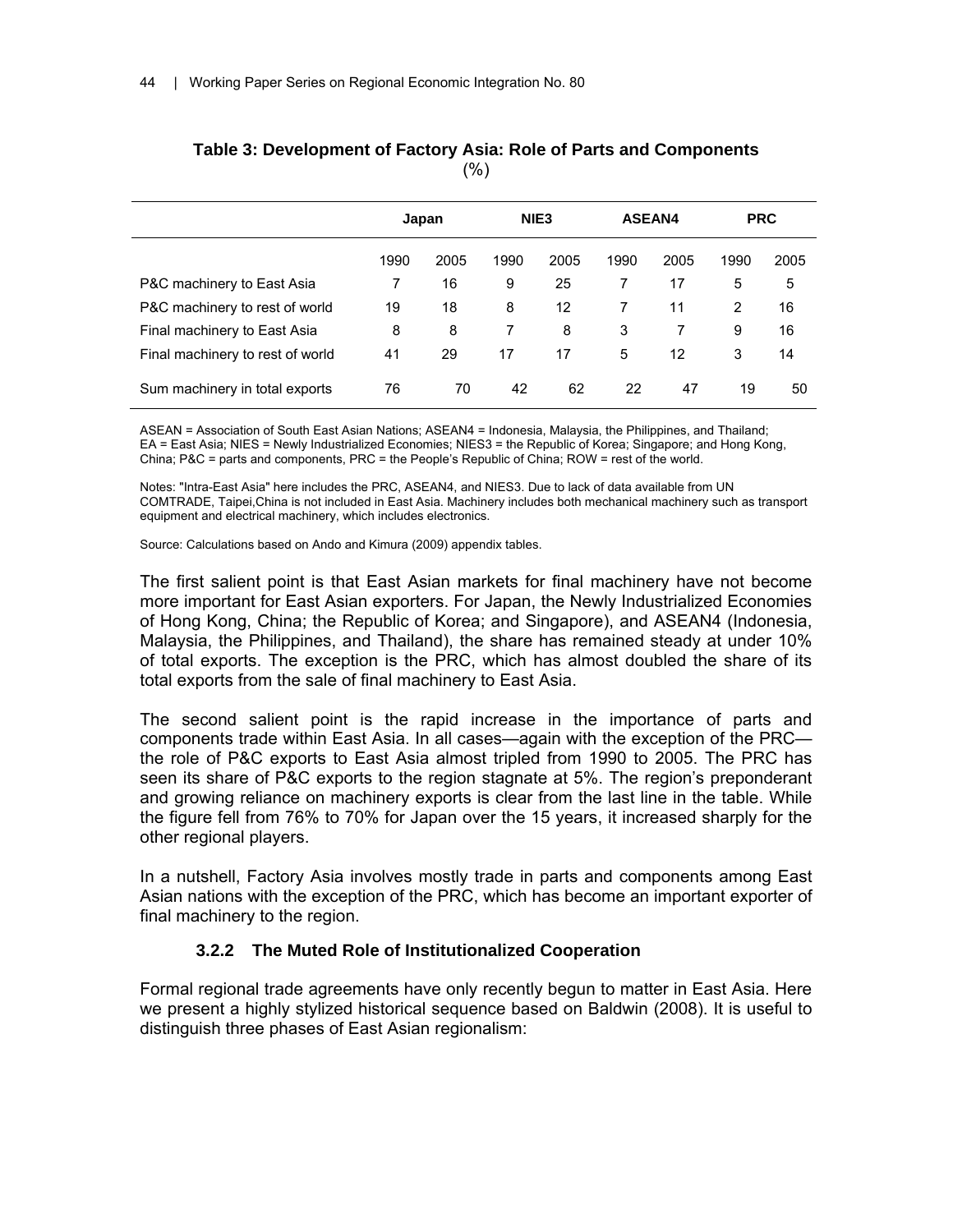**Phase I—Rampant Unilateralism**. From the mid-1980s to 1990, tariffs on intra-regional trade were reduced. But this was due to unilateral tariff cuts in the region driven by competition for investments and jobs related to Factory Asia. This phase is marked by an almost total lack of formal regionalism.

**Phase II—Regionalism Delayed, Unilateralism Accelerated**. From roughly 1990 to 2000, East Asia witnessed an acceleration of unilateral tariff cuts as the PRC's emergence heightened competition among East Asians for jobs and investment linked to an ever-expanding Factory Asia. Formal regionalism was kick-started by former Malaysian Prime Minister Mahathir Mohamad with his East Asian Economic Community (EAEC), which led to the ASEAN Free Trade Agreement (AFTA) in 1992. Mahathir's vision, however, was much broader yet geographically exclusive.

The US feared that an Asian-only economic bloc might bring in or even be dominated by the communist PRC, a nation whose economic resurgence was already causing concern (the US was still quite uncertain about PRC motives in the early 1990s). In 1993, the US countered Mahathir's vision by backing the 1989 Australian proposal of creating the Asia-Pacific Economic Cooperation (APEC)—a new twist on the old strategy of undermining one preferential trade arrangement by proposing a larger one (as the UK did in the 1940s and 1950s). This diversionary tactic worked and the "exclusively Asian" aspects of Mahathir's vision were sidestepped and replaced by the oxymoron "Open Regionalism."

**Phase III—Rampant Regionalism**. In November 2000, PRC Premier Zhu Rongji triggered a domino effect by suggesting that his country might be interested in an FTA with ASEAN. This idiosyncratic initiative strengthened pro-FTA political forces in excluded nations—especially Japan and the Republic of Korea. The result was a domino effect still being felt today.

## **Domino Effects in Asia**

The November 2000 PRC initiative was something of a surprise to ASEAN. But it remained in line with 1990s PRC attitudes. One key element of the PRC economic development strategy during the 1980s and 1990s was the desire to avoid antagonizing others in the process. Because the PRC's success in attracting industrial jobs and investment was increasing viewed as a threat by some ASEAN members, Zhu Rongji chose a big-hearted gesture to assuage ASEAN concern over competition from the PRC.

Although the idea came as something of a surprise, it was generally welcomed surprise by ASEAN. It was immediately clear to most ASEAN leaders that preferential access to the large and fast growing PRC market would enormously boost their own attractiveness for creating new Factory Asia employment—although they naturally had reservations about liberalizing so-called "sensitive sectors." A study group on a possible PRC-ASEAN FTA was the concrete result of the surprise.

The formal proposal for a "[People's Republic of] China-ASEAN Free Trade Area" (CAFTA) came from Rongji in November 2001. ASEAN leaders accepted it in principle, agreeing to set up groups to study detailed issues. This led to a Framework Agreement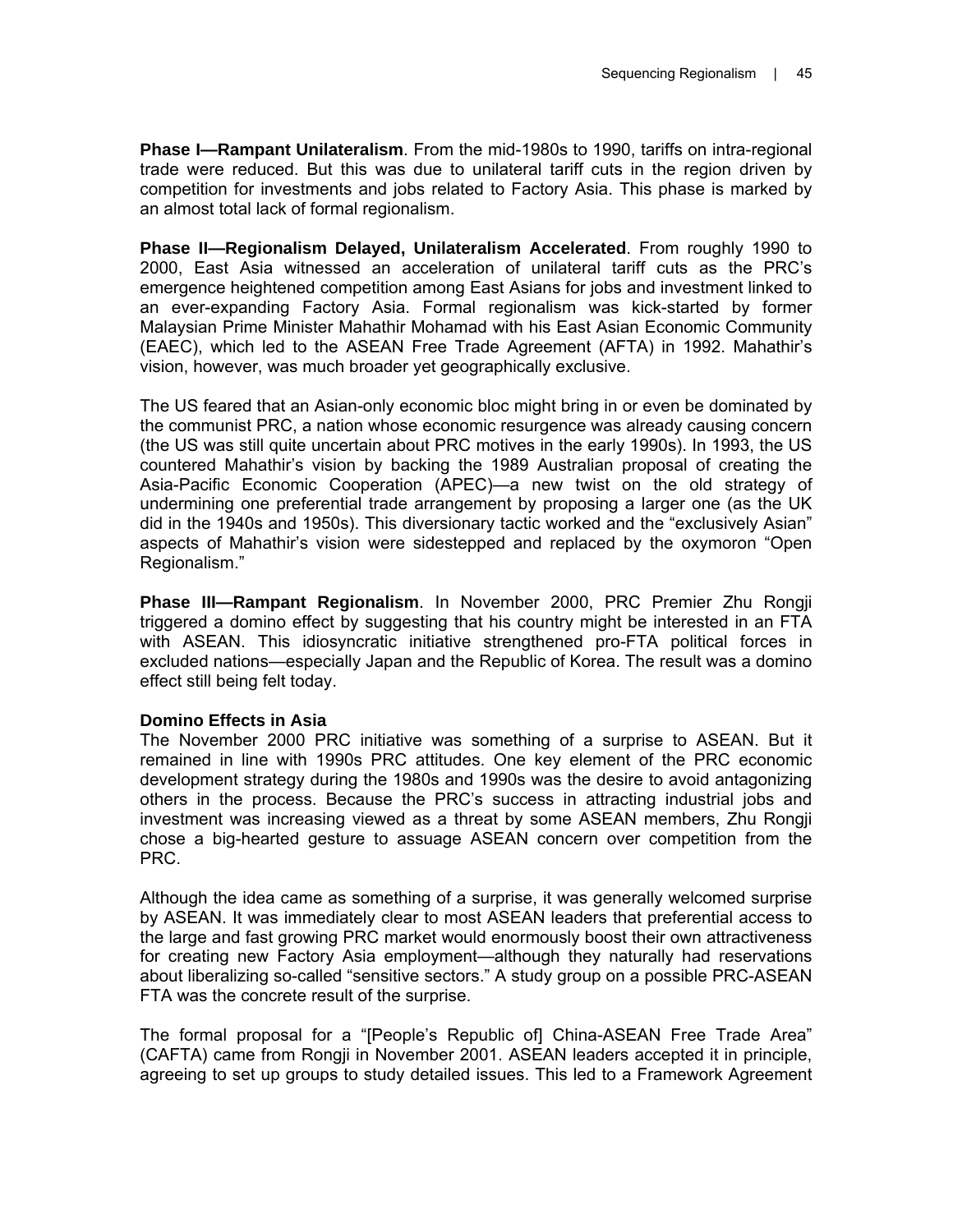on Comprehensive Economic Cooperation in 2002, which foresaw an "ASEAN-[People's Republic of] China Free Trade Area" (ACFTA) by the year 2010 along with some "Early Harvest" liberalization of agricultural goods. A whole series of agreements have been subsequently signed, most notably a trade in goods agreement concluded in late 2004.<sup>24</sup>

The surprise PRC proposal to ASEAN set off alarm bells all across Asia, but especially in the advanced economies of Japan and the Republic of Korea. Export dependence figures make the reason absolutely clear (Table 4). For Japan and the Republic of Korea, the AFTA discrimination in the ASEAN markets is relatively unimportant since Japan send only 17% of its exports to the region (and most of those face low MFN tariffs as we saw); the figure for the Republic of Korea is 13%. The ACFTA, however, changes the picture dramatically. ACFTA would imply that Japan-based and Republic of Koreabased firms would face tariff discrimination in markets covering 36% and 43% of these nations' exporters in 2003. Moreover, just as in Europe in the 1950s, the 'insiders' are growing much faster than the outsiders, so the importance of getting in at an early stage is even more important than current export dependency ratios would suggest.

It is also important to note that both the PRC and the ASEANs have relatively high MFN tariffs on many industrial goods, especially the sort finished products at which Japan and the Republic of Korea excel—consumer electronics, autos and the like. The importance of this is that it opens the door to the possibility that ACFTA would be highly discriminatory, i.e. have very high margins of preference. Worse still, the MFN tariffs of the PRC and most ASEANs are either not bound or bound at rates that substantially exceed the applied rate. In other words, the ASEANs and the PRC could—without formal repercussions in the WTO—raise their applied rates against exports from Japan and the Republic of Korea.

Table 4 shows it should be no surprise that the PRC demarche to ASEAN triggered flashing red lights throughout the region—especially in Japan and the Republic of Korea. If the PRC and ASEAN were really to trade freely with each other preferentially, Japan plainly needed a plan for redressing any discrimination that might arise.

|              | Japan | <b>KOR</b> |    |    |    |    | PRC Malaysia Thailand Indonesia Philippines Singapore Viet Nam |    |    |
|--------------|-------|------------|----|----|----|----|----------------------------------------------------------------|----|----|
| <b>ASEAN</b> | 17    | 13         | 8  | 29 | 22 | 11 | 19                                                             | 31 | 15 |
| ASEAN+PRC    | 36    | 43         | 8  | 43 | 36 | 22 | 34                                                             | 45 | 23 |
| Japan        |       | 10         | 14 | 10 | 15 | 25 | 14                                                             | 6  | 15 |
| <b>KOR</b>   | 8     |            | 4  | 4  |    | 8  | 4                                                              | 4  |    |

#### **Table 4: Actual and Projected "Exclusion Indexes," 2003**   $(% )$

ASEAN = Association of South East Asian Nations, KOR = the Republic of Korea, PRC = the People's Republic of China. Source: Trade data from Comtrade.

<sup>24</sup> CAFTA and ACFTA acronyms have been used interchangeably, but all refer to the same November 2004 Agreement.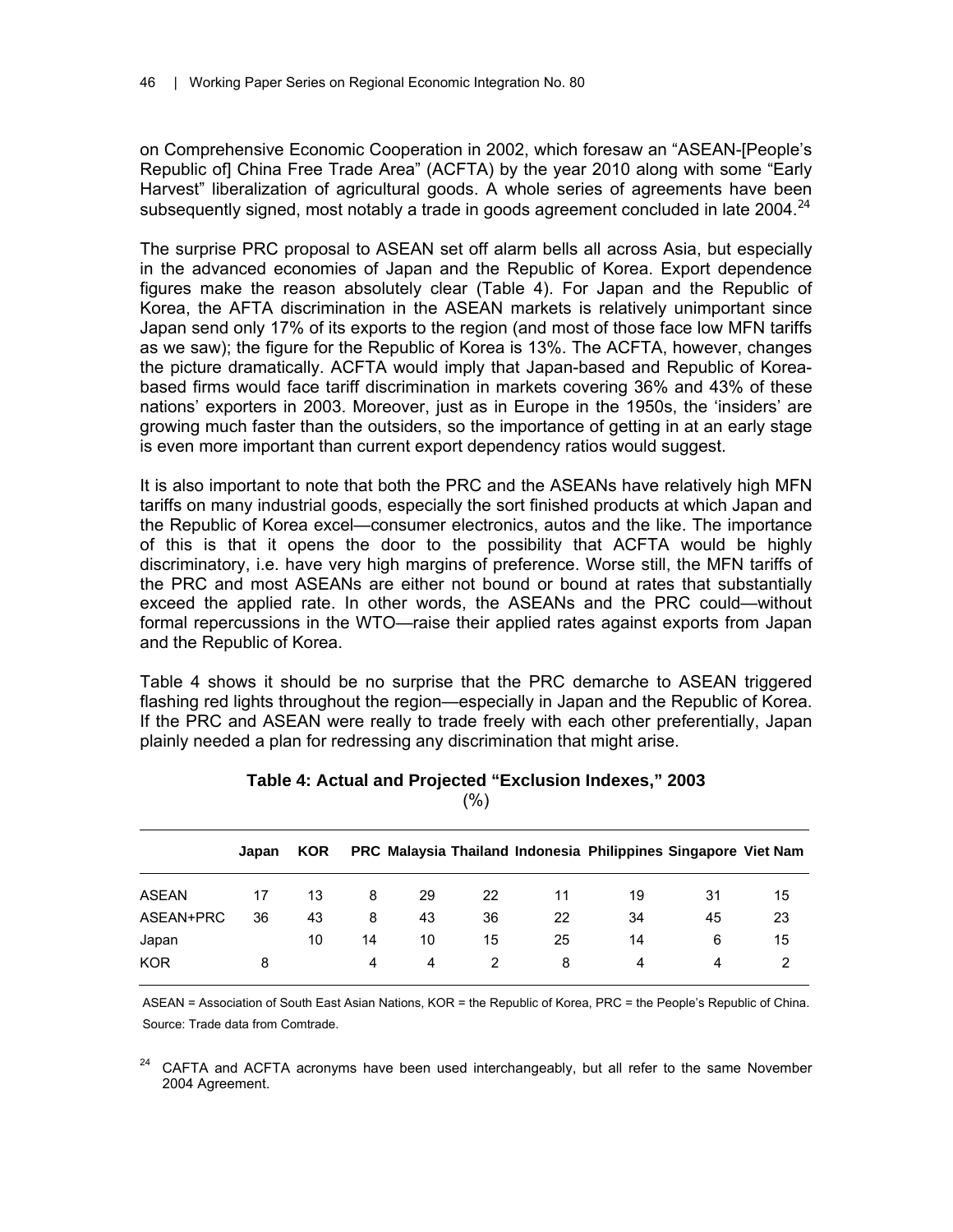Moreover, Japan worried about "missing the train." In the 1960s, the UK was forced commercially at least—to join an organization whose foundations were set without its participation. The lessons from Europe were: get involved early and stay involved no matter what, and propose an alternative that is more suitable to your interests.

Japan chose the first option by approaching each ASEAN member to create an FTA while simultaneously launching slower talks with ASEAN as a group. It also revived discussions of a possible Japan-[Republic of] Korea FTA. The Republic of Korea is a significant destination for Japanese exports (see Table 4). More to the point, the PRC would be only half as interested in ASEAN as it would be in the combined Japan- [Republic of] Korea market. The threat of tariff discrimination against ASEAN and ACFTA exports arising from a Japan-[Republic of] Korea FTA would substantially counterbalance the possibility of ACFTA discrimination—not from an economic point of view, but rather from a diplomatic and domestic political perspective. In fact, Japan and the Republic of Korea launched FTA talks in 2003, which stalled in 2005.

Japan also pursued the second option—forming an alternative arrangement. Japan also sought an FTA with ASEAN as a whole as well as with individual FTAs with the most economically important ASEANs (Singapore, Malaysia, Thailand, Indonesia, the Philippines and Viet Nam). In January 2002, Japan proposed an FTA with ASEAN and a Joint Declaration was signed in November. Commitment on both sides grew throughout 2003 with a complicated diplomatic dance of declarations, joint study groups, and framework agreements; the ASEAN-Japan (AJ) FTA talks actually began in 2005. In parallel with, but slightly preceding the AJ FTA moves, Japan initiated FTA talks with Malaysia, the Philippines, and Thailand (they started in 2004).

The Republic of Korea had problems very similar to those of Japan. However, the lower export dependence of the PRC and ASEAN on its market left the Republic of Korea a narrow range of options. Although more hesitant in its reaction to the possibility of discrimination from ACFTA at first, the Republic of Korea signed a Framework Agreement with ASEAN at the same meeting as Japan (October 2003) and opened talks with ASEAN in 2005.

The dominos continue to fall in East Asia as other trade partners—the US, the EU, India, Australia, and New Zealand, sought FTAs with ASEAN, and in most cases, the PRC.

# **4. Lessons: Europe and East Asia**

Using the feedback mechanism approach to regional sequencing, several clear lessons emerge from Europe and Asia sequences. We start with European sequences.

## **4.1 Lessons from Europe's Twin Sequences**

The historical narrative offers critical details that help explain the evolution of EU and EFTA integration sequences—and how they became intertwined via domino effects. To draw abstract lessons for Asia's future integration, it is better to suppress detail and focus on the main points (Figure 8):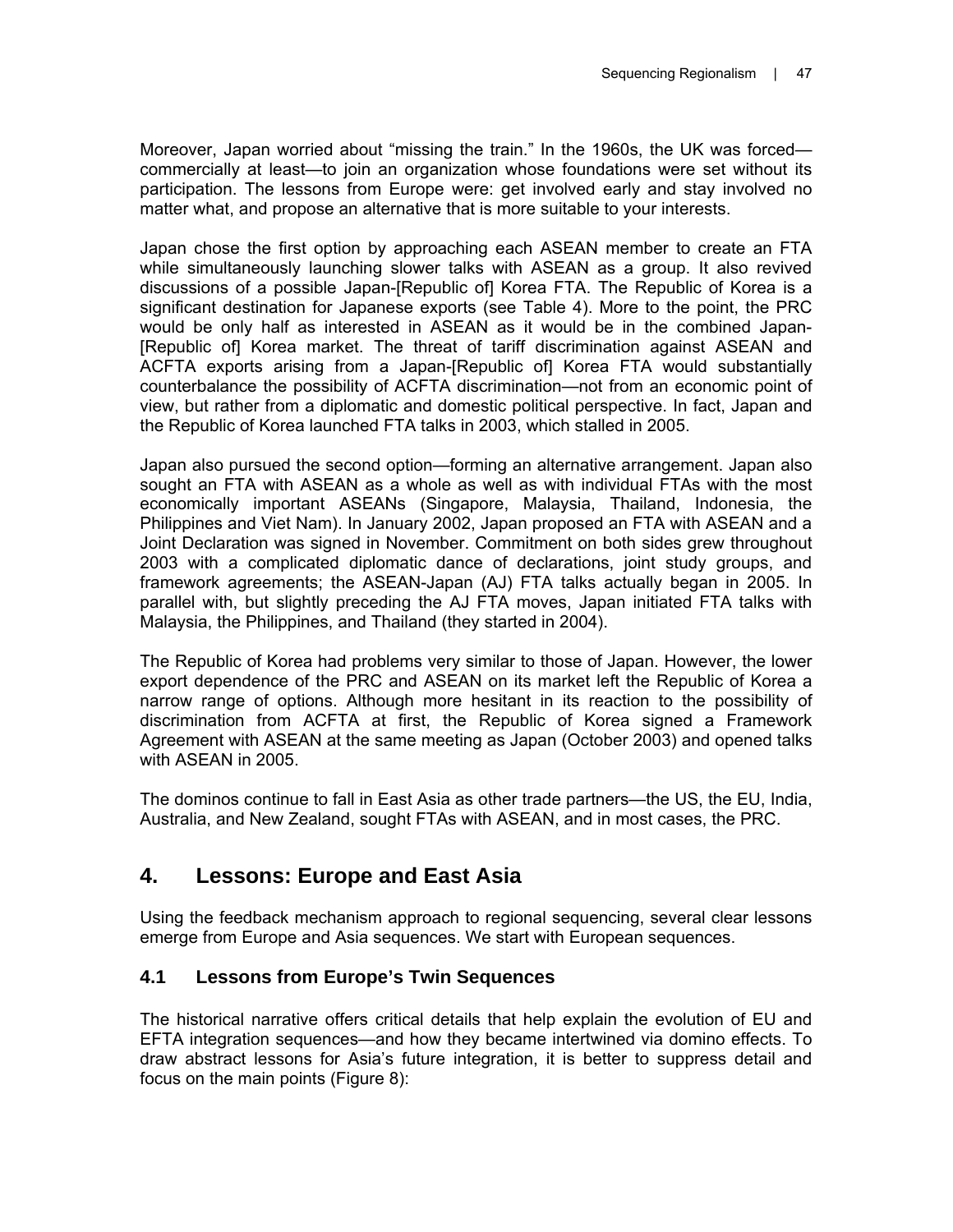

**Figure 8: Highly Stylized European Integration and** 

CU = customs union, EC = European Communities, EEC = European Economic Community, EMU = Economic and Monetary Union, FTA = Free Trade Agreement.

Source: Based on Baldwin (1994).

#### **4.1.1 Europe's Sequences in a Nutshell**

There was a highly stylized rendition of the 1957–2002 path toward Europe's twin integration sequences.

- European integration had highly unusual initial conditions; Europeans were reluctant to engage in serious regional integration until forced by a combination of outside pressures (intensification of the Cold War and direct pressure from the US).
- By the end of the 1960s, both blocs had removed tariffs and quotas on trade in goods. Further integration of the goods market (such as tackling behind the border barriers) stopped until the mid-1980s. This halt was de jure for EFTAns (they had not committed to deeper integration) and de facto for the EEC (decision making bogged down, so new national barriers were erected faster than the EEC could remove old ones). The pro-liberalization feedback mechanisms were not strong enough to overcome national special interest groups opposed to deeper goods market integration.
- A domino effect stemming from the EEC's customs union induced three EFTA members to change their minds on the gains-versus-sovereignty-loss trade off; they joined the EEC in 1973, triggering a secondary domino effect that eliminated all industrial tariffs between the EEC and EFTA.
- In the 1970s, the EEC's supranational institutions (its Court and Commission) used their powers to destroy the protectionist status quo by establishing the legal principle of mutual recognition. This eroded de jure sovereignty over product standards, as it tended to give commercial advantage to firms producing to the cheapest standard. For this reason, the switch to more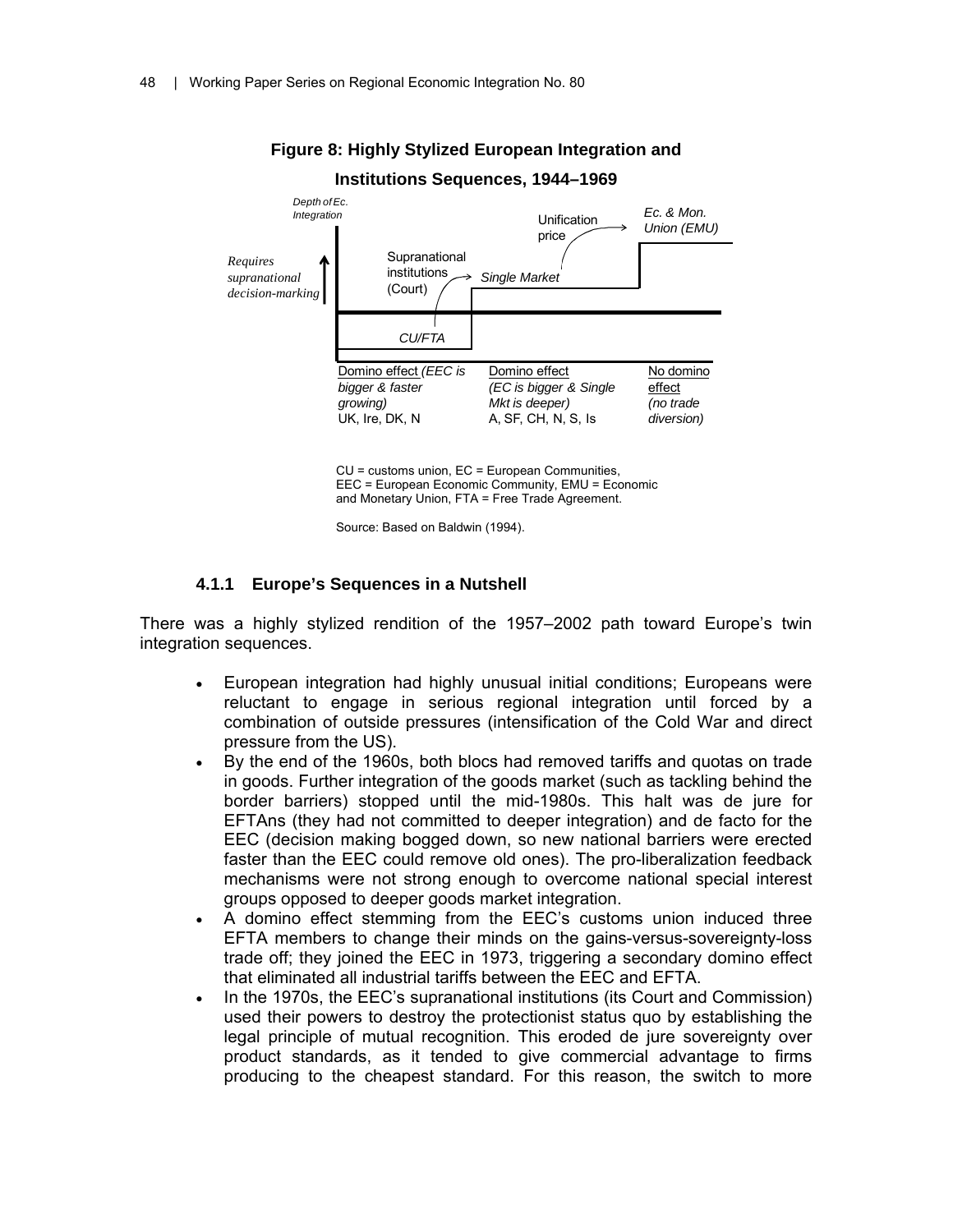federalism (in the shape of majority voting on such matters instituted by the 1986 Single European Act) had the seemingly paradoxical effect of raising Member States de facto sovereignty on standard-setting.

- This switch did not happen in EFTA as it lacked supranational institutions at the time.
- The Single European Act triggered another domino effect: EFTA firms began to "vote with their feet," shifting production from EFTA to the EU—this "investment diversion" induced all remaining EFTA supporters to switch sides on the gains-versus-sovereignty tradeoff. Most EFTA supporters went for full EC membership, while the rest opted to sacrifice de facto sovereignty but maintain de jure sovereignty by joining the EEA agreement (Bilateral Accords in Switzerland's case).
- Importantly, this domino effect forced EFTA supporters to adopt supranational institutions (EEA Surveillance Authority and the EFTA Court). The EU insisted that they could not grant EFTA firms Single-Market access to the EU if they did not have supranational institutions to ensure the integrity of the single market.
- In the 1980s and 1990s, feedback mechanisms induced most EU and EFTA governments to give up de facto sovereignty over monetary policy by pegging their currencies to the deutschemark; they maintained de jure sovereignty by keeping their currencies, but to avoid problems they freed their Central Banks from government interference by making them politically independent. In short, most EU and EFTA governments lost control over national monetary policy by the end of the 1990s.
- When Germany wanted to bring East Germany into the EU without negotiating accession, a grand bargain emerged that allowed all Eurozone members to increase their de facto sovereignty over monetary policy by sacrificing their de jure sovereignty (shifting monetary policy from the Bundesbank to the European Central Bank); only Germany lost de facto sovereignty—compensated by the back-door entry of East Germany into the EU.

## **4.1.2 The Lessons**

## **Lesson #1: Gain versus Pain Matters**

All governments are reluctant to give up sovereign control of economic policies. Most European nations, however, proved themselves willing to give up sovereignty (or as they say in Brussels "pool their sovereignty") when the political-economy benefit of doing so was sufficiently large compared with the perceived cost of sovereignty loss.

The obvious examples here are the varied fates of the EPU, the EPC, the EDC, the ECSC, and the EEC. Even inside the EEC, the tradeoff came down on different sides on different issues. In the Treaty of Rome, for example, the Six agreed to give up sovereignty on trade policy as far as tariffs and quotas were concerned, but not when it came to behind the border measures such as product standards; the Treaty specifies majority voting (federalist solution) on the former, but unanimity (intergovernmental solution) on the later.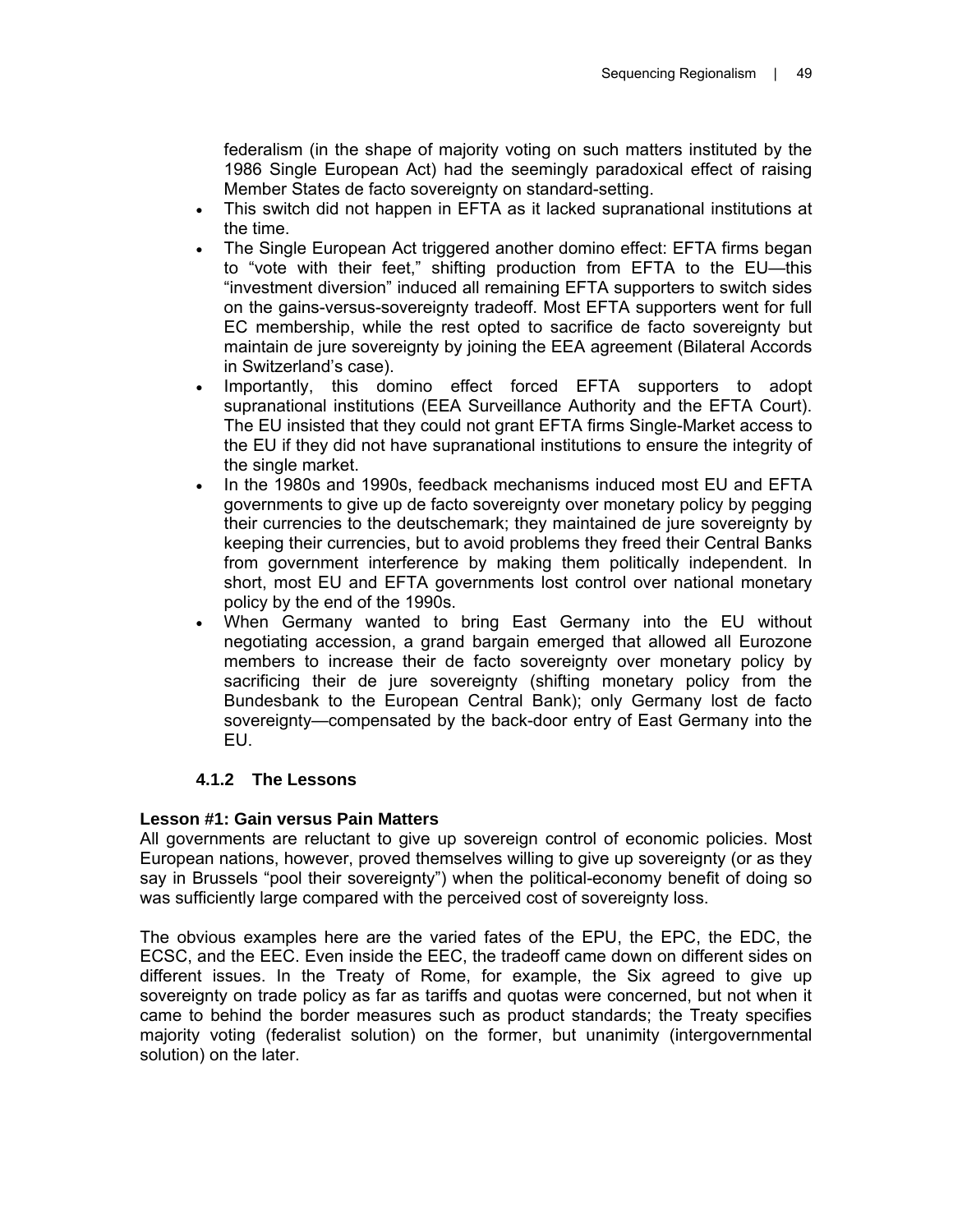Figure 9 illustrates the trade off involved in some of the many European initiatives. The vertical axis shows the initiative's gain (political and/or economic), while the horizontal axis shows the initiative's sovereignty loss. Note that since the federalist nations were systematically more open to pooling sovereignty, their "budget line" is below the intergovernmentalists everywhere. As a consequence, several proposals that were acceptable to the federalists were not acceptable to the intergovernmentalists.

For example, when comparing the OEEC status quo of the 1950s to the 1957 Common Market, Britain decided the Common Market gains were not worth the sovereignty loss and they quit the Messina process before it was completed. By contrast, Britain did find the gain of EFTA worth the implied loss in policy autonomy. In short, in the 1950s the UK went for the small-gains-small-pains option.

An important theme of this paper is that various feedback mechanisms—above all the domino effect—have the ability of shifting nations' perception of the benefits of a particular scheme and thus pushing a scheme "over the line." Again, Britain provides a clean example. By 1961, the UK reversed judgment on the EFTA versus EEC choice and applied for membership in the Common Market. One reason for this is that the success of the EEC—a success that was very much uncertain in the latter 1950s boosted the gains from joining. Not only would joining provide the gains from the Common Market, it would also avoid the discrimination that British firms would otherwise face. The sum of the gains from joining plus the gains from avoiding the emerging trade discrimination meant that the gain outweighed the sovereignty loss from 1961 onwards.



**Figure 9: The Gain-Sovereignty "Budget Line"** 

*Sovereignty loss*

CUSG = Customs Union Study Group, ECSC = European Coal and Steel Community, EDC = European Defense Community, EEC = European Economic Community, EFTA = European Free Trade Association, EPU = European Payments Union.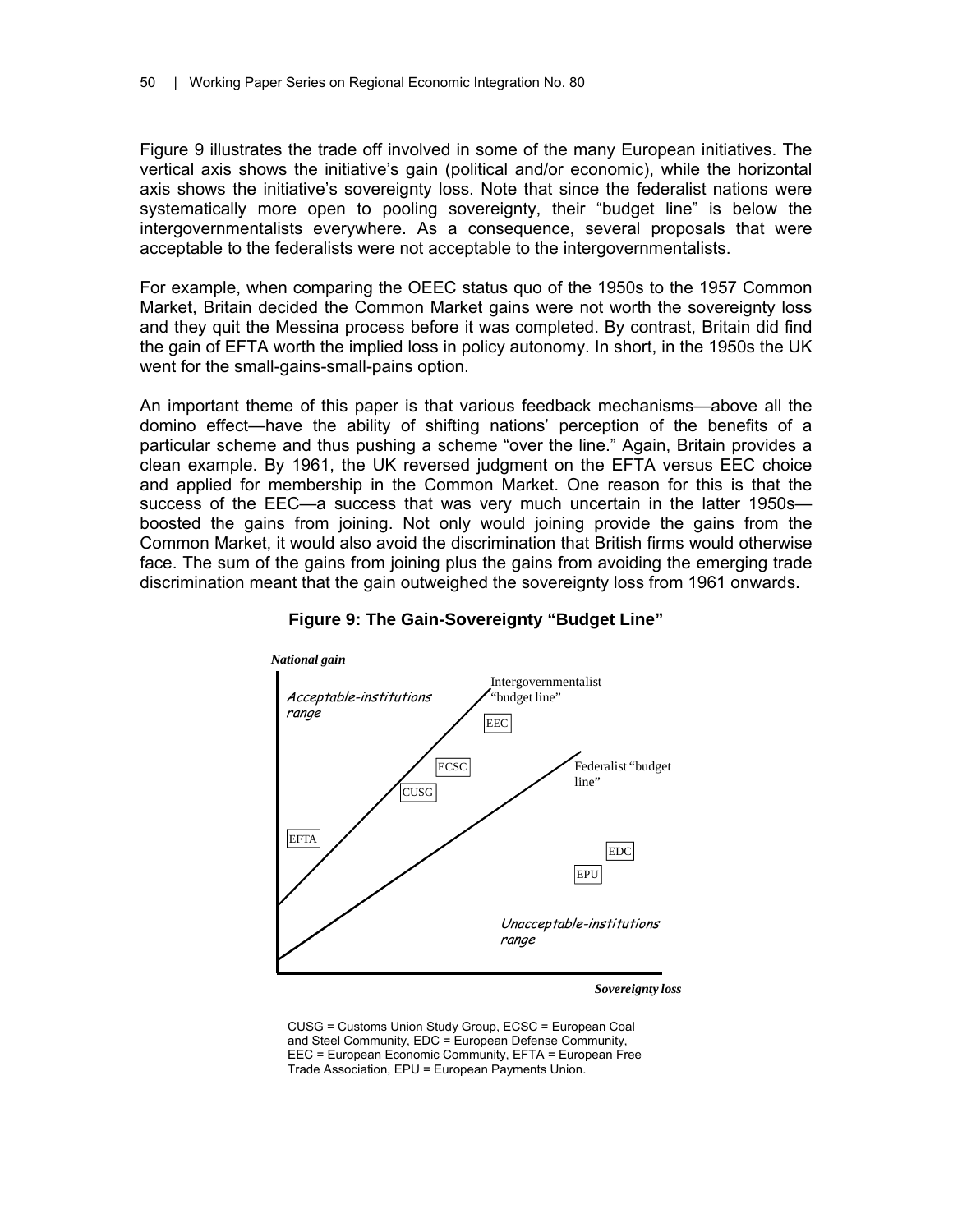## **Lesson #2: Deep economic integration requires supranational institutions**

The experiments in the 1950s and the spreading of the Single Market via the EEA showed that the pooling of sovereignty was the sin qua non of deep integration—no easy, intergovernmental route was possible. To support this deep integration, ECSC-like institutions were necessary. The key elements were

- A Council represented by Member State governments;
- An agenda-setting executive Commission also charged with surveillance, implementation, and enforcement; and
- A supranational Court to adjudicate disputes among members, among institutions, and between institutions and Member States.

The need for some form of Parliament to represent Member States' constituents was clear, but the extent of its powers was not (these have evolved over the decades).

This lesson was strengthened during experience with the Single European Act. This fait accompli forced EFTA governments to redress the new discrimination by embracing supranational institutions—long negotiations revealed that no intergovernmental solution was possible. EFTA supporters either had to accept "hegemonic supra-nationalism," simply accept new EU Single Market Directives without having any formal decisionmaking influence—or they had to swallow long-held reservations and join the EU. All EFTA governments (except Iceland) opted for membership. Norwegian and Swiss voters overruled their governments in referendums—so these nations continued with the fiction of sovereignty over single-market matters, while in fact they were forced to adopt all new EU Single Market Directives without participating in relevant decision-making bodies.

## **Lesson #3: Institutions matter**

That institutions do matter is very clear. Two examples of European integration sequences show this clearly.

The integration behavior of the two sequences (EEC and EFTA) was broadly similar until 1968, when both finished eliminating all tariffs and quotas on intra-bloc trade. In 1969, the EEC launched an ambitious deepening of goods-market integration (tackling BBBs) and hatched a plan for a monetary union by 1980. EFTA did nothing on either score.

The incipient divergence of the two integration sequences, however, did not happen. Due to strong resistance from Member States (or more precisely special interest groups in those benefitting from idiosyncratic product standards and other BBBs), the EU's attempt at deeper integration was a complete failure. Plans for monetary union were also shelved.

If the EEC had not set up supranational institutions in 1958, the state of European integration in the late 1970s would probably have perpetuated itself. Institutions came into play on both BBB liberalization side and on monetary issues. The Court instigated mutual-recognition principles destroying the deadlock on BBB liberalization, leading to the Single European Act. Rising supranational budgetary outlays associated with the CAP rendered intra-EEC exchange rate fluctuations intolerable and thus drove EEC leaders to overcome differences by setting up the EMS.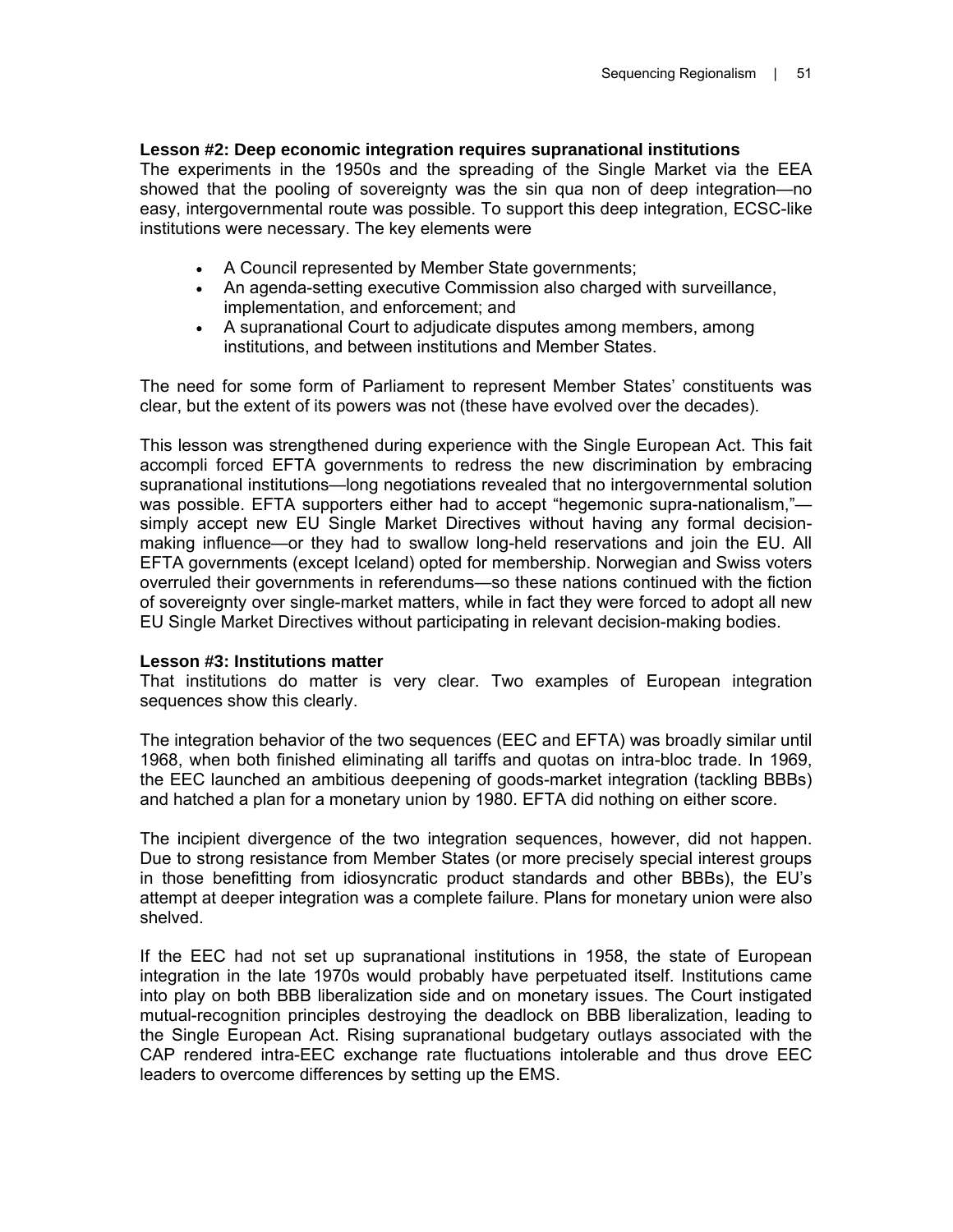In the late 1980s and early 1990s, the EMS hardened into a deutschemark bloc, where most European (including some EFTA supporters) had de facto sacrificed monetary sovereignty for the sake of monetary stability—all except Germany, of course, as the they became the pilot of the deutschemark bloc. This situation (which affected EFTA members and EEC members alike) might never have changed had it not been for leverage created by EEC supranationality over Germany as it brought East Germany into the EU without accession negotiations. For example, if Germany had been a member of EFTA instead of the EEC, other EFTA supporters would have had very little leverage over Germany when it requested that products from the Eastern Lander be granted duty-free access to all EFTA markets—surely not enough leverage to get Germany to give up its cherished deutschmark and Bundesbank.

The size of regional initiatives and the direction of spillover effects matters. Today, EFTA consists of two small and two tiny nations, Switzerland, Norway, Liechtenstein, and Iceland—and it has supranational institutions (an EFTA Surveillance Authority and EFTA Court). The UK, Denmark, Sweden, Austria, Finland, and Portugal all left the EFTA for the EU. When 10 Central and Eastern European nations were freed in the late 1980s, they made EU membership a strategic goal. Joining EFTA was never seriously considered. Inside Europe, supranationalism won when the dominos fell in the direction of the bigger market, which was the EU, not the EFTA.

The "gravitational" forces driving the domino effect explain why ongoing integration would raise incentives for EEC members to join the EFTA, or EFTA members to join the EEC. The initial conditions, however, made this a very uneven "horse race."

## **Lesson #4: Size matters**

Figure 10 shows the EEC's market started out almost twice as large as the EFTA market and grew faster. As the EEC enlarged, the domino effects got stronger. Nowadays, the EU market is more than 20 times the EFTA's.

In my reading of history, the EU's institutional model came to dominate Europe because it applied to a larger market. If EFTA supporters had started with EU like institutions and the Six with EFTA-like institutions, it seems unlikely that supranationalism would have won the competition.

#### **Lesson #5: Formal monetary integration is extremely difficult**

The European experience from the 1970s right up to the creation of the Eurozone shows that formal monetary integration is extremely difficult even in the presence of strong regional institutions. Even given the EU's supranational institutions, monetary integration was asymmetric until an idiosyncratic shock permitted the "grand bargain," which opened the door to the euro. Two points here: (i) the sovereignty "cost" of such an arrangement, and (ii) the economic benefits of having one.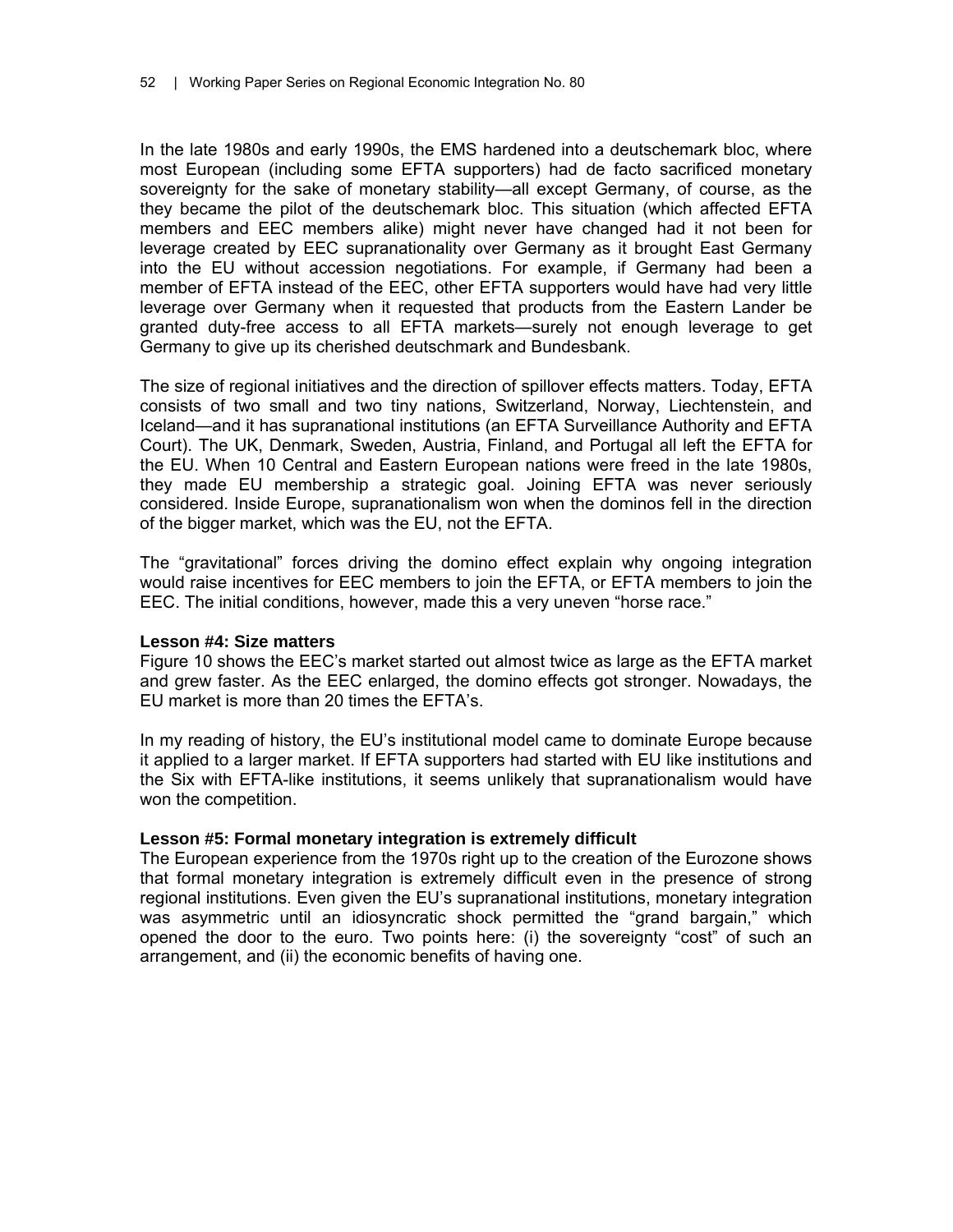

#### **Figure 10: Incomes in European Economic Community versus European Free Trade Association, 1960–1972 and 1973–2005**  (1990 US dollars)

EFTA = European Free Trade Association, EU = European Union.

Source: IMF online database.

A formally symmetric exchange rate scheme, like the EMS—where nations on both strong and the weak sides of a currency fluctuations were expected to intervene requires supranational institutions. In particular, it requires nations to promise to use reserves to help correct the consequences of other nations' imbalances. For a variety of reasons, EU leaders set up early exchange rate mechanisms outside the EU's supranational institutional framework. The result was that the de jure symmetric EMS slipped into a de facto deutschemark bloc—where Germany set monetary policy unilaterally and the rest of Europe followed.

On the benefit side, recent research has shown that the microeconomic gains from participating formally in a monetary arrangement are not much greater than the gains of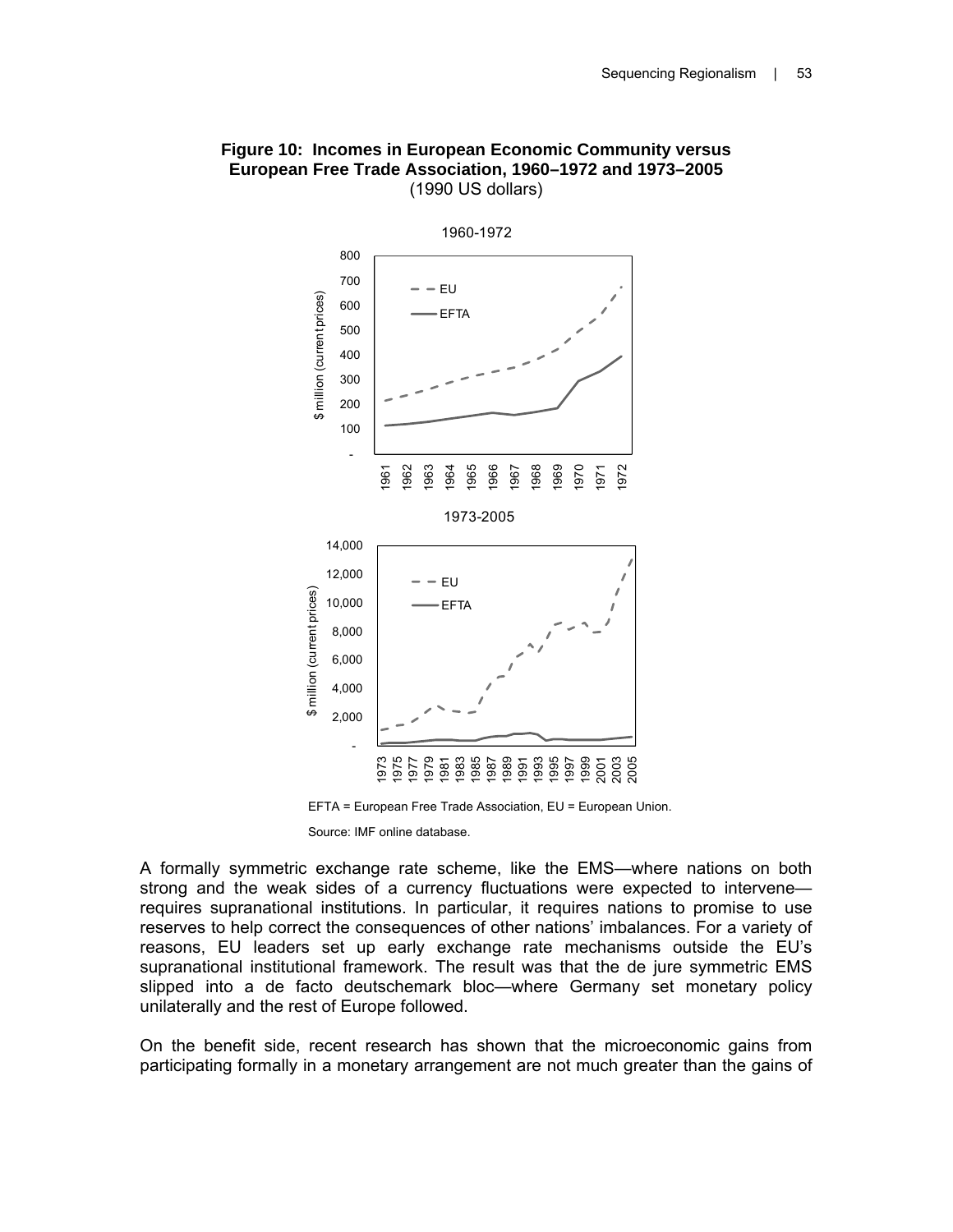doing so informally. The exchange rate crises of the 1990s suggested governments would have to choose to harden the links or suffer exchange rate volatility proved exaggerated. As it turned out, giving central banks independence of government while providing clear guidelines was enough to square the circle. As the experience of Eurozone shadowers such as Denmark and Sweden has shown, it is possible to enjoy many benefits of a formal monetary arrangement while maintaining de jure sovereignty over monetary policy.

## **4.2 Lessons from East Asia's Muddle through Approach**

Given its later start, East Asia's sequence is much shorter to recount than Europe's.

## **4.2.1 East Asia's Sequences in a Nutshell**

Before the early 1990s, there was no formal economic integration in East Asia worth noting. All economic integration was driven by unilateral liberalization that helped establish Factory Asia.

In 1992, inspired by Mahathir's East Asian Economic Community (EAEC), ASEAN set up the AFTA in 1992. But little preferential liberalization occurred and AFTA utilization rates were woefully low. The PRC's impending WTO membership and its bilateral FTA demarche toward ASEAN in 2000 changed everything, triggering several rounds of domino effects. The first was to induce ASEAN leaders to strengthen their own efforts to substantially eliminate all intra-ASEAN tariffs. The result is that AFTA preferences are now being used to a much greater extent.

The possibility of new discrimination also induced Japan and the Republic of Korea to react by embracing a sequence of regional FTAs. The US and the EU have followed suit.

East Asia has also made some government-led progress on financial integration via the Chiang Mai Initiative Multilateralization (CMIM) and the Asian Bond Markets Initiative. These, however, involve minimal loss of sovereignty—and in fact, the CMIM has never been used.

## **4.2.2 The Lessons**

The lessons from East Asia's short experience with regionalism are much less clear than in Europe. The first one, however, seems very solid.

## **Lesson #1: Supranationalism is out of the question**

In Asia, powerful, supranational institutions are out of the question. European nations agreed to historic shifts in power in a highly unusual setting—a time when large segments of European voters distrusted those governments that had so badly handled the tumultuous 1914–1945 era and its ensuing repercussions. Most governments in Asia find themselves in an almost diametrically opposed situation. They helped guide the "East Asian Miracle." Most East Asians today enjoy living standards many times higher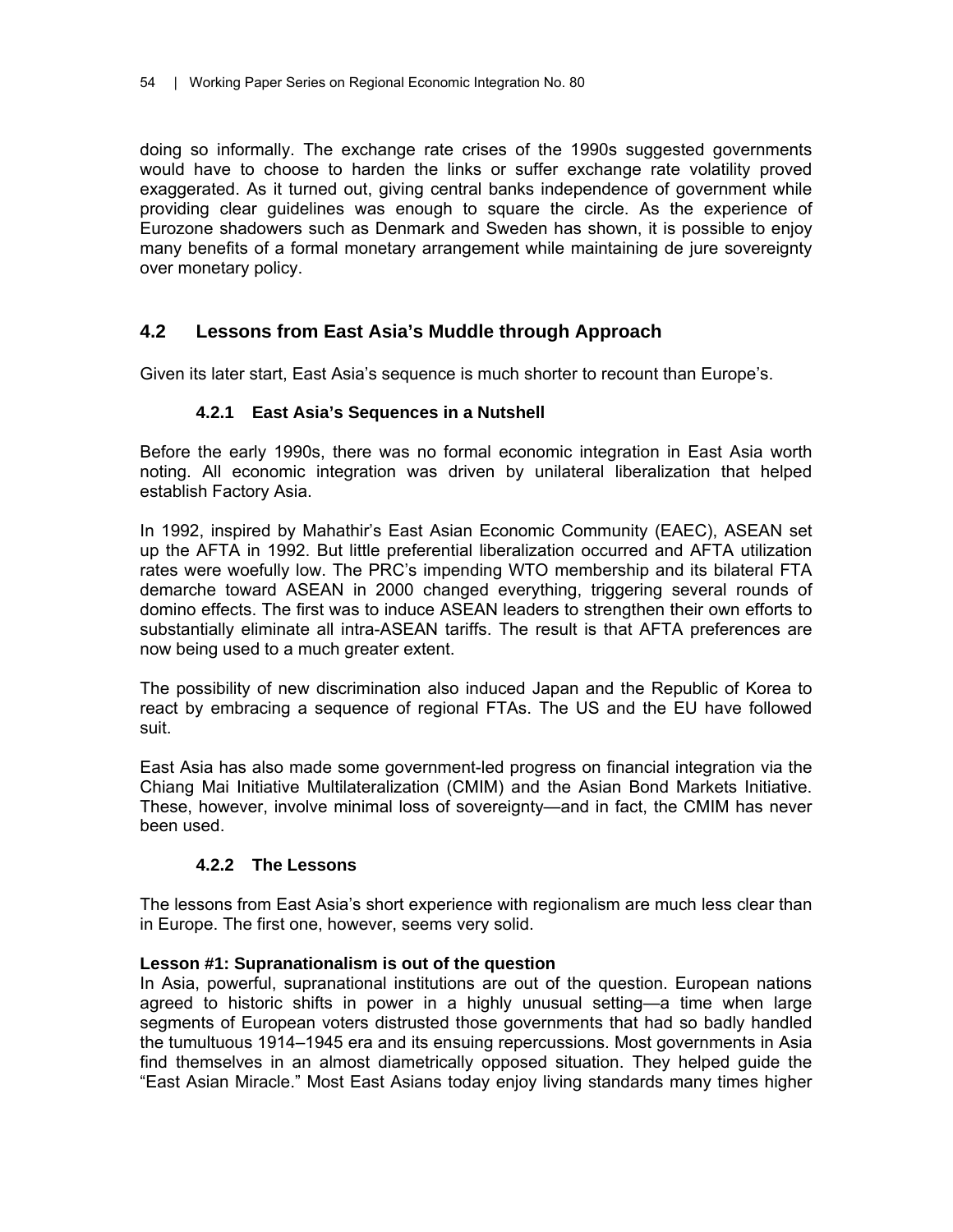than their parents and prospects for their children look even brighter. The notion that most East Asian voters would support radical change in the way governments manage national sovereignty is farfetched.

## **Lesson #2: East Asia is unlikely to have a clear leader**

Regional integration schemes in Europe, and indeed around the world, are almost always an initiative spawned by a regional hegemon, or cooperation between two regional hegemons. In East Asia, however, no leader has yet emerged. Decade-long debates over establishing a regional architecture makes it fairly clear that no one nation will take the lead.

The default in East Asia has been ASEAN. While economically small, it still matters in trade and it has the enormous advantage of operating and without threatening East Asia's dominant economies.

#### **Lesson #3: Spontaneous cooperation on exchange rates**

As in Europe, the trade/ER-stabilization feedback mechanism induced East Asia to unilaterally stabilize their exchange rates against baskets of currencies. Given the similarity of trade patterns, the composition of these baskets remains similar. In particular, given the dominance of the US market for the export of final goods, the US dollar tends to dominate. This "spontaneous cooperation" provides East Asia with de facto monetary integration—in the sense that integration effectively coordinates East Asian monetary policies much as the EMS coordinated monetary policies in Europe in the 1980s. In Europe, integration involved rules and institutional agreements de jure, but de facto operated as a deutschemark bloc. Although East Asia has no de jure scheme, it is de facto operating as a dollar bloc—helping stabilize the grid of bilateral exchange rates in the region.

## **4.2.3 Caveats**

There are three important caveats. The first one concerns when to start.

## **Initial Conditions**

Initial conditions matter. Conditions in Asia today and conditions in postwar Europe are about as diametrically opposed as one can imagine.

Europe began from a tangle of bilateral trade restrictions crippling intra-European trade. So any gains from cooperation were great. Economic integration was desperately needed, yet the initial conditions and forms of the barriers meant that it could not happen unilaterally. Western Europe also faced pervasive external pressures encouraging, indeed requiring, Europe to set up institutional arrangements and economic integration schemes. The US with its Marshal Fund was willing to spend a great deal in facilitating the process—mostly driven by concerns over spreading communism and Soviet aspirations in Eastern and Central Europe—concerns shared widely among Western Europeans at the time.

Both elements are missing in today's Asia. Asia, at least East Asia, is marked by very low trade barriers, at least on high trade-volume items. Outside economic powers may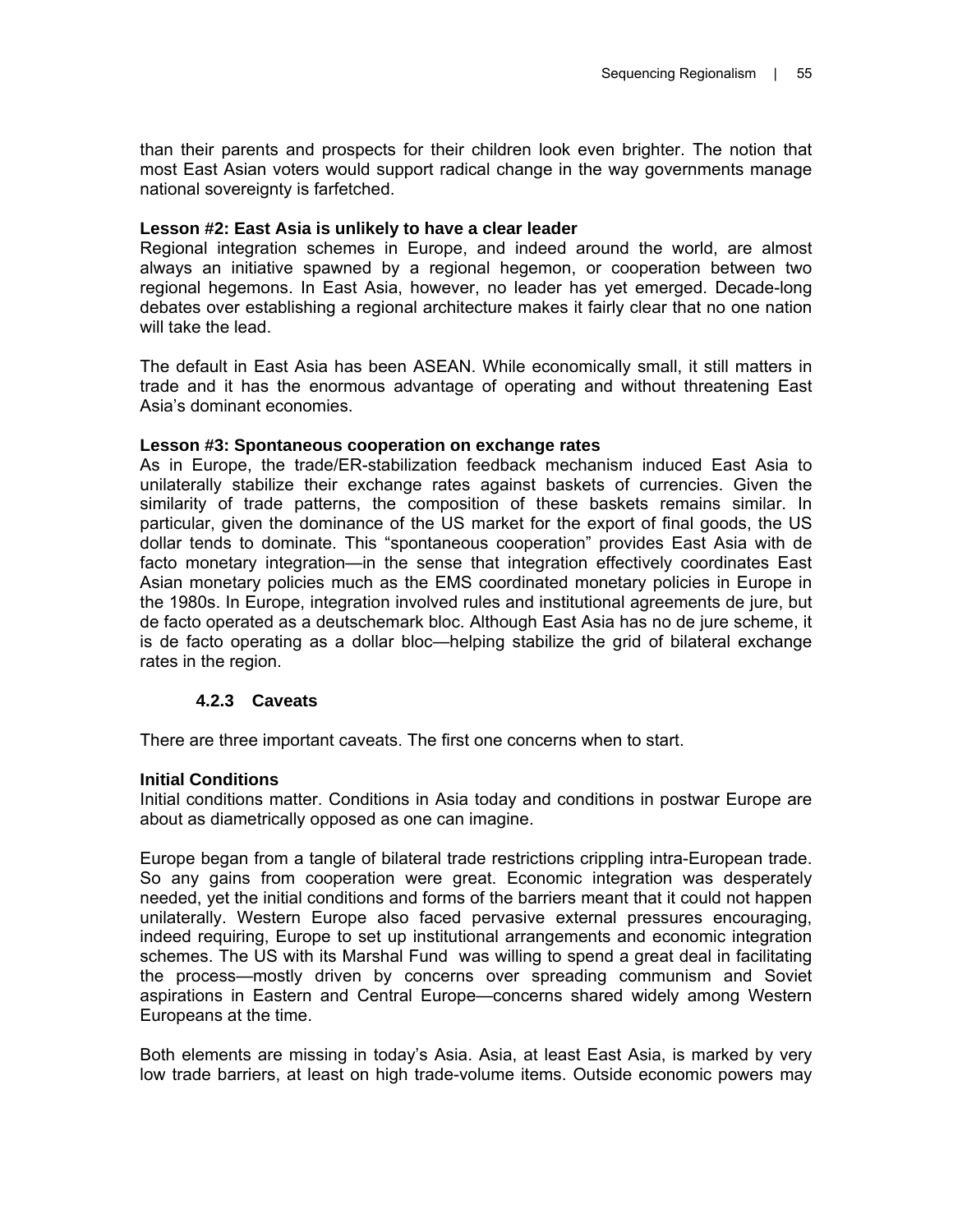not be opposed to institutionalizing Asian regionalism, but they are most certainly unwilling to subsidize it.

Moreover, Europe started with a political atmosphere where citizens across many nations wanted radical change. As a reaction to the dismal wartime performance of status quo governance, one large fraction (and pressure groups) wanted to embrace communism, while another large fraction was willing to contemplate a pooling of sovereignty. The "Soviet menace," as it was known at the time, ensured the latter group's aims prevailed. Asian governments, by contrast, have supported the "economic miracle" for several decades. No large fraction of citizens or pressure groups wants radical changes in the allocation of sovereignty between the nation-state and regional institutions.

In short, Europe started its twin integration sequences when demand for regional institutions had never been higher and resistance to them never lower. Asia starts when demand for regional institutions remains modest and resistance is high.

#### **Sequencing Institutions versus Sequencing Integration**

 $\overline{a}$ 

In Europe, the sequencing of institutions and integration were thoroughly intertwined because they began in tandem. The OEEC launched the integration of the 1950s, and the EEC and EFTA launched the integration of the 1960s and 1970s. The massive deepening of European integration in the 1980s and 1990s where launched by massive institutional changes (the Single European Act and EEA in the first instance and the Maastricht Treaty in the second).

Asia, by contrast, has followed an integration sequence since the mid-1980s, achieving a high level of trade integration and a good level of exchange rate stability. All this economic integration has occurred with remarkably few regional institutions.

In trade, the trigger was technological advance that allowed the "second unbundling" and development of Factory Asia (Baldwin 2006a, 2008).<sup>25</sup> These changes created a political-economy environment where "race-to-the-bottom unilateralism" was politically optimal, at least for parts and components (Baldwin 2006b, 2008). Preferential trade liberalization in the region took off as the PRC-ASEAN FTA triggered a domino effect (Baldwin 2008). For both reasons, but especially the "spontaneous cooperation" built into race-to-the-bottom unilateralism, intra-Asian trade shares rose rapidly, bringing their export patterns even closer into line than originally.

Returning to the caveat, the problem facing Asia today is how to sequence regional institutions given that trade integration has proceeded such a long way on the basis of "spontaneous cooperation." One must be very careful in drawing simple analogies with EEC and EFTA integration.

 $25$  The second unbundling is also known as trade in tasks, fragmentation, vertical specialization, slicing up the value-added chain, international supply sourcing, offshoring, among others.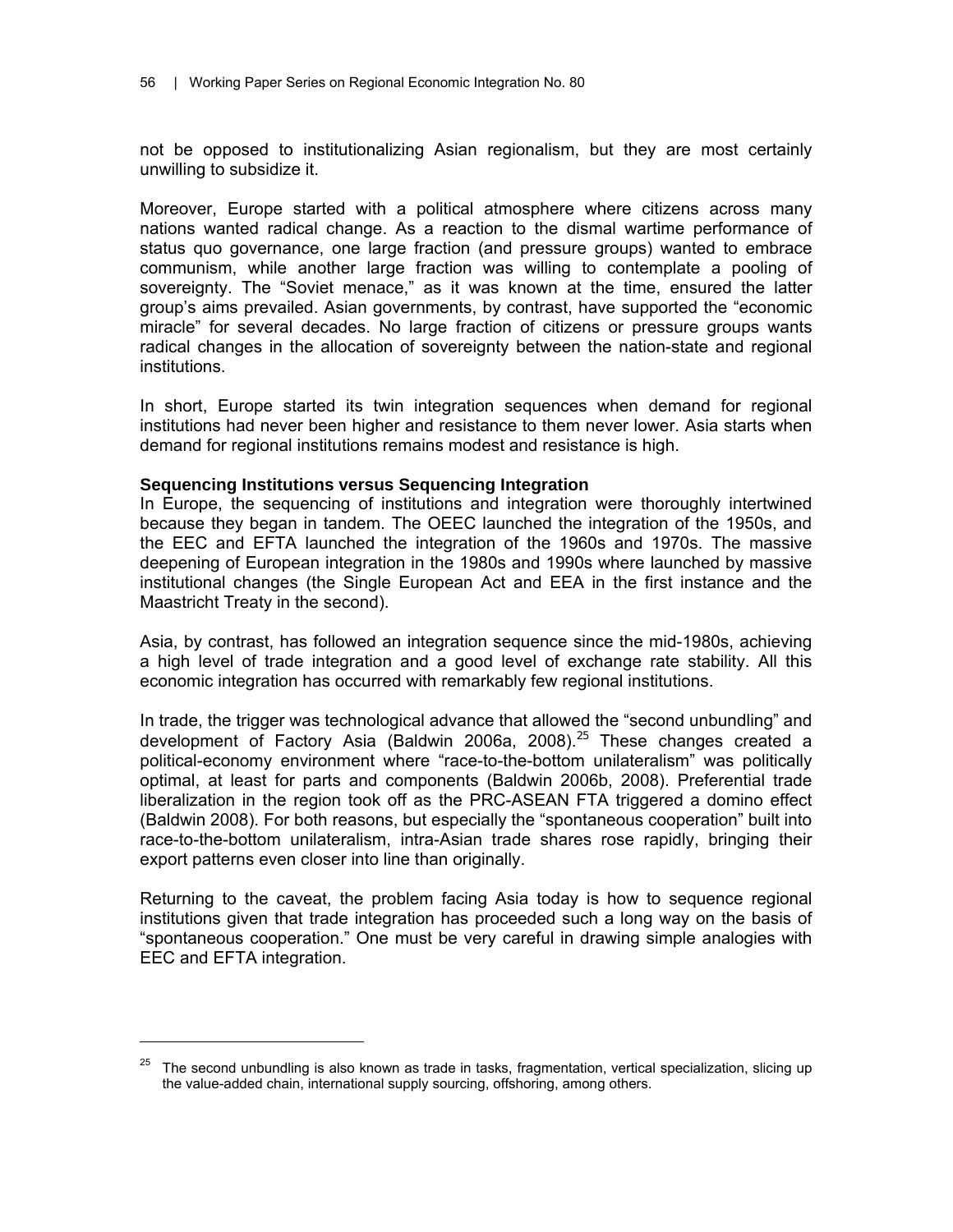## **4.2.4 Lessons**

 $\overline{a}$ 

The European experience very clearly shows that nations will only accept losses of policy autonomy in line with the political-economy gains of doing so. Turning around the old exercise dictum, the lessons of Europe tells us: "No gain, no Pain." Applied to today's Asia, we have to observe that economic integration is, de facto already quite advanced in East Asia, so gains from standard regional integration—the elimination of tariffs on intra-regional trade—would be modest. These modest political-economy gains tell us that any institutions must also expect at best modest sovereignty loss. Or, to rephrase the reversed adage, when it comes to institutionalizing Asian regionalism: "modest gains, modest pains."

The second point is that deeper trade integration—the removal of commercially important behind-the-border barriers such as idiosyncratic product standards—might well provide large economic benefits. But the European experience shows that it also requires supranational institutions.<sup>26</sup> For example, harmonizing product standards in the automobile sectors of Japan, the Republic of Korea, and the PRC would yield substantial gains from economies of scale. It would, however, almost surely involve a relocation of final auto sales—which would preclude any form of intergovernmental cooperation on the matter. Progress would require, as in Europe, majority voting, and this is not a realistic option for Asia in the foreseeable future.

Strong regional institutions—strong in the European sense of sovereignty transfers—in Asia seem unrealistic in the foreseeable future. Moreover, given the variety of monetary preferences and economic divergence in Asia, such an arrangement would very likely soon start operating asymmetrically—just as the supposedly symmetric EMS ended up operating as a deutschmark zone. However, this would not really provide large political economy gains. To take a hypothetical example, if everyone pegs to the renminbi and the renminbi largely tracks the dollar, how much economic gain would there be compared with the current situation where most of Asia track the US dollar?

Here an important and often overlooked distinction must be made. When it comes to the trade/ER-stabilization feedback effect, one should net out parts and components trade. If country A sells only parts to country B, and B turns the parts into final goods and sells them to country C, then A and B are, in fact, just selling to country C; Freiden's political economy pressures in both A and B will be to stabilize their exchange rates with respect to country C. The bilateral A-B rate will also be stabilized, but this is a side effect of the underlying political-economy forces—efforts to cajole A and B to stabilize their bilateral exchange rate as a priority will be working against the feedback mechanism, not with it.

A fourth lesson is how to sequence trade and monetary integration. Europe's experience (and there is abundant econometric evidence) shows that there is a two-way relationship between higher trade flows and more stable exchange rates. But the relationship is not symmetric. An increase in bilateral trade has an important, first-order effect on bilateral

 $26$  See Baldwin (2000) for a detailed study of ways in which technical barriers to trade have been eliminated in various regions of the world.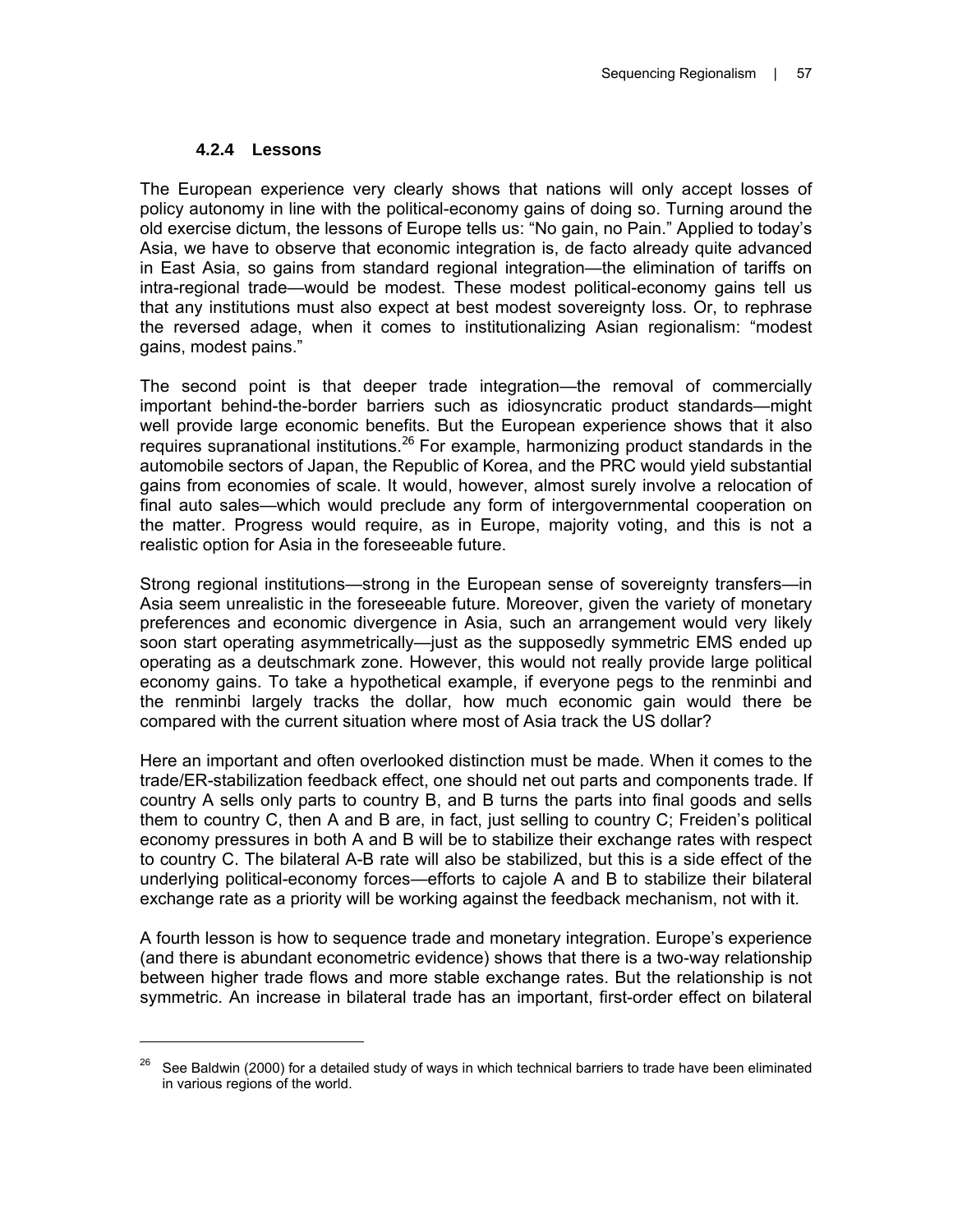exchange rate stability (due to domestic political-economy forces). Exchange rate stability, on the other hand, has only a modest pro-trade effect, even if stabilization leads all the way to currency union. In short, stabilizing exchange rates may trigger a feedback mechanism that favors future trade integration (stability promotes trade that—a la juggernaut—alters government views of further trade liberalization), but it is very weak. Trade integration, by contrast, has a strong effect on incentives for further trade integration and monetary integration (at least of the "spontaneous cooperation" type).

## **5. What to Do? The Feedback Sequencing Perspective**

When thinking about the way forward on Asian institutions, three points are a logical starting point.

The European experience very clearly shows that nations will only accept losses of policy autonomy that are in line with the economic and political-economy gains. Turning around the old exercise dictum, the lessons of Europe tells us: "No gain, no Pain." Applying to today's situation in Asia, we have to observe that economic integration is, de facto, already quite advanced in East Asia, so the gains from standard regional integration—the elimination of tariffs on intra-regional trade—would be modest. These modest political economy gains tell us that any institutions must be modest in terms of sovereignty loss. Or, to rephrase the reversed adage, when it comes to institutionalizing Asian regionalism: "modest gains, modest pains".

The second point is that moving goods market integration significantly beyond its current state—for example creating an "Asian Single Market" along the lines of the EU's Single Market, or the European Economic Area agreements—would require Asia to pursue one of two paths: (i) adopt supranational institutions fostering policy harmonization and approximating national laws, standards, norms, and regulations—as noted, this is impossible given today's Asia; and (ii) pursue hegemonic harmonization of product and regulatory standards. All East Asians could, for example, agree to adopt the standards of Japan, the Republic of Korea, or the PRC. This path is quixotic to say the least. This leads us to the conclusion that deep economic integration in Asia—namely the systematic removal and behind the border measures—is not yet in the cards. Such harmonization and standardization may, nevertheless, go forward in certain sectors, driven by market-led forces—witness the standardization of electronic components. Great standardization of auto parts, for example, would also seem possible.

The final point is that the rapid unilateral liberalization of East Asian trade has created a gap between policies nations want to pursue against policies committed to in formal, international agreements. For example, much of the impressive autonomous liberalization of applied MFN tariffs has not been bound in the WTO or in any other agreement.

## **5.1 The Way Forward**

How should Asian regionalism be institutionalized? The perspective stressed in this paper is that some forms of integration and some forms of institutions trigger feedback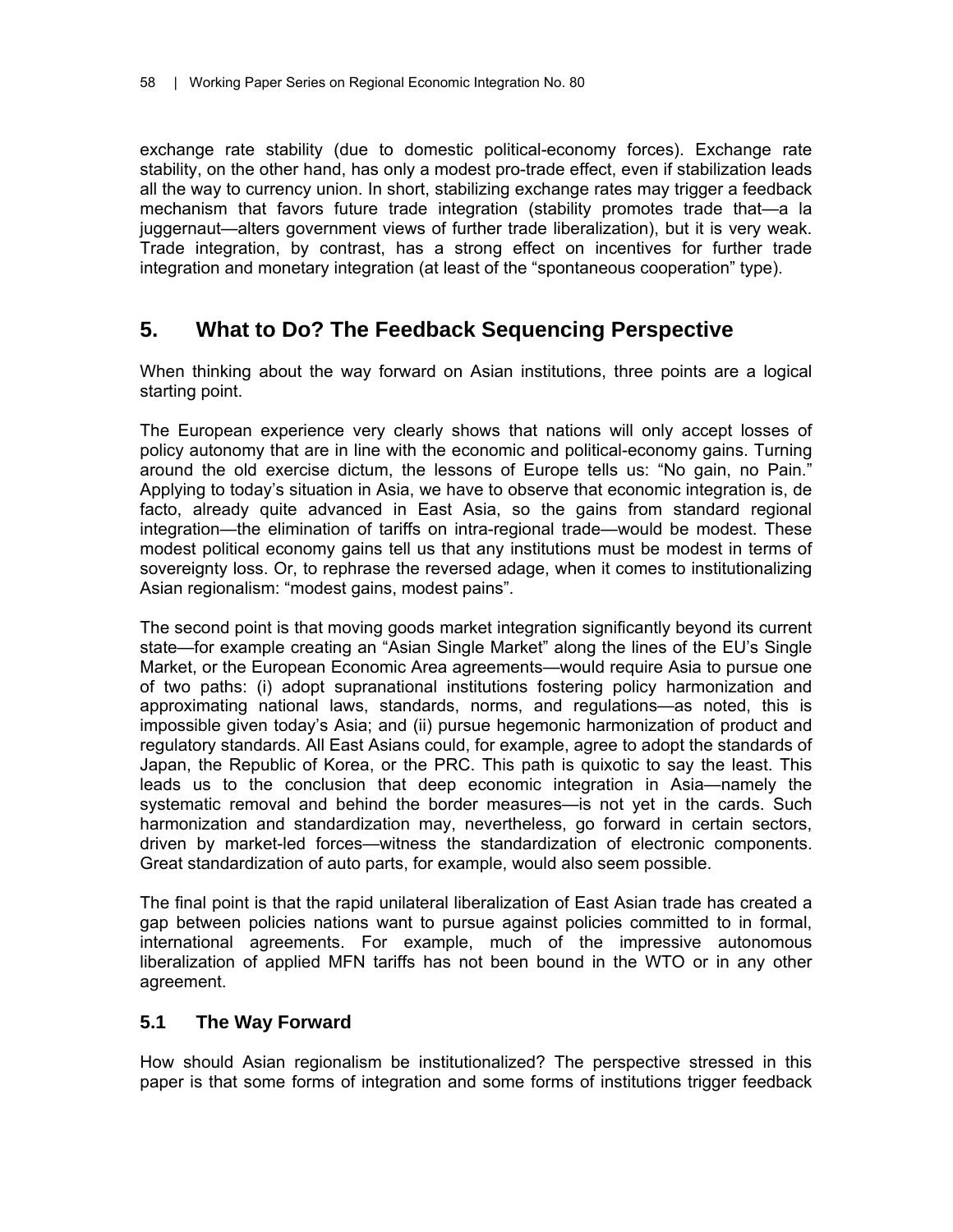mechanisms that transform the political economy realities in participating nations in a way that makes deeper integration more politically acceptable in the future. This is the real meaning of sequencing.

When it comes to Asia, we can start from the proposition that all acceptable institutions will have to be strictly intergovernmental. Even something as ambitious as an Asian EFTA has limits given the wide divergence of preferences, levels of economic development, and the fact that a very high level of integration has already been attained by "spontaneous cooperation."

With this as a given, we are left with the choice of intergovernmental institutions concerning trade and investment flows, or institutions involving monetary coordination and integration. How does the feedback-sequencing perspective teach us to think about this choice?

First consider which of the two unleashes the greater feedback effects. The juggernaut effects operate from more intensive international commerce to more intensive liberalization of barriers to commerce. It also unleashes the Freidenesque trade/ERstabilization feedback mechanism that induces nations to embrace "spontaneous cooperation" on monetary policy (or, if the setting is right, more formal exchange rate stabilization schemes ranging limited debate all the way to currency union). The monetary integration route, however, has only weak effects on trade and investment (according to European experience and empirical evidence from around the world). Trade integration, in short, unleashes more powerful feedback effects.

Next consider which of these is easier. As argued in Section 2, trade cooperation is intrinsically easier because the political-economy impact of removing barriers is much easier to gauge, making it much easier to piece together a package politically acceptable to all parties. Monetary cooperation is much harder, as the European experience in the 1970s and 1980s demonstrated.

With the trade route easier and more likely to trigger positive feedback mechanisms fostering deeper integration initiatives, trade seems to be the obvious choice for Asia.

## **Figure 11: Feedback Sequencing—Trade versus Money**

Feedback sequencing: Trade integration is easier and triggers more feedback mechanisms

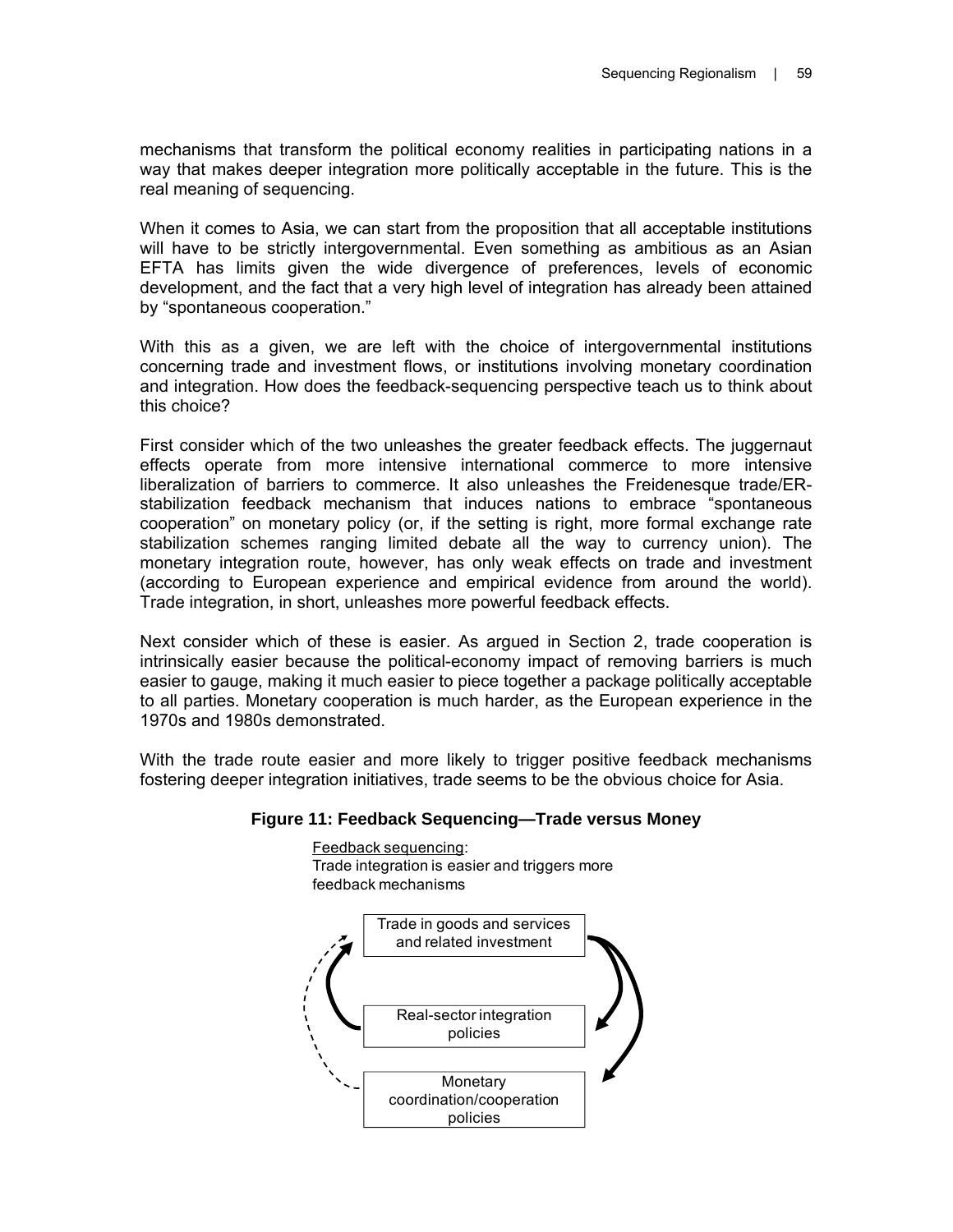## **5.2 Ideas on Where to Start: Institutionalize Asia's "Spontaneous Cooperation"**

One of the lessons of Europe's experience is that institutions produce feedback effects that favor deeper institutions, even if these forces are not strong enough to induce the members to accept higher levels of supranationality. This suggests that there may be gains to getting the institutional ball rolling, even if the initial push is very small and the incline is not very steep.

Following this get-it-started logic, one obvious starting point would be to institutionalize, on a strictly intergovernmental basis, the existing "spontaneous cooperation" we have already seen on trade liberation and, perhaps, exchange rate stabilization as well.

The trade institution would not, in its first manifestation, be a free trade area (although that might follow). It would be a way of managing Factory Asia—the Asia-wide network of supply chains—by, for example, managing the massive unilateral and unbound tariff cutting since the mid-1980s.<sup>27</sup> The institution could document and provide some very weak lock-in (something short of WTO binding, but stronger than pure, uncoordinated unilateralism) of the autonomous tariff cuts to date. It could also, following ASEAN's lead, make progress on technical issues such as harmonizing tariff classifications beyond the HS 6 digit level. Finally, it could provide non-binding arbitration for regional trade disputes, either state to state or firm to state.

The old Haasian notion of functionalism—where institutional cooperation fosters greater institution cooperation by altering the attitudes of the regional policy elites—is probably far too weak to explain Europe's integration sequences. But it does seem to have had some effect. For example, the ECSC institutions, especially the Assembly, provided a venue where federalists could freely discuss their ambitions without the UK immediately pouring cold water on every idea. The astounding thing about Asia is that there are so few forums for such discussions. A modest institution with modest initial goals, might foster discussion of deeper economic integration by bringing Asian technocrats more frequently into contract with each other in the discussion of common problems that arise in the functioning of Factory Asia. In Baldwin (2008), I called this the "management committee" for Factory Asia, but here I would go further and add to it a formal role in disciplining Asia's massive autonomous liberalization. In time one can hope that this would help nations see the merit of the even firmer discipline that would come with WTO bindings.

 $\overline{a}$ 

<sup>27</sup> This can be thought of as an extension of the ideas presented in my 2006 "Managing the Noodle Bowl" paper; Baldwin (2008).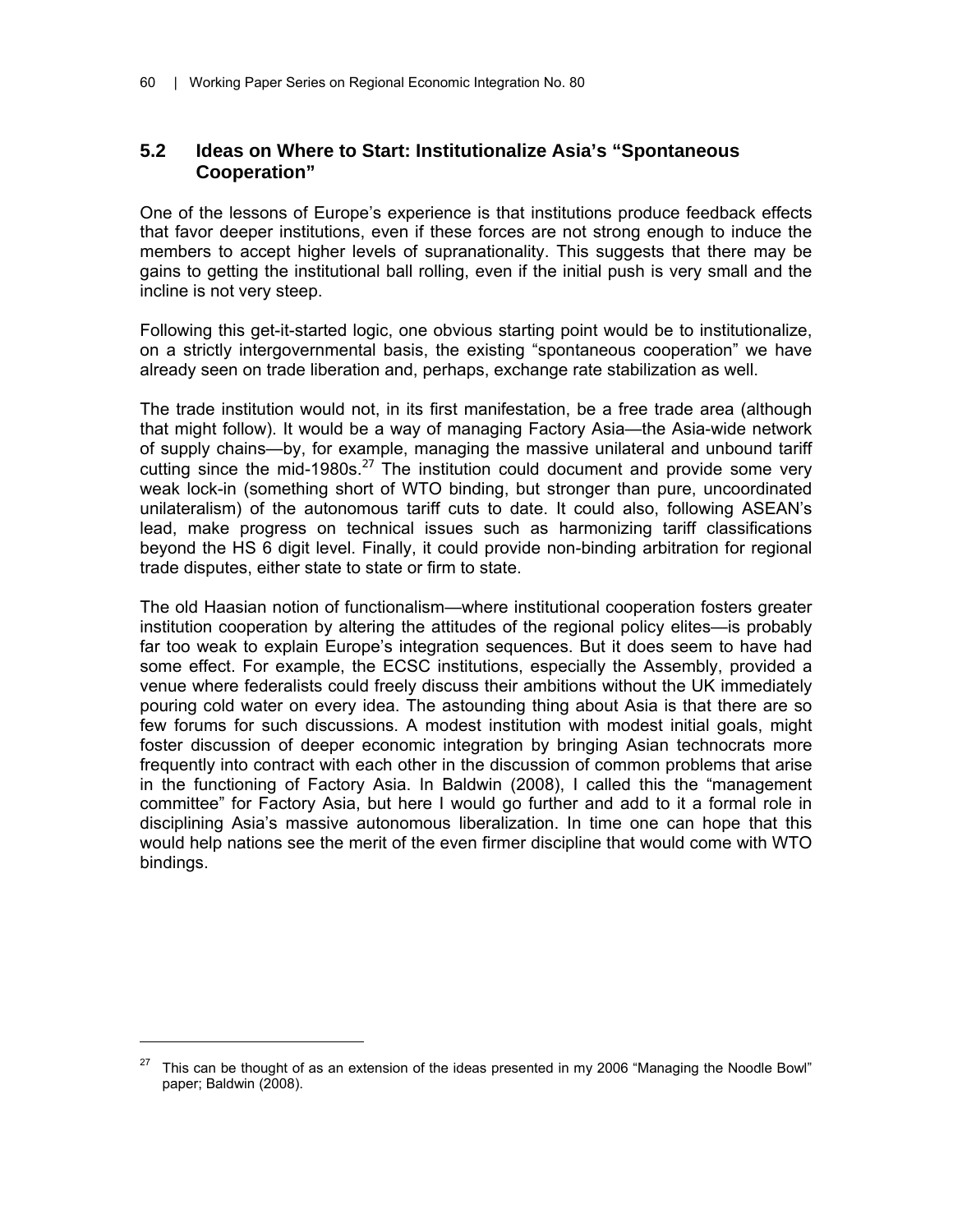# **6. Concluding Remarks**

Europe's founding fathers (and they were all men back then) did not start with grand designs. No one in the 1940s, for example, would have thought that starting with coal and steel was the obvious way forward. Europe's founders exploited windows of opportunity—situations where the alignment of national interests permitted establishment of long-lasting institutions that in turn fostered discussion and eventual adoption of deeper economic integration. It would seem that the vast tracts of "spontaneous cooperation" in Asia constitute one such window of opportunity.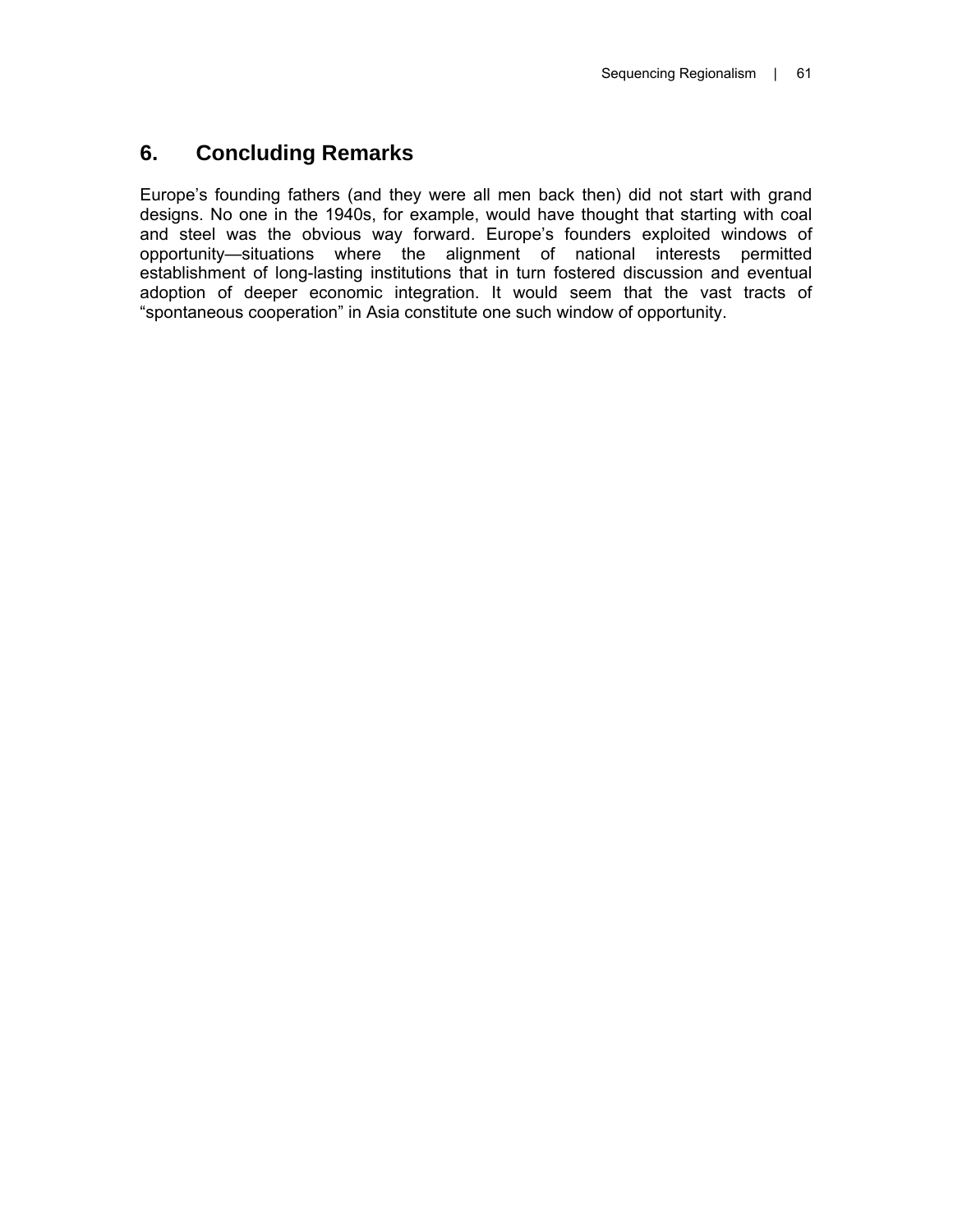## **References**

- M..Ando and F..Kimura. 2009. Fragmentation in East Asia: Further Evidence. *Economic Research Institute for ASEAN and East Asia Discussion Paper Series*. DP-2009- 20.
- P-C..Athukorala. 2006. Singapore and ASEAN in the New Regional Division of Labour. Manuscript.

B..Balassa. 1961a. Towards a Theory of Economic Integration. *Kyklos*. 16 (1–17).

———. 1961b. *The Theory of Economic Integration*. Homewood, IL: Irwin Books.

- R. Baldwin. 1993. A Domino Theory of Regionalism. *NBER Working Paper*. 4465.
- ———. 1994. *Towards an Integrated Europe.* London: Centre for Economic and Policy Research.
- ———. 1995. A Domino Theory of Regionalism. In R. Baldwin, P. Haaparanta, and J. Kiander, eds. *Expanding European Regionalism: The EU's New Members.* Cambridge University Press.
- -. 2000. Regulatory Protectionism, Developing Nations and a Two-Tier World Trading System. In S. Collins and D. Rodrik, eds. *Brookings Trade Forum.* Washington DC: The Brookings Institution.
- ———. 2006a. Globalisation: The Great Unbundling(s). In *Globalisation Challenges for Europe*. Helsinki: Secretariat of the Economic Council, Finnish Prime Minister's Office.
- ———. 2006b. Multilateralising Regionalism: Spaghetti Bowls as Building Blocs on the Path to Global Free Trade. *The World Economy*. 29.(11). pp..1451–1518.
	- ———. 2006c. *In or Out, Does It Matter: An Evidence Based Analysis of the Trade Effects of the Euro*. London: Centre for Economic Policy Research.
	- ———. 2008. Managing the Noodle Bowl: The Fragility of East Asian Regionalism. *Singapore Economic Review*. 53.(3). pp. 449–478.
- ———. 2009. Sequences of European Integration since 1944. *Centre for Economic Policy Research Discussion Paper*.
- R. Baldwin, S. Evenett, and P. Low. 2009. Beyond Tariffs: Multilateralizing Non-tariff RTA Commitments. In R. Baldwin and P. Low, eds. *Multilateralizing Regionalism: Challenges for the Global Trading System*. Cambridge University Press.
- R. Baldwin, R. Forslid, and J. Haaland. 1996. Investment Creation and Diversion in Europe. *The World Economy*. 19.(6). pp..635–659.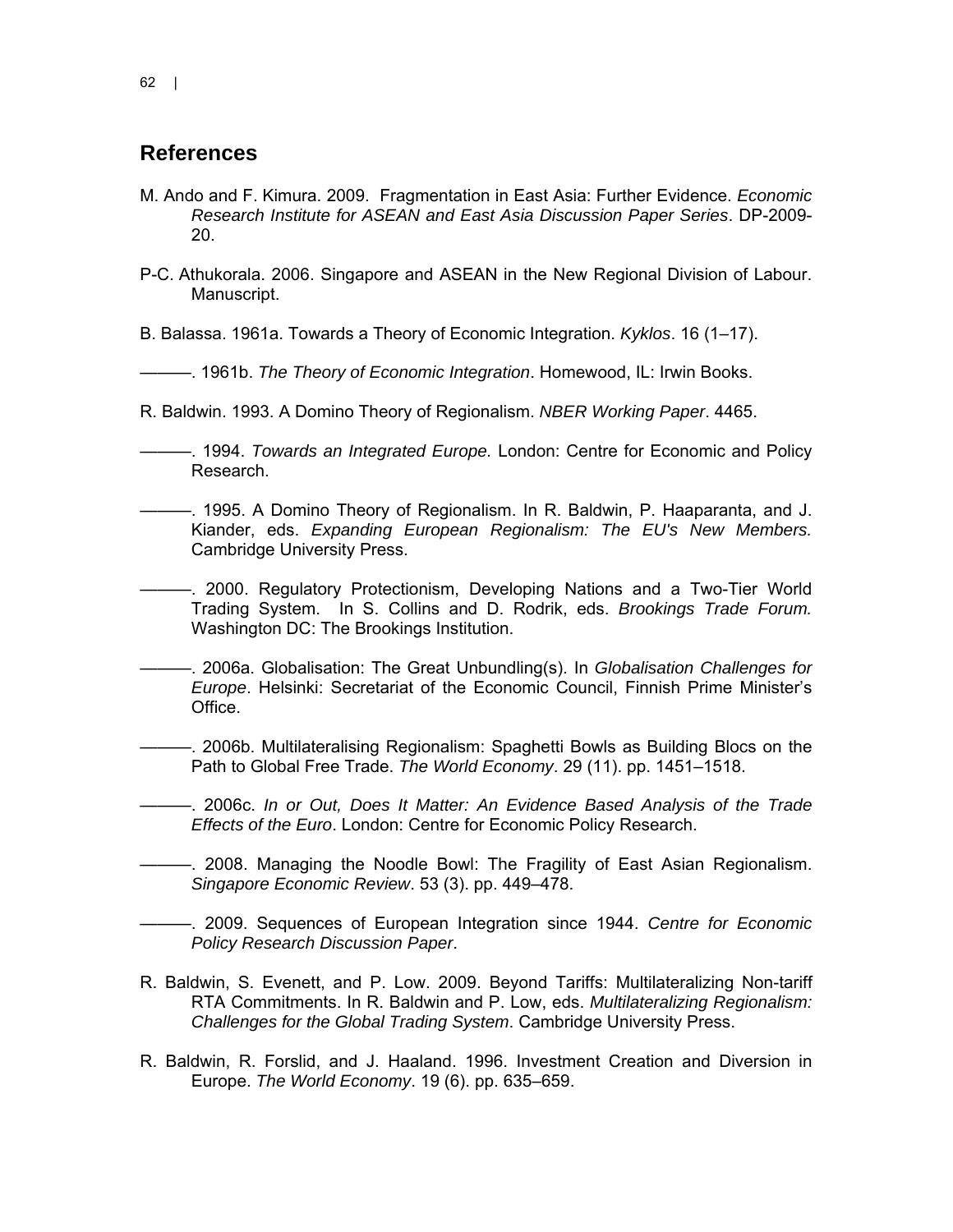- R. Baldwin and D. Jaimovich. 2010. Are Free Trade Agreements Contagious? *NBER Working Paper.* 16084.
- R. Baldwin and R. Rieder. 2007. A Test of Endogenous Trade Bloc Formation Theory on EU Data. *Journal of International Economic Studies*. 11 (2). pp. 77–111.
- R. Baldwin and F. Robert-Nicoud. 2002. Entry and Asymmetric Lobbying: Why Governments Pick Losers. *NBER Working Paper*. 8756.
- R. Baldwin and F. Robert-Nicoud. 2005. Juggernaut Model the Lego Version. GIIS Mimeo.
- R. Baldwin and F. Robert-Nicoud. 2006. Protection for Sale Made Easy. *CEPR Discussion Paper*. 5452. London: Centre for Economic Policy Research.
- R. Baldwin and F. Robert-Nicoud. 2008. Trade and Growth with Heterogeneous Firms. *Journal of International Economics*. 74 (1). pp. 21–34.
- R. Baldwin and C. Wyplosz. 2009. *The Economics of European Integration*. 3rd ed. McGraw-Hill Higher Education.
- C. F. Bergsten. 1996. Competitive Liberalization and Global Free Trade: A Vision for the Early 21st Century. *Peterson Institute Working Paper.* 96-15. Washington, DC.
- C. Broda and J. Romalis. 2009. Identifying the Relationship between Trade and Exchange Rate Volatility. In *Commodity Prices and Markets, East Asia Seminar on Economics*. 20. National Bureau of Economic Research.
- A. Deardorff and R. Stern. 1994. Multilateral Trade Negotiations and Preferential Trading Arrangements. In A. Deardorff and R. Stern, eds. *Analytical and Negotiating Issues in the Global Trading System*. Ann Arbor, MI: University of Michigan Press.
- P..Dee. 2007. East Asian Economic Integration and its Impact on Future Growth. *The World Economy*. 30 (3). pp. 405–423.
- M. Devereux and P. Lane. 2003. Understanding Bilateral Exchange Rate Volatility. *Journal of International Economics*. 60 (1). pp. 109–132.
- B. Eichengreen. 2007. *The European Economy since 1945*. Princeton University Press.
- P. Egger and M. Larch. 2008. Interdependent Preferential Trade Agreement Memberships: An Empirical Analysis. *Journal of International Economics*. 76. pp. 384–399.
- A. Estevadeordal and K. Suominen. 2008. Sequencing Regional Trade Integration and Cooperation Agreements. *The World Economy.* 31 (1). pp. 112–140.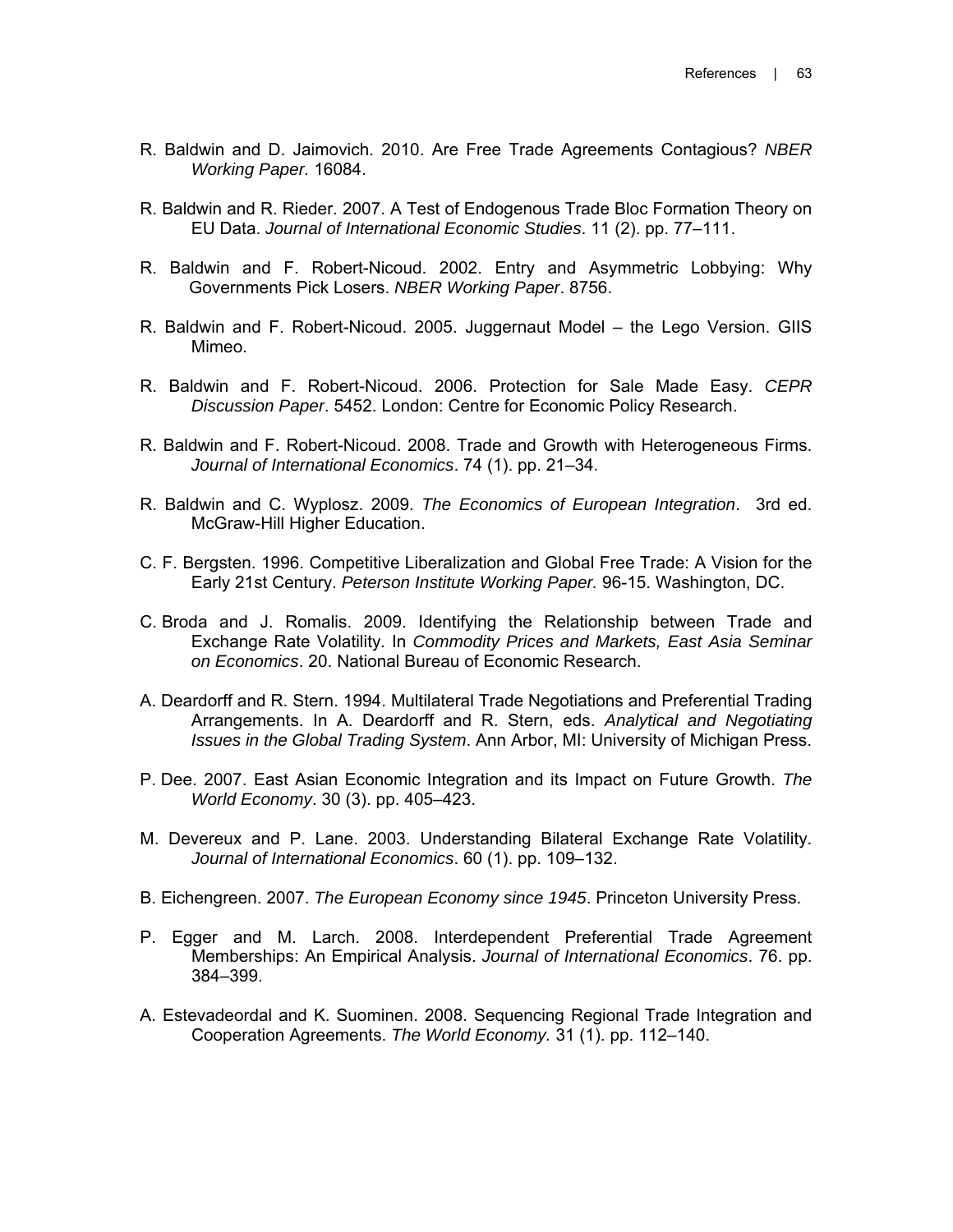- J. A. Frankel and S. Wei. 1995. European Integration and the Regionalization of World Trade and Currencies: The Economics and the Politics. *Center for International and Development Economics Research Working Papers*. No. C95-053. Berkeley, CA: University of California.
- J. A. Frankel, E. Stein, and S. Wei. 1997. *Regional Trading Blocs in the World Economic System*. Washington, DC: Institute for International Economics.
- J. Freiden, S. B. Blomberg, and E. Stein. 2005. Sustaining Fixed Rates: The Political Economy of Currency Pegs in Latin America. *Journal of Applied Economics*. 8 (2). pp. 203–225.
- J. Frieden. 1996. The Impact of Goods and Capital Market Integration on European Monetary Politics. *Comparative Political Studies.* 29 (2). pp. 193–222.
- D. Greenaway, C. Morgan, and P. Wright. 2002. Trade Liberalisation and Growth in Developing Countries. *Journal of Development Economics*. 67.(1). pp. 229–244.
- E. Haas. 1958. *The Uniting of Europe*. Stanford University Press.
- O. Issing. 1973. Towards an Economic and Monetary Union. *Intereconomics*. 8 (1). pp. 13–26.
- J. Jackson. 2003. *The Fall of France*. Oxford : Oxford University Press.
- M..Kahler. 1995. *International Institutions and the Political Economy of Integration*. Brookings, Washington DC: Brookings Institution Press.
- M. C. Kemp and H. Y. Wan Jr. 1976. An Elementary Proposition Concerning the Formation of Customs Unions. *Journal of International Economics.* 6 (1). pp. 95– 97.
- R. Lauwaars. 1992. The Model Directive on Technical Harmonisation. In R. Bieber, R. Dehousse, J. Pinder, and J. Weiler, eds. *One European Market?* Baden-Baden: Nomos Verlagsgesellschaft.
- S. Maxfield. 1990. *Governing Capital: International Finance and Mexican Politics*. Ithaca, NY: Cornell University Press.
- K. H. O'Rourke. 2009. Why the EU Won. Background Paper 20 ADB Study. Finalization Workshop on Institutions for Regionalism in Asia and the Pacific. Shanghai, People's Republic of China. 2–3 December.
- K. Oye. 1992. *Economic Discrimination and Political Exchange: World Political Economy in the 1930s and 1980s.* Princeton, NJ: Princeton University Press.
- R. Pastor. 2001. *Toward a North American Community: Lessons from the Old World for the New*. Washington, DC: Institute for International Economics.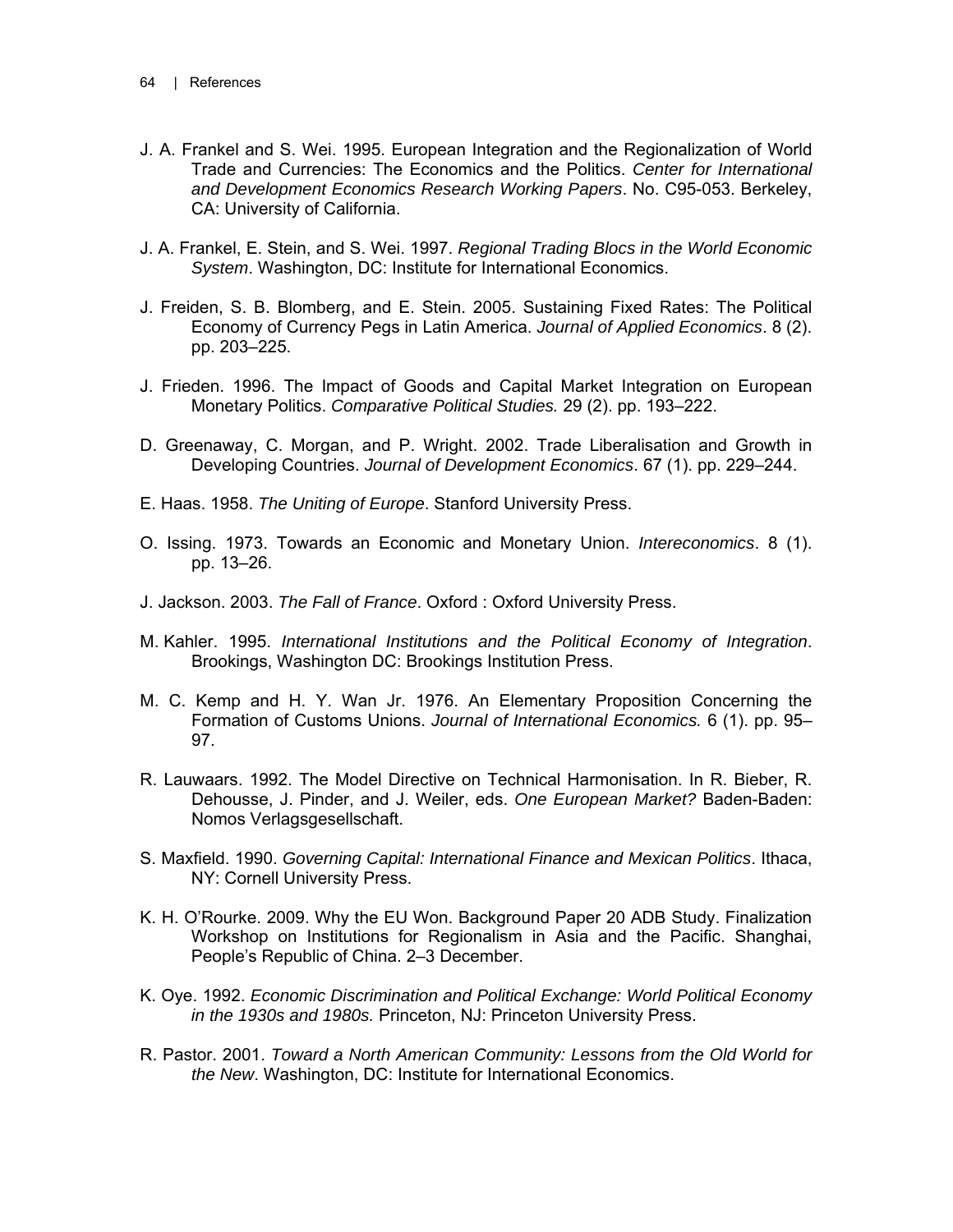- J. Pelkmans. 1980. Economic Theories of Integration Revisited. *Journal of Common Market Studies.* 18 (4). pp. 333–354. Blackwell Publishing.
- M. Plummer and G. Wignaraja. 2007. The Post-Crisis Sequencing of Economic Integration in Asia:Trade as a Complement to a Monetary Future. *ADB Working Paper Series on Regional Economic Integration*. 9. Manila: Asian Development Bank.
- A. K. Rose. 2000. One Money, One Market: Estimating the Effect of Common Currencies on Trade. *Economic Policy.* 30. pp. 9–45.
- C. Wyplosz. 2001. Financial Restraints and Liberalisation in Postwar Europe. In G. Caprio, P. Honohan, and J. Stiglitz, eds. *Financial Liberalization*. Cambridge University Press.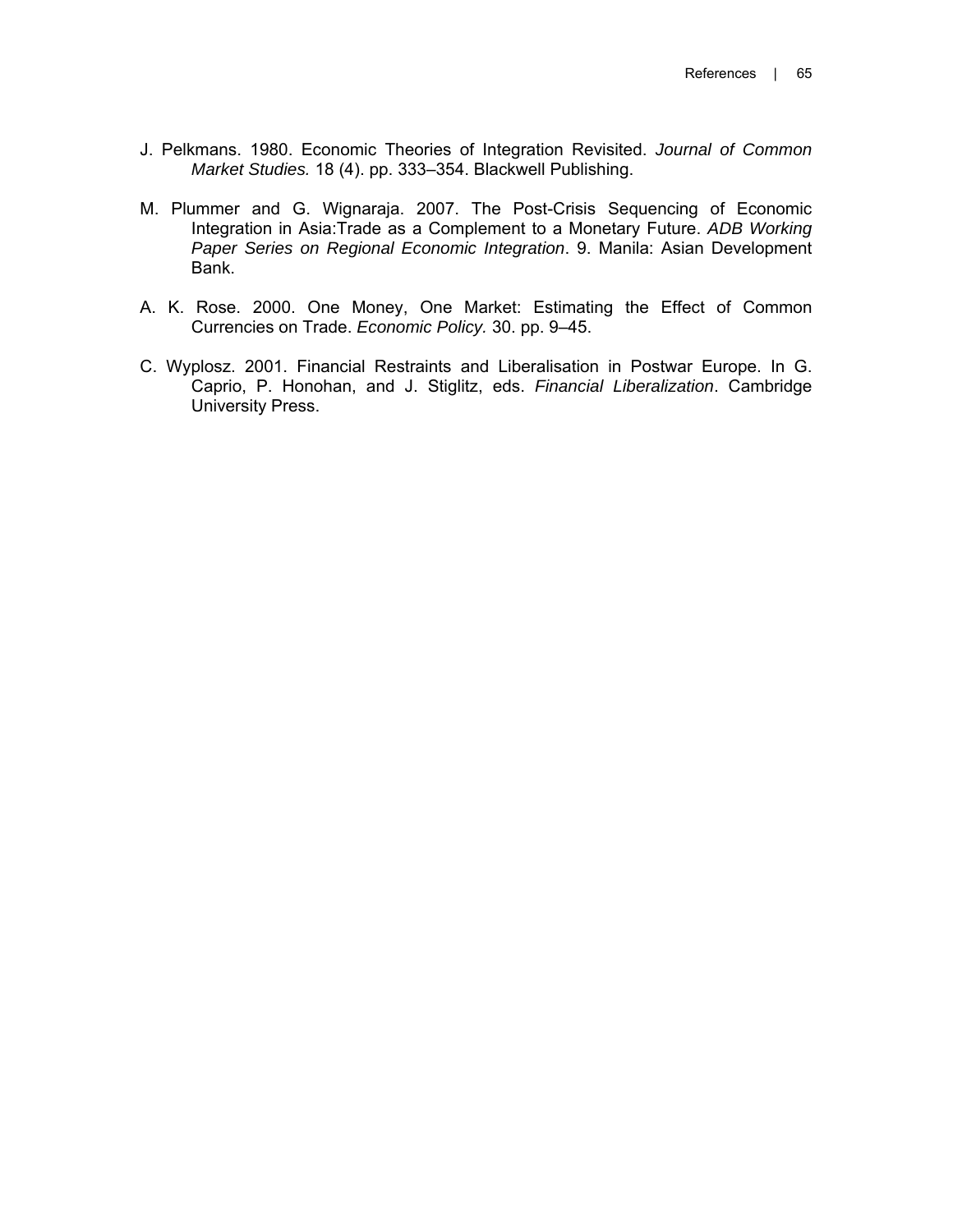## **ADB Working Paper Series on Regional Economic Integration\***

- 1. "The ASEAN Economic Community and the European Experience" by Michael G. Plummer
- 2. "Economic Integration in East Asia: Trends, Prospects, and a Possible Roadmap" by Pradumna B. Rana
- 3. "Central Asia after Fifteen Years of Transition: Growth, Regional Cooperation, and Policy Choices" by Malcolm Dowling and Ganeshan Wignaraja
- 4. "Global Imbalances and the Asian Economies: Implications for Regional Cooperation" by Barry Eichengreen
- 5. "Toward Win-Win Regionalism in Asia: Issues and Challenges in Forming Efficient Trade Agreements" by Michael G. Plummer
- 6. "Liberalizing Cross-Border Capital Flows: How Effective Are Institutional Arrangements against Crisis in Southeast Asia" by Alfred Steinherr, Alessandro Cisotta, Erik Klär, and Kenan Šehović
- 7. "Managing the Noodle Bowl: The Fragility of East Asian Regionalism" by Richard E. Baldwin
- 8. "Measuring Regional Market Integration in Developing Asia: a Dynamic Factor Error Correction Model (DF-ECM) Approach" by Duo Qin, Marie Anne Cagas, Geoffrey Ducanes, Nedelyn Magtibay-Ramos, and Pilipinas F. Quising
- 9. "The Post-Crisis Sequencing of Economic Integration in Asia: Trade as a Complement to a Monetary Future" by Michael G. Plummer and Ganeshan Wignaraja
- 10. "Trade Intensity and Business Cycle Synchronization: The Case of East Asia" by Pradumna B. Rana
- 11. "Inequality and Growth Revisited" by Robert J. Barro
- 12. "Securitization in East Asia" by Paul Lejot, Douglas Arner, and Lotte Schou-Zibell
- 13. "Patterns and Determinants of Cross-border Financial Asset Holdings in East Asia" by Jong-Wha Lee
- 14. "Regionalism as an Engine of Multilateralism: A Case for a Single East Asian FTA" by Masahiro Kawai and Ganeshan Wignaraja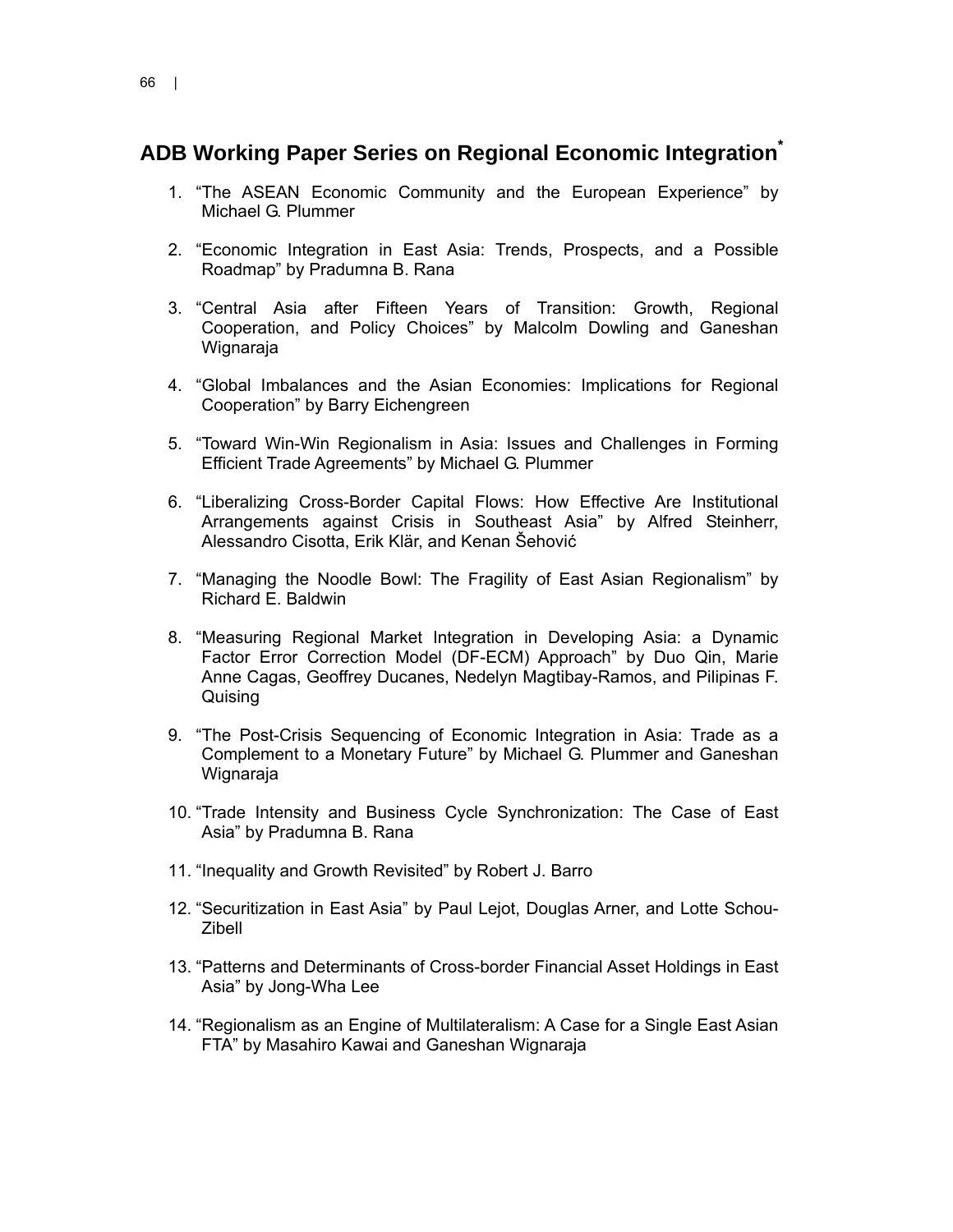- 15. "The Impact of Capital Inflows on Emerging East Asian Economies: Is Too Much Money Chasing Too Little Good?" by Soyoung Kim and Doo Yong Yang
- 16. "Emerging East Asian Banking Systems Ten Years after the 1997/98 Crisis" by Charles Adams
- 17. "Real and Financial Integration in East Asia" by Soyoung Kim and Jong-Wha Lee
- 18. "Global Financial Turmoil: Impact and Challenges for Asia's Financial Systems" by Jong-Wha Lee and Cyn-Young Park
- 19. "Cambodia's Persistent Dollarization: Causes and Policy Options" by Jayant Menon
- 20. "Welfare Implications of International Financial Integration" by Jong-Wha Lee and Kwanho Shin
- 21. "Is the ASEAN-Korea Free Trade Area (AKFTA) an Optimal Free Trade Area?" by Donghyun Park, Innwon Park, and Gemma Esther B. Estrada
- 22. "India's Bond Market—Developments and Challenges Ahead" by Stephen Wells and Lotte Schou- Zibell
- 23. "Commodity Prices and Monetary Policy in Emerging East Asia" by Hsiao Chink Tang
- 24. "Does Trade Integration Contribute to Peace?" by Jong-Wha Lee and Ju Hyun Pyun
- 25. "Aging in Asia: Trends, Impacts, and Responses" by Jayant Menon and Anna Melendez-Nakamura
- 26. "Re-considering Asian Financial Regionalism in the 1990s" by Shintaro Hamanaka
- 27. "Managing Success in Viet Nam: Macroeconomic Consequences of Large Capital Inflows with Limited Policy Tools" by Jayant Menon
- 28. "The Building Block versus Stumbling Block Debate of Regionalism: From the Perspective of Service Trade Liberalization in Asia" by Shintaro Hamanaka
- 29. "East Asian and European Economic Integration: A Comparative Analysis" by Giovanni Capannelli and Carlo Filippini
- 30. "Promoting Trade and Investment in India's Northeastern Region" by M. Govinda Rao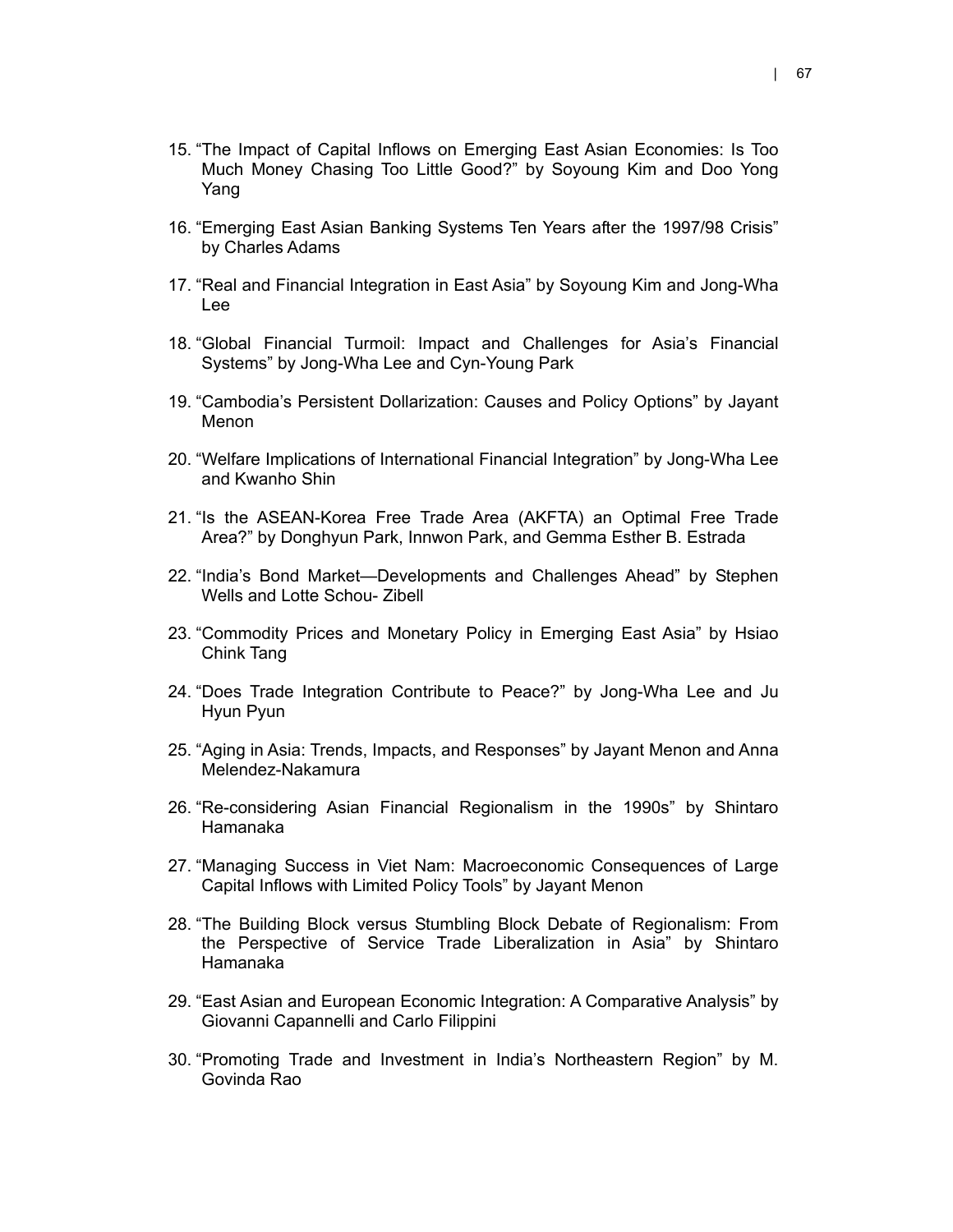- 31. "Emerging Asia: Decoupling or Recoupling" by Soyoung Kim, Jong-Wha Lee, and Cyn-Young Park
- 32. "India's Role in South Asia Trade and Investment Integration" by Rajiv Kumar and Manjeeta Singh
- 33. "Developing Indicators for Regional Economic Integration and Cooperation" by Giovanni Capannelli, Jong-Wha Lee, and Peter Petri
- 34. "Beyond the Crisis: Financial Regulatory Reform in Emerging Asia" by Chee Sung Lee and Cyn-Young Park
- 35. "Regional Economic Impacts of Cross-Border Infrastructure: A General Equilibrium Application to Thailand and Lao PDR" by Peter Warr, Jayant Menon, and Arief Anshory Yusuf
- 36. "Exchange Rate Regimes in the Asia-Pacific Region and the Global Financial Crisis" by Warwick J. McKibbin and Waranya Pim Chanthapun
- 37. "Roads for Asian Integration: Measuring ADB's Contribution to the Asian Highway Network" by Srinivasa Madhur, Ganeshan Wignaraja, and Peter Darjes
- 38. "The Financial Crisis and Money Markets in Emerging Asia" by Robert Rigg and Lotte Schou-Zibell
- 39. "Complements or Substitutes? Preferential and Multilateral Trade Liberalization at the Sectoral Level" by Mitsuyo Ando, Antoni Estevadeordal, and Christian Volpe Martincus
- 40. "Regulatory Reforms for Improving the Business Environment in Selected Asian Economies—How Monitoring and Comparative Benchmarking can Provide Incentive for Reform" by Lotte Schou-Zibell and Srinivasa Madhur
- 41. "Global Production Sharing, Trade Patterns, and Determinants of Trade Flows in East Asia" by Prema-chandra Athukorala and Jayant Menon
- 42. "Regionalism Cycle in Asia (-Pacific): A Game Theory Approach to the Rise and Fall of Asian Regional Institutions" by Shintaro Hamanaka
- 43. "A Macroprudential Framework for Monitoring and Examining Financial Soundness" by Lotte Schou-Zibell, Jose Ramon Albert, and Lei Lei Song
- 44. "A Macroprudential Framework for the Early Detection of Banking Problems in Emerging Economies" by Claudio Loser, Miguel Kiguel, and David **Mermelstein**
- 45. "The 2008 Financial Crisis and Potential Output in Asia: Impact and Policy Implications" by Cyn-Young Park, Ruperto Majuca, and Josef Yap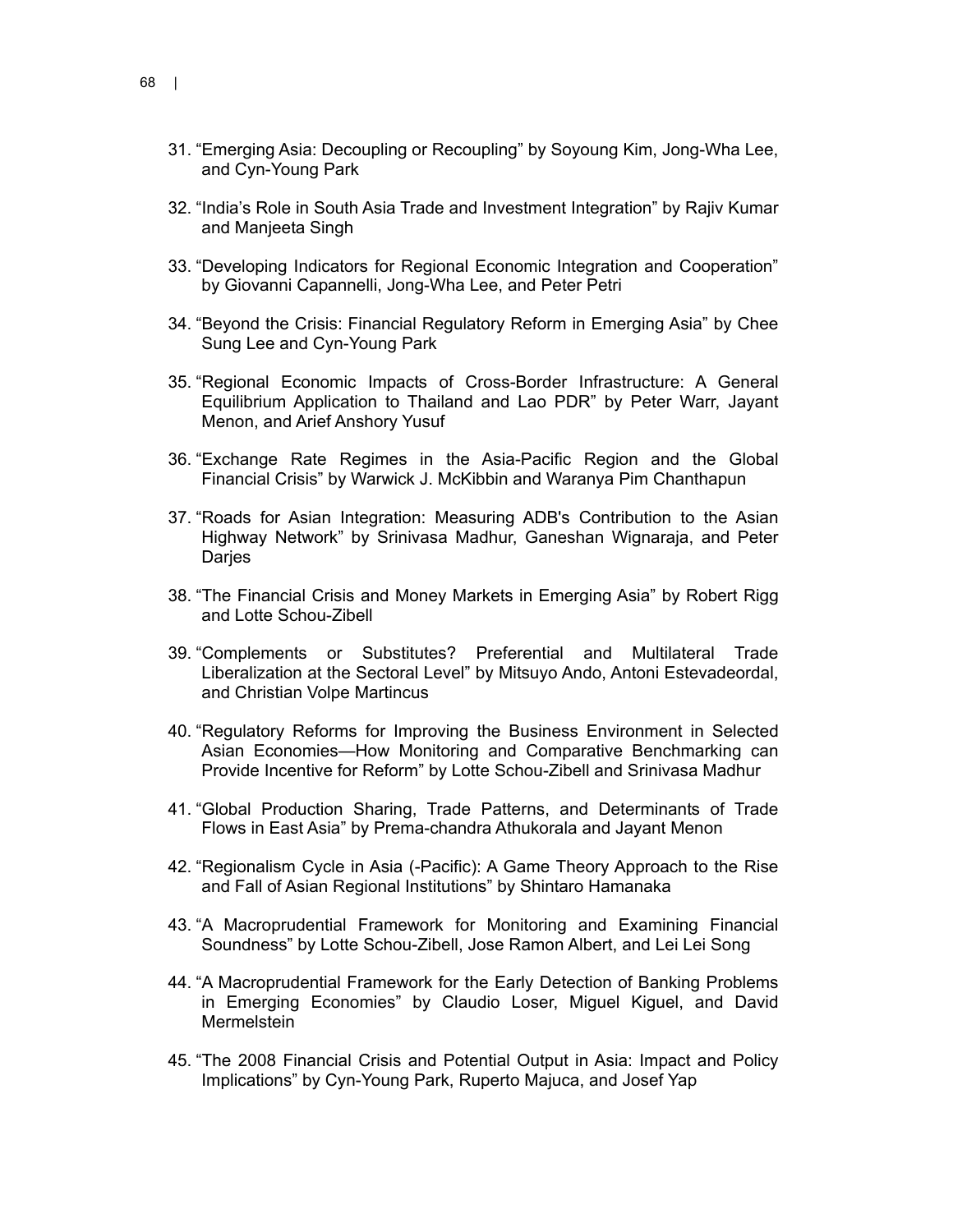- 46. "Do Hub-and-Spoke Free Trade Agreements Increase Trade? A Panel Data Analysis" by Jung Hur, Joseph Alba, and Donghyun Park
- 47. "Does a Leapfrogging Growth Strategy Raise Growth Rate? Some International Evidence" by Zhi Wang, Shang-Jin Wei, and Anna Wong
- 48. "Crises in Asia: Recovery and Policy Responses" by Kiseok Hong and Hsiao Chink Tang
- 49. "A New Multi-Dimensional Framework for Analyzing Regional Integration: Regional Integration Evaluation (RIE) Methodology" by Donghyun Park and Mario Arturo Ruiz Estrada
- 50. "Regional Surveillance for East Asia: How Can It Be Designed to Complement Global Surveillance?" by Shinji Takagi
- 51. "Poverty Impacts of Government Expenditure from Natural Resource Revenues" by Peter Warr, Jayant Menon, and Arief Anshory Yusuf
- 52. "Methods for Ex Ante Economic Evaluation of Free Trade Agreements" by David Cheong
- 53. "The Role of Membership Rules in Regional Organizations" by Judith Kelley
- 54. "The Political Economy of Regional Cooperation in South Asia" by V.V. Desai
- 55. "Trade Facilitation Measures under Free Trade Agreements: Are They Discriminatory against Non-Members?" by Shintaro Hamanaka, Aiken Tafgar, and Dorothea Lazaro
- 56. "Production Networks and Trade Patterns in East Asia: Regionalization or Globalization?" by Prema-chandra Athukorala
- 57. "Global Financial Regulatory Reforms: Implications for Developing Asia" by Douglas W. Arner and Cyn-Young Park
- 58. "Asia's Contribution to Global Rebalancing" by Charles Adams, Hoe Yun Jeong, and Cyn-Young Park
- 59. "Methods for Ex Post Economic Evaluation of Free Trade Agreements" by David Cheong
- 60. "Responding to the Global Financial and Economic Crisis: Meeting the Challenges in Asia" by Douglas W. Arner and Lotte Schou-Zibell
- 61. "Shaping New Regionalism in the Pacific Islands: Back to the Future?" by Satish Chand
- 62. "Organizing the Wider East Asia Region" by Christopher M. Dent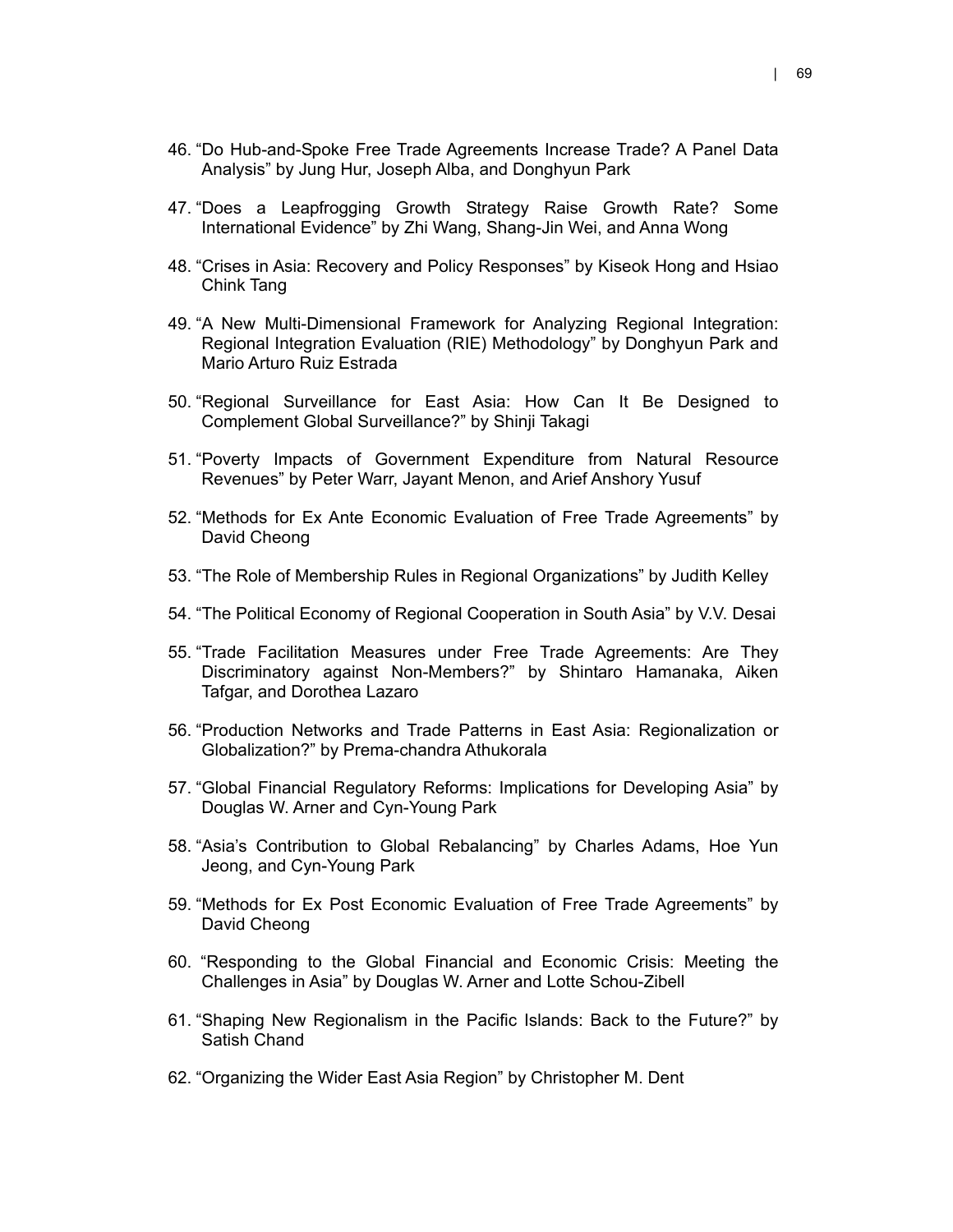- 63. "Labour and Grassroots Civic Interests In Regional Institutions" by Helen E.S. Nesadurai
- 64. "Institutional Design of Regional Integration: Balancing Delegation and Representation" by Simon Hix
- 65. "Regional Judicial Institutions and Economic Cooperation: Lessons for Asia?" by Erik Voeten
- 66. "The Awakening Chinese Economy: Macro and Terms of. Trade Impacts on 10 Major Asia-Pacific Countries" by Yin Hua Mai, Philip Adams, Peter Dixon, and Jayant Menon
- 67. "Institutional Parameters of a Region-Wide Economic Agreement in Asia: Examination of Trans-Pacific Partnership and ASEAN+α Free Trade Agreement Approaches" by Shintaro Hamanaka
- 68. "Evolving Asian Power Balances and Alternate Conceptions for Building Regional Institutions" by Yong Wang
- 69. "ASEAN Economic Integration: Features, Fulfillments, Failures, and the Future" by Hal Hill and Jayant Menon
- 70. "Changing Impact of Fiscal Policy on Selected ASEAN Countries" by Hsiao Chink Tang, Philip Liu, and Eddie C. Cheung
- 71. "The Organizational Architecture of the Asia-Pacific: Insights from the New Institutionalism" by Stephan Haggard
- 72. "The Impact of Monetary Policy on Financial Markets in Small Open Economies: More or Less Effective During the Global Financial Crisis?" by Steven Pennings, Arief Ramayandi, and Hsiao Chink Tang
- 73. "What do Asian Countries Want the Seat at the High Table for? G20 as a New Global Economic Governance Forum and the Role of Asia" by Yoon Je Cho
- 74. "Asia's Strategic Participation in the Group of 20 for Global Economic Governance Reform: From the Perspective of International Trade" by Taeho Bark and Moonsung Kang
- 75. "ASEAN's Free Trade Agreements with the People's Republic of China, Japan, and the Republic of Korea: A Qualitative and Quantitative Analysis" by Gemma Estrada, Donghyun Park, Innwon Park, and Soonchan Park
- 76. "ASEAN-5 Macroeconomic Forecasting Using a GVAR Model" by Fei Han and Thiam Hee Ng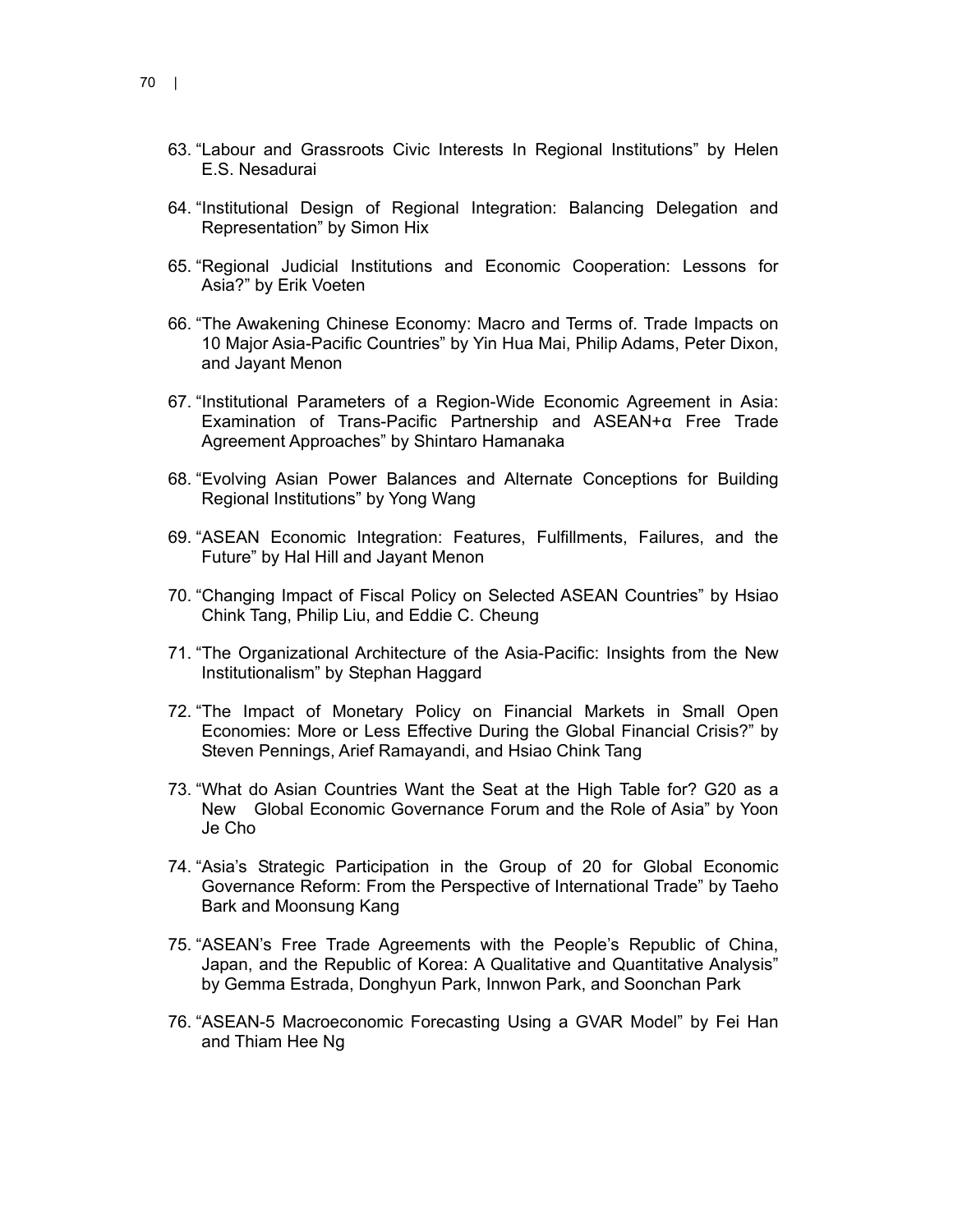- 77. "Early Warning Systems in the Republic of Korea: Experiences, Lessons, and Future Steps" by Hyungmin Jung and Hoe Yun Jeong
- 78. "Trade and Investment in the Greater Mekong Subregion: Remaining Challenges and the Unfinished Policy Agenda" by Jayant Menon and Anna Cassandra Melendez
- 79. "Financial Integration in Emerging Asia: Challenges and Prospects" by Cyn-Young Park and Jong-Wha Lee

\*These papers can be downloaded from (ARIC) http://aric.adb.org/reipapers/ or (ADB) http://adb.org/Economics/publications.asp?fs=fm\_9:999